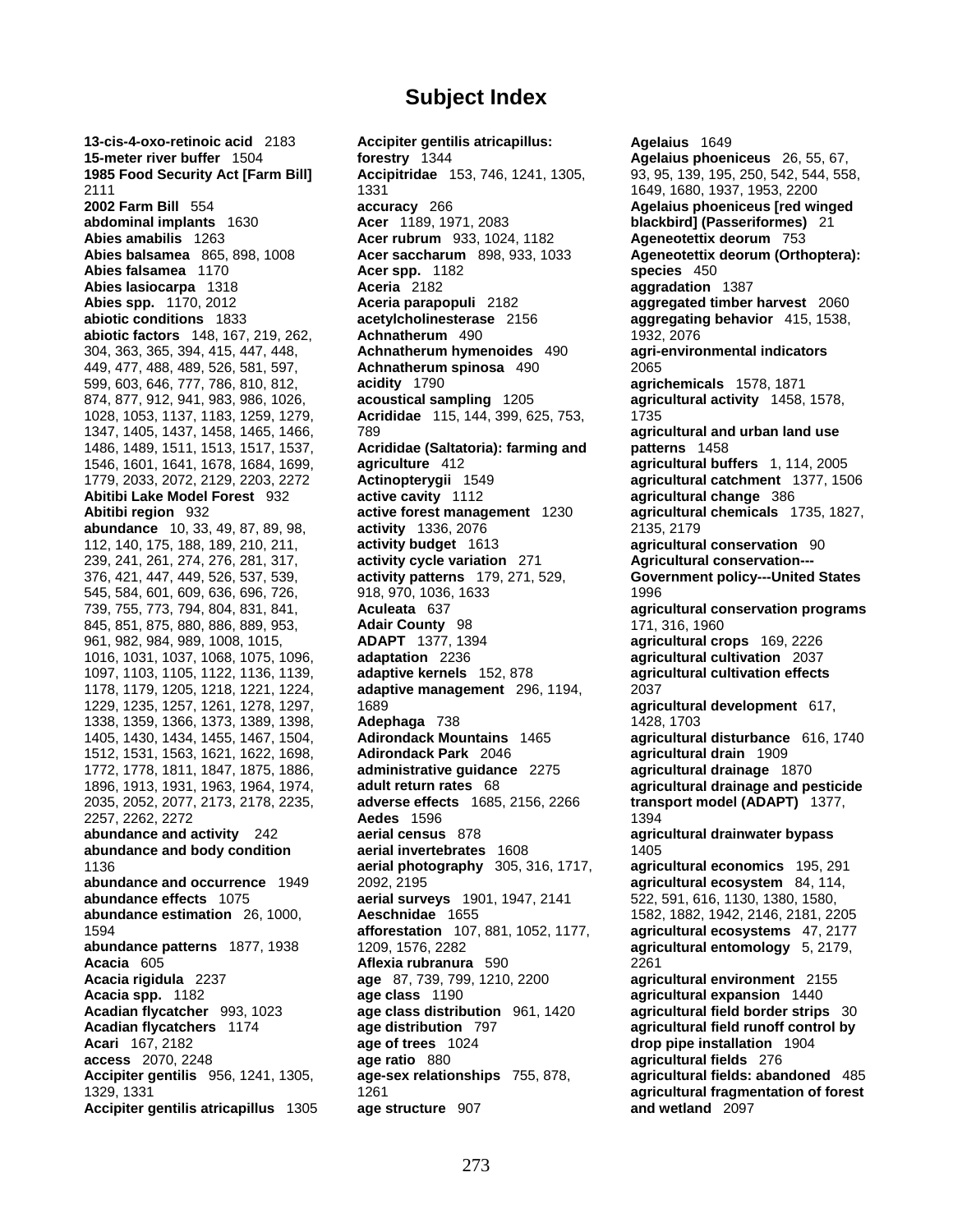**agricultural grassland** 819 **agricultural vs intensively managed Akaike's information criterion** 665, **agricultural habitats** 2021, 2114, **plantation landscapes** 69 893, 1280, 1309 2155 **agricultural watersheds** 1369, **Akaike weights** 695 **agricultural hydrology** 2013 1392, 1464, 1511, 1539, 2221 **Akaiki's information criteria: agricultural impacts** 1691, 2245 **agricultural wetlands** 1581, 1610, **mathematical and computer agricultural impoundment** 2230 1653, 1796 **agricultural irrigation** 1583, 2062 **agricultural wetlands conservation Alabama** 837, 1065, 1148, 1213, **agricultural land** 26, 39, 67, 105, **goals** 1581 1214, 1222, 1285, 1293, 1437, 1471, 283, 362, 374, 778, 817, 1052, 1074, **value and management** 1581 **Alachua County** 219 1216, 1337, 1783, 1785, 1860, 1874, **agricultural wetlands management Alberta** 120, 251, 296, 401, 464, 1912, 1918, 1936, 1941, 1944, 1967, **for conservation** 1581 747, 846, 871, 874, 1037, 1076, 1989, 2070, 2155, 2170, 2171, 2181, **agricultural wildland matrix** 179 1179, 1202, 1313, 1320, 1336, 1363, 2224, 2261, 2282 **agriculturally fragmented forest** 1630, 1684, 1923, 2043, 2080, 2235 **agricultural land use** 19, 1435 **and wetland habitat ecology** 2097 **Alberta, Canada** 627, 1218 **agricultural lands** 225 **agriculture and food agricultural Alces alces** 909, 1100, 1140, 1303 **agricultural landscape** 19, 1287, **economics** 240 **Alces alces (Cervidae): forestry** 1947, 2033, 2071 **agriculture and food agricultural** 1090, 1332 **agricultural landscape riparian by algorithment** 57 **filter strips** 516 **agriculture and food agricultural measures** 1301 **agricultural landscape structure equipment facilities and operations Alces alces: disturbance by man** 2125 190 2165 **agricultural landscapes** 516, 591, **agriculture field runoff control by Alces alces [moose] (Cervidae):**  817, 1400, 1442, 1751, 2146 **drop pipe installation** 1904 **bioindicator** 2265 **Agricultural law and legislation--- agriculture (general)** 238 **alfalfa** 16, 92, 106 **United States** 1996 **agriculture landscape** 2033 **alfalfa crop habitats** 363 **agricultural management** 247, 311, **agriculture, range management alfalfa fields** 363 317 511 **algae** 1827, 1882 **agricultural management practices agro ecosystem** 571, 2265 **algae and seaweeds** 2151 311 **agro-forestry** 1089 **algarrobo** 805 **agricultural management systems agrochemicals** 2135 **Algonquin Provincial Park** 1256 156 **agroecology** 114, 172 **alien grass** 322 **agricultural non point source <b>agroecosystem health** 521 **pollution** 1632 **agroecosystem management** 2074 **alkaline wetland** 1637 **agricultural open space** 2044 **agroecosystems** 15, 39, 84, 172, **all-trans-retinol** 2183 **agricultural pollution** 1390, 1559, 629, 1547, 1971, 1988, 2074, 2181 **Allegheny Mountains** 2153 1688, 1890, 2135, 2212 **agroforestry** 708, 1239, 1945, **Allegheny Plateau** 2153 **agricultural ponds** 1579 1946, 1971 **Allegheny woodrat** 1165 **agricultural population recruitment agroforestry buffer zones** 1352 **Allendale and Barnwell Counties and management** 2155 **agroforestry role** 1121 **1075 agricultural practices** 65, 75, 83, **agroforestry: shelterbelt plantings alluvial land** 2282 104, 112, 141, 153, 172, 195, 208, 2192 **alluvial valley forests** 1311 228, 239, 251, 271, 291, 323, 337, **agronomic benefits** 1584 **alluvium** 1495 392, 465, 469, 652, 1025, 1125, **agronomy** 245, 1584, 1979, 2038 **Alnus** 1153 1130, 1217, 1350, 1460, 1688, 1735, **agronomy: agriculture** 215, 246, **Alnus oregona** 1357 1758, 1919, 1920, 1943, 1975, 2028, 1473 **Alnus rubra** 884, 1153 2042, 2130, 2183, 2226, 2236 **Agropyron cristatum** 715, 789 **Alnus spp.** 1357 **agricultural production** 2, 147, 234 **Agropyron smithii** 1808 **alteration of flow** 1564 **agricultural products** 39, 953 **Agropyron spicatum** 437 **altered rangelands** 299 **agricultural programs** 2111 **AIC** 893 **alternative agriculture** 84 **agricultural regions** 1485 **AIC model-selection** 517 **alternative forest management Agricultural Resources Aiken** 833, 971, 1075, 1228 **practices** 2104 **Conservation Program** 57 **Aimophila** 1962, 2128 **alternative livestock grazing agricultural riparian buffers** 2254 **Aimophila aestivalis** 451, 721, 776, **strategies** 823 **agricultural runoff** 7, 1441, 1460, 1082, 1197, 1962, 2128 **alternative planning** 1591, 1894 1478, 1518, 1519, 1559, 1657, 1744, **Aimophila aestivalis: habitat alternative prey** 2032 1852 **management** 862 **alternative-state theory** 1925 **agricultural runoff effects on Aimophila botterii** 334, 804 **alternative timber harvest practices wetland community** 1848 **Aimophila cassinii** 195, 331, 652, 1092<br>**agricultural sector** 2253 804 **altitu agricultural situation** 234 **air pollution** 1939, 2136 **aluminum** 1771 **agricultural streams** 1513 **Air quality** 190, 191 **Amadina fasciata** 1436 **agricultural system ecosystem air temperature** 1004 **Amara** 172, 1061

189, 195, 224, 226, 247, 269, 276, **agricultural wetlands conservation** 1521, 1948, 2128 **agricultural sector** 2253 804 **altitude** 741, 785, 2151, 2263 **reconnection** 2074 **Aix sponsa** 1503, 1917 **Ambrosia trifida** 831 **Akaike information criterion** 2006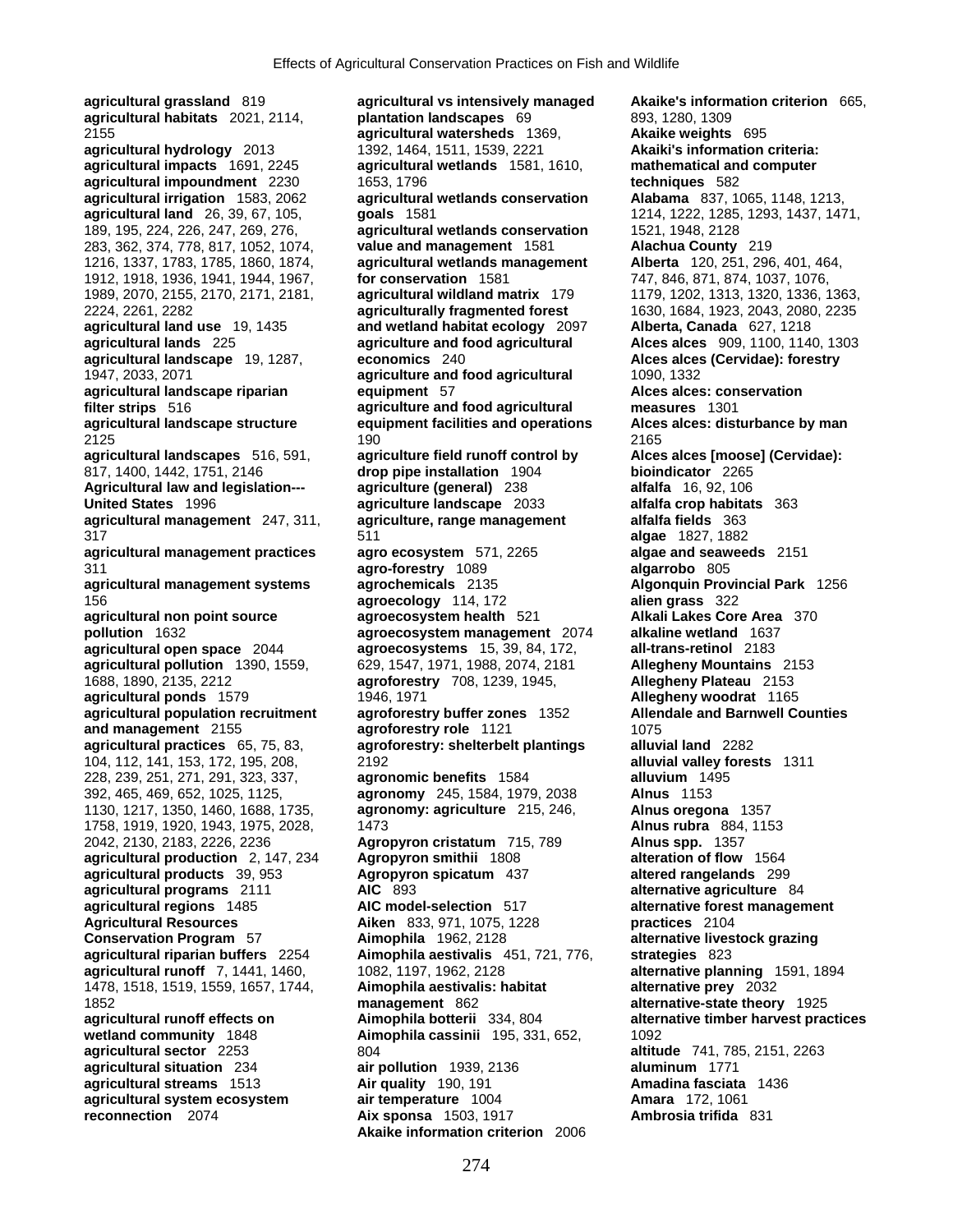**Ambrysus amargosus** 1654 **Ammodramus nelsoni** 908 **anadromous species** 1421, 1488, **Ambystoma gracile** 838 331, 461, 527, 544, 606, 651, 660, **American bittern** 1849 **Amphibia: habitat management nigrescens** 349 **anadromous fish** 1501

**Ambystoma** 820, 892, 1662 **Ammodramus savannarum** 55, 68, 1892 **Ambystoma californiense** 1636 93, 95, 175, 195, 205, 291, 309, 317, **anahuac** 678 **Ambystoma jeffersonianum** 1220, 672, 721, 776, 845, 1953, 2098 **analysis of variance** 1141 2006 **Ammodramus savannarum analysis of variance: mathematical Ambystoma laterale** 2264 **floridanus** 721 **and computer techniques** 582 **Ambystoma maculatum** 1655, **Ammodramus savannarum analysis technique and**  1662, 1690, 1844, 1845, 1850, 2006, **[grasshopper sparrow] conservation relationships** 1537 2059, 2264 **(Passeriformes)** 21 **analytical method** 173 **Ambystoma opacum** 1662, 2059 **Ammodramus savannarum Anapsida** 1065 **Ambystoma talpoideum** 892, 904 **(Passeriformes)** 17, 222 **Anas** 91, 162, 178, 402, 497, 537, **Ambystoma texanum** 1662 **Ammodramus savannature** 1729 594, 618, 673, 818, 1177, 1580, **Ambystoma tigrinum mavortium Ammospermophilus nelsoni** 650 2231 1762 **Amphibia** 109, 473, 591, 701, 832, **Anas acuta** 251, 323, 537, 1660, **Ambystomatidae** 892, 2059 837, 838, 892, 894, 983, 1024, 1079, 1849, 2232 **Ambystomidae** 904 1080, 1088, 1136, 1183, 1198, 1210, **Anas acuta (Anatidae): farming and Ameiurus melas** 1867 1213, 1221, 1236, 1245, 1279, 1306, **agriculture** 1789 **Ameiurus nebulosus** 1842 1312, 1322, 1398, 1443, 1502, 1593, **Anas aguta** 2001 **amenity and recreation areas** 741, 1650, 1655, 1662, 1735, 1747, 1783, **Anas clypeata** 1660, 1808, 1839, 2070 1830, 1948, 1949, 1969, 2006, 2037, 2001 **amensalism** 437 2097, 2107, 2122, 2177, 2178, 2183, **Anas crecca** 1839 **American avocet** 1667, 1872 2204, 2207, 2227, 2270, 2272 **Anas crecca carolinensis** 1896 **American badger** 218 **Amphibia: forestry** 1136, 1502, **Anas cyanoptera** 1667, 1886 **American beaver** 1965 1948, 2227 **Anas discors** 45, 1660, 1808, 2001 **American black bear** 878, 1225, 2270 **Anas platyrhynchos** 45, 218, 251, 2077 **Amphibia, Lissamphibia** 2131 276, 362, 1442, 1630, 1660, 1733, **American black duck** 1442, 1896, **Amphibia, Lissamphibia, Anura,** 1753, 1808, 1829, 1886, 1899, 1917, 1947 **Leiopelmatidae** 2129 1927, 1947, 2001, 2022, 2073, 2133, **American bullfrog** 1662 **Amphibia, Lissamphibia, Caudata** 2162, 2231 **American coot** 1849 2091 **Anas platyrhynchos (Anatidae) American elk** 398, 422, 700 **Amphibia, Lissamphibia, Caudata,** 2155 **American goldfinch** 55, 93 **Plethodontidae** 950, 1540 **Anas rubripes** 362, 1442, 1896, **American goldfinch amphibia [physiology]** 1840 1947 **(Passeriformes)** 13 **amphibian assemblage** 2125 **Anas spp.** 402, 1805, 1913 **American kestrel** 1995 **amphibian community** 1662, 2204 **Anas strepera** 323, 1660, 1808, **American marten** 1160 **amphibian conservation** 1712 1886, 2001 **American redstart** 1233 **amphibian decline** 1840 **Anatidae** 159, 178, 218, 220, 323, **American robin** 884, 1224 **amphibian predator-prey base** 473 537, 673, 1177, 1580, 1584, 1649, **American shrew mole** 1129 **amphibian predators** 473 1673, 1785, 1789, 1805, 1822, 1839, 1805, 1822, 1839, 1810, 1839, 1810, 1931, 2231 **American toad** 792, 1690 **amphibians** 109, 440, 473, 492, 1872, 1899, 1913, 1916, 1931, 2231 **American tree sparrow** 832, 850, 854, 904, 950, 951, 961, **Anatinae** 2234 **(Passeriformes)** 13, 17 983, 1027, 1079, 1088, 1101, 1118, **Anderson Mesa** 813 **American woodcock** 1096 1136, 1183, 1192, 1198, 1213, 1220, **androgens** 1505 **Ames** 513 1221, 1236, 1242, 1279, 1306, 1312, **Andropogon** 317, 574 **amino acids** 2068 1322, 1398, 1443, 1502, 1525, 1540, **Andropogon gerardii** 294, 317 **Ammodramus** 317, 845 1587, 1594, 1602, 1650, 1661, 1690, **Andropogon sp.** 383 **Ammodramus bairdii** 141, 660, 1735, 1745, 1747, 1783, 1802, 1830, **Aneides ferreus** 854 671, 845, 1953 1844, 1845, 1850, 1857, 1905, 1924, **Aneides hardii** 1101 **Ammodramus henslowi** 2105 1931, 1948, 1949, 1957, 1969, 2007, **angiosperms** 741 **Ammodramus henslowii** 50, 93, 2012, 2031, 2033, 2052, 2091, 2122, **angleworms** 1764, 1847 208, 335, 527, 544, 574, 651, 672, 2129, 2131, 2177, 2183, 2216, 2220, **angling** 1538 1059, 2098, 2105 2227, 2270, 2272 **animal (Animalia)** 1881 **Ammodramus henslowii: amphibians and reptiles** 96, 419, **animal behavior** 620, 691, 1296, **conservation measures** 41 650, 658, 792, 838, 1155, 1424, 1555 1732, 1777, 1829 **Ammodramus henslowii: habitat amphibiotic species** 1615, 1617, **animal care** 1750 **management** 124 1636, 1762, 1845, 1890 **animal communities** 34, 1011, **Ammodramus leconteii** 563, 1953 **Amphipoda** 1886 2036 **Ammodramus maritimus** 1649, **Amphispiza belli** 530, 745, 763 **animal competition** 2206 1698 **Amphispiza belli ssp. belli** 1348 **animal constructions** 25, 667, **Ammodramus maritimus mirabilis Amphiuma means** 892, 1312, 1662, 1026, 1469 1699 2204 **animal ecology** 722, 795, 987, **Ammodramus maritimus 1285, 1944 anabat** 970 1285, 1944

**Ambystoma tigrinum** 1579, 2006 **Ammodrmus savannarum** 600 1670, 1673, 1805, 1839, 1899, 1913,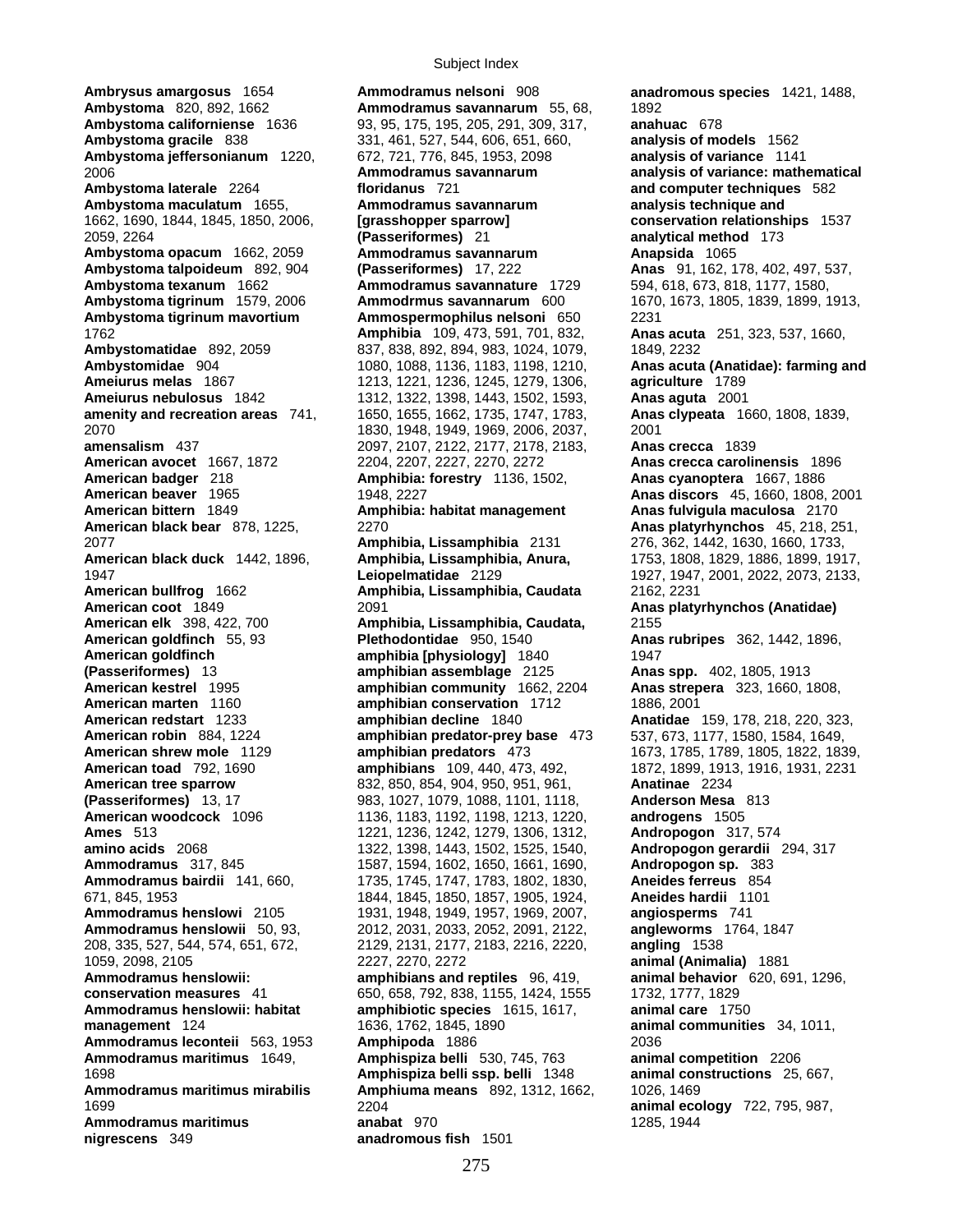562, 612, 644, 651, 691, 717, 731, **Anthus** 845 1737, 1763, 1786, 1814, 1865, 1874, 753, 773, 778, 836, 1020, 1076, **Anthus spragueii** 660, 671, 845 1896, 1910, 1927, 2170, 2213 1109, 1162, 1200, 1265, 1760, 2016, **Antilocapra americana** 345, 360, **aquatic communities** 1404, 1470, 2167 373, 677, 1941, 2266 1758, 1888, 1918, 1994, 2137 **animal husbandry** 433, 575, 642, **Antilocapra americana (Bovidae): aquatic conservation** 1534 795 **farming and agriculture** 813 **aquatic conservation strategy animal husbandry: agriculture** 233 **Antilocapridae** 373 2247 **animal interactions** 1965 **Antrozous pallidus** 691 **aquatic diving** 1684 **animal morphology** 1481 **ants** 96, 2042, 2263 **aquatic ecology** 1445 **animal nutrition** 651, 722 **Anura** 473, 591, 833, 958, 1011, **Aquatic ecology---Environmental animal pests** 20 1163, 1597, 1617, 1662, 1783, 1844, **aspects---United States** 2194 **animal physiology** 795, 1845 1845, 1931, 1978, 2066, 2204, 2249 **aquatic ecosystem** 1027, 1532, **animal populations** 1398, 1950 **Anura: habitat management** 2033 1545 **animal preferences** 722, 1074 **anuran** 1966 **animal production** 691 **anuran call survey** 1594 1516, 1568, 1669, 2050, 2208 **animal science: animal nutrition Anuran densities** 1931 **aquatic entomology** 1669, 1794, 349 **anurans** 1931 1860 **animal sciences** 2103 **APEX** 708 **aquatic environment** 1406, 1423, **animal tissues** 1842 **Aphelocoma coerulescens** 716 1439, 1470, 1970, 1994, 2049, 2134, **Animalia** 299, 374, 450, 461, 504, **Aphelocoma coerulescens** 2159, 2180, 2261 938, 1011, 1047, 1195, 1218, 1756, **coerulescens: forestry** 1032 **aquatic environments** 1994, 2049, 2011, 2182, 2229 **APHIS Wildlife Services Program** 2208 **animals** 2, 5, 9, 11, 13, 17, 22, 60, 2275 **aquatic faunal community** 1516 79, 152, 201, 222, 257, 268, 390, **Apidae: farming and agriculture aquatic habitat** 1369, 1379, 1388, 740, 894, 913, 1012, 1047, 1303, 127 1406, 1435, 1464, 1481, 1483, 1499, 1304, 1378, 1395, 1478, 1528, 1533, **Aplomado falcon** 302 1500, 1507, 1519, 1541, 1544, 1554, 1593, 1672, 1812, 1840, 1881, 1891, **Apocrita** 637 1614, 1658, 1718, 1719, 1734, 1736, 2038, 2061, 2078, 2136, 2192, 2243, **Aporrectodea** 79 1795, 1918, 1955, 1991, 2041, 2087, 2265, 2275, 2281 **Aporrectodea caliginosa** 79 2088, 2216, 2217, 2256, 2257, 2268 **animals (invertebrates)** 1771 **Aporrectodea trapezoides aquatic habitat quality** 1541, 1991, **animals, non-game** 443, 619, 2147 **(Oligochaeta): farming and** 2075 **animals, wild** 1303 **agriculture** 78 **aquatic habitat restoration** 1574 **Animas Valley** 447 **Aporrectodea turgida** 167 **aquatic insects** 1411, 1422, 1449, **Annelida** 78, 79, 201, 1597 **Appalachia** 959 1464, 1482, 1483, 1654, 1669, 1759, **Annelida, Oligochaeta** 167, 207 **Appalachian Mountains** 1047, 1772, 1794, 1811, 1847, 1871, 1882, **Annelids** 78, 167, 207 1959 1883, 1890, 1918, 2137 **annual harvest area** 1303 **Appalachian Plateau** 2153 **aquatic invertebrates** 1245, 1464, **annual plant biomass** 322 **Appalachian Region** 1254, 1265 1593, 1595, 1685, 1788, 1857, 2056 **annual research report** 1490 **Appalachians** 1297 **Aquatic invertebrates---Ecology-- annula fecundity** 1993 **Appanose** 293 **Florida** 1935 1839, 1899, 1913 **fence array** 1643 **Environmental aspects---United Anser caerulescens** 1737 **electrofishing** 1552 **aquatic life** 1379, 1908, 2007, 2013, **Anser caerulescens caerulescens applied and field techniques: frog** 2079 1580, 1785 **cell** 1643 **aquatic macroinvertebrates** 1400, **Anser sp.** 1580 **applied and field techniques:** 1402 **Anseriformes** 218, 673, 1789 **funnel trapping** 1643 **aquatic mammals** 1617 **ant-aphid mutualism** 931 **applied and field techniques: pitfall aquatic organisms** 7, 1380, 1527, **Antennaria dimorpha** 609 **trapping** 1643 1598, 1764, 1832, 1842, 2056, 2134, **Anthophora urbana** 2271 **applied entomology** 83, 115, 2225 2178 **anthropogenic** 899 **applied microbiology** 210 **Aquatic organisms, Effect of anthropogenic activities** 644, **appropriate technology** 2011 **contaminated sediments on---** 1200, 1760 **aquaculture** 162, 832, 987, 2275 **anthropogenic alterations** 2233 **aquaculture, aquariology and water Aquatic organisms, Effect of water anthropogenic change** 942 **use** 1814 **pollution on---United States** 1496 **anthropogenic disturbances** 837, **aquatic animals** 1528, 1722, 1890, **aquatic plant management** 1861 1740 2036, 2116 **aquatic plants** 1658, 1681, 1722, **anthropogenic effect** 1543, 2024, **aquatic biology and ecology** 1748, 1759, 1764, 1771, 1806, 1847, 2046, 2163 **animals** 1760 2151 **anthropogenic factors** 1466, 1468, **aquatic biology and ecology aquatic reptiles** 1617 1592, 1671, 1737, 1772, 1890, 2233 **general** 2016, 2167 **Aquatic resources conservation-- anthropogenic habitat** 1724 **aquatic birds** 100, 220, 323, 483, **United States** 2194 **anthropogenic impact** 2233 502, 579, 1582, 1614, 1617, 1626, **aquatic science** 23

**animal ecology and behavior** 452, **anthropogenic stress** 1873 1633, 1667, 1670, 1700, 1708, 1722, applied and field techniques: drift **Aquatic invertebrates---Anser albifrons** 1878 **applied and field techniques: States** 1664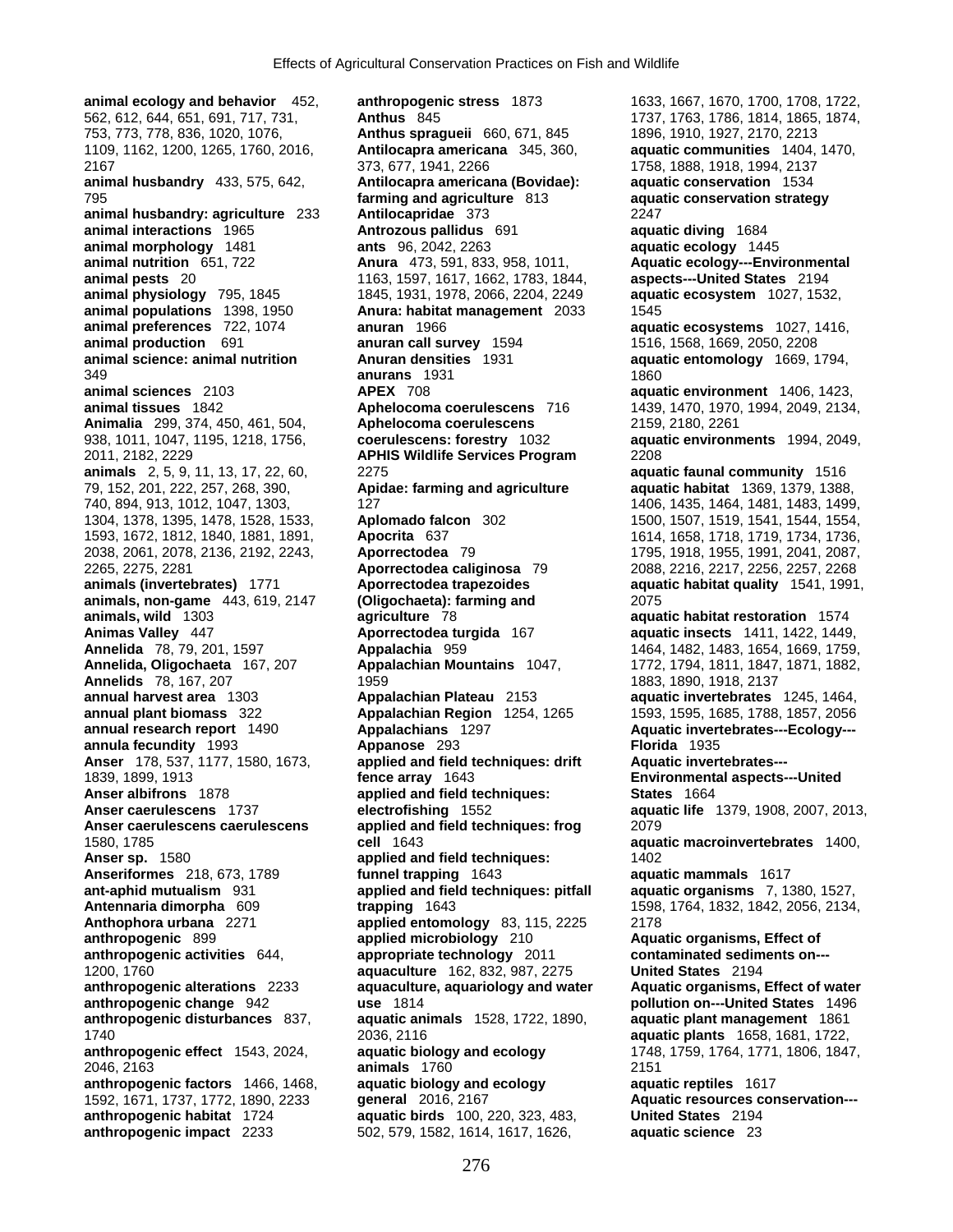**aquatic species** 2259 **Arthropoda: habitat management autumn** 1074, 1715 **aquatic vegetation** 1585, 1926 489, 914 **autumn prescribed burn** 1678 **aquatic vegetation cover** 1644 **arthropods** 5, 84, 94, 110, 127, 145, **availability** 1339, 2261 **aquatic weeds** 2056 154, 156, 167, 211, 235, 242, 254, **Avena sativa** 265 **aquifers** 1817 262, 271, 301, 304, 320, 365, 388, **Aves** 15, 22, 25, 27, 38, 46, 60, 65, **arable land** 1599, 1995, 2022, 2137 394, 412, 415, 448, 477, 488, 489, 84, 87, 95, 100, 106, 132, 136, 139, **Arachnida** 5, 235, 2243 503, 513, 516, 567, 581, 637, 731, 204, 213, 251, 256, 257, 264, 278, **arachnids** 167, 846, 1067 736, 738, 760, 777, 782, 786, 846, 283, 288, 292, 311, 313, 317, 330, **Araneae** 5, 83, 235, 846, 1029, 894, 914, 965, 986, 1026, 1029, 334, 340, 341, 351, 355, 373, 374, 1067, 1105, 2225, 2243 1040, 1067, 1075, 1077, 1091, 1092, 377, 386, 418, 451, 455, 461, 469, **Aransas National Wildlife Refuge** 1103, 1114, 1137, 1145, 1228, 1250, 504, 525, 526, 527, 537, 545, 547, 1607 1267, 1678, 1707, 1709, 1721, 1984, 574, 589, 601, 618, 626, 641, 656, **Arapaho National Wildlife Refuge** 2051, 2106, 2136, 2174, 2241, 2243, 666, 670, 673, 681, 726, 735, 750, 558 2271 752, 773, 787, 793, 801, 804, 805, **Arceuthobium** 842, 1237 **artificial burrow installation** 667 806, 810, 823, 832, 839, 843, 845, **Arctostaphylos uva-ursai** 2082 **artificial canopy** 1300 855, 857, 859, 871, 872, 873, 874, **area requirements** 2089 **artificial cavity** 1112 875, 877, 880, 926, 930, 932, 938, **area sensitivity** 33, 844, 2030 **artificial freshwater habitat** 1796 941, 956, 959, 968, 980, 984, 991, **arid ecosystems** 432 **artificial nests** 8, 479, 2032, 2133, 993, 997, 999, 1011, 1028, 1039, **arid environment** 726, 1559, 2011 2188 1095, 2010 2018 1050, 1051, 1050, 1051, 1059, 1064, 1068, 1095, **arid grasslands** 447, 476, 610 **artificial neural network** 2199 1097, 1102, 1122, 1123, 1124, 1125, **arid land foxes** 2103 **artificial salt marsh island** 1607 1130, 1142, 1144, 1153, 1161, 1170, **arid lands** 717, 1559, 1659, 2266 **artificial structures** 19, 875, 1192, 1171, 1177, 1181, 1189, 1192, 1195, **arid rangelands** 301 1247, 1993 1196, 1198, 1204, 1211, 1218, 1224, **arid regions** 639, 1559, 2250 **artificial substrata** 1874 1233, 1235, 1238, 1244, 1245, 1259, **aridity** 810, 2072 **artificial wetlands** 1640, 1658, 1260, 1264, 1275, 1288, 1292, 1302, **Arion lusitanicus** 158 1659, 1696, 1720, 1771, 2257 1303, 1304, 1313, 1327, 1342, 1346, **Aristida stricta** 1978 **Artiodactyla** 303, 306, 366, 373, 1347, 1359, 1436, 1582, 1604, 1605, **Arizona** 302, 308, 332, 378, 389, 380, 389, 395, 416, 500, 599, 605, 1609, 1611, 1612, 1620, 1626, 1629, 471, 476, 505, 523, 613, 652, 691, 630, 678, 737, 740, 755, 757, 758, 1633, 1647, 1649, 1673, 1699, 1737, 726, 728, 744, 804, 813, 853, 895, 797, 812, 813, 909, 1010, 1166, 1748, 1756, 1763, 1781, 1784, 1786, 901, 935, 1046, 1126, 1188, 1194, 1239, 1303, 1965, 2139 1789, 1838, 1839, 1863, 1874, 1875, 1195, 1207, 1326, 1344, 2240, 2280 **Artiodactyla, Mammalia** 1090, 1906, 1910, 1923, 1929, 1931, 1938, **Arizona, central region** 662 1332 1962, 1971, 1972, 1974, 1976, 1977, **Arizona, northwestern** 1176 **Artiodactyls** 2265 1985, 2010, 2011, 2021, 2030, 2039, **Arizona strip** 1046 **Arundinaria gigantea** 1066 2043, 2046, 2081, 2083, 2108, 2153, **Arkansas** 778, 877, 948, 1079, **Ascaphus truei** 838, 1163, 1424, 2160, 2168, 2172, 2188, 2189, 2196, 1113, 1137, 1142, 1148, 1178, 1201, 1555, 2129, 2220, 2249 2209, 2214, 2223 1280, 1282, 1319, 1338, 2173 **Ashley County** 1137 **Aves: avian prey** 684 **Arkansas: Drew County** 1035 **aspen** 1096, 1350, 2141 **Aves, Charadriiformes** 2119 **Arkansas: Howard County** 947 **aspen dominated forest** 997 **Aves, Charadriiformes, Alcidae Arkansas: Pike County** 947 **aspen woodland** 669, 801, 2089 912 **armadillo** 1093 **assemblage structure** 1382 **Aves: conservation** 534 **arrival patterns** 925 **assessment** 848, 1380, 1509, 1519, **Aves: conservation measures** 293, **arrow grass** 2141 1593, 2179 1260, 2172 **arsenic** 7, 1771 **assessment method** 1428, 1568, **Aves: disturbance by man** 803, **Artemisia** 524, 557, 572, 659, 685, 1791, 2163 1612, 1791, 2163 718, 722, 747, 748 **associations** 127, 254, 341, 986, **Aves, Falconiformes, Accipitridae Artemisia cana** 747 1250, 2271 **Artemisia, Columbia Plateau** 1999 **Aster oblongifolius** 2120 **Aves: farming and agriculture** 25, **Artemisia filifolia** 29, 615, 625 **Astragalus malachus** 609 330, 396, 608, 636, 656, 735 **Artemisia spp** 66, 381, 554, 733, **Astragalus purshii** 609 **Aves: forestry** 223, 874, 877, 932, 745, 758, 806 **Athene cunicularia** 29, 687, 1980, 971, 997, 1002, 1039, 1068, 1077, **Artemisia tridentata** 325, 408, 553, 1993 1847**; 1993 1184, 1222, 1259, 1308, 1333, 1342, 1977**, 2023, 2060<br>609, 748, 935, 2011, 2181 **Athene cunicularia (Strigidae):** 1977, 2023, 2060 609, 748, 935, 2011, 2181 **Athene cunicularia (Strigidae):** 1977, 2023, 2060 **arthropod biomass** 482 **habitat management** 667 **Aves, Galliformes, Phasianidae arthropod community** 72 **Atlantic Ocean** 1706, 1707, 1709, 69, 82, 135, 148, 272, 289, 293, 414, **arthropod conservation** 621 1721, 1765, 1778 556, 1034, 1258, 1323, 2054 **arthropod galls** 2182 **atmospheric chemistry** 868 **Aves: habitat management** 30, 86, **Arthropoda** 84, 399, 450, 621, 793, **Atriplex spp.** 650 278, 292, 313, 338, 355, 405, 407, 1029, 2030, 2182 **attitudes** 2070, 2135, 2145 626, 751, 843, 857, 859, 1161, 1294, **Arthropoda: farming and attitudinal survey** 311, 2145 1610, 1938, 2196, 2203, 2214 **agriculture** 211 **attractants** 1168 **Aves: industry** 1985 **Arthropoda: forestry** 1075, 1250, **auditory sense** 1116 **Aves, Passeriformes** 1069, 1293,

1267 **Aurora County** 739 2071, 2076 **autecology** 624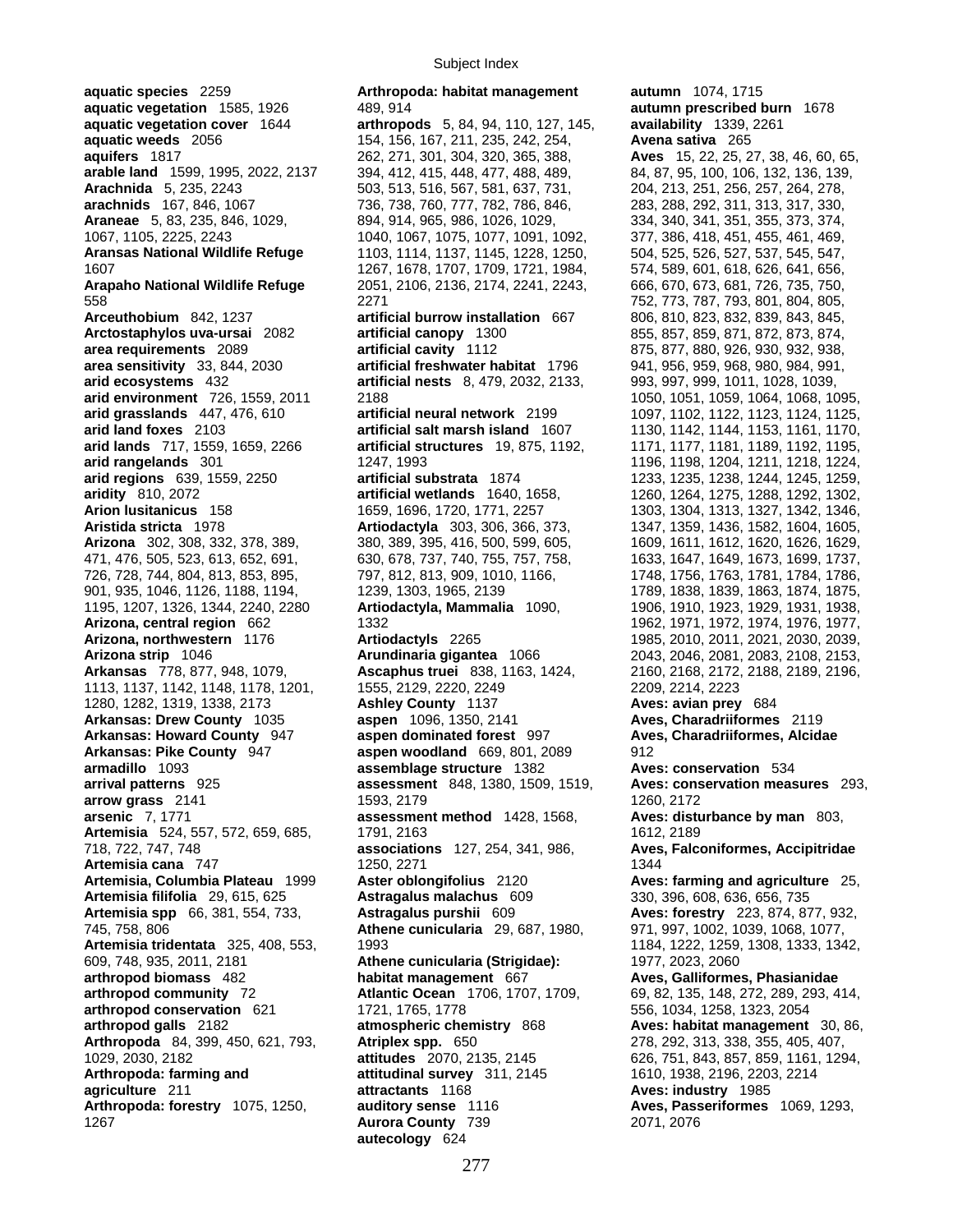**Aves, Passeriformes, Corvidae** 2096, 2098, 2153, 2164, 2205, 2223, **bats** 863, 939, 970, 1036, 1191, 1032 2230 1201, 1272, 1321, 1335, 1945, 2020 **Aves, Passeriformes, Emberizidae avifaunal composition** 560 **batture** 1045 **Aves, Passeriformes, Parulidae Aythya** 402 **Bayesian model** 1012 879, 1075, 1113, 1319 **Aythya (Anatidae)** 673 **Bayou Lafourche** 1078 **Aves, Passeriformes, Bachman's sparrow** 721, 776, **bays** 2138 **Troglodytidae** 1248 1082, 2128 **Bear Creek** 1514 **Aves, Passeriformes, Turdidae BACI** 1223 **Beaver Creek** 1460 1185 **BACI study design** 1414 **beaver lodges** 987 **Aves, Passeriformes, Tyrannidae Bacillus thuringiensis** 959 **beaver ponds** 1917 742 **backmarsh elevation** 1648 **beavers** 368, 1357, 1374, 1749, **Aves, Piciformes** 918, 1367, 1368 **backswimmers** 1883 1790, 2257 **Aves, Piciformes, Picidae** 1250, **backwater** 1387 1266 **bacteria** 1390, 1521, 1700 **beef cattle** 505, 523 **Aves, Strigiformes, Strigidae bacteria (faecal)** 1700 **beef producers** 1750 1273, 2284 **bacteria (microorganisms)** 959, **beehives** 1168 **avian abundance** 36, 719, 1209 **bacterial diseases** 2193 **beetles** 156, 172, 262, 271, 394, **avian assemblages** 391, 2230 **bacterivore and fungivore** 525, 846, 851, 896, 914, 965, 1061, **avian biodiversity** 15 **populations** 245 1067, 1077, 1105, 1228, 1257, 1300, **avian breeding productivity** 959 **badger** 1980 2106 **avian communities Baeolophus bicolor** 973 **behavior** 55, 66, 68, 69, 75, 97, 134, **avian communities: bird counts, Baiomys taylori** 744 179, 227, 238, 242, 271, 291, 358, **nest density, nest monitoring, Baird's sparrow** 141 366, 384, 415, 419, 436, 493, 500, **reproductive success, riparian area Baja California Sur** 632 507, 548, 549, 573, 600, 614, 635, **livestock grazing impacts, species Baker County** 69 650, 658, 716, 746, 758, 773, 797, 797, **richness** 719 **bald eagle** 956 803, 852, 881, 902, 903, 918, 924, 801, 902, 903, 818, 924, 801, 902, 903, 918, 924, 803, 818, 924, 1037, 1050, 1087, **avian community** 33, 873, 1197, **balsam poplar** 2141 954, 971, 994, 1037, 1050, 1087, 1211, 1603, 1646 **Bandelier National Monument** 1116, 1124, 1150, 1155, 1176, 1182, **avian conservation** 15, 52 **Banff National Park** 1202 1309, 1331, 1335, 1350, 1360, 1374, **avian density** 1089 **bank erosion** 1481 1420, 1469, 1485, 1538, 1623, 1643, **avian diversity** 686, 899, 1142, **bank protection** 1571 1724, 1897, 1910, 1932, 1934, 1959, 1608, 2021, 2089 **bank stabilization** 1534 1969, 1980, 2076, 2119, 2130, 2141, **avian ecology** 1186, 1956 **bank structure** 785 2145, 2193, 2235 **avian habitat** 1510 **behavior and fate avian insectivory** 176 **bank vole** 852 2135 **avian nest placement** 2164 **bankfull** 1387 **behavior conservation** 104 **avian population trends** 19 **Bankhead National Forest** 1437 **behavior simulation models** 1275 **avian populations** 873 **banks** 1556, 1772 **behavioral ecology** 1337 **avian predator foraging efficiency bark beetles** 851, 1300 **behavioral research** 1255 1075 **bark foragers** 1222 **behavioral response** 755, 1059 **avian predators** 684, 1034, 1040, 1075, 1250 971 500 **avian prey abundance** 72 **Barnwell County** 2107 **Bembidion** 172 **avian prey diversity** 72 **barred owl** 1192 **beneficial insects** 2171 **avian recruitment** 2024 **barred tiger salamander** 1762 **beneficial organisms** 583 **avian reproductive success** 315 **barrens management** 2051 **benefit cost analysis** 191, 817 **avian richness** 1156 **barrens restoration** 974 **benefit of alternative livestock avian species** 1790 **barrier islands** 1905 **grazing strategies** 823 **aviary experiment** 1033 **barriers** 531 **benefits** 2028, 2166 **aviation** 2275 **Bartramia longicauda** 141, 291, **benthic community** 1462, 1561, **avifauna** 15, 24, 26, 29, 166, 189, 956 1648, 956 261, 305, 309, 317, 319, 340, 386, **basal area** 340, 935, 1189, 1277 **benthic community structure and**  522, 544, 601, 660, 710, 763, 802, **baseline studies** 2228, 2257 **trophic function** 1397 831, 832, 841, 855, 869, 870, 872, **basic approaches, concepts, and benthic environment** 1411, 1757 886, 917, 922, 926, 945, 968, 973, **theory** 2208 **benthic fauna** 1375, 1380, 1614 984, 989, 998, 999, 1003, 1008, **basins** 1792, 1875 **benthic invertebrates** 1784, 2228 1015, 1033, 1059, 1062, 1089, 1095, **bat activity** 967, 970 **benthic macroinvertebrates** 1494, 1135, 1142, 1143, 1177, 1187, 1189, **bat activity monitoring** 1336 1568 1197, 1211, 1226, 1292, 1295, 1313, **bat detector** 967 **benthos** 1380, 1462, 1569, 1573, 1599, 1621, 1646, 1680, 1729, 1739, **bat foraging** 1205 1757, 1892 1913, 1937, 1942, 1953, 1956, 1961, **bat mortality** 2267 **Benton** 355 1962, 1972, 1974, 1998, 2030, 2089,

41, 124, 597, 862, 1338 **avifaunal recovery** 560 **Bayesian analysis** 1012 **avian** 1966 1245 **beetle colonization** 896 **avian habitat** 1510 **bank swallow** 2121 **behavior and fate characteristics**

**avian community responses** 1233 1114 1225, 1241, 1248, 1258, 1261, 1268,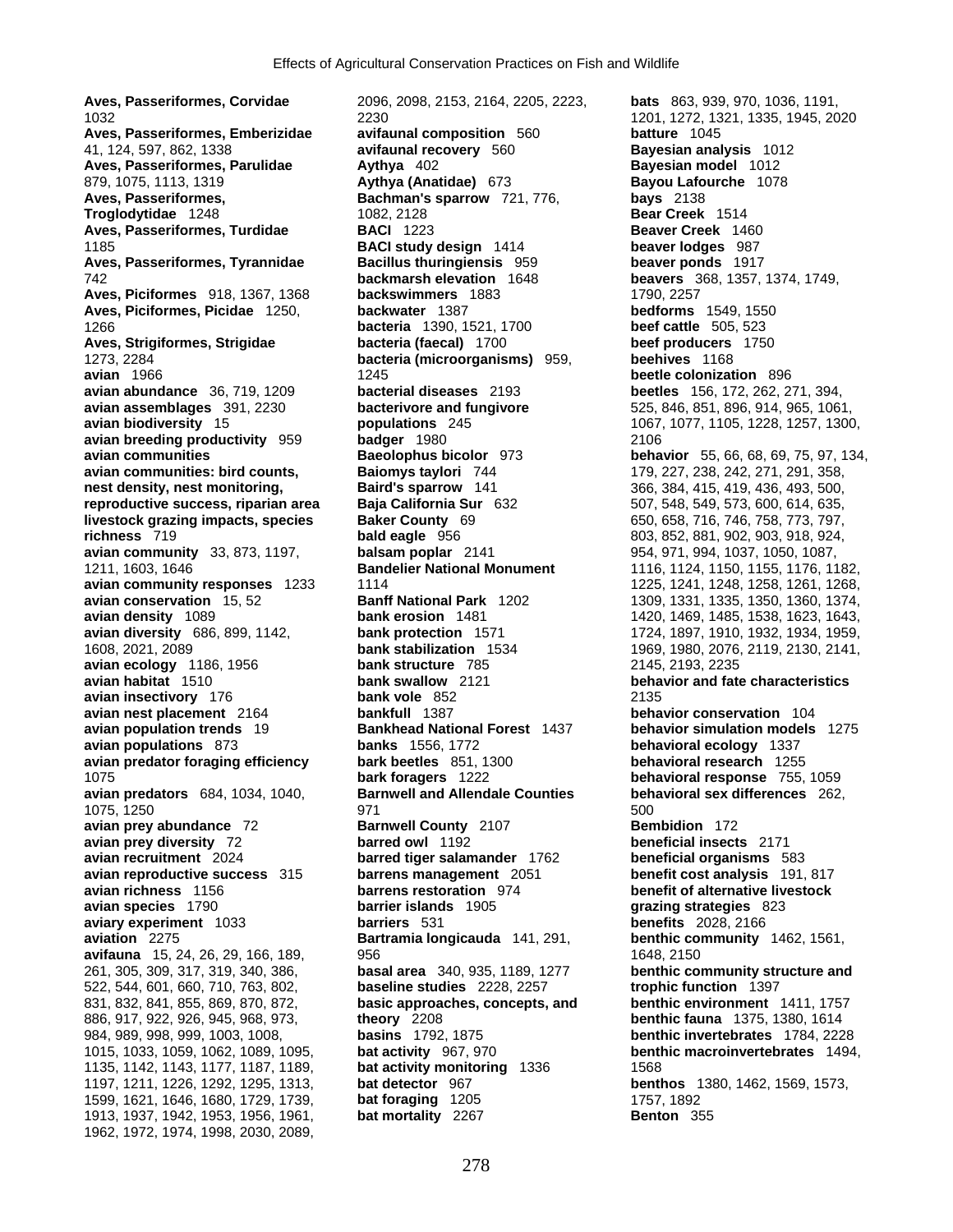1603, 1740, 1873, 1909, 1973, 2025, **biotic community** 868 839, 843, 857, 858, 859, 861, 862,

**best management practices** 1036, 2026, 2125, 2175, 2230 **biotic factors** 1482, 1669, 1759, 1377, 1401, 1402, 1411, 1414, 1416, **bioindicators** 294, 305, 866, 1343, 1918 1435, 1460, 1464, 1478, 1487, 1491, 1380, 1567, 1665, 1759, 1863 **biotic integrity** 1473 1567, 1568, 2221, 2245 **bioindicators of sustainable boreal biotic integrity index** 1438 **beta diversity index** 1668 **forest management** 1286 **biotic resources** 868 **Betula alleghaniensis** 898, 933, **biological assessment** 294, 1791 **biotop** 773, 2077 1033 **biological breakdown** 1026, 1250 **bird** 166, 257, 568, 946, 1879, 1992, **Betula lenta** 1024 **biological communities** 1543, 1547 2283 **Betula papyrifera** 865, 889 **biological control** 15, 172, 616, **bird abundance** 139, 993 **Betulaceae** 1153 1683, 2035, 2171, 2225 **bird (Aves)** 9, 2078 **between-winter site fidelity** 925 **biological control agents** 20, 1944 **bird (Aves): community response, Bidens laevis** 1769 **biological corridors creation to landscape variables** 2192 **big brown bat** 967 **counteract habitat fragmentation bird (Aves): pest** 2275 **big game** 106 **bird breeding** 571, 1750 **Big Sioux River Basin** 739 **biological criteria** 1969 **bird communities** 90, 316, 353, **bioaccumulation** 7, 1771, 1842, **biological diversity** 29, 58, 1190, 452, 869, 870, 872, 873, 1135, 1189, 1871, 2013, 2015, 2134, 2212 1651, 1919, 1939 1218, 1327, 2144 **bioassays** 2180 **biological effects** 1378, 2110 **bird community response** 880, **bioassessment** 1428, 1568 **biological effects of livestock** 1223 **biocenosis** 871, 880, 980, 993, **grazing** 2110 **bird community structure** 1033 1125, 1233, 1359 **biological indicators** 576, 848, **bird conservation** 495, 544, 1337, **biochemical oxygen demand** 1380 1566, 1593, 1920, 1944, 2137 2157 **biochemistry and molecular biological integrity** 1791 **bird conservation: behavioral biophysics** 246, 1632 **biological invasion** 802 **intentions, farmer attitudes** 9 **biocides** 170, 279, 1735 **biological inventory** 868 **bird conservation regions** 873, **biodiversity** 38, 72, 113, 198, 305, **biological monitoring** 1570, 1791 1325 326, 327, 375, 399, 426, 444, 576, **biological production** 1676, 2162 **bird demography** 926 601, 616, 649, 688, 734, 817, 832, **biological sampling** 1719, 1720, **bird density** 683, 1729 834, 835, 840, 848, 867, 868, 873, 1798 **bird diversity** 24, 1868 880, 894, 928, 949, 953, 978, 999, **biological surveys** 1708, 1722, **bird eggs** 100 1021, 1024, 1029, 1047, 1054, 1057, 1737, 2228, 2257 **bird-forestry relationships** 873 1100, 1102, 1103, 1118, 1130, 1131, **biology** 23, 108, 140, 155, 190, 791 **bird group size** 924 1132, 1142, 1152, 1156, 1160, 1187, **biology and conservation bird population declines** 1974 1189, 1190, 1195, 1209, 1210, 1211, **assessment** 41 **bird population trends** 37 1235, 1242, 1245, 1251, 1255, 1274, **biology, ecology** 511 **bird populations** 118, 873, 1015, 1287, 1288, 1292, 1298, 1300, 1312, **biomagnification** 1812 1868, 2113 1313, 1314, 1327, 1328, 1358, 1421, **biomanipulation** 2120 **Bird populations, Effect of**  1445, 1464, 1466, 1468, 1516, 1518, **biomarkers** 1142 **agricultural conservation on** 28 1545, 1549, 1577, 1590, 1593, 1597, **biomass** 167, 210, 241, 330, 420, **bird response** 1224 1598, 1603, 1617, 1638, 1654, 1663, 450, 520, 547, 577, 615, 638, 646, **bird species richness** 884 1681, 1688, 1712, 1735, 1749, 1756, 688, 717, 722, 731, 734, 753, 770, **bird-vegetation relationship** 980 1757, 1780, 1811, 1831, 1833, 1840, 789, 822, 1003, 1059, 1103, 1142, **birds** 2, 8, 9, 11, 13, 17, 22, 25, 27, 1863, 1885, 1891, 1909, 1922, 1931, 1190, 1249, 1284, 1398, 1403, 1407, 30, 31, 41, 46, 47, 49, 53, 55, 60, 61, 1939, 1961, 1966, 1967, 1971, 1973, 1410, 1421, 1483, 1486, 1492, 1504, 62, 65, 66, 69, 73, 75, 80, 82, 86, 87, 1981, 1984, 1987, 1988, 1989, 1990, 1507, 1571, 1597, 1721, 1757, 1764, 88, 97, 98, 104, 106, 120, 124, 132, 2035, 2122, 2138, 2152, 2181, 2197, 1773, 1774, 1792, 1798, 1822, 1840, 134, 135, 136, 138, 140, 141, 148, 2204, 2209, 2261, 2265 2141, 2198, 2222, 2224 152, 153, 155, 166, 169, 170, 174, **biodiversity and succession in biomass: aboveground,** 175, 181, 184, 187, 195, 203, 208, **shrub vegetation islands** 815 **belowground** 1648 209, 210, 213, 217, 218, 222, 223, **biodiversity comparisons** 1294 **biomass and biodiversity** 1885 227, 228, 241, 256, 257, 264, 268, **biodiversity conservation** 374 **biomass burning** 525 272, 274, 275, 278, 279, 281, 283, **biodiversity hotspots** 2034 **biomass energy** 1059 288, 289, 291, 292, 293, 313, 317, **biodiversity management** 1990 **biomass structure** 473 329, 330, 332, 336, 338, 339, 340, **biodiversity patterns** 1534 341, 351, 353, 355, 368, 370, 377, **biodiversity preservation** 365, **biomass yield** 790 392, 396, 405, 407, 413, 414, 418, 1127 **biometrics** 632, 952, 1037, 1234, 429, 434, 436, 439, 443, 451, 455, **biodiversity protection** 1881 1765, 1778, 1932, 2141, 2198 456, 465, 469, 480, 482, 522, 526, **bioenergetics** 2068 **biomonitoring** 294, 1570 533, 534, 535, 547, 556, 568, 569, **biofuels** 1059 **biophysical interactions** 1971 589, 597, 600, 601, 602, 603, 608, **biogeography** 93, 253, 328, 555, **bioprocess engineering** 1632 614, 619, 620, 626, 635, 636, 641, 584, 1004, 1065, 1157, 1166, 1331, **biosphere** 2136 648, 652, 655, 656, 659, 666, 667, 1598, 1965, 1993, 2285 **biosphere reserve** 1673 670, 672, 673, 674, 681, 684, 685, **biogeography: population studies biota** 1549, 1550, 1564, 1764, 2134 726, 735, 742, 745, 746, 750, 751, 358, 375, 540, 541, 943, 979, 1287, **biotechnology** 210 752, 773, 787, 791, 796, 801, 803, 1382, 1438, 1444, 1485, 1545, 1561, **biotelemetry** 1915 804, 806, 810, 823, 828, 829, 835,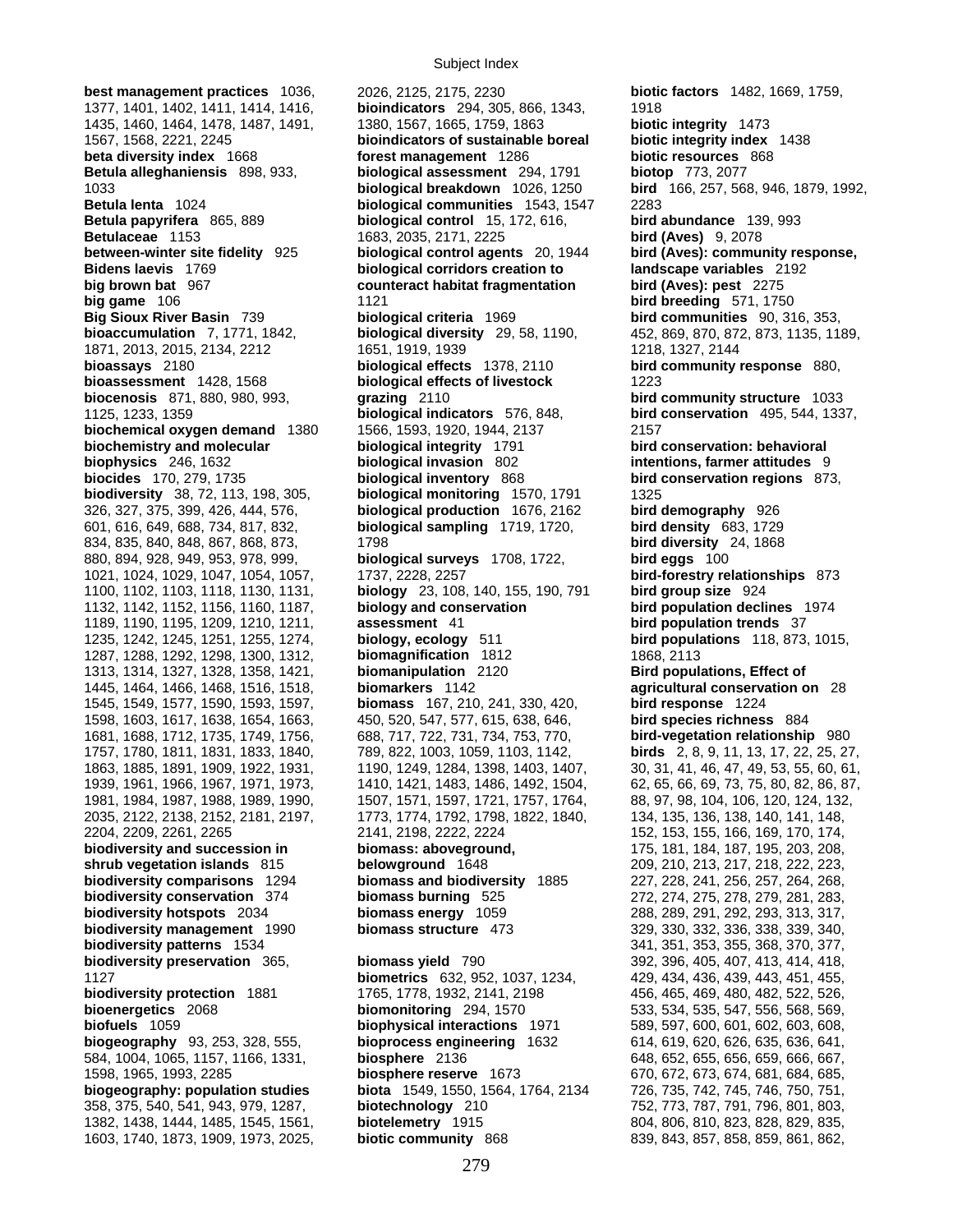2157, 2160, 2172, 2185, 2189, 2192, **BMP evaluation** 1416 **bottom-up control** 399 **black bear** 1045, 1225, 1862 **Bonasa umbellus** 1071, 1096,

**birds (contd.)** 868, 871, 874, 875, **Black Prairie Wildlife Management boreal forest communities** 874 877, 879, 880, 881, 883, 887, 888, 1063 **boreal forest-grassland transition**  894, 902, 912, 915, 918, 930, 932, **black rosy finch** 956 **area** 2080 934, 941, 946, 956, 971, 972, 976, **black spruce** 1124 **boreal forestry** 844 980, 984, 990, 992, 993, 997, 999, **black-tailed jackrabbit** 373 **boreal forests** 898, 987, 1037, 1001, 1002, 1025, 1028, 1032, 1034, **black-tailed prairie dog** 302, 531 1162, 1167, 1198, 1200, 1303, 1313, 1039, 1040, 1041, 1044, 1048, 1050, **black tern** 1849, 1865 2115 1051, 1064, 1068, 1069, 1075, 1077, **black-throated gray warbler** 884, **boreal lakes** 1684 1081, 1094, 1097, 1098, 1102, 1112, 1224 **boreal mixed-wood** 1218 1113, 1120, 1122, 1123, 1124, 1125, **blackbirds** 1680, 1809 **boreal mixedwood forest** 917, 1134, 1142, 1152, 1161, 1169, 1171, **blackbirds and cowbirds** 281, 443, 1303 1176, 1181, 1184, 1185, 1189, 1192, 773 **borrow pits** 1901 1195, 1198, 1203, 1209, 1215, 1217, **Blackbody temperature** 657 **Bos** 399, 740 1222, 1224, 1241, 1242, 1244, 1245, **Blackfoot Clearwater Wildlife Bos bison** 303, 306, 366, 669 1248, 1250, 1258, 1259, 1260, 1263, **Management Area** 519 **Bos bison (Bovidae): food plants** 1264, 1266, 1273, 1275, 1293, 1294, **blackwater forested wetlands** 109 599 1296, 1303, 1304, 1308, 1310, 1319, **Blackwater River State Forest Bos indicus** 678 1323, 1327, 1333, 1337, 1338, 1342, 2128 **Bos taurus** 328, 367, 373, 374, 377, 1344, 1345, 1347, 1359, 1366, 1367, **Blarina brevicauda** 459, 591, 852, 461, 507, 509, 548, 549, 634, 678, 1368, 1431, 1593, 1600, 1602, 1609, 933, 1269, 1280, 1283, 1297 773, 977, 1580, 1855, 2234 1610, 1611, 1612, 1619, 1620, 1621, **Blarina carolinensis** 1280 **Bos taurus and Ovis aries** 179 1623, 1628, 1629, 1633, 1646, 1661, **Blarina hylophaga** 767 **Bosmina** 1867 1665, 1684, 1699, 1730, 1737, 1743, **blood** 948 **Bostrichidae** 1300 1748, 1755, 1763, 1781, 1786, 1789, **blood chemistry** 799 **botanical composition** 426, 442, 1801, 1809, 1829, 1849, 1853, 1868, **blue crab** 1798 520, 576, 702, 722, 731, 1009, 1277, 1874, 1875, 1876, 1879, 1891, 1905, **blue-gray gnatcatcher** 2244 1823 1910, 1917, 1920, 1924, 1931, 1938, **Blue Mountains** 380, 876 **botany** 155 1943, 1956, 1958, 1960, 1963, 1975, **Blue Ridge Mountains** 1375 **Botaurus lentiginosus** 1849 1976, 1977, 1985, 1992, 1998, 2019, **blue-winged teal** 45, 2001 **Bothriochloa** 545 2023, 2030, 2038, 2039, 2040, 2043, **blueberry barrens** 598 **Botteri's sparrow** 334, 804 2054, 2060, 2071, 2076, 2078, 2081, **blunt-nosed leopard lizard** 650 **bottom characteristics** 1498 2098, 2101, 2119, 2132, 2152, 2154, **BMP effectiveness** 1568 **bottom topography** 1770 2193, 2196, 2199, 2203, 2205, 2209, **BMPs** 1036, 1297**,** 1377, 1401, **bottom-up effects** 1882 2213, 2214, 2226, 2235, 2236, 2242, 1402, 1411, 1414, 1416, 1435, 1460, **bottomland forest** 968, 1077, 1260, 2244, 2275, 2282, 2283, 2284 1464, 1478, 1487, 1491, 1567, 2221, 1981, 2124 **birds and farmlands** 15 2245 **bottomland forested wetlands: Birds---Habitat---Conservation--- bobolink** 93, 542, 543, 683, 696, **habitat** 1791 **South Dakota** 16 908, 1346 **bottomland forests** 881, 1052, **Birds---Habitat---Nebraska** 18 **bobolinks (Passeriformes)** 17 1277 **birds, marsh-dwellers** 2147 **bobwhite** 119, 165, 255, 359, 657, **bottomland hardwood forests** 883, **Birds---Nests---South Dakota** 16 829, 990, 1951, 2173, 2251 857, 993, 970, 1078, 1089, 1111,<br>**birds of prey** 1945 **bobwhite quail** 129, 130, 155, 187, 1215, 1228, 1230, 1264, 1306, 13 **bobwhite quail** 129, 130, 155, 187, 1215, 1228, 1230, 1264, 1306, 1311, **birds, passerines** 443, 739, 773 499, 714, 720, 723, 729, 864 1323, 1324, 1625, 2020, 2107 **Birds, Protection of** 1921 **body composition** 1753 **bottomland hardwood group birds (waterfowl)** 1700 **body condition** 925, 1004, 1136 **selected timber harvest** 971 **birdwatching** 203, 829 **body length** 2198 **bottomland hardwood reforestation birth** 1332 **body mass** 952, 1932 1834 **bison** 306, 366, 399, 416, 426, 509, **body size** 400, 577, 925, 1037, **bottomland hardwood wetlands** 535, 814 1109, 1531, 1674, 1762, 1816, 2031 1753, 1824 **Bison bison** 306, 366, 368, 399, **body weight** 1714 **bottomlands** 881, 1240 416, 509, 535, 797 **bog lemming** 852 **boulder cluster placement** 1524 **bison grazing** 811 **Bombus vosnesenskii: pollination Boulder County** 2200 **bivalve** 1506 2271 **boulders** 1492 **Bivalvia** 1506 **Bombycilla cedrorum** 884 **boundary** 374, 844, 1336, 2152 **black cottonwood** 822 1116, 1160, 1252, 1254 **Bouteloua gracilis** 734<br> **black crappie** 1842 **boom-bust population dynamics Bouteloua gracilis (Wille black crappie** 1842 **boom-bust population dynamics Bouteloua gracilis (Willd. ex Kunth)**<br>**black duck** 362 **com-bust population dynamics black duck** 362 **black duck** 362 624 **Lag. ex Griffiths** 734 **Black Hills** 1288, 1362 **bootstrap** 1418 **Bouteloua spp.** 728 **Black Hills National Forest** 995 **bootstrap technique** 1305 **Bovidae** 303, 306, 366, 416, 599, **Black Kettle National Grassland boreal** 1118, 1697 740, 797, 813 603 **boreal birds** 917 **box turtle** 792 **black-necked stilt** 1872 **boreal forest** 869, 906, 917, 1064, **Brachylagus idahoensis** 328, 430 1242, 1286, 1313, 1336, 1399 **Brachyramphus marmoratus** 2168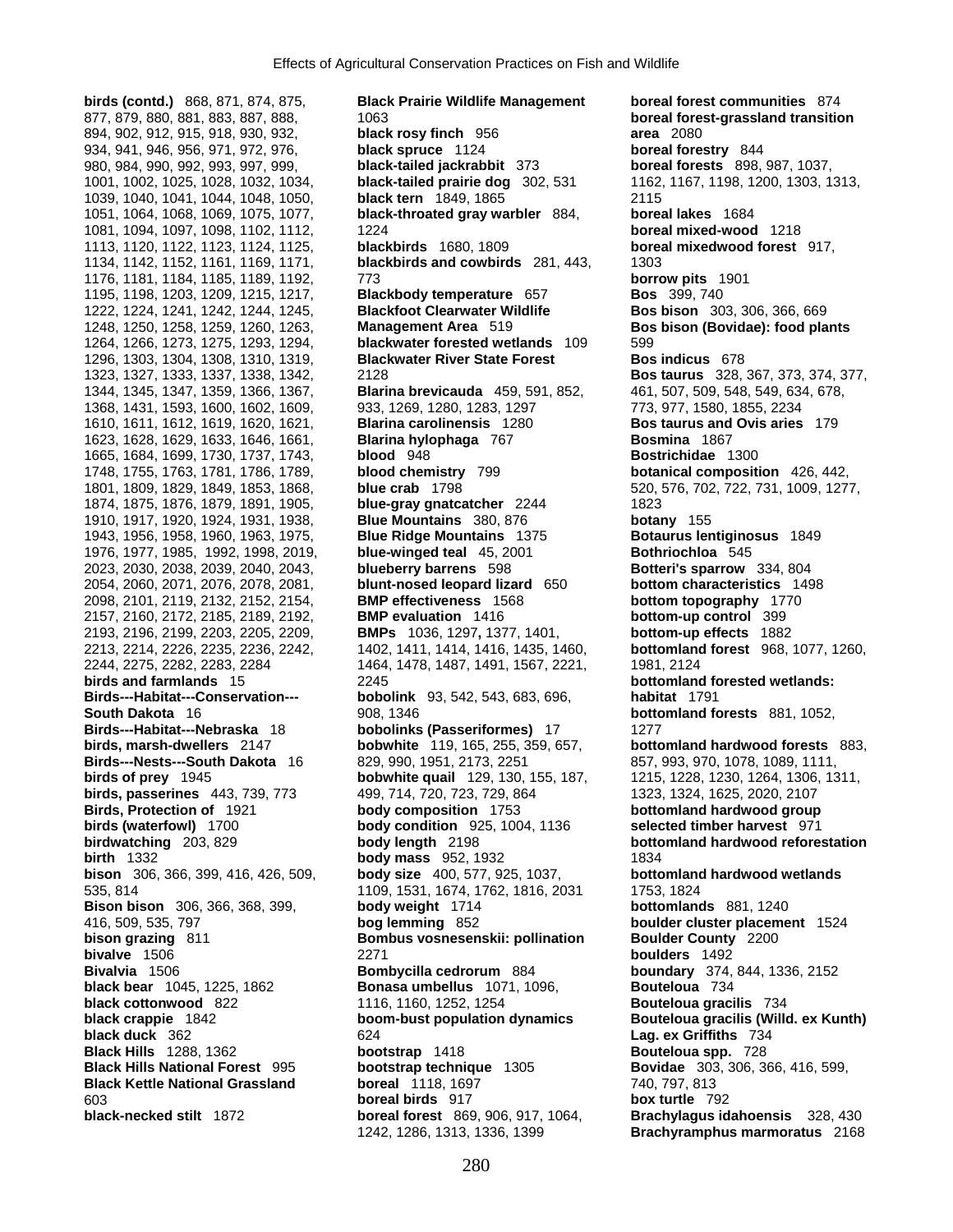**Brachyramphus marmoratus: Brewer's sparrow** 66 **buffer design** 2215 **disturbance by man** 912 **British Columbia** 601, 830, 872, **buffer strips** 1170 **disturbance by man** 912 **British Columbia** 601, 830, 872, **brackish habitat** 1601, 1706, 1707, 903, 1026, 1039, 1090, 1099, 1106, **buffer width** 2115 **brackish water** 100 1248, 1262, 1273, 1294, 1340, 1360, 832, 872, 1008, 1208, 1245, 1399, **brackish water environment** 1671 1420, 1462, 1474, 1490, 1524, 1537, 1969, 2264 **brain sodium** 1864 1745, 2066, 2167, 2181 **buffering** 1979 **Branchiopoda** 1883 **British Columbia, Prince George buffers** 32, 139, 340, 817, 885, **branchiopods** 1883 **area** 1206 1369, 1690 **Brassica napus** 172 **broad-leaved trees** 1358 **Bufo americanus** 591, 792, 1594, **breeding** 66, 169, 335, 336, 339, **broad-scale** 675 1690, 2204 340, 413, 569, 600, 669, 883, 887, **broad-winged hawk** 1192 **Bufo cognatus** 1762 888, 901, 908, 934, 991, 994, 1063, **Bromus inermis** 294, 544, 680 **bufo terrestris** 1330 1179, 1203, 1268, 1305, 1327, 1525, **Bromus tectorum** 745, 935 **Bufonidae** 1945 1628, 1629, 1655, 1670, 1838, 1896, **brood** 387 **buildings** 2193 1947, 1976, 1978, 2007, 2053, 2132, **brood-egg** 302, 478, 773, 801, 980, **bulldozing** 771 2210 1233, 1309, 1310, 1687, 1993 **bullfrogs** 1735 **breeding activity** 411, 1897 **brood parasites** 341 **bunch grass** 506 **breeding areas** 411, 1627 **brood parasitism** 379, 385, 411, **Buprestidae** 936, 1300 **breeding behavior** 457 530, 561, 671, 772, 946, 1135, 1216, **Bureau of Land Management** 2247 **breeding biology** 68, 1319, 1872 2108 **burn cycles** 394 **breeding bird communities** 885, **brood rearing** 554, 1253 **burn season** 2105 1227, 1233 **brood-rearing habitat** 1631, 1873 **burn techniques** 1181 **breeding bird density** 884 **brood survival** 192, 723, 1442 **burned and unburned conifer breeding bird species** 526 **brooding** 614 **dominated boreal forest** 1179 **Breeding Bird Survey** 19, 49, 117, **brooding behavior** 152 **burned forest** 1179 **Breeding Bird Survey** 19, 49, 117, **brooding behavior** 152 **burned forest** 1179 214, 1177, 1849, 1956, 2201 **broods** 614, 747 **burned forest habitat** 1179 **breeding birds** 214, 305, 337, 467, 886, 968, 1649, 1697, 1964, 2027, 2147 **burning** 279, 344, 376, 428, 487, **brook char** 1328 **brook char 1328** 491, 506, 561, 574, 593, 611, 699, **breeding community** 338, 547, **brookings** 459 **brookings** 459 718, 794, 812, 874, 991, 1031, 110 997, 1838 **Brookings County** 238, 295, 711, 1279, 1822, 1875, 1933, 2240 **breeding density** 721, 1002 739, 2114 **burning and mechanical clearing breeding distributions** 597 **Brooks** 2174 812 **breeding ecology** 804, 1122, 1261 **Brooks County** 500 **burning and mechanical breeding grounds** 203, 669, 901, **brown bullhead** 1842 **understorey reduction** 1269 994, 1305, 1331, 1978 **brown creeper** 995, 1224 **burning and thinning** 952 **breeding habitat** 420, 715, 1589 **brown-headed cowbird** 93, 95, **burning of upland oak forest** 877 **breeding occurrence** 1588 141, 291, 387, 561, 772, 773, 784 **burning practices** 2272<br>**browse** 1339 **browse** 1339 **burrow destruction** 198 **breeding pairs** 1927 **browse** 1339 **burrow destruction** 1980 **breeding phenology** 908 **browse plants** 878 **burrow longevity** 1980 **breeding places** 226 **browse shrub species** 909 **burrow patterns** 475<br> **browsing** 380, 605, 898, 938, 1111, **burrow reuse** 1980 **breeding pond selection** 1978 2141 **burrowing activities** 649 **breeding population** 251, 305, 545, **browsing effect on food plant burrowing owl** 392, 687, 1980, 547, 608, 884, 886, 889, 968, 1142, **growth** 380 1993 1197, 1264, 1291 **browsing effect on plant growth burrows** 392, 667, 1980 **breeding productivity** 993 380 380 **Buteo jamaicensis** 153, 1995 **breeding range** 250 **brucellosis** 2193 **Buteo lagopus** 746<br> **breeding season** 261, 555, 672, **brush control** 249, 990 **Buteo lineatus** 964 **breeding season** 261, 555, 672, **brush control** 249, 990 880, 1261, 1630, 1844, 1845, 2155 **brush invasion [brush | Buteo regalis** 29, 956<br> **breeding site** 100, 162, 323, 396, **breeding site 100, 162, 323, 396**, **beeding site 100, 162, 323, 396**, **breeding site** 100, 162, 323, 396, **encroachment]** 564 **butterflies** 344, 960, 1954 405, 579, 603, 667, 742, 918, 1026, **brush management timing** 1090 **butterfly abundance** 32 1066, 1084, 1184, 1185, 1222, 1248, **brush mouse** 1207 **cactus** 990 1332, 1367, 1368, 1469, 1582, 1634, **brush pile** 2120 **cactus wren** 804 1678, 1763, 1830, 1897, 1927, 2170 **brushland** 1987 **CAFOs** 1567 **breeding species** 1977 **brushland habitat** 812 **Calamospiza melanocorys** 95, 166 **breeding species abundance** 30 **Bubalus** 399 **Calathus ingratus** 1257 **breeding species response** 1977 **Bubo virginianus** 153 **calcareous grassland** 623 **breeding species richness** 1264 **Bubulcus ibis** 1836, 1901 **Calcarius** 845 **breeding status** 1603 **Bucephala albeola** 1684 **Calcarius mccownii** 1606 **breeding success** 162, 220, 315, **Buckingham County** 1031 **Calcarius ornatus** 671, 715, 845 407, 579, 726, 773, 1069, 1171, **budget control** 919 **calcium** 486, 546 1331, 1670, 2170 **budgeting** 919 **CALFED Bay Delta Program** 1854 **Brentidae** 1300 **Buenos Aires National Wildlife Brevoortia patronus** 1798 **Refuge** 804 **Calidris mauri** 1915

1709, 1721, 1765, 1778, 1932 1107, 1164, 1184, 1212, 1219, 1221, **buffer zone** 114, 340, 601, 817, **breeding community** 338, 547, **Brookings** 459 718, 794, 812, 874, 991, 1031, 1103, **breeding pond** 1004 **browsing** 380, 605, 898, 938, 1111, **burrow reuse** 1980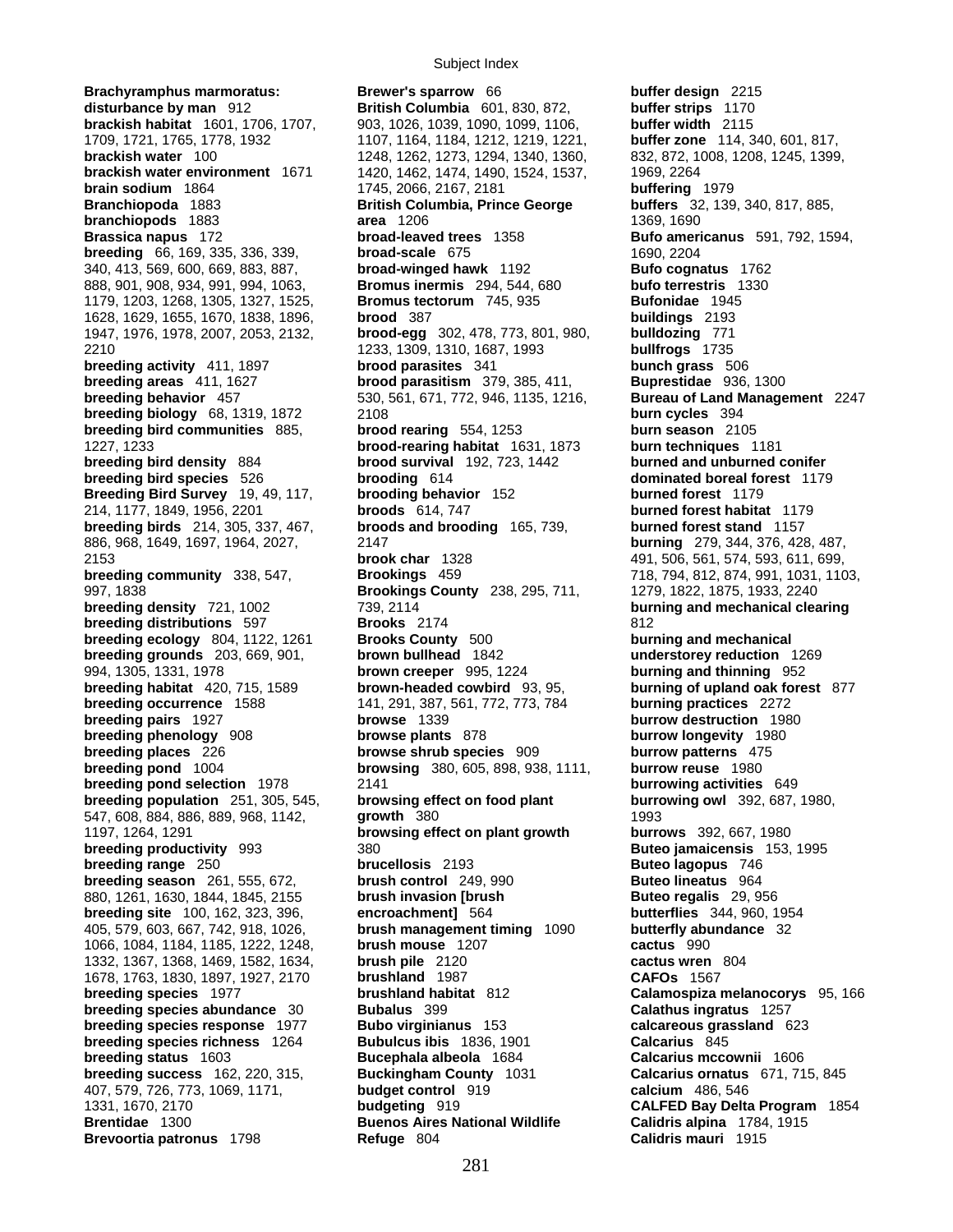**California** 168, 196, 245, 363, 475, **Canada, British Columbia** 1391, **canopy height** 994 1157, 1331, 1345, 1348, 1405, 1407, 1421 **canopy thinning** 1061 1744, 1795, 1866, 1870, 1878, 1884, **Englishman R.** 1391 **Capsicum frutescens** 2021

521, 529, 562, 596, 642, 709, 781, 1556 **canopy light penetration** 1150 809, 823, 828, 849, 941, 952, 1136, **Canada, British Columbia, Adam R. canopy shading** 1477 1477, 1512, 1572, 1581, 1590, 1601, **Canada, British Columbia, Big Capra hircus** 552 1612, 1614, 1618, 1619, 1636, 1639, **Silver Creek** 1421 **Capreolus capreolus (Cervidae):**  1653, 1680, 1681, 1715, 1719, 1725, **Canada, British Columbia, bioindicator, deer** 2265 1886, 1894, 1899, 1910, 1932, 1938, **Canada, British Columbia, Fraser captive animal care** 2210 2009, 2121, 2198, 2212, 2232, 2271 **River** 1658 **captive broodstock program** 1440 **California, Central Valley** 1599 **Canada, British Columbia, Nicola capture rate** 262, 1004 **California: Del Norte County** 1310 **R.** 1391 **capturing methods** 982 **California Forest Practice Rules Canada, British Columbia, Salmon Carabidae** 142, 172, 525, 738, 846, 1331 **R.** 1422 1057, 1061, 1077, 1105, 1944, 2241 **California: Humboldt County** 1120, **Canada, British Columbia, Carabidae: community structure** 1310 **Thompson R.** 1391 738 **California killifish** 1719 **Canada, British Columbia, Carabidae: farming and agriculture California: Sacramento Valley Vancouver I., Keogh R.** 1422 156, 271, 2241 2226 **Canada, British Columbia, Vedder- Carabidae: forestry** 1067, 1228 **California: San Joaquin Valley** 650 **Chilliwack R.** 1441 **Carabidae: habitat management California: Sierra Nevada** 549 **Canada goose (Anseriformes)** 13 394, 2106 **California tiger salamander** 1636 **Canada, Manitoba** 2190 **Caraboidea** 738 **California vole** 781 **Canada, Nunavut** 1634 **Caraboidea, Adephaga, Coleoptera, call count route** 2148 **Canada, Nunavut, Bylot I.** 1634 **Insecta** 1077, 2241 **call-counts** 2143 **Canada, Ontario** 1592, 1736, 2190 **Carabus nemoralis** 1257 **Callinectes sapidus** 1721, 1798 **Canada, Ontario, Raisin R.** 1491 **Carabus sylvosus** 1257 **Callinectes sapidus: habitat Canada, Prince Edward Island Caracara cheriway** 372 **management** 1707 1390, 1896 **carbohydrates** 699, 2281 **Calling Lake area** 2043 **Canada, Quebec** 323 **carbon** 1009 **Callipepla** 717, 2266 **Canada, Quebec, St. Lawrence R. carbon availability** 1632 **Callipepla squamata** 373, 518, 550, 1806 **carbon cycle** 1009 717 **Canada, Quebec, St. Lawrence R., carbon:nitrogen ratio** 1648 **Calosoma frigidum** 1257 **Varenne I.** 483 **carbon sequestration** 798, 1209, **calving site fidelity** 1332 **Canada, Saskatchewan** 2190 1971, 2152 **Campeche** 2189 **Canada, St. Lawrence R.** 323 **carcass composition** 1714 **Campostoma oligolepis** 1507 **Canadian federal bird management carcass weight** 948 **Campylorhynchus brunneicapillus plans** 1325 **carcasses** 1422 804 **Canadian Prairie Pothole region carcinogenesis** 2156 **Canaan Valley National Wildlife** 1789 **cardinal** 2244 **Refuge** 542, 569 **Canadian Species at Risk Act Carduelis tristis** 55, 93 **Canada 27, 1325 canada 2717 care and rearing of young** 1261 **canals** 1717 189, 204, 247, 251, 296, 323, 362, **canals** 1717 **Carex** 638, 974 392, 522, 537, 594, 601, 665, 671, **Cancer magister** 1892 **Carex lyngbyei** 1671 747, 787, 830, 832, 843, 844, 845, **cane field** 1973 **Carex pensylvanica** 974 846, 852, 865, 871, 872, 873, 874, **canid** 150 **caribou** 1049, 1303, 1360 880, 886, 889, 890, 903, 908, 914, **Canidae** 150, 1292, 2285 **caribou: forestry** 1164 932, 950, 980, 992, 994, 997, 999, **Canis familiaris** 326 **caribou habitat supply** 1303 1008, 1026, 1037, 1038, 1039, 1049, **Canis latrans** 141, 150, 218, 221, **Carnivora** 570, 1042, 1087, 1193, 1053, 1064, 1067, 1090, 1097, 1099, 326, 826 1199, 1225, 1261, 1303, 1361, 1980, 1100, 1106, 1107, 1125, 1144, 1164, **Canis lupus** 2285 2285 1179, 1184, 1189, 1198, 1202, 1206, **Canis lupus: damage to livestock carnivore-human conflict** 2285 1212, 1218, 1219, 1221, 1229, 1242, 179 **carnivores** 82, 106, 179, 1204, 1248, 1253, 1256, 1262, 1267, 1273, **CANOCO** 1689 1320, 1363, 2257, 2285 1286, 1292, 1294, 1301, 1303, 1313, **canonical correspondence analysis Carolina Bay** 1205 1314, 1318, 1320, 1332, 1336, 1337, 1974 **Carolina Sandhills National Wildlife**  1360, 1363, 1388, 1399, 1420, 1442, **canopy** 348, 442, 505, 638, 762, **Refuge** 1169 1462, 1474, 1490, 1524, 1537, 1544, 789, 833, 894, 935, 1080 **Caroline County** 1183 1575, 1594, 1630, 1684, 1735, 1745, **canopy arthropod community** 931 **Carolinensis** 1172, 1280 1772, 1789, 1805, 1828, 1917, 1923, **canopy cover** 564, 587, 727, 1101, **carp** 1816 1972, 1974, 2043, 2066, 2080, 2095, 1190 **carrying capacity** 161, 1196, 1633, 2100, 2115, 2132, 2146, 2174, 2181, **canopy cover relationships** 325 1634, 1753, 1907, 1912, 2141 2183, 2231, 2235, 2255 **canopy coverage** 1065 **Carter County** 1016 **Canada, Alberta** 1811, 2190 **canopy gaps** 993, 1076, 1111, **Carya** 1071 **Canada, Alberta, Crowfoot Creek** 1300, 1265, 2204 **Carya cordiformis** 898 1700 **canopy growth** 420 **Carya glabra** 1024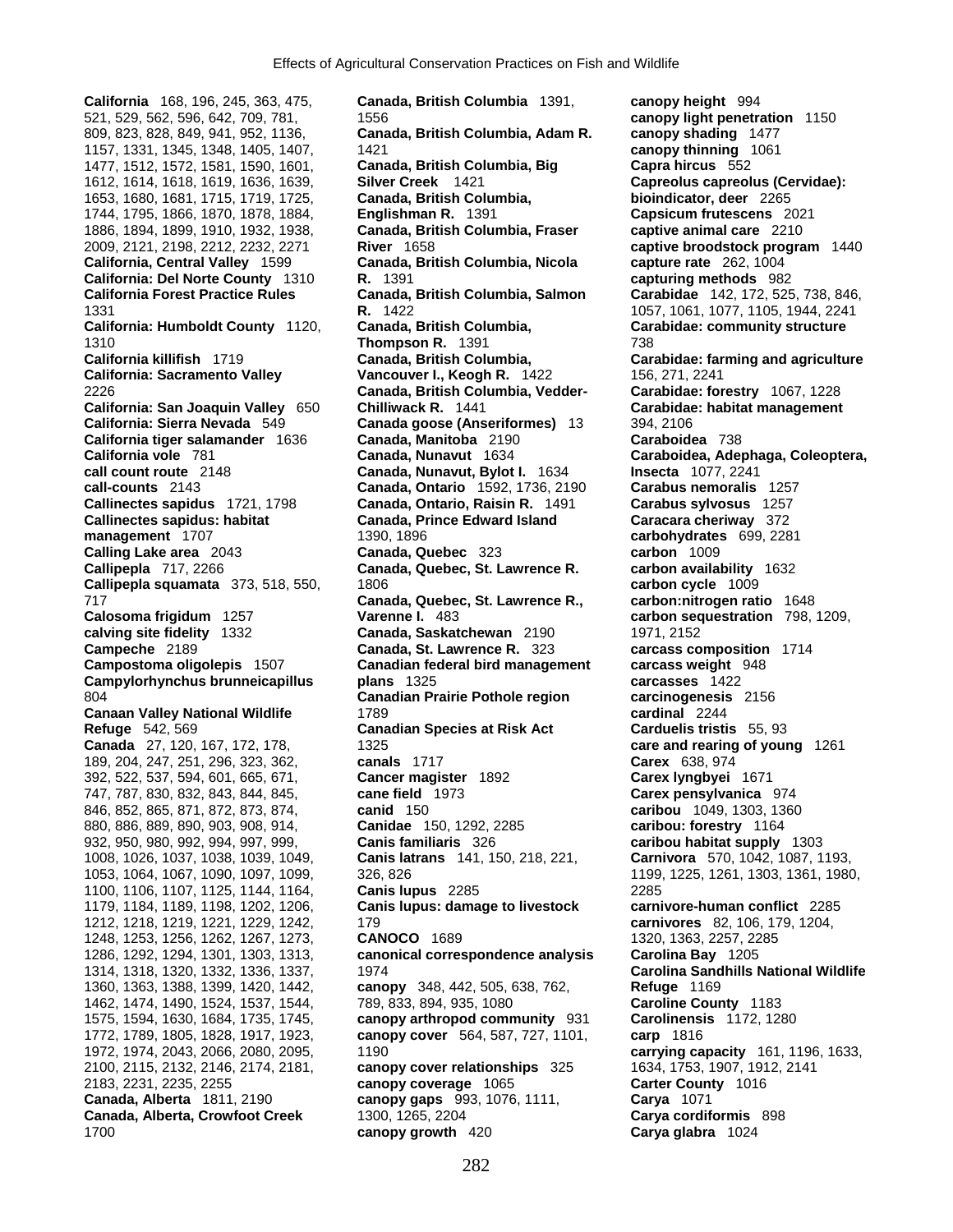**Carya spp.** 1016, 1254, 1330 **Cedrus spp.** 2120 **change in vegetation** 366, 387, **case studies** 34, 1380 **center pivot irrigation** 1743 377, 381, 393, 401, 422, 424, 434, **(Phasianidae): farming and Charadriiformes** 1884 1312, 1507, 1579, 1636, 1690, 2059, **Cervus elaphus** 306, 345, 360, 380, **Chen caerulescens atlantica** 1634

**Cascade Mountains** 918 **cellular organisms** 299 801, 977 **Cascade Range** 887, 927 **Celtis** 605 **changes detrimental to wildlife Cascade Range and Coast Range Celtis pallida** 2237 279, 281, 471 2131 **census-survey methods** 120, 471, **channel aggradation** 1492 **Cascades salamander** 1555 829, 1234, 1943, 1997, 2141, 2244 **channel flow** 1419, 1481, 1485<br> **case studies** 34, 1380 **center pivot irrigation** 1743 **channel geometry** 1549 **Cassin's sparrow** 195, 652, 804 **Central America** 374 **channel incision** 1381 **Castor canadensis** 368, 987, 1187, **Central Dissected Till Plains** 1508 **channel morphology** 1481, 1506, 1357, 1374, 1749, 1790, 1965, 2080, **Central Flyway** 1627 1535, 1552, 1559, 1719 2139 **central United States** 19 **channel reconfiguration** 1553 **Castoridae** 1193, 1965, 2080, 2139 **Central Valley** 521, 1681, 1884, **channel scouring** 1492 **catchment** 1506, 1542, 2112, 2280 1899, 2212 **channel types** 785 **catchment areas** 7, 1466, 1507, **Central Valley Joint Venture** 1878 **channeled ephemeral drains** 1208 1511, 1519, 1539, 1700 **Centre County** 1322, 1498, 2196 **channelization** 1382, 1385, 1534, **Centre County, Barrens Grouse 1549, 2092 caterpillar** 528 **Management Area** 1233 **Channels** 1393, 1415, 1497, 1550, **Catharus bicknelli** 865 **Centrocercus** 748 1556, 2154 **Catharus fuscescens** 879, 1185 **Centrocercus minimus** 143, 357, **Chaoboridae** 1847 **Catharus guttatus** 925, 945, 1185, 703 **chaparral** 2081 1292 **Centrocercus spp.** 357 **Chaparral Wildlife Management Catharus ustulatus** 831, 865, 999 **Centrocercus urophasianus** 263, **Area** 573 **cation exchange capacity** 103 296, 299, 345, 357, 404, 408, 553, **Chapleau** 1267 **Catoptrophorus semipalmatus** 554, 557, 572, 609, 627, 634, 680, **char** 1557 141 694, 703, 718, 733, 745, 747, 748, **characteristics and selection** 1367 **cattails** 1635, 1806, 1847 799, 806 **Charadrii: habitat management cattle** 339, 347, 349, 350, 352, 367, **Centrocercus urophasianus** 2119 438, 439, 444, 461, 486, 507, 515, **agriculture** 641 **Charadriiformes, Aves** 184 520, 548, 549, 575, 634, 645, 662, **Centrocercus urophasianus Charadrius alexandrinus** 1872 698, 699, 700, 707, 740, 773, 794, **(Phasianidae): habitat management Charadrius melodus** 370 808, 814, 826, 948, 977, 1375, 1396, 659, 685 **Charadrius montanus** 166, 168, 1482, 1554, 1759, 1761, 1855, 1976, **Cephalanthus occidentalis** 1799 193 2126, 2151, 2206, 2234 **Cerambycidae** 936, 1300 **Charadrius vociferous** 29, 1872 **cattle exclusion** 813, 1535 **Ceriodaphnia (Cladocera)** 1704 **Charadrius vociferus** 166, 1784, **cattle grazing** 323, 376, 389, 396, **Ceriodaphnia dubia** 1893 1872, 1874 412, 432, 459, 464, 468, 475, 476, **Certhia americana** 884, 995, 1189, **Chasmistes cujus** 1431 506, 674, 895, 907, 1434, 2047 1224 **Chelicerates** 167, 846, 1067 **cattle industry** 429 **Certhiidae** 563 **Chelonia** 1065, 1193 **cattle management** 437 **certification** 1130 **chemical analysis** 699 **cattle management strategies** 351 **Cervidae** 306, 380, 389, 395, 500, **chemical composition** 2237 **cattle management strategies** 605, 630, 634, 678, 737, 755, 757, **chemical control** 2056 **applications** 351 758, 812, 909, 938, 1010, 1090, **chemical factors** 148, 219, 1279, **cattle production** 442 1100, 1166, 1207, 1239, 1303, 1780, 1546, 1779, 1848, 2033 **cattle production systems** 629 1965, 2139 **chemical integrity** 1791 **cattle ranch** 727, 1897 **Cervus** 1408 **chemical pollution** 1578, 1583, **cattle removal** 726 **Cervus canadensis** 306, 507, 508, 1752 **cattle stocking** 948, 1759 548, 699, 757, 1965 **chemicals** 2136 **cattle stocking rate** 411 **Cervus canadensis (Cervidae): Chen c. caerulescens** 1880 **Caudata** 892, 894, 903, 957, 1000, **farming and agriculture** 737 **Chen caerulescens** 1737 2204 395, 417, 493, 507, 520, 634, 638, **Chen caerulescens caerulescens Caudata: forestry** 961, 2131 700, 722, 758, 897, 1012, 1965, 1785 **caves** 1208 2139, 2141, 2206 **Chen rossii** 1880 **cavities** 1195 **Cervus elaphus canadensis** 505, **Chequamegon National Forest cavity** 896, 922, 998, 1112 697 697 1160 **cavity-dwelling bat species** 1150 **Cervus elaphus: habitat Chesapeake Bay** 2138 **cavity-nester habitat** 847 **management** 1202 **chestnut-collared longspur** 715 **cavity nesters** 1222 **Cervus elaphus Nelsoni** 345, 398, **chi square** 1410 **cavity nesting** 985, 1001, 1102 437, 506, 508, 548, 634 **Chiapas, Mexico** 1130 **cavity-nesting birds** 1015, 1102, **Chaetodipus hispidus** 744, 800 **Chicago** 816 1108, 1195, 1244, 1288, 1289 **Chamela** 2042 **chick provisioning** 1645 **cavity tree** 1112 **Champaign County** 2142 **chickadees** 1001, 1102 **Champaign County, Illinois** 1549, **chicks** 275 **Cedar Creek Natural History Area** 1550 **Chihuahua Province** 373, 1880 503 **Champlain Valley** 311 **Chihuahuan desertscrub** 518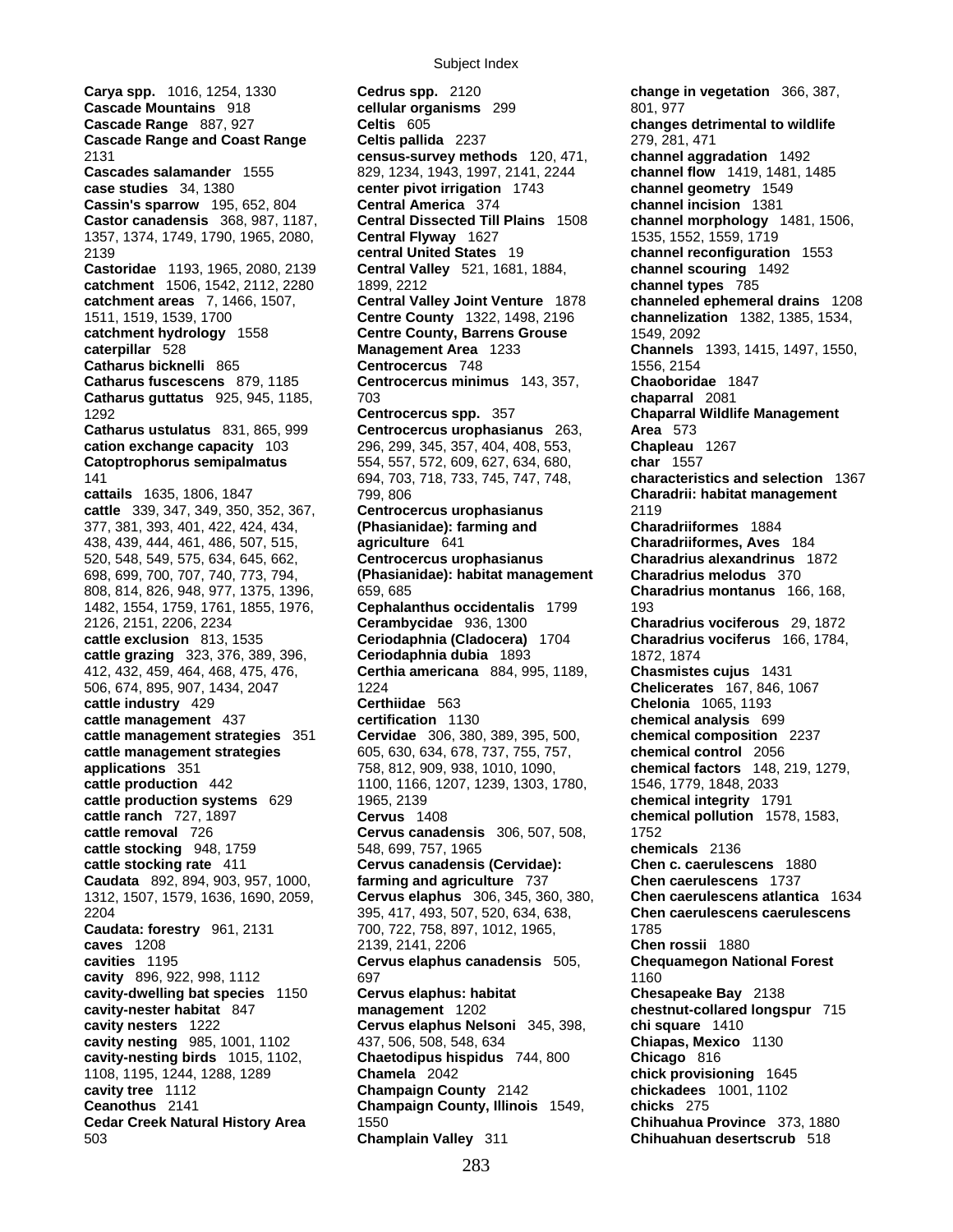**Chilcotin Plateau** 1039 1917, 1932, 1938, 1948, 1949, 1969, **cliffline habitats** 1208 **Chilliwack and Nooksack Drainage** 1977, 1985, 2009, 2023, 2033, 2038, **climate** 104, 369, 433, 734, 829, **Basins** 903 2039, 2043, 2054, 2058, 2060, 2061, 878, 907, 1714, 1805, 1978, 2162 **chinook salmon** 1457, 2228 2064, 2071, 2076, 2078, 2091, 2099, **climate and weather** 262, 777, **chipmunks** 1016, 1056 2101, 2114, 2119, 2129, 2131, 2140, 1465, 2072 **Chippewa River** 1539 2142, 2165, 2172, 2189, 2192, 2196, **climate change scenarios** 1748 **chironomid** 1667 2198, 2203, 2214, 2227, 2235, 2255, **climate models** 1748 **chironomid deformity** 1694 2265, 2270, 2272, 2275, 2284 **climate warming** 358 **chironomidae** 1482, 1483, 1640, **Choristoneura fumiferana** 898 **climatic change** 734, 775, 1384, 1669, 1792, 1847 **Chowan River basin** 1604 1636, 1805, 1939, 1989, 2092 **Chironomus tentans chromatography, gas** 1812 **climatic regions** 1478 **(Chironomidae)** 1704 **chronic wasting disease** 2193 **climatology** 957, 1302 **Chiroptera** 691, 967, 1006, 1037, **chronology** 362 **climatology: environmental**  1150, 1205, 1208, 1336, 1945, 2266, **Chrysomyxa arctostaphyli** 1237 **sciences** 358, 369, 1682, 2230 2267 **Cicadellidae** 590 **climax communities** 1024 **Chiroptera: forestry** 1191, 1272 **Cichlasoma** 1446 **climax community** 1804 **chisel plowing** 246 **Cichlasoma nigrofasciatum** 1446 **clipping** 485<br>**chisel-till** 142 **clipping Cichlidae** 1446 **clonal growth chisel-till** 142 **clonal growth** 2017<br>**Ciconiiformes** 141, 153, 746, 1241, **Cloquet Forestry Cer**<br>**Ciconiiformes** 141, 153, 746, 1241, **Cloquet Forestry Cer Chlordane** 1842 **chlordane** 1842 **chlordane** 1842 **chlordane** 1842 **chlordane** 1842 **chlorer** 1842 **chlorer** 1842 **chlorer** 1842 **chlorer** 1842 **chlorer** 1842 **chlorer** 1842 **chlorer 1842 chlorer 1842 chlorer 1842 c chlorophyll a** 1507 **cinnamon teal** 1744 **clutch** 2073 **chlorpyrifos** 1994 **circadian activity** 179, 271 **clutch size** 362, 713, 959, 1872, **Choctawhatchee River** 1471 **Circus cyaneus** 146, 1953, 1995, 1993, 2022 **choice of species** 1052 2098 **clutches** 195 **cholinesterase** 2276 **Cirsium arvense** 92 **coal mine** 544 **Chondestes grammacus** 331, 622 **Cistothorus platensis** 93, 217, 563, **coarse woody debris** 904, 955, **Chordata** 268, 740, 894, 1521, 606, 1059, 1953 999, 1018, 1095, 1274, 1276, 1300, 1528, 1549, 1593 **citizen participation** 34 1318, 1354, 1686, 2204 **chordates** 2, 9, 11, 13, 17, 22, 25, **citrus** 2021 **coarse woody debris in forest** 30, 41, 60, 61, 69, 82, 86, 109, 124, **civil engineering** 1548 1349 135, 136, 148, 152, 174, 179, 184, **cladocera** 1758, 1847, 1886, 1936 **coarse woody debris utilization** 222, 223, 257, 272, 278, 289, 292, **Clarion County** 672 1026 293, 295, 307, 313, 330, 338, 341, **classification** 1451, 1480, 1495 **coast defences** 1892 351, 355, 363, 380, 389, 390, 395, **classification by gender** 878 **Coast Range** 1017 396, 397, 405, 407, 414, 447, 459, **Clay and Lowndes Counties** 30 **Coast Range Mountains** 1524 473, 476, 500, 526, 534, 547, 556, **clay-colored sparrow** 669, 683, **Coast Range, Tillamook Burn** 573, 589, 597, 599, 603, 608, 610, 1346 1224 626, 630, 632, 636, 641, 656, 659, **clay soils** 439 **coastal areas** 2269 666, 667, 670, 672, 673, 678, 684, **clay substrates** 1643 **Coastal Bend, Texas** 510 685, 689, 692, 706, 711, 724, 735, **Cle Elum** 1068 **coastal fisheries enhancement** 737, 742, 751, 752, 765, 766, 787, **Clean Water Act** 1791 1991, 2075 803, 810, 813, 815, 816, 823, 828, **clear felling** 1024, 1080 **coastal forests** 601, 1141 843, 857, 859, 862, 874, 877, 879, **clearcut** 917, 969, 1037, 1122, **coastal geomorphology** 1748 912, 918, 930, 932, 940, 941, 950, 1274, 1295, 2030 **coastal habitat** 1120, 2242 952, 961, 971, 983, 992, 997, 1002, **clearcut forested landscape** 1308 **coastal headwater streams** 1486 1019, 1028, 1032, 1034, 1039, 1040, **clearcut habitat** 1166 **coastal inlets** 1671 1046, 1053, 1068, 1069, 1075, 1077, **clearcut harvesting** 957 **coastal marshes** 1591, 1822 1079, 1084, 1085, 1088, 1090, 1113, **clearcut logging** 903, 957, 1179, **coastal mixed conifer forest** 1221 1123, 1136, 1161, 1164, 1181, 1183, 1218 **coastal mountain ranges** 1486 1184, 1185, 1191, 1198, 1202, 1206, **clearcut matrix** 1067 **coastal pine savanna** 2105 1212, 1213, 1221, 1222, 1236, 1248, **clearcutting** 74, 838, 870, 945, 953, **coastal plain** 955, 1509, 1701, 2105 1249, 1250, 1256, 1258, 1259, 1260, 958, 1067, 1135, 1163, 1210, 1218, **coastal plain and piedmont regions** 1273, 1275, 1279, 1282, 1286, 1293, 1596, 2040, 2126, 2249 **Coastal Prairie Conservation**  1294, 1299, 1301, 1306, 1308, 1319, **clearcutting and patch retention initiative** 707<br>1320, 1322, 1323, 1332, 1333, 1338, **harvesting** 1264 1320, 1322, 1323, 1332, 1333, 1338, **harvesting** 1264 **coastal salt marshes** 2044 1342, 1344, 1345, 1347, 1349, 1363, **cleared, thinned and unharvested coastal subshrub vegetation** 1348 1367, 1368, 1378, 1383, 1403, 1420, **forest** 1037 **coastal waters** 1815, 1859 1426, 1452, 1458, 1469, 1474, 1489, **Clemmys muhlenbergii** 1731 **coastal wetland fauna** 1641 1490, 1502, 1504, 1508, 1513, 1514, **Cleridae** 1300 **coastal wetlands** 1641, 1739, 1796, 1517, 1520, 1537, 1538, 1540, 1544, **Clethrionomys gapperi** 591, 852, 1839, 1922, 1925 1546, 1574, 1601, 1610, 1611, 1612, 933, 1129, 1139, 1314 **coastal zone** 953, 1421, 1501, 1684, 1699, 1706, 1709, 1747, 1765, **Clethrionomys gapperi: habitat** 1671, 1822, 1837 1778, 1781, 1789, 1861, 1885, 1891, **management** 1349

**Chlidonias niger** 1849, 1865 **Ciconiiformes** 141, 153, 746, 1241, **Cloquet Forestry Center** 1116 **Cinara** 931 **cluster analysis** 876, 2239 1264, 1295, 1306, 1308, 1312, 1313, 2254<br>1596, 2040, 2126, 2249 **Coas**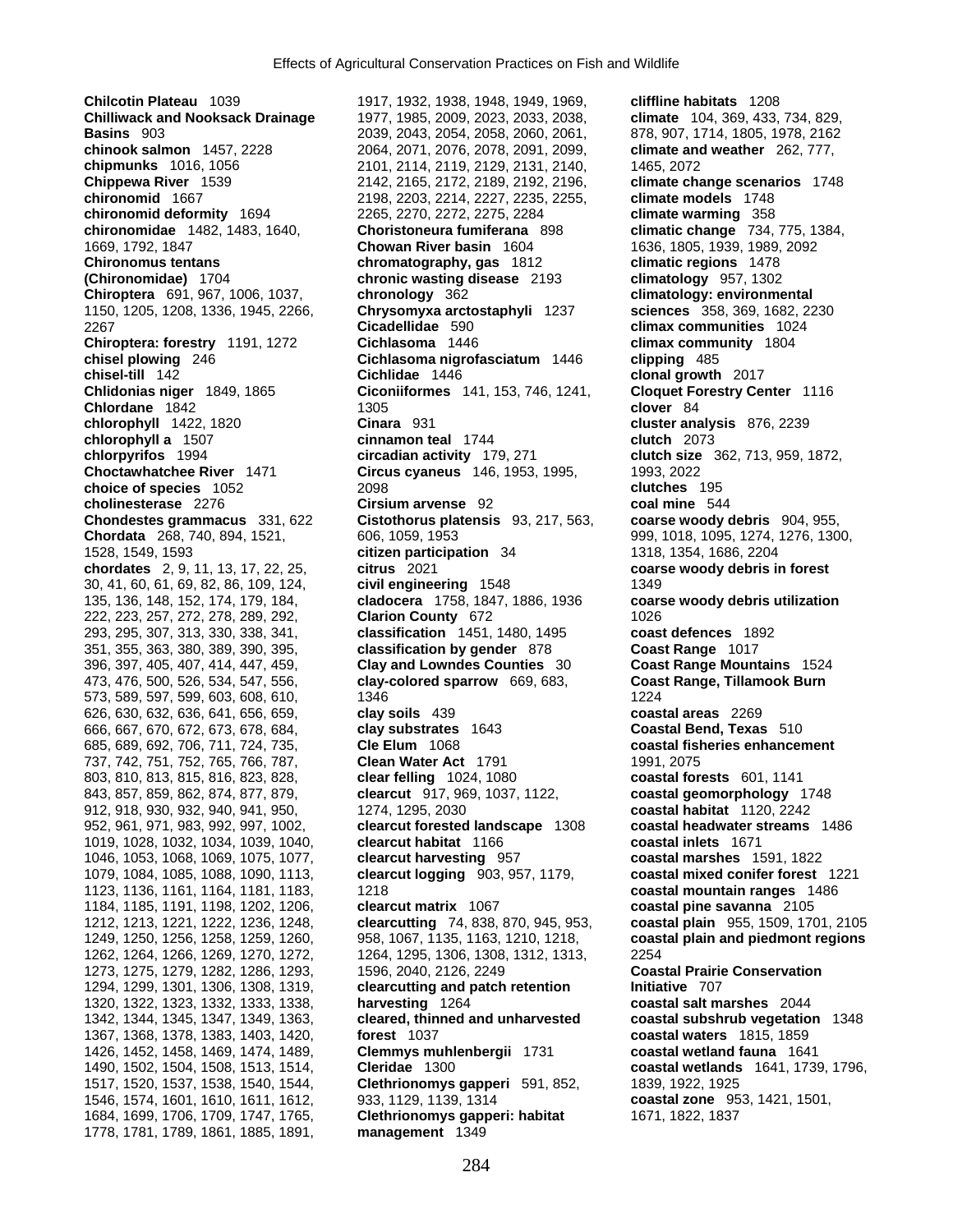1837, 1859, 2228 **Wildlife Refuge** 985 **(Passeriformes)** 17 **coasts** 1693, 1816, 1837 **Columbia River** 1488 **Coccinellidae** 621 **Columbia River and Basin** 1371 **communities** 31, 55, 93, 98, 195, **Coccothraustes vespertinus** 1224 **Columbia River Basin** 287 210, 436, 469, 535, 699, 765, 773, **Coccyzus** 831 **Columbia torrent salamander** 1424 801, 804, 861, 871, 875, 880, 915, **Coconino County, Kaibab National Columbian mouse** 1129 976, 980, 993, 995, 1044, 1122, **Forest** 895 **Columbian sharp-tailed grouse** 1125, 1129, 1179, 1203, 1219, 1233, **coconut matting restoration** 134, 151, 299 1549, 1549, 1558, 1579, 1609, 1690, 1821, **techniques** 1709 **Columbiformes** 373, 804 1853, 1920, 2046, 2171, 2226, 2244 **coexistence** 865 **Comanche National Grasslands community comparisons** 765 **coffee** 1130 448 **community composition** 172, 189, **coffee agroecosystems** 1130 **combustion** 891, 1059, 1255, 1313 220, 361, 621, 855, 886, 907, 960, **Colaptes auratus** 1102 **commentary** 768 1095, 1118, 1135, 1257, 1295, 1314, **Coleoptera** 36, 172, 294, 374, 525, **commercial activities** 25, 78, 109, 1398, 1449, 1466, 1468, 1482, 1493, 621, 738, 965, 1029, 1061, 1076, 110, 127, 128, 148, 156, 167, 180, 1511, 1512, 1592, 1598, 1626, 1651, 1105, 1257, 1300, 1886 184, 185, 207, 211, 219, 223, 245, 1665, 1669, 1719, 1722, 1748, 1759, **Coleoptera: forestry** 965 254, 262, 271, 272, 301, 330, 341, 1769, 1771, 1772, 1786, 1794, 1804, **coleopterans** 965, 1077 351, 363, 389, 396, 412, 447, 459, 1822, 1844, 1847, 1883, 1908, 1910, **coleopterans beetles** 738, 2241 473, 476, 500, 521, 599, 608, 630, 1911, 1918, 1929, 1936, 1937, 1972, **Colfax County** 341, 443, 773 632, 633, 636, 637, 641, 646, 654, 2058, 2122, 2257 **coliform bacteria** 1521 656, 670, 672, 673, 706, 724, 735, **community development** 1804 **Colinus** 657, 1007, 1951 737, 754, 777, 810, 813, 823, 830, **community diversity** 322, 1522 **Colinus virginianus** 40, 47, 62, 85, 846, 874, 877, 930, 932, 940, 941, **community dynamics** 590, 1189, 107, 119, 121, 123, 129, 130, 154, 944, 950, 952, 961, 965, 971, 983, 1867, 2046, 2089 165, 187, 228, 229, 255, 273, 333, 992, 997, 1002, 1017, 1019, 1022, **community dynamics and**  342, 359, 423, 439, 496, 499, 550, 1026, 1032, 1039, 1046, 1053, 1067, **distribution** 1985 566, 583, 593, 602, 624, 657, 675, 1068, 1075, 1077, 1079, 1085, 1090, **community ecology** 420, 489, 564, 676, 713, 714, 720, 723, 729, 778, 1092, 1113, 1121, 1127, 1136, 1137, 1006, 1024, 1675, 1967, 2137 795, 829, 990, 1007, 1025, 1063, 1146, 1147, 1157, 1164, 1167, 1181, **community ecology and**  1178, 1951, 1975, 2123, 2143, 2173, 1183, 1184, 1185, 1191, 1198, 1206, **management** 1866 2199, 2251, 2252, 2277 1212, 1213, 1221, 1222, 1228, 1236, **community effects** 1279 **Colinus virginianus: farming and** 1248, 1250, 1256, 1259, 1264, 1266, **community function** 1485 **agriculture** 148, 272 1267, 1269, 1272, 1273, 1275, 1279, **community-level diversity** 1011 **Colinus virginianus: habitat** 1282, 1286, 1293, 1306, 1308, 1322, **community patterns** 1619 **management** 69, 82 1332, 1333, 1338, 1342, 1344, 1345, **community response** 294, 869, **Colinus virginianus (Phasianidae):** 1352, 1356, 1363, 1375, 1383, 1426, 884, 1430, 1443, 2107, 2204 **survival** 2101 1452, 1458, 1486, 1502, 1504, 1537, **community response to nutrient Colinus virginianus: Relative 1538, 1684, 1789, 1889, 1948, 1977, abundance** 2054 1985, 2023, 2039, 2050, 2058, 2060, **community responses** 1465, 1486, **collaborative management** 613 2064, 2074, 2104, 2110, 2114, 2129, 2107 **collection method** 485 2131, 2140, 2174, 2202, 2219, 2227, **community responses to fire** 646 **Collembola** 167 2235, 2241, 2254, 2255, 2271, 2272 **community responses to helicopter Collembola: farming and commercial enterprises** 19, 302, **timber harvesting** 1948 **agriculture** 110 430, 844, 876, 895, 901, 903, 909, **community responses to logging Collembola: forestry** 1137 925, 948, 954, 957, 958, 980, 981, 1486 **colonies** 1670, 1992 993, 995, 1000, 1021, 1037, 1038, **community responses to timber colonization** 68, 1196, 1422, 1623, 1042, 1110, 1116, 1166, 1199, 1219, **harvest** 1948 1643, 1644, 1662, 1669, 1675, 1794, 1224, 1233, 1247, 1261, 1303, 1305, **community structure** 25, 29, 30, **colony growth** 661 2066 207, 219, 271, 289, 292, 294, 295, **colony size** 1208 **commercial fishing** 1384, 1488 301, 313, 330, 338, 394, 405, 412, **color-marking** 250 **commercial forest management** 447, 449, 473, 476, 477, 488, 489, **Colorado** 81, 134, 151, 193, 203, 1065 503, 503, 513, 526, 547, 558, 581, 591, 591, 301, 412, 448, 555, 635, 674, 765, **commercial thinning** 954 601, 637, 646, 670, 684, 711, 754, 807, 824, 1217, 1374, 1489, 1726, **common carp** 1816 760, 766, 782, 815, 846, 859, 870, 1893, 1950, 1965, 2139, 2200 **common garter snake** 792, 1398 872, 874, 877, 914, 937, 960, 961, **Colorado, northeastern** 75, 203 **common juniper** 555 965, 971, 983, 986, 997, 1002, 1011, **Colorado River** 1046, 1673, 2092 **common nighthawk** 469 1019, 1022, 1039, 1061, 1062, 1067, **Colorado River Delta** 2092 **common pheasant** 45, 132, 227, 1077, 1079, 1088, 1091, 1092, 1114, **Colorado, Sheep Creek** 1563 279, 2262 1133, 1135, 1137, 1161, 1162, 1189, **Colorado, USA** 558 **common raccoon** 1261 1213, 1221, 1222, 1226, 1228, 1249, **Coluber constrictor** 428, 792 **common snipe** 141, 1874 1250, 1259, 1264, 1267, 1269, 1270, **Colubridae** 428 **common yellowbird** 2244 1279, 1280, 1282, 1293, 1294, 1300, **Columbia Basin** 430, 2284 **common yellowthroat** 55, 93, 413 1306, 1322, 1328, 1342, 1380, 1383,

**coastal zone management** 1803, **Columbia Basin, Turnbull National common yellowthroat**  1844, 1883, 2285 1331, 1336, 1361, 1690, 1980, 2059, 36, 82, 109, 110, 136, 156, 167, 180, **color-marking** 250 **commercial forest management** 447, 449, 473, 476, 477, 488, 489,

**Columbia Basin pygmy rabbit** 430 1397, 1405, 1429, 1437, 1451, 1458,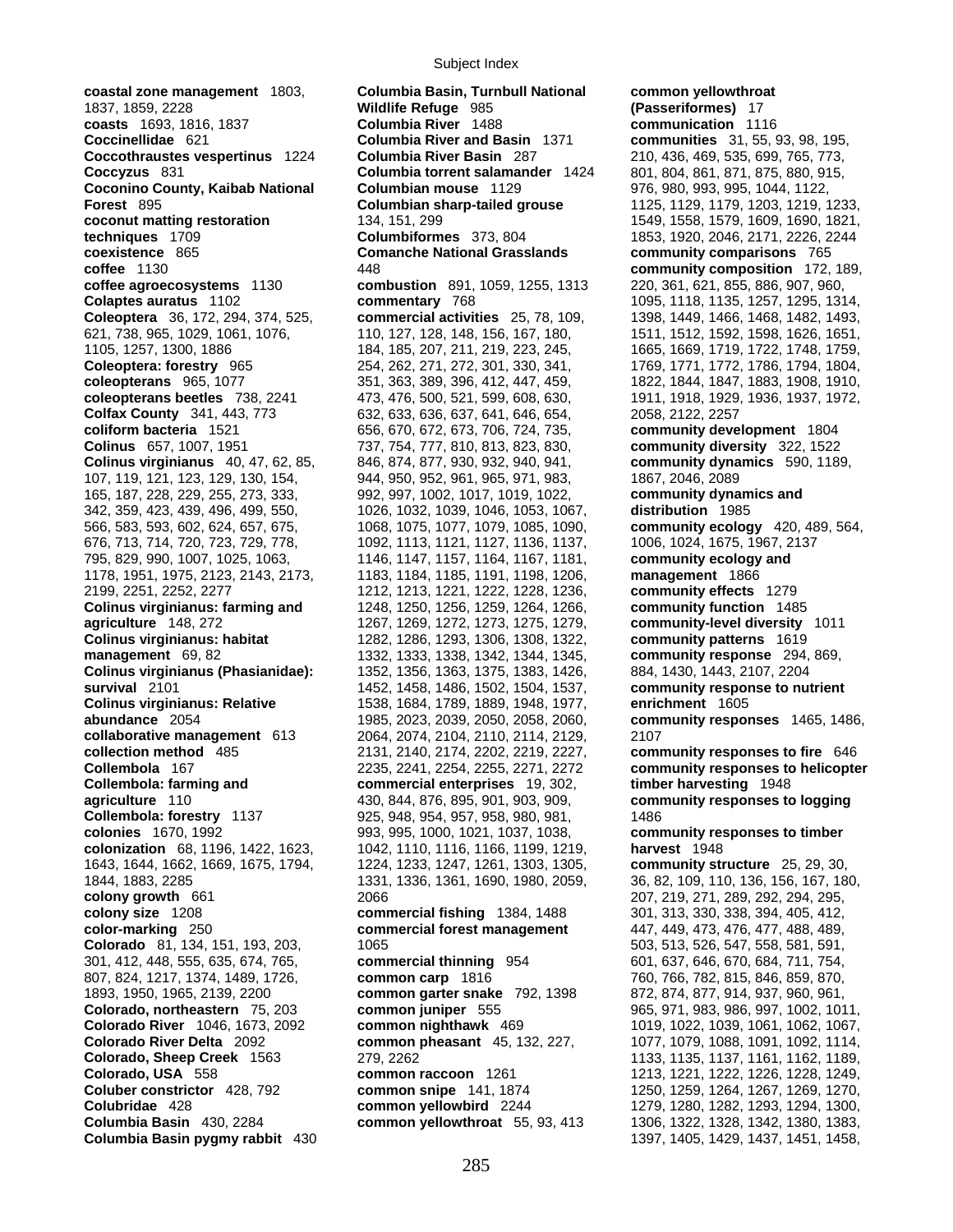**community structure (contd.) composition** 1059, 1102, 1597 **conservation ecology** 664

1462, 1474, 1484, 1485, 1486, 1502, **compost** 1939 **conservation education** 1997 1508, 1513, 1514, 1524, 1570, 1596, **compound disturbance** 1274 **conservation effectiveness: local**  1604, 1605, 1611, 1612, 1641, 1662, **comprehensive zoology** 174, 823, **factors, regional factors** 1751 1669, 1677, 1684, 1709, 1747, 1757, 1752 **conservation impact** 2260 1759, 1765, 1771, 1774, 1779, 1791, **comprehensive zoology: conservation implications** 136, 1804, 1807, 1825, 1838, 1844, 1848, **disturbance by man** 1779 405, 815, 916, 1039, 1145, 1260, 1885, 1889, 1904, 1936, 1948, 1961, **comprehensive zoology: farming** 1320, 1678, 2072 1962, 1985, 2023, 2033, 2037, 2039, **and agriculture** 128, 185, 351, 521, **conservation interests** 1881 2042, 2044, 2051, 2054, 2058, 2072, 633, 654, 1352, 2074, 2110, 2219, **conservation land acquisition** 2097, 2104, 2106, 2107, 2191, 2196, 2254 1881 2203, 2205, 2207, 2214, 2222, 2227, **comprehensive zoology: forestry conservation management** 29, 2241, 2254 830, 944, 1017, 1121, 1127, 1146, 139, 204, 317, 340, 541, 613, 621, **community structure among 1147, 1167, 1167, 1356, 2050, 2202** 628, 705, 917, 920, 973, 1015, 1064, **restored riparian habitat** 313 **comprehensive zoology: habitat** 1117, 1130, 1177, 1187, 1291, 1599, **community structure and habitat management** 815, 916, 937, 1013, 1767, 1899, 1961, 1974, 2163, 2205, **use** 1039 **1180, 1562, 1725, 2215, 2218 2223, 2239 community structure and comprehensive zoology: watershed conservation of natural resources reproduction** 25 **land use** 1677 **[history]** 913 **community structure correlations compression** 528 **conservation of natural resources**  1513 **Comptonia peregrina** 2082 **[legislation and jurisprudence] community structure effects** 477, **computer and library sciences** 913 983, 1213, 1259, 1889 1200 **conservation of natural resources community structure in created vs. computer simulation** 708, 1160 **[methods]** 913, 1533, 1840 **natural forest wetlands** 1604 **computer software** 298 **Conservation of natural resources community structure in intensively conceptual model** 1863 **---Nebraska** 102 **grazed pasture** 738 **condition** 740, 948 **Conservation of natural resources community structure in restored condition factor** 1778 **---United States** 56 **habitat** 313 **cone of vulnerability** 512 **conservation planning** 63, 836, **community structure in upland oak Conecuh National Forest** 2128 1036, 1186, 1571, 1872, 1899, 1907, **forest** 877 **confined animal feeding operations** 1957 **community structure of neotropical** 1567 **conservation plans** 296, 1342, **migrants** 2214 **conflicts** 1303 1999 **community structure relationship conifer (Coniferopsida)** 2061 **conservation planting** 1010 1077, 1546 **conifer-dominated boreal forest conservation policy** 1560 **community structures and habitat** 1179 **conservation programs** 4, 31, 34, **use survey** 1904 **conifer forest** 988 48, 49, 55, 62, 66, 98, 125, 137, 163, 49, 55, 62, 66, 98, 125, 137, 163, **community studies** 1582, 1815 **conifer plantations** 909 175, 195, 196, 228, 255, 274, 279, **commute distance** 411 **Coniferales** 27 280, 281, 739, 778, 1997, 2000, **comparative studies** 1617, 1626, **Coniferophyta** 204, 408, 1029, 2003, 2005, 2038, 2063, 2085, 2086, 1669 1064, 1071, 1153, 1292, 1316, 1472, 2087, 2094, 2109, 2176, 2210, 2273, **comparison of different types of 2081, 2122 2274, 2274, 2277 managed forests** 1322 **coniferous forest** 601, 741, 867, **conservation reserve** 2238 **comparison of grazed and** 935, 1161, 1074, 1109, 1195, 1202, **Conservation Reserve ungrazed grassland** 765 1261, 1316, 1349, 1962 **Enhancement Program** 1372, **comparison studies** 1511, 1658 **coniferous forest management** 1516, 2000 **comparison with created 100 minutes and 940 comparison Reserve Program** 3, **Conservation Reserve Program** 3, **freshwater marshes** 1807 **conifers** 1076 6, 10, 12, 13, 14, 17, 19, 21, 22, 31, **comparison with native prairie** 711 **conjunctive use** 2186 33, 35, 37, 38, 48, 49, 50, 51, 52, 53, **comparison with other early Connecticut Valley** 1838 54, 55, 57, 58, 59, 61, 63, 64, 66, 70, **successional habitats** 859 **connectivity** 1143, 1775, 1826, 72, 75, 76, 77, 81, 85, 89, 90, 92, 94, **comparisons** 765 1966 1966 1966 1966 1966 1967 1966 197, 99, 99, 99, 99, 106, 107, 108, 111, **comparisons of grazed and conservation areas** 121, 159, 161, 114, 117, 118, 121, 122, 123, 126, **ungrazed grassland** 765 200, 238, 778 129, 130, 131, 134, 135, 137, 138, 137, 138, **compatibility of management conservation assessment** 41, 54, 139, 140, 141, 143, 146, 149, 151, **practices with ranching** 706 2001 2001 2001 2001 2005 2005 2006 2007 152, 167, 160, 162, 163, 164, 169, 2006 20<br>**conservation banking** 2258 2074, 175, 186, 187, 188, 190, 192, **compensatory mitigation** 1712 **conservation banking** 2258 174, 175, 186, 187, 188, 190, 192, **compensatory predation** 2032 **conservation benefit of alternative** 195, 199, 202, 205, 206, 209, 210, **competition** 433, 507, 549, 565, **livestock grazing strategies** 823 212, 214, 222, 224, 225, 229, 230, 678, 891, 913, 948 **conservation biology** 136, 564, 231, 232, 233, 237, 240, 241, 246, **competition control** 1271 761, 907, 1122, 1643 252, 255, 259, 260, 263, 266, 267, **competitive suppression** 909 **conservation buffers** 116, 269, 270, 273, 275, 277, 279, 280, 282, **complex history** 995 647, 731, 817, 2169, 2274 283, 284, 286, 287, 288, 289, 290, **complexity** 710 **conservation compliance** 1652 291, 297, 391, 455, 703, 704, 715, **compliance provisions** 2111 **conservation easement** 1780 790, 791, 1197, 1394, 1652, 1716,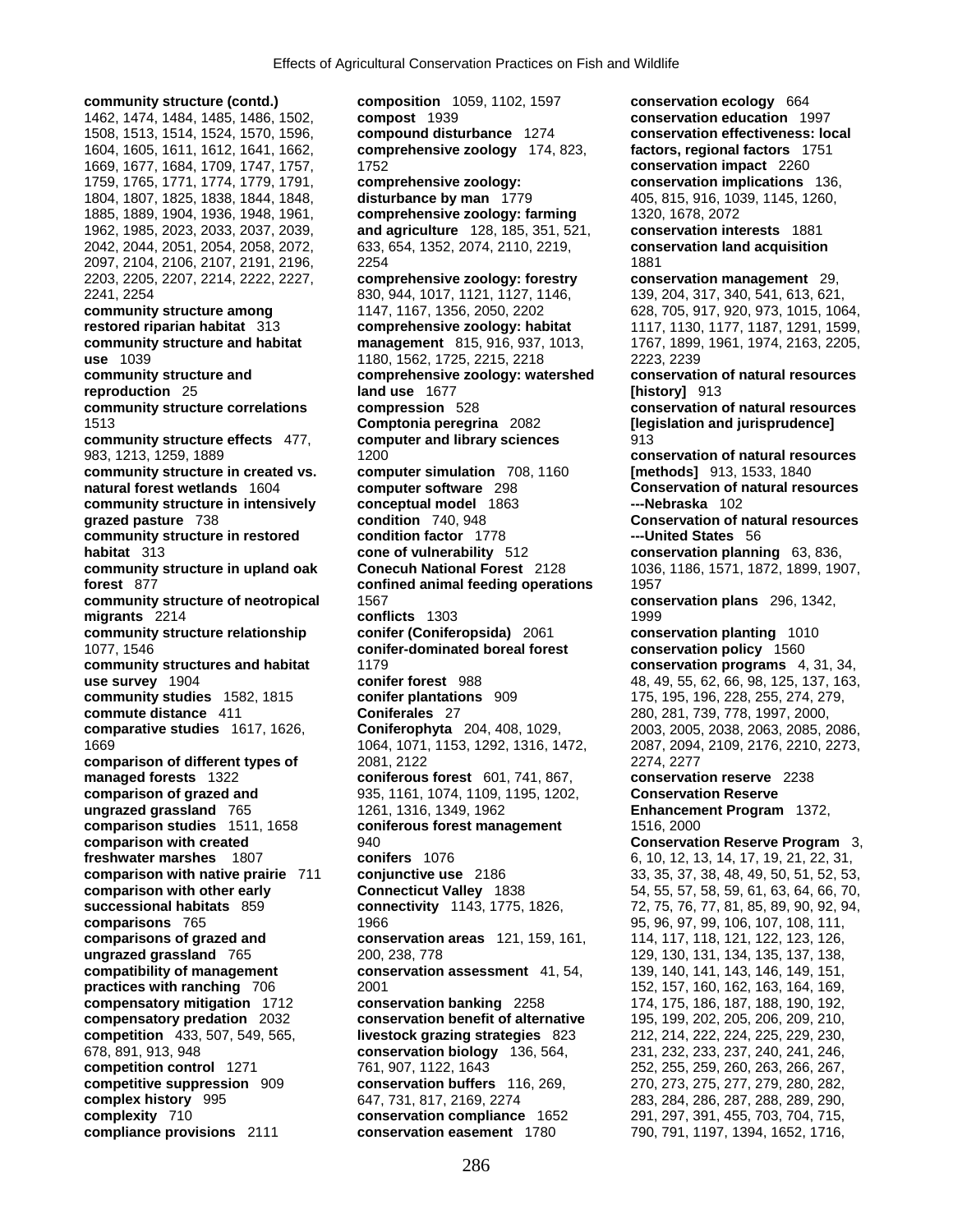**(contd.)** 1869, 1964, 1997, 2001, **conventional** 25 **167 167 1681**<br>2002. 2109. 2111. 2176. 2236. 2273. **conventional tillage** 198 **cov** 2002, 2109, 2111, 2176, 2236, 2273, **conventional tillage** 198 **cover crops** 84, 1945, 2002 2279 **converted hayfield** 2200 **cover management** 2231 **Conservation Reserve Program Cook County** 803 **cover, nesting** 49, 165 **fields** 86, 293 **cool season** 89 **cover quality** 61 **Conservation Reserve Program cool season and warm season cover type** 198, 214, 878 **lands** 1941 **grass fields** 136 **cover type selection** 1995 **Conservation Reserve Program Coosawhatchie River** 1264 **(U.S.)** 16, 28 **Coosawhatchie River floodplain covert** 657 **Conservation Reserve Program---** 1774 **cowbird management** 385 **United States** 18, 43, 56 **Cope's giant salamander** 1424 **cowbird removal programs** 411 **Conservation Reserve Programs Copepoda** 1483, 1847, 1936 **cows** 348 119, 194, 227, 238 **copepods** 1483, 1847, 1936 **Cox proportional hazard** 627 **conservation resource coppicing** 858 **coyote** 141, 221, 218, 662 **management** 2038 **cordgrass** 1925 **crawfish management** 1796 **conservation role of livestock core** 776 **crawfish ponds** 1796 **grazing** 630 **core area** 1023 **Crawford County** 2069 **Conservation Securities Act** 2279 **core use area** 954 **crayfish** 1741 **Conservation Security Program Corixidae** 1847, 1886 **created ponds** 1850 703, 1394, 2003, 2273 **corn** 154, 166, 2252 **created standing dead tree use conservation significance** 128, **corn belt** 695, 2179 918 1604, 1885 **corporate timberlands** 1065 **created vs. natural forest wetland conservation status** 690, 785, 786, **correlated benefits** 1560 **communities** 1604 1244, 1316, 1364, 1621, 1880, 1959 **correlation analysis** 133, 2178<br>**conservation strategies** 666, 1535 **correspondence analysis** 1689 **conservation strategies** 666, 1535 **correspondence analysis** 1689 **created wetland habitats use and conservation threats** 534 **corridor restoration** 2009 **community structures** 1904 **conservation tillage** 5, 42, 84, 201, **corridor retention** 953 **created wetlands: habitat** 1643 583, 2243 **corridor use by diverse taxa in creation of standing dead trees conservation tools** 1127 **experimentally fragmented forest** 918 **conservation value** 917, 1653 916 917 916 **creek drainages: habitat** 1419 **conspecifics** 1762 **corridors** 24, 62, 247, 835, 917, **creeks** 785 **constraints** 2253 955, 1023, 1321, 2043, 2102, 2193, **creeping vole** 1129 **constructed wetland mesocosms** 2205 **Crenichthys baileyi baileyi** 1446 1704 **Corvidae** 716, 1124, 1175 **Crepis modocensis** 609 **constructed wetlands Corvus brachyrhynchos** 1175 **crested wheatgrass** 715 1487, 1632, 1647, 1667, 1680, 1697, **Corynorhinus rafinesquii** 1208, **Cricetidae** 744, 781 1711, 1757, 1799, 1802, 1930, 2113 1335 **Constructed wetlands---United Corynorhinus townsendii** 1208 **cricket** 528 **States** 1728 **cost analysis** 196, 612, 1392 **critical analysis** 906 **States---Case studies** 1656 **1571, 2028, 2266** 1428 **crop damage** 166, 202, 1337 **construction** 2257 **construction** 2257 **construction** 2257 **cost benefit balance** 1428 **consumer participation** 1780 **cost effectiveness** 891, 1392 **crop fields** 13, 2106 **consumer surplus** 268 **cost minimization** 1754 **crop harvesting** 2114 **contaminants** 1893 **cost sharing land management crop husbandry** 1944 **contaminated sediments 7 program** 798 **crop management** 1616<br> **Contaminated sediments---United Costa Rica** 374, 629 **crop pests** 27, 166 **Contaminated sediments---United Costa Rica** 374, 629 **States** 1496 **costs** 429, 1571,1590, 1780, 2028 **crop plant** 189 **contamination** 1842, 2013, 2212 **Cottidae** 1416 **contamination** 246, 2265<br>**contemporary evolution** 2004 **cotton** 84 **contamination crop production potential contingent valuation** 2029 **cotton-rat** 244 **crop residues** 271, 1777, 1933 **Continuous Conservation Reserve cottontail rabbits** 406 **crop trees** 1314 **Program** 2005 **cottonwood** 339, 1217, 1374, 1510 **crop yields** 57 **continuous grassland habitat cottonwood plantations** 1089 **cropland** 2, 51, 54, 73, 130, 186, **maintenance** 68 **cottonwoods** 1431, 2182 251, 280, 346, 537, 1516, 1852, **continuous grazed pastures** 403 **Coturnix** 1154 1987, 1997, 1995, 2123 **continuous grazing** 510 **count regression** 1899 **cropland area** 1820 **Contopus virens** 856, 1197, 1265, **coupling** 1275 **cropland burning** 103 2205 **course woody debris** 1000 **cropland conversion** 103 **contracts** 57 **cove hardwood forest** 1002 **cropland landscapes** 2047 **control** 145, 531, 1157, 1531, 2056, **cove hardwoods** 1312 **cropland-rangeland comparisons** 2240 **cover** 4, 45, 89, 125, 255, 281, 324, 2101 **controlled burning** 1268, 2237 376, 377, 471, 549, 739, 878, 1035, **cropping area extension** 616 **controlled study** 734 1124, 1389, 1412, 1951 **cropping practice** 1979 **controlling competing shrubs** 909 **cropping systems** 142

**Conservation Reserve Program controls** 1549 **cover crop and nitrogen levels cost benefit analysis** 1439, 1564, **crop budgets** 1979 **cotton** 84 **crop production potential** 790<br>**cotton-rat** 244 **crop residues** 271, 1777, 1933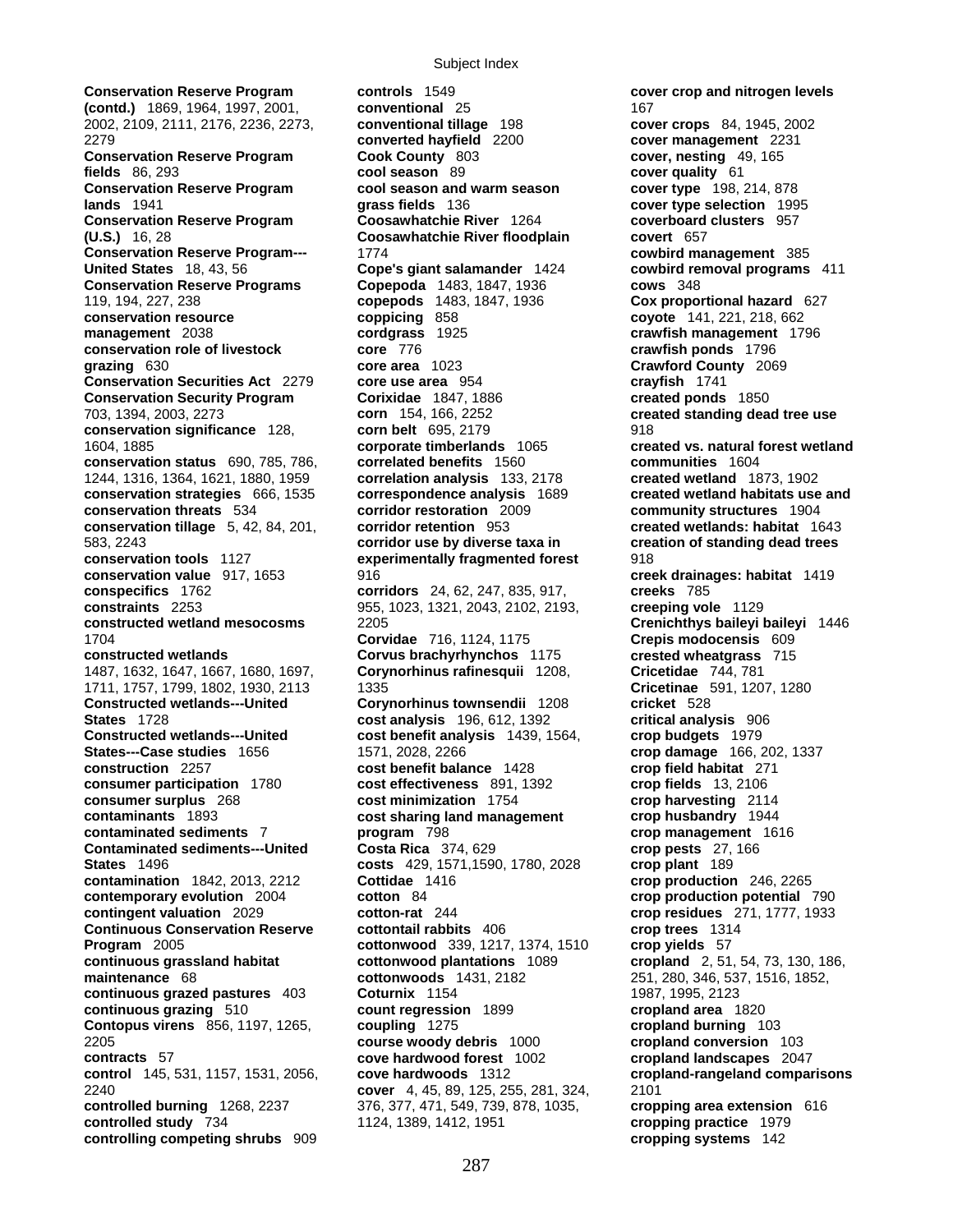**crops** 20, 1245, 1960, 2011, 2224 **Cynomys ludovicanus: dead wood use** 1046, 1084 **cross sections** 1549 **conservation** 610 **debris** 904, 1018, 1472 **Crossett Experimental Forest Cynomys ludovicianus** 29, 302, **debris deposition** 1495 1137 531 **debris fans** 1495 **CRP** 58, 89, 108, 129, 139, 212, **and agriculture** 706 **debris jams** 1472 260, 263, 273, 287, 703, 1197 **Cynoscion nebulosus** 1798 **decadent tree** 1263 **CRP databases** 118 **Cynoscion regalis** 1778 **Decapoda (Crustacea)** 1756, 1788 **CRP fields** 36, 210, 241, 1964 **crude protein** 486, 510, 638, 908, **Cypriniformes** 1549 **deciduous foliage** 1033 2237 **Cyprinodon latifasciatus** 1512 **deciduous forest anhropods** 959 **Crustacea** 1651, 1709 **Cyprinodon macularius** 1512 **deciduous forest management Crustacea, Malacostraca, Cyprinus carpio** 1816 1150 **Eumalacostraca, Eucarida, Cyrtonyx montezumae** 1188 **deciduous forest restoration** 914 **Decapoda, Natantia** 1721 **Cyrtonyx montezumae mearnsi** deciduous forest restoration **Crustacea** Malacostraca. 471 **Crustacea, Malacostraca,** 471 **treatments effect** 914 **Eumalacostraca, Eucarida, Communisty Eumalacostraca, Eucarida, Communisty Communisty Formation Communisty Formation** *Dactylis* **317 Decapoda, Reptantia, Brachyura Dactylis** 317 **treatments effect on abundance Dactylis glomerata** 317 **https://www.pracklandiance.community structure** 914 1707 **Dactylis glomerata** 317 **and community structure** 914 **crustaceans** 1707, 1709, 1721, **daggerblade grass shrimp** 1798 **deciduous forests** 741, 841, 870, 1798, 1886 **daily survival rate** 994 914, 994, 1024, 1135, 1231, 1261, **Cryptodira** 1065 **dairy** 769 1324 **Cryptoporus volvatus** 896 **dairy farming** 311 **deciduous forests: habitat** 907 **CSP** 703 **Dakota** 33 **decision making** 57, 1021, 1041, **Cuivre River State Park** 984 **dam construction** 1382, 1440 1304, 1899, 2220, 2221 **Culex tarsalis** 1882 **dam outflows** 1820 **decision support systems** 708 **Culicidae** 1596, 1759 **dam removal** 1501, 1564 **decision support techniques** 1304 **cultivated farmland** 4, 125, 165, **damage** 367, 1727, 1894 **declines** 1712 238, 255, 274, 279, 281, 619, 739, **damage caused by animals** 179 **declining species** 2096 1951, 2067, 2068 **damage [forest]** 977, 1965 **decomposition** 922, 1777, 1933, **cultivated land** 44, 128, 803, 1758 **dams** 1371, 1404, 1439, 1488, 2243 **cultivated land and shrub steppe** 1501, 1523, 1554, 1564, 1854, 1890, 2284 1981 **deer** 393, 592, 634, 1303, 2126 **cultivated land habitat** 25, 30, 69, **dams and impoundments** 1383 **deer hunting benefits** 2029 78, 82, 86, 110, 127, 128, 145, 156, **damselflies** 1811 **deer mouse** 166, 584, 852, 988, 167, 179, 180, 184, 185, 207, 211, **Daphnia** 1764, 1936, 2056 1099, 1129, 1207 219, 242, 254, 262, 271, 272, 289, **dark-eyed junco** 895 **deer movement** 1166 292, 293, 330, 363, 503, 516, 521, **dark eyed junco (Passeriformes) deer, mule** 324, 424, 431, 662 636, 678, 724, 828, 1581, 1610, 13 **deer, white tailed** 238 2033, 2071, 2074, 2097, 2101, 2106, **Dasypus novemcinctus** 1093 **defence** 2237 2114, 2119, 2142, 2155, 2219, 2241, **data acquisition** 216, 1142, 1288 **deferred rotation** 437 2284 **data analysis** 1097 **deferred rotation grazing** 95 **cultivated soil habitat** 78 **data collection** 1021, 1533, 1688, **cultivation** 1772, 1944 1700, 1819, 1842 1499, 1530, 2090 **cultivation intensity** 2197 **data quality control** 216 **degradation** 1477, 1817, 1925, **culture of other aquatic animals data reduction** 663, 1780 2028 162 **Davison County** 739 **degraded forests** 1052 **culverts** 1387 **Dawson Creek Forest District degraded land** 1052 **Cumberland Mountains** 859 1294 **degraded pinon juniper** 1114 **Cumberland Plateau** 1213, 1222, **day roosting** 2124 **degree of forestation** 1247 1293 **daytime** 1633 **Dehnel Effect** 1932 **Curculionidae** 621, 936, 1300 **DDE: pesticide** 2078 1778 **curlleaf cercocarpus** 2141 **DDT** 1813, 1842, 2210, 2213 **delayed hay cutting** 571 **Custer State Park** 897 **DDT: pesticide** 2078 **cut-to-length** 885 **dead standing trees** 1108 **Delmarva fox squirrel** 1246 **cutthroat trout** 1457 **dead tree characteristics** 1068 **delphi survey** 1192 **cutting** 281, 982, 999, 1016, 1165, **dead tree use** 1084 **Delphi survey approach** 1192 1297, 1846, 1961, 2240 **dead trees** 932 **delta** 1673 **Cyanocitta cristata** 1175 **dead wood** 852, 898, 923, 980, **delta habitat comparison cycling** 1777 1050, 1080, 1290, 1470, 1495 **implications** 1725 **Cyclotrachelus constrictus** 1061 **dead wood density** 1085 **demographic changes** 1891 **Cygnus buccinator** 1737 **dead wood role in maintaining demographic characteristics** 68 **Cynodon** 681 **faunal diversity on forest floor demographic effects** 925

**Cynomys ludovicianus: farming debris-jam frequency** 1472<br> **and agriculture** 706 **complement debris jams** 1472 **Curcubita** 127 **DDE** 1842 **Delaware Bay** 1707, 1765, 1766, 1250 **demographic models** 2010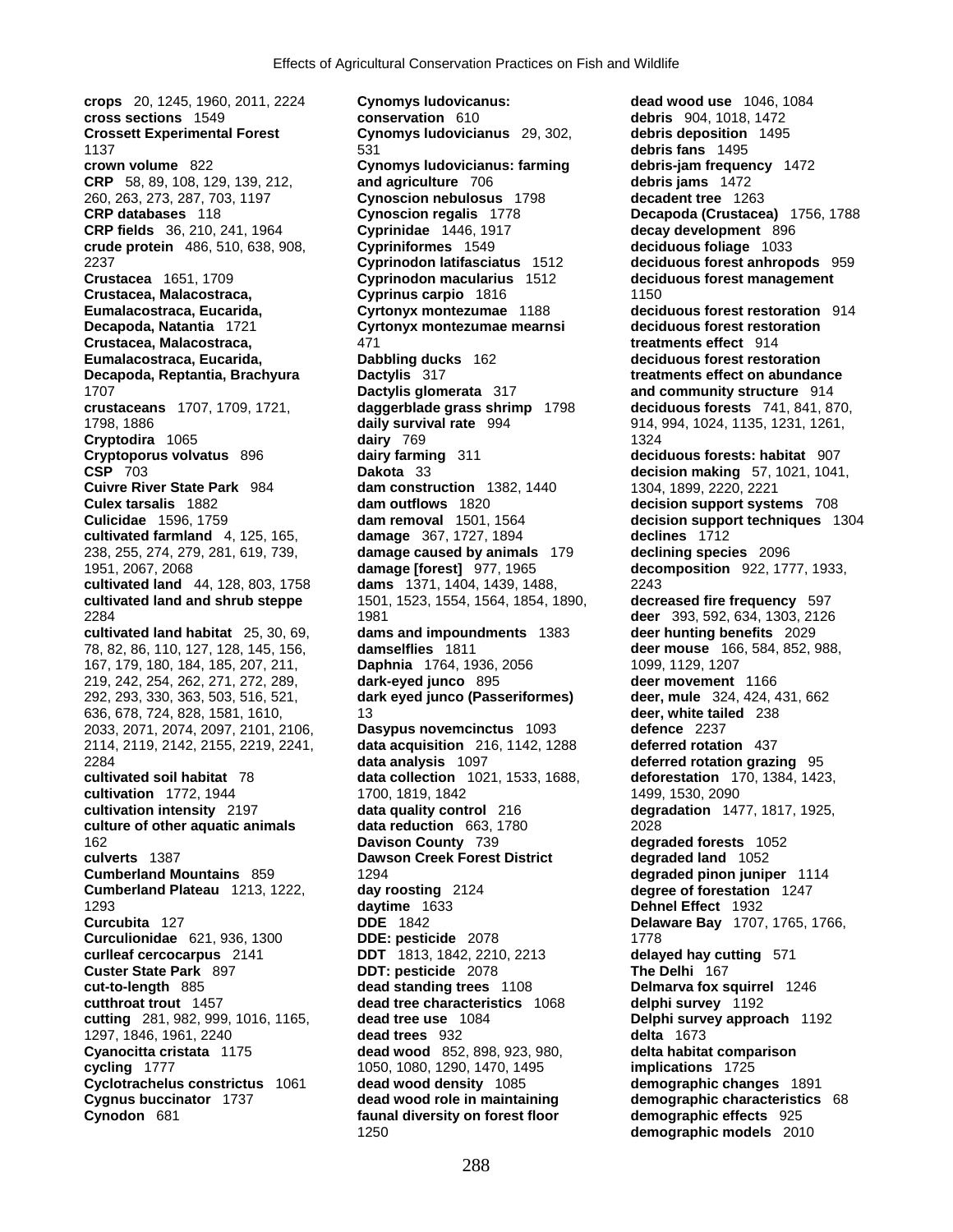**demographic studies** 69 **Desmognathus monticola** 1312 **diseases** 709, 2193 **demography** 460, 926, 927, 1015, 1845 **Desmognathus quadramaculatus** 839, 1048, 1196, 1679, 1775, 1826, **Dempsey Creek** 1738 1312 1919, 1985, 2017, 2035 **den** 1045, 1237, 1965, 1980 **DeSoto National Wildlife Refuge dispersal along habitat corridors of Dendrobaena** 79 730, 1238 **diverse taxa** 916 **Dendrobaena octaedra** 79 **detection** 1783 **Dispersal in fragmented dendrochronology** 935 **detectors** 863 **landscapes** 397 **Dendroctonus** 896 **deterioration** 1481 **dispersal patterns** 250 **Dendroica caerulescens** 992, 1033 **detritus** 1423, 1882 **dispersed retention system** 1248 **Dendroica caerulescens: habitat detritus feeders** 1883 **dispersion** 119, 132, 416, 478, 549, **management** 879 **development** 473, 1034, 1706, 584, 755, 757, 797, 869, 880, 902, **Dendroica cerulea: forestry** 1113 1785, 2144 954, 981, 1037, 1097, 1122, 1179, **Dendroica cerulea: habitat development: agricultural,** 1205, 1224, 1261, 1305, 1309, 1360, **management** 1319 **industrial, urban** 1922 1687, 1772, 1919, 2077, 2173 **Dendroica coronata** 1008, 1292 **development projects** 1439, 1573 **displays** 203 **Dendroica discolor** 1338, 2030 **Diadophis punctatus** 951 **dissolved materials** 1521 **Dendroica kirtlandii** 1196 **diameter** 1277, 1340 **dissolved oxygen** 1512, 1521, **Dendroica nigrescens** 884, 1224 **diameter at breast height** 1038 1739, 1771, 1852, 2151 **Dendroica pensylvanica** 999, **diameter-limit** 1235, 1297 **dissolved solids** 2014 1189, 1327 **Dicamptodon** 1424 **distance** 1165 **Dendroica petechia** 558, 827, 1292 **Dicamptodon copei** 1424 **distance measurement** 1142 **Dendroica pinus** 973, 1197 **Dicamptodon tenebrosus** 903, **distance statistics** 775 **Dendroica striata** 831, 1008 1373, 1424, 1555, 2129 **distribution** 41, 66, 68, 134, 195, **Dendroica virens** 999, 1033 **Dicamptodontidae** 903 221, 235, 325, 751, 752, 797, 829, **denning** 1045 **dickcissel** 55, 73, 93, 97, 181, 291, 838, 844, 880, 903, 954, 957, 958, **dense nesting cover** 323 413, 2184, 2244 976, 1122, 1165, 1166, 1205, 1316, **density** 25, 73, 169, 195, 221, 227, **dickcissels (Passeriformes)** 17 1366, 1424, 1555, 1622, 1818, 1829, 309, 331, 387, 676, 721, 871, 880, **dicofol: pesticide** 2078 1880, 1884, 2130 906, 927, 963, 976, 1000, 1089, **dicotyledons** 741 **distribution and density impact and**  1203, 1346, 1361, 1491, 1507, 1773, **Dieldrin** 1842 **influencing factors** 2131 1953, 1993, 1995, 2130, 2164, 2264 **diet** 71, 82, 127, 154, 156, 179, 380, **distribution and trophic structure density and distribution** 363 395, 407, 473, 599, 605, 630, 659, 1383 **density dependent matrix model:** 669, 678, 684, 685, 736, 758, 813, **distribution within habitat** 30, 69, **mathematical and computer** 897, 909, 1034, 1040, 1075, 1090, 135, 289, 363, 394, 397, 415, 573, **techniques** 928 1091, 1092, 1109, 1199, 1207, 1250, 672, 777, 803, 916, 932, 971, 1022, **density gradient centrifugation** 1273, 1320, 1326, 1326, 1361, 1645, 1026, 1034, 1164, 1258, 1262, 1293, 2035 1674, 1684, 1714, 1778, 1917, 1944, 1308, 1383, 1465, 1469, 1538, 1601, **density management studies** 2247 1965, 1980, 2009, 2033, 2106, 2139, 1641, 1738, 1932, 1969, 1985, 2097, **Department of Fisheries and 2271 2114, 2131, 2222 Oceans, Canada** 1493 **diet, artificial** 2240 **distributional status in relation to deposition** 1378 **diet quality** 546 **fire management** 786 **depredation** 221, 1956 **dietary composition** 678 **disturbance-dependent species depressional wetlands** 1647, 1723 **dietary protein** 799 1187 **depth** 1456, 1760, 1933, 2033, 2151 **dietary structure** 678 **disturbance intensity** 578 **desert** 388, 2081 **difference equation: mathematical disturbance regimes** 1245, 1274, **desert cienaga** 2048 **and computer techniques** 420 1534, 1831 **desert cottontails** 373 **digestibility** 417, 510 **disturbance severity** 354 **desert ecosystem** 322 **dike breach project** 1702 **disturbance tolerance** 460 **Desert Experimental Range** 547 **diked areas** 1601 **disturbances** 19, 302, 317, 399, **desert grasslands** 332, 771, 804 **dipnetting** 1643 430, 495, 508, 584, 605, 709, 745, **desert habitat** 478, 547, 637, 1261, **Dipodidae** 933 761, 844, 876, 889, 895, 901, 903, **desert habitat** 478, 547, 637, 1261, **Dipodidae** 933 761, 844, 876, 889, 895, 901, 903, 1360 **Dipodomys** 147, 562 909, 925, 948, 954, 956, 957, 958, **desert river** 1673 **Dipodomys ingens** 650 980, 981, 993, 995, 1000, 1021, **desert rodents** 2266 **Dipodomys merriami** 744 1037, 1038, 1042, 1110, 1116, 1166, **Desert Tortoise Research Natural Dipodomys nitratoides** 650 1187, 1199, 1219, 1224, 1233, 1247, **Area** 322 **Dipodomys spectabilis** 462 1261, 1276, 1303, 1305, 1331, 1336, **desert water harvesting** 2011 **Dipodomys stephensi** 562 1361, 1498, 1593, 1690, 1705, 1746, **desert wildlife** 2250 **Diptera** 1008, 1640, 1667 1769, 1850, 1980, 1998, 2059, 2066, **desertification** 771 **direct seeding** 1239 2223 desertification reversal due to disc of vulnerability 1178 disturbed habitat [fire] 2069<br>**disturbed land** 356 discing 731 disturbed land 356 **livestock watering** 810 **discing** 731 **deserts** 373, 462, 490, 662 **discrete time Desha County** 1113, 1319 **compartment model: mathematical** 815 **Desmognathus** 1312 **and computer techniques** 420 **ditching** 1419

**demographic parameters** 907 **Desmognathus aeneus** 1312 **disease resistance** 2049 discrete time stochastic disturbed sagebrush rangelands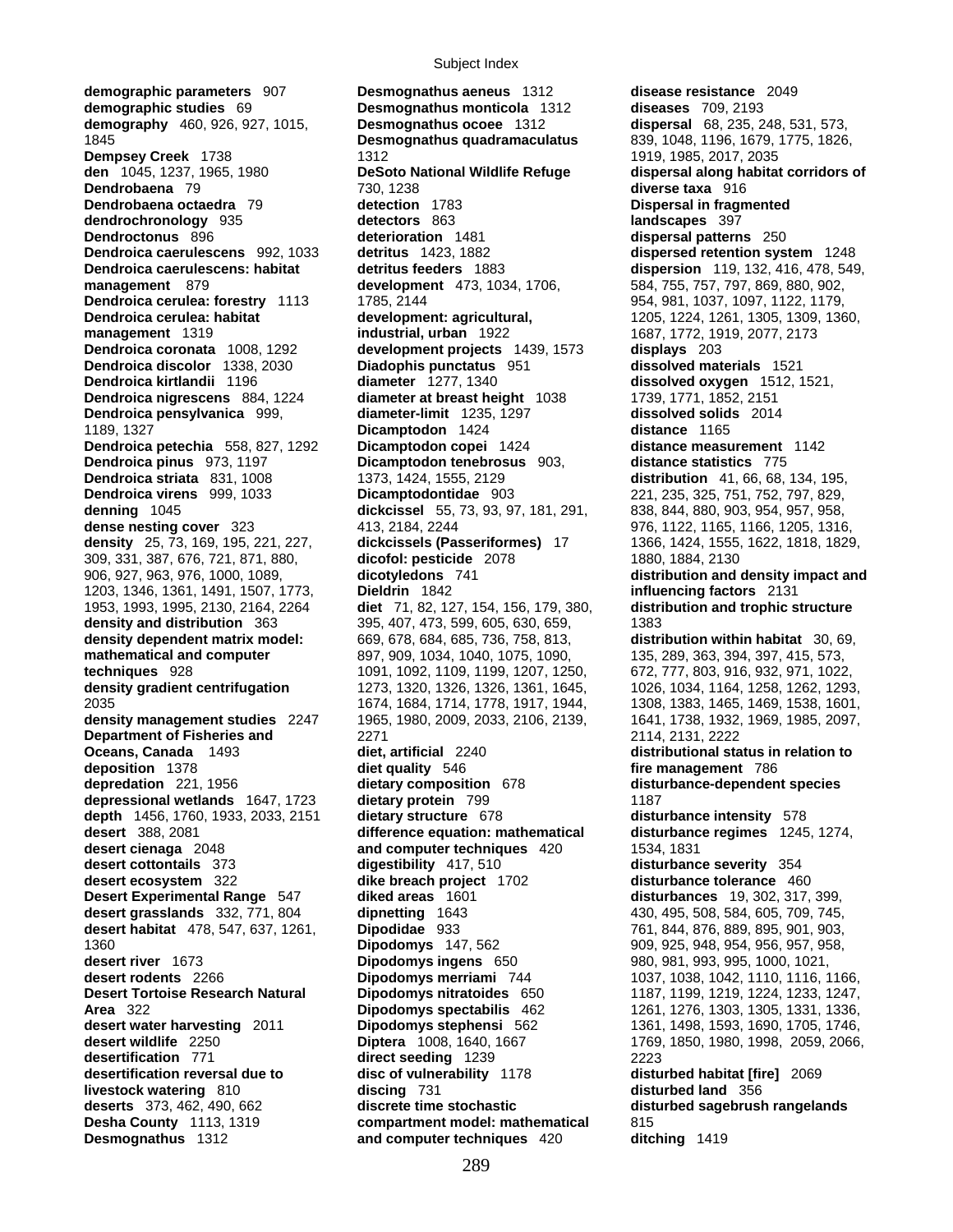**diurnal activity** 271 1682, 1840, 1850, 2193 **eastern wild turkey** 258, 902, 1073, **diurnal rhythm** 658, 902, 1350 **drought stress** 1600, 1850 2252 **diurnal variation** 238, 1633, 1744 **droughts** 1615, 1626, 1845 **eastern wood-pewee** 2244 **diversification** 243 **dry coniferous forests** 1351 **eastern Wyoming** 517 **diversionary food** 1099 **dry mixed-grass prairie** 464 **Echinacea paradoxa** 2120 **diversity** 32, 172, 188, 195, 201, **dry prairie** 721, 776 **echolocation** 1205 306, 367, 732, 757, 761, 852, 875, **dry weight biomass** 785 **ecolabeling** 1130 880, 980, 1050, 1334, 1359, 1934, **dryland** 166 **ecological adaptations** 628 2144 **dryland farming** 166 **ecological analysis** 1710 **diversity relationships** 2137 **Dryocopus pileatus** 896, 1038, **ecological assessment** 332 **diving waterbirds** 1913 **and 1263** 1263 **ecological associations** 1640 **Dixie harrow** 554 **Dryocopus pileatus: forestry** 1266 **ecological distribution** 1512, 1748, **DNA fingerprinting** 158 **duck nests** 73 1910, 2170, 2177 **dogma** 310 **duck populations** 402 **ecological disturbance** 933, 1775 **Dolichonyx oryzivorus** 93, 309, **ducks** 49, 76, 160, 220, 323, 401, **ecological diversity** 2079 542, 543, 606, 660, 683, 779, 908, 438, 464, 470, 502, 618, 818, 1622, **ecological economic model** 612 1346, 1953, 2098 1666, 1695, 1716, 1742, 1744, 1785, **ecological economics** 1130 **Dolichonyx oryzivorus** 1927, 2001, 2015, 2024, 2232, 2234 **ecological energetics** 1725 **(Passeriformes)** 17 **Ducks Unlimited** 1922 **ecological function** 1162, 1167, **Dolly Varden trout** 1457 **Dumetella carolinensis** 1197 1487 **domestic animal** 734 **dunlin** 1784, 1900 **ecological function considerations domestic goat** 552 **Dunn's salamander** 1424, 1555 **and new management paradigm domestic sheep** 977 **Dupuyer** 395 **1167 domestic species** 326 **Durango** 1880 **ecological functions and stream domestic wastes** 1384 **duration** 731, 1265, 2266 2218 **dominant species** 323, 1483, 1617, **Durham Regional Forest** 914 **ecological impact** 326, 340, 802, 1759, 2257 **dusky-footed woodrat** 1120 938, 945, 970, 989, 999, 1064, 1160, **dominant substrate composition dusky seaside sparrow** 349 1216, 1226, 1232, 1291, 1292, 1313, 1485 **Duval County** 96 1430, 1450, 1484, 1599, 1661, 1698, **Dona Ana County, New Mexico Duwamish Waterway** 1671 1739, 1890, 1957, 2042, 2153 301 **dynamic habitats** 1897 **ecological impact assessment Douglas Creek and Rocky dynamic programming** 612 1342 **Mountain National Park** 1965 **dynamic spatial structure** 1348 **ecological impact of water Douglas-fir** 838, 896, 927, 978, **dynamic zoning** 1160 **development** 1564, 1785 1050, 1086, 1120, 1131, 1289, 1424, **dynamics** 1844 **ecological impairment** 1661 2012 **Dytiscidae** 1886 **ecological importance of presence Douglas-fir forest** 884, 1019, 1133 **early brood rearing** 404 **of hardwoods and habitat dove, mourning** 125 **early succession** 882, 1295, 1959, **management implications** 937 **downed wood in managed forest** 1998<br>**habitat** 1212 **early-successional forest** 2030 **ecological integrity and timl dragonflies** 1811 **early successional grassland production trade offs in old growth drainage** 1549, 1591, 1616, 1651, **habitat** 2195 **forests** 1017 1676, 1749, 1772, 1851, 2014, 2212 **early successional habitats** 859, **ecological land types** 868 **drainage basins** 1495, 1521, 1550, 1096, 1187, 1233, 2027 **ecological modeling** 568, 622, 1703 **earthworms** 79, 201, 347, 528, 1012, 1073, 1143, 1160, 1580, 1899 **drainage channels** 1487 1764, 1847, 2224 **ecological monitoring** 1780 **drainage ditches** 1483, 1548 **East Cascades** 1068 **ecological relationships** 940 **drainage management** 1833 **eastern box turtle** 1192 **ecological requirements** 125, 279, **drainage practices** 1543 **eastern Canada** 204 302, 478, 839, 880, 924, 1038, 1120, **drainage water** 1487, 1512, 1819, **eastern cottontails** 406 1179, 1192, 1303, 1305, 1309, 1687, 1893, 2015, 2212 **eastern deciduous forest** 868, 2077, 2173, 2251 **drawdown** 1766, 1772 2083 **ecological restoration** 524, 649, **dredged material** 1757 **Eastern Highland Rim Ecoregion** 651, 935, 942, 1141, 1392, 1760, **dredging** 1384, 1757, 1852, 1981 1521 1521 1521 1906, 2016, 2277 **drift** 1762 **eastern meadowlark** 55, 93, 209, **ecological services** 183 **drift plain prairie** 526 **eastern pipistrelle** 967 1883 **driftless area** 856 **eastern red-backed salamander ecological techniques** 262, 1345, **drinking** 691 **1690** 1690 **1690** 1691 1537 **drinking trough** 2011 **eastern redcedar** 802, 2120 **ecological trap** 8, 334, 1023, 2163 **drinking water** 2135 **eastern small-footed bat** 1208 **ecological uncertainty** 2220 **drip irrigation** 2011 **eastern spadefoot** 1978 **ecological value** 1966 **drought** 197, 203, 312, 373, 602, **eastern spadefoot toad** 1617 **ecological value of shrub** 

**habitat** 1212 **early-successional forest** 2030 **ecological integrity and timber drift-fence arrays** 1312 542, 652, 2244 **ecological succession** 717, 1804, 709, 717, 727, 987, 1190, 1600, **eastern United States** 19, 34 **vegetation islands** 815

**eastern woodrat** 2130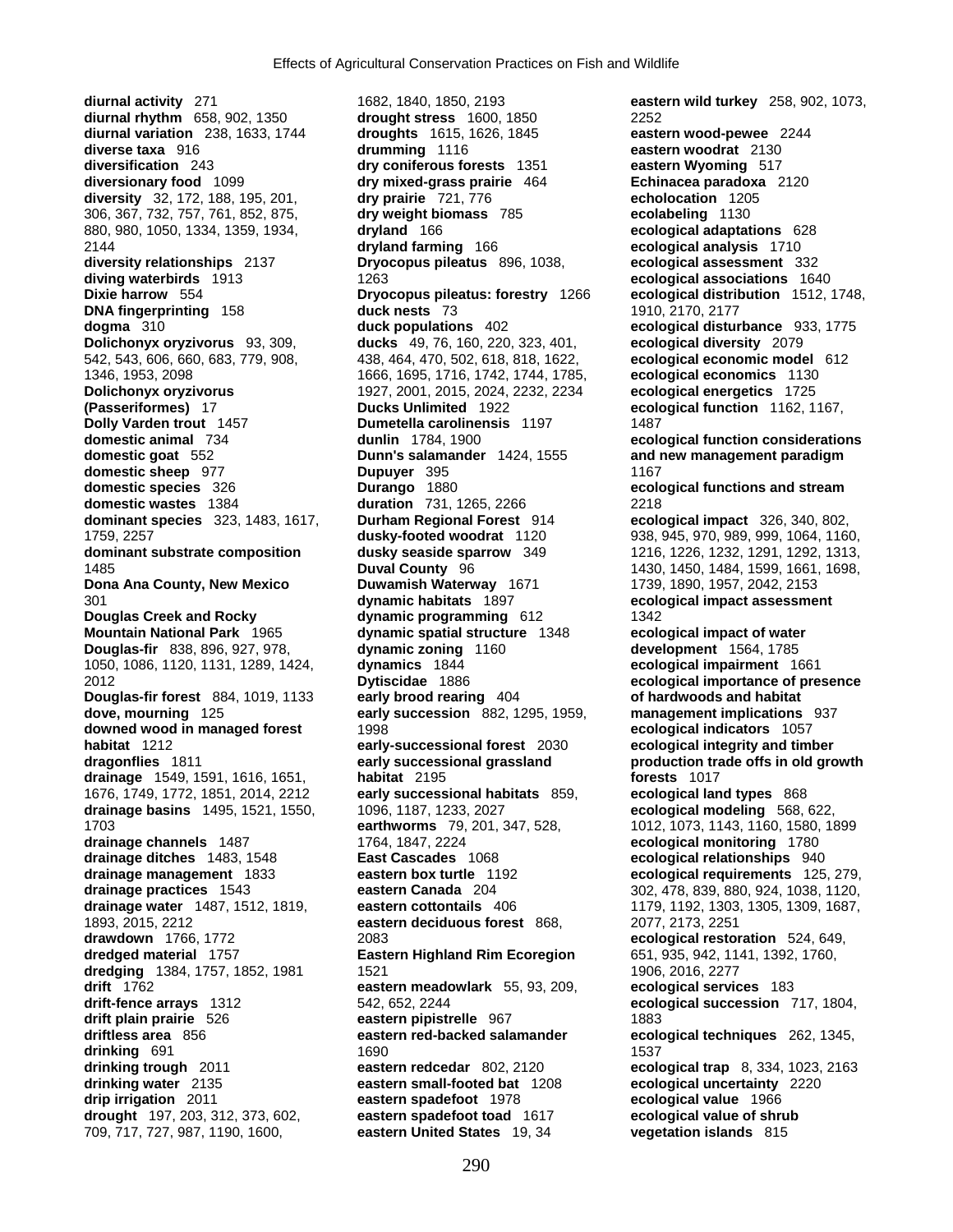**ecological zonation** 1620 **edge contrast types** 957 **Empidonax virescens** 968, 984, **ecosystem analysis** 1736 **edge** 776, 2030 823 **edge avoidance** 844, 2164

**ecologically productive area** 571 **edge effect** 401, 410, 464, 561, 618, 993, 1023 **ecology and reproduction** 1458 669, 776, 779, 945, 946, 962, 1023, **empirical assessment** 1538 **ecology: environmental sciences** 1154, 1172, 1216, 1307, 1729, 1899, **Emydidae** 1799 616, 2197, 2230 1983, 2100, 2160, 2164, 2188 **Emydoidea blandingii** 1799 **ecology of riparian corridors and edge effects patch size** 926 **enclosures and exclosures** 431 **fluvial systems along altitude edge habitat** 97, 228, 1148 **Encoptolophus costalis gradient** 2218 **edge permeability** 343 **(Orthoptera): species** 450 **econometric models** 1209 **edge relation** 222 **endangered avian predator economic analysis** 40, 612, 1586, **edge species** 1238 **relations** 1250 1590, 1940, 2070 **edges** 949 **endangered predator relationships economic aspects** 1696, 2028 **Edmonton** 1320 **Edmonton** 1320 1250<br>**economic attitudes** 2 **education** 1817, 2038 **economic attitudes** 2 **education** 1817, 2038 **endangered species** 140, 147, 197, **economic changes** 1891 **effective trapping area** 1284 349, 458, 491, 562, 612, 687, 721, **economic effects** 196 **effectiveness monitoring** 964 747, 776, 784, 795, 849, 912, 920, **economic evaluation** 268 **effectiveness of habitat** 974, 1117, 1196, 1245, 1255, 1321, **economic impact** 57, 161, 232, **manipulation** 1403 1654, 1673, 1799, 2121, 2171, 2250, 234, 297 **egg banks** 1691 2258, 2277 **economic incentives** 910, 2127 **egg laying** 1678 **Endangered Species Act** 613, 911, **economic reality** 1750 **egg mass and larval abundances** 1984 **economic valuation** 1215 1678 **endangered species habitat endangered species habitat economic value** 196 **eggs** 387, 1772, 1845, 2035, 2213 **management effects on relative economics** 246, 429, 798, 1333, **eggshell thickness** 2078 **abundance of declining gamebird** 1377, 1814, 1928, 1940 **Eglin Air Force Base** 1141 2054 **economics of land development, Egretta thula** 1836 **endangered species management land reform and utilization** 259 **Eire, Munster, Cork, Douglas R.** 649 **ecoregion** 1451, 2146 **Endangered species---West---**<br> **El Bajio** 8 **El Cagnet de L'Onited States** 1417<br> **El Bajio** 8 **El Cagnet de L'Onited States** 1417 **ecosystem approach** 2233 **El Niño** 1673 **endangered status** 304, 786, 1299, **ecosystem conditions** 332 **Elaphe obsoleta** 792 2099 **ecosystem conservation Elasticity** 379 **endangered taxa** 2099 **applications** 735 **electric fishing** 1531 **endangered-threatened species ecosystem disturbance** 991, 1380, **electric power generation** 1059 153, 370, 430, 650, 1048, 1120, 1398, 1413, 1449, 1466, 1482, 1586, **electrical conductivity** 79 1246, 1310, 1997 1650, 1705, 1719, 1764, 1811, 1832, **element cycles** 245 **endemic species** 1155, 1681, 2128 1851, 1890, 1918, 1927, 1936, 2090, **elevation** 1045, 1550, 1769 **endemism** 198 2135 **elk** 360, 393, 424, 444, 506, 507, **endophytic communities of prairie ecosystem fire history** 1027 548, 634, 699, 722, 2141 **perennials** 581 **ecosystem function** 835, 1011, **Elk Island National Park** 2080 **endophytic community** 581 1144, 1445, 1576, 2191 **elkhorn** 437 **energetic cost** 1714 **ecosystem health** 2233 **Elliott State Forest And Northern energetics** 657 **ecosystem integrity** 432 **Coast Range** 1309 **energy crops** 210, 241, 1059 **ecosystem management** 62, 80, **EMAP** 216 **energy demand and human activity** 141, 303, 651, 731, 915, 921, 942, **Embarras River** 1549, 1550 414 976, 978, 991, 1011, 1012, 1021, **Emberizidae** 68, 555, 669, 672, **energy utilization** 1059 1070, 1134, 1141, 1144, 1153, 1176, 715, 1699, 2105 **engineering** 1548 1197, 1240, 1241, 1398, 1423, 1580, **Emberizinae** 1649 **enhancement** 2038 1633, 1634, 1737, 1760, 1764, 1775, **embryonic development** 1772 **enhancement program** 1440 1782, 1786, 1793, 1816, 1830, 1834, **emergency grazing** 143 **enhancement through potential use**  1851, 1859, 1874, 1910, 1919, 1943, **emergency use** 92 **of managed matrix vegetation** 1997, 2096, 2138, 2166, 2210, 2239, **emergent aquatic vegetation** 1905 1069 2257, 2263 **emergent habitat pattern** 1303 **Ensatina eschscholtzii** 838, 854 **ecosystem processes** 1854 **emergent multiple-predator effect entomology related** 612, 731, 753, **ecosystem productivity** 1522 931 931 **ecosystem rehabilitation** 1381 **emergent vegetation** 1811 **entrainment estimate** 2064 **ecosystem resilience** 1564 **emigration** 916, 1825 **environment design** 817, 1472 **ecosystem restoration** 822, 1431, **Emigration Canyon** 324 **environment-ecology** 36, 73, 88, 1780, 1863 **Empidonax** 984 89, 214, 1712, 2232 **ecosystem service** 798 **Empidonax difficilis** 884, 1224 **environment management** 100, **ecosystem stress** 2245 **Empidonax hammondii** 1224 256, 323, 726, 866, 1413, 1423, **ecosystems and energetics** 1803, **Empidonax traillii** 558, 827, 1673 1427, 1434, 1449, 1488, 1511, 1620, 1859, 2212 **Empidonax traillii extimus:** 1634, 1669, 1719, 1794, 1834, 1837, **ecotoxicology** 1428, 2212 **disturbance by man** 742 1894, 1896, 1910, 1918, 1936, 1939, **ecotypes** 2178 **Empidonax traillii (Tyrannidae)** 2138, 2166, 2170, 2190, 2208 **ecotypes** 2178 **Empidonax traillii (Tyrannidae)** 2138, 2166, 2170, 2190, 2208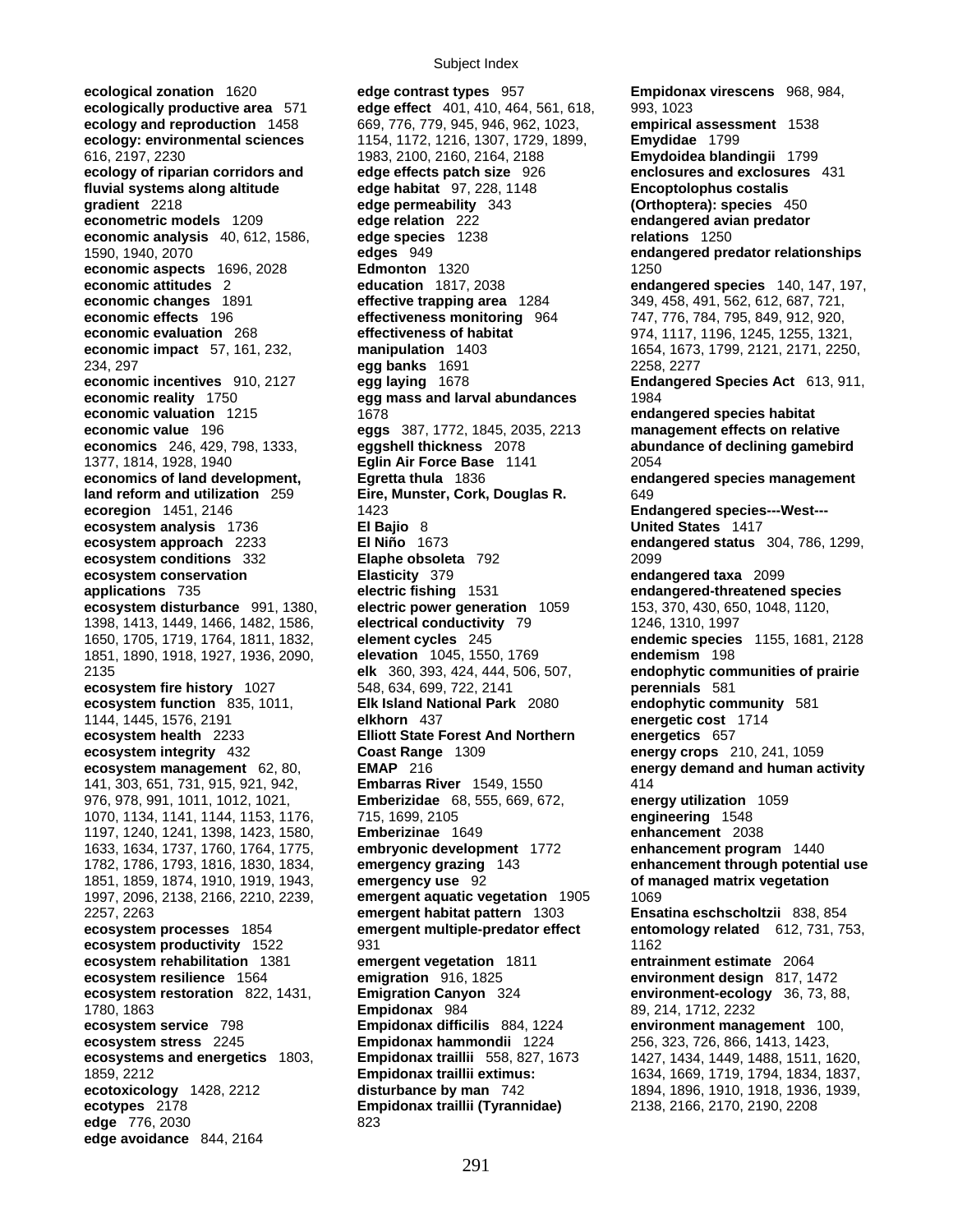**environmental changes** 1764 **Eragrostis** 334<br> **Eragrostis curvula** 197, 800<br> **Eragrostis curvula** 197, 800 1571, 1600, 1822, 2004, 2208, 2224 **populations** 1489 **exclosure fencing** 688 **environmental stress indicators <b>European carp** 1816

**environmental action** 866, 1564, **Eptesicus fuscus** 967 1759, 1852, 1859, 1890, 1936 1665, 1837, 1928, 1939, 1940, 2028, **EQIP** 703 **evaluation** 175, 191, 840, 1017, 2135, 2186, 2208 **equations** 1558 1553, 1556, 1723, 1763, 1936, 1958, **environmental assessment** 1894 **Equidae** 1756 2067, 2068, 2070, 2224, 2227, 2253 **environmental conditions** 331, **Eragrostis curvula** 197, 800 **evaluation of value for enhancing**  1433, 1764 **Eragrostis intermedia** 728 **fishery species populations** 1721 **environmental degradation** 474, **Eremophila** 442, 845 **evaluation process** 1590, 2135 1470, 1479, 1551, 1561 **Eremophila alpestris** 29, 166, 331, **evaporation** 1905 **environmental disturbance** 299, 845, 1937 **evaporation ponds** 1864 907, 1542, 2038 **Eretettix simplex (Orthoptera): evapotranspiration** 1009 **environmental economics** 1584, **species** 450 **even-age management** 870, 1096, 1590, 2035 **Erie Lake** 1748, 1816 1135, 1187, 1324 **environmental education** 1984 **Eriophyidae** 2182 **even-aged reproduction stands environmental engineering** 817, **erosion** 104, 466, 741, 1370, 1387, 1327 1370, 1805, 1894 1396, 1461, 1470, 1479, 1527, 1542, **even aged silvicultural systems environmental factor** 2162 1549, 1556, 1573, 1591, 1823, 1859, 1136<br> **environmental gradient** 1429, 1534 1958, 2070, 2152, 2253 **environmental gradient** 1429, 1534 1958, 2070, 2152, 2253 **even-aged vs. uneven-aged forest environmental heterogeneity 1534 erosion and sedimentation 1413, 1011 environmental impact assessment** 1719 **evening bat** 967 1600 **erosion control** 116, 149, 177, 191, **evening grosbeak** 1224 **environmental indicators** 637, 754, 231, 236, 1433, 1470, 1661, 1939, **Everglades** 1600, 1741, 1760, 1114, 1198, 1286, 1342, 1462, 1707, 1940 1782, 1863, 1877, 1885 1709, 2254 **erosive soils** 1542 **Everglades National Park** 1699 **environmental influences** 1513 **error polygons** 878 **Everglades, North** 1848 **environmental law** 429 **escapement** 1421, 1854 **evidence for success** 1114 **environmental legislation** 1255 **Esox lucius** 1816 **evolution** 1804 **environmental management** 34, **Essigella** 931 **excavation** 1817 38, 39, 311, 653, 734, 758, 1568, **establishing translocated exclosure experiments** 577 **environmental monitoring** 39, 216, **establishment** 661 **exclosures** 444 734, 1380, 1665, 1672, 1805, 1845, **establishment and activities** 941 **exclusion experiment** 265, 688, 2138, 2166, 2257 **establishment method** 733 1103 **environmental monitoring and estimating** 1837 **excretory products** 1390 **assessment program** 216 **estimation** 1074, 1907 **existing fescue hayfield conversion environmental monitoring estimation method** 906 **to switchgrass** 724 **[methods]** 1533 **estrogen** 1505 **exotic grass pasture** 364 **environmental planning** 39 **estuaries** 1384, 1591, 1658, 1673, **exotic grasses** 334, 467, 518, 544 **environmental policy** 126, 282, 1815, 1835, 1836, 2138 **exotic grassland** 295, 715 866, 2070, 2253 **estuaries: habitat** 1645 **exotic plant** 715 **environmental pollution and estuarine dynamics** 1892 **exotic plant invasion and control** 190 **estuarine ecology: ecology, management implications** 1861 **environmental quality** 1483, 1554, **estuarine ecosystem** 1756, 1836, **exotic species** 650, 709, 794, 801, 1564, 1763, 2135, 2213 1868, 1915 1705, 1890, 2193 **Environmental Quality Incentives estuarine environment** 1620 **exotic woody plants** 784 **Program** 116, 703, 2063, 2111, **estuarine organisms** 2138 **exotics** 1679 2273 **estuarine wetland restoration expenditure** 234 **environmental regulations** 1817 1702 **experiment** 306, 552, 605, 812, **environmental restoration** 46, 991, **Etheostoma** 2257 1359 1205, 1554, 1564, 1590, 1626, 1658, **ethology** 306, 508 **experimental design** 841, 1480, 1705, 1719, 1720, 1723, 1736, 1737, **Euarctos americanus** 878 1556, 2266 1763, 1782, 1794, 1798, 1816, 1844, **Euclidean distance** 1414 **experimental forestry treatment** 1845, 1851, 1894, 1896, 1936, 1939, **Euclidean distance analysis** 1321 958 2090, 2208 **Eugene area** 736 **experimental reclamation** 2017 **environmental stress** 1380, 1600, **euphorbia esula** 161 **experimental research** 1994 1741, 1890 **Eupoda montana** 130 **exposure** 2276 771 **European starling (Passeriformes) extended harvest** 2053 **environmental surveillance** 1871 13 **extended rotations** 1156 **environmental variables** 1428, **Eurycea** 1312 **extensive agriculture** 4, 288 1641 **Eurycea bislineata** 1312 **extent** 2034 **enzyme activity** 2156 **Eurycea cirrigera: disturbance by extermination-endanger** 302, 924 **Ephemeroptera** 1482 **man** 1540 **external pH** 2033 **Epilobium angustifolium** 1340 **eutrophication** 1679, 1703, 1705, **extinction risk** 2010

**evaluation of corridor use by diverse taxa** 916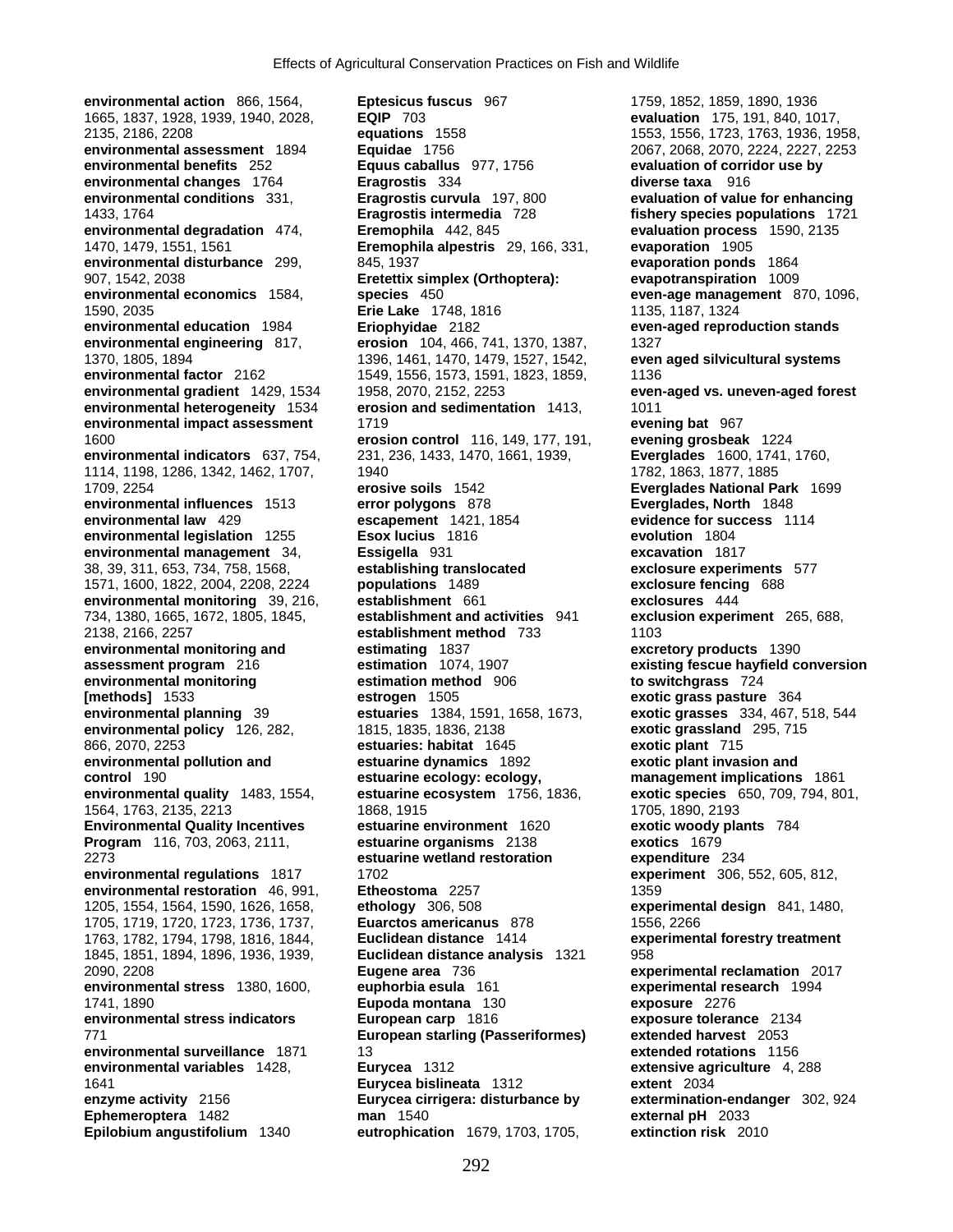**extirpation** 68, 392 **farms** 4, 39, 155, 165, 245, 446, **fertilization effects** 1925 **1798 <b>federal conservation programs** 2037, 2039, 2097 **female** 662, 807, 878, 902, 1074, 185 *fertility-recruitment* 773, 924, 977,

**Fabaceae** 741 1411, 1616, 1785, 1940, 2028, 2067, **fertilization, soil and water** 376, **Fabales** 741 2068, 2135 794, 2067, 2069, 2240 **facilitation** 634 **fat** 948, 1714 1605, 1704 **facilities and operations** 57 **fate of pollutants** 1700, 1842, 1994 **fertilizers** 508, 1242, 1421, 1422, **faecal analysis** 678 **fauna** 576, 852, 875, 880, 898, 966, 1616, 1679, 1688, 1828, 1956, 2136 **Fagus grandifolia** 933 1050, 1076, 1233, 1426, 1598, 1946 **fertilizers and pesticides** 148, **Fagus spp.** 1038 **fauna and abundance relationships** 1279, 1605, 1704 **Fairchild** 567 1322 **fescue** 376, 699, 794 **Falco femoralis septentrionalis fauna life history adaptations** 2222 **fescue prairie grazing regimes** 354 302 **faunal composition** 2051 **Festuca altaica** 520 **Falco peregrinus** 956 **faunal diversity** 374 **Festuca arundinacea** 423, 544, 593 **Falco sparverius** 1995 **faunal responses** 476, 1228, 1236 **Festuca Idahoensis** 437, 638 **Falconidae** 302 **faunal responses to riparian Festuca scabrella** 437 **Falconiformes** 302, 1042, 1305, **buffers** 2215 **fetch** 1798 1331, 2284 **faunal survey** 1322 **fiber debris** 1018 **fall** 699, 1613 **fawn** 596 **fibers** 1242 **fallow field** 272, 1973 **fawn hiding cover** 813 **fibre content** 2237 **fallow field borders** 82 **fecal analysis: analytical method fidelity** 2168 **fallow field management for brood** 1645 **field border width** 292 **habitat improvement** 272 **fecal coliforms** 1700 **field border width effects on winter famphur: pesticide** 2078 **feces** 981, 1680 **community structure** 292 **Farfantepenaeus aztecus** 1721, **fecundity** 55, 136, 1993 **field connection**<br>1798 **federal conservation programs** field crops 2171 **Farm and Ranch Lands Protection** 703 **field enlargement** 803 **Program** 703 **federal partnership** 1856 **field equipment** 101 **Farm Bill** 63, 137, 199, 229, 321, **federal programs** 6, 40, 55, 91, 97, **field experiment: experimental**  554, 1652, 1716, 1898, 2000, 2002, 105, 126, 195, 279, 284, 291, 1780, **method** 354 2003, 2005, 2038, 2063, 2085, 2086, 1940 **field experimentation** 1480 2087, 2088, 2094, 2109, 2176, 2260, **fee-hunting** 2248 **field margin** 27, 204, 247, 261, 522, 2273, 2274, 2279 **feed industry** 429 616 **Farm Bill of 1990** 57 **feeding** 154, 728, 1035, 1613 **field method** 458 **farm conservation** 32 **feeding behavior** 181, 341, 380, **field size** 93, 464, 618 **farm costs and returns surveys** 64 389, 659, 678, 685, 828, 918, 937, **field sparrow** 55, 93, 1233 **farm crops** 1245, 2011 947, 1034, 1075, 1084, 1164, 1222, **field surveys** 1783, 2120 **farm habitat** 82 1250, 1266, 1368, 1481, 1636, 1681, **field technique** 584, 981, 993, **farm income** 64 1684, 2009, 2076, 2165, 2196 1097, 1205 **farm management** 57, 145, 374, **feeding characteristics** 1485 **fields** 17, 33, 87, 214<br>575. 1946 **feeding damage** 1099 **fields management** 575, 1946 **feeding damage** 1099 **fields management** 86 **farm policy** 229 **feeding ecology** 1674, 2232 **Fillmore County** 1968 **Farm Service Agency** 118 **feeding efficiency** 546, 1724 **filter feeders** 1883 **farm surveys** 64 **feeding ground** 1912 **filter strip** 32, 139, 647 **farmers** 390, 1377 **feeding method** 424 **filters** 1726 **farmers' attitudes** 285, 311, 2135, **feeding preferences** 383, 1340 **fine-scale** 675 2179 **feeding rate** 1778 **fine sediment** 1378 **farming** 232, 2221 **feeding sites** 2141 **Finney** 414 **farming and agriculture** 19, 61, **feedlot runoff** 1817 **fir** 1360 302, 430, 637, 670, 895, 948, 1458, **Felidae** 1193, 1199, 1361, 1662 **fire** 148, 304, 312, 337, 365, 381, 1581, 1583, 1752, 1848, 1904, 1980, **Felis catus** 326 394, 399, 415, 416, 447, 448, 451, **farming impact on wildlife** 185 1258, 1630 603, 613, 646, 709, 718, 745, 757, **farming practices** 78, 127, 363, **femur** 948 786, 797, 804, 812, 851, 871, 874, 1419 **fence** 306, 605 877, 889, 899, 941, 960, 980, 983, **farming practices effects** 78 **fenced enclosures** 2044 984, 986, 998, 1027, 1028, 1029, **farming systems** 25, 116, 235, **fencerows** 228, 522 1030, 1031, 1056, 1093, 1103, 1137, 1972, 1979, 2152 **fences** 339, 424, 691, 1214, 1975 1150, 1179, 1183, 1259, 1276, 1279, **farmland** 6, 19, 62, 97, 107, 141, **fencing** 490, 750, 1379, 1531, 1558, 1290, 1600, 1678, 1689, 1699, 1998, 169, 185, 187, 200, 204, 291, 371, 1976 2008, 2079, 2081, 2082, 2105, 2223, 598, 829, 1337, 1609, 1755, 1993, **feral organism** 1756 2229, 2240 2074, 2130 **ferrallitic soils** 770 **fire ants** 88 **farmland birds** 27, 176, 189, 1974 **ferruginous hawk** 956 **fire behavior** 935 **farmland management for wildlife fertility** 227, 387, 2105 **fire ecology** 249, 408, 524, 734, **farmland retirement** 297 1305, 1310, 1980, 1993 2128 **fertilization** 508 **fire economics** 2029

**fertilizer and pesticide pollution**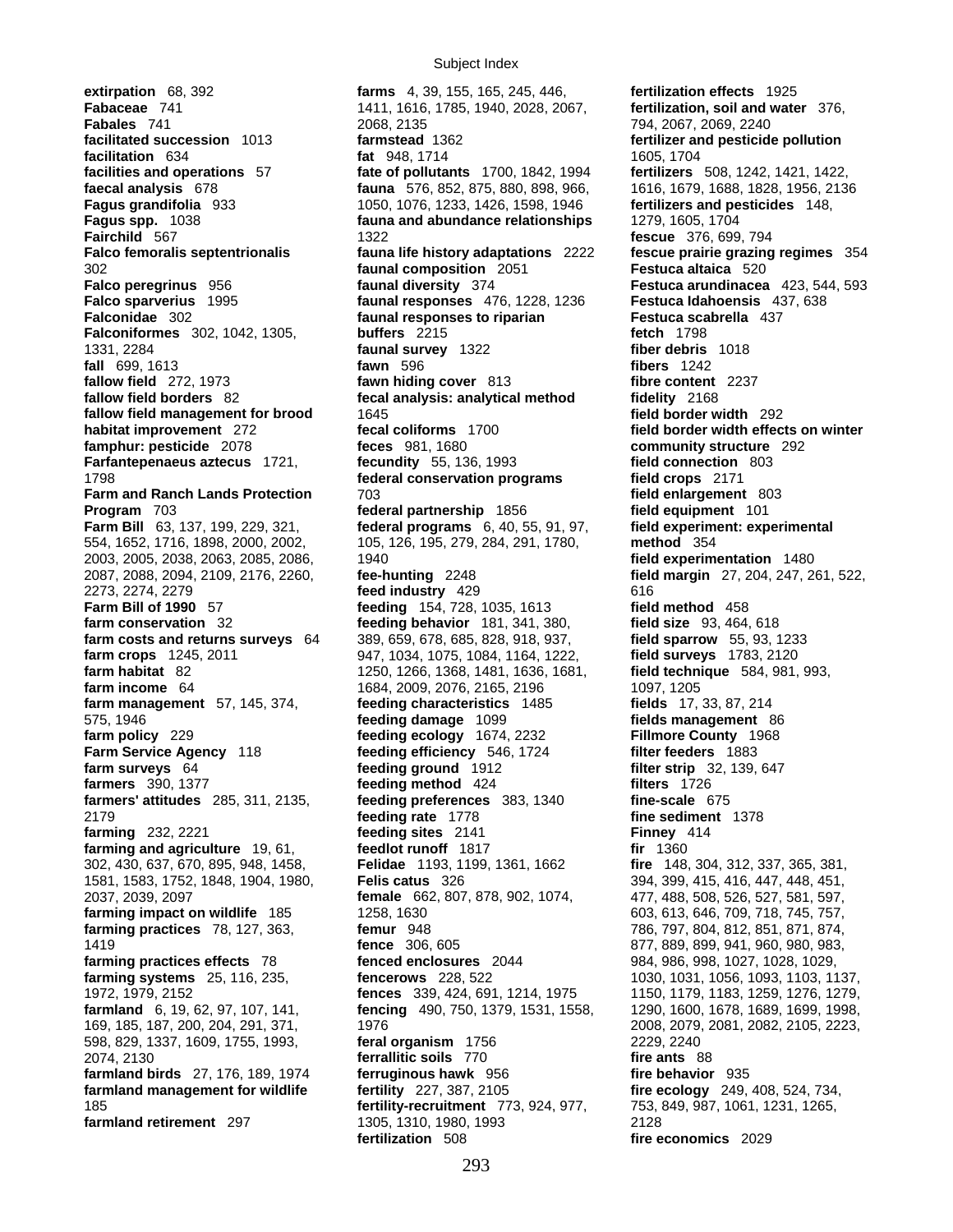**fire-enhanced flowering** 609 **fish passage** 1387, 1418, 1501, **floodplain restoration** 1443 **fire frequency** 420, 525, 899, 1637 1564, 1816 **floodplain systems** 1534 **fire-grazing interaction** 303 **fish population restoration** 1854 **floodplains** 7, 1387, 1439, 1487, **fire hazard reduction** 849, 1231, **fish populations** 1453, 1475, 1499, 1603, 1631, 2154<br>1511, 1519, 1720, 1804, 1816, 1842, **floods** 276, 741, 1265, 1285 1511, 1519, 1720, 1804, 1816, 1842, **floods** 276, 741, 1187, 1439, 1753, **fire history** 1190, 1348, 2083 **fish production** 1522 **fire intensity** 899 **fish recruitment** 1720 **floral richness** 797<br>**fire interval** 325 **fish transportation** 1418 **Florida** 15, 219, 272 **fire-maintained ecosystems** 1117 **fish use trends** 1702 1032, 1081, 1093, 1141, 1148, 1250, **fire management** 413, 423, 449, **fisheries** 1393, 1394, 1395, 1423, 1285, 1605, 1611, 1616, 1640, 1657, 504, 555, 700, 721, 960, 1027, 1347, 1439, 1457, 1479, 1501, 1507, 1551, 1699, 1720, 1759, 1760, 1782, 1807, 1574, 2084 1798, 1814, 1928, 2158, 2268 1842, 1848, 1851, 1856, 1885, 1906, **fire management effect on fisheries engineering** 1816 1949, 2008, 2033, 2128, 2251 **distributional status** 786 **fishery data** 1432 **Florida grasshopper sparrow** 721, **fire management relationships fishery limnology** 1421, 1422 776 786 **fishery management** 1377, 1393, **Florida habitat** 1232 **fire regimes** 366, 745, 1086 1421, 1422, 1433, 1463, 1477, 1529, **Florida, Marion County** 1978 **fire response** 2203 1657, 1671, 2090 **Florida, Putnam County** 1978 **fire rotation** 524 **fishery resources** 1798, 1928, **flow** 1374 **fire rotation interval** 1348 1991, 2075 **flow regimes** 1374 **fire suppression** 597, 899, 1064, **fishery sciences** 1671 **flow regulation** 1429, 1430, 1534 2083 **fishes** 1245, 1370, 1404, 1411, **flowing waters** 1385 **fire suppression effects** 942 1439, 1448, 1470, 1528, 1548, 1672 **fluvial features** 1423, 1549, 2092 **fire surrogate** 1284 **Fishes---Ecology---Florida** 1935 **fluvial geomorphology** 710 **firebreak management** 1145 **fishes, freshwater** 1498, 1924 **fluvial morphology** 1432, 1447, **fires** 426, 956, 987, 1027, 1029, **fishes [metabolism]** 1812 1477, 1481, 1497, 1564, 1719 1064, 1103, 1195, 1226, 1822, 2159 **fishes [physiology]** 1395 **fluvial sedimentation** 1549 **fires-burns** 62, 96, 300, 349, 366, **fishing** 1529 384, 416, 428, 445, 481, 493, 508, **fishing, public** 196 **gradient** 2218 535, 555, 658, 676, 716, 733, 758, **fishpass structure** 1501 **flying squirrels** 1056 767, 792, 804, 871, 985, 1094, 1150, **fishways** 1816 **focal species** 1192 1169, 1176, 1179, 1182, 1203, 1217, **fitness** 627, 924 **foliage structure** 1033 **firewood extraction** 907 **method** 1645 **Fomitopsis pinicola** 896 **first-order stream** 1690 **fixed-radius point counting** 1247 **food** 302, 306, 366, 416, 445, 549, **fish** 7, 137, 307, 332, 1153, 1245, **flame retardants** 1064 552, 605, 757, 812, 878, 913, 924, 1377, 1378, 1381, 1383, 1385, 1388, **Flaming Gorge Dam [map]** 1374 948, 977, 1035, 1038, 1225, 1507, 1403, 1411, 1413, 1416, 1420, 1426, **fledgeing success** 25, 405 1733, 1792, 1965 1435, 1452, 1458, 1459, 1469, 1474, **fledging** 1230 **food abundance** 1724 1476, 1489, 1490, 1495, 1497, 1501, **fledging rate** 908 **food availability** 162, 181, 407, 1504, 1508, 1513, 1514, 1517, 1520, **fledgling stage** 2184 472, 482, 603, 615, 625, 812, 813, 1537, 1538, 1539, 1544, 1546, 1571, **fledglings per year** 543 979, 1202, 1320, 1441, 1614, 1634, 1709, 1710, 1736, 1765, 1778, 1804, 612 **food chains** 1413, 1814, 2134, 1819, 1842, 1861, 1885, 1890, 1917, **Flint Hills** 492, 599, 646 2212 1918, 2000, 2002, 2003, 2005, 2006, **flock characteristics** 2076 **food competition** 948 2033, 2061, 2063, 2064, 2085, 2086, **flocking** 2076 **food consumption** 265, 416 2094, 2109, 2115, 2140, 2151, 2166, **flood control** 817, 1591 **food crops** 4, 244, 279, 2067, 2068 2198, 2268, 2274 **flood control measures** 1909 **food crops seasons** 2069 **Fish and Wildlife Service** 429 **flood plain habitat** 2222 **food elements** 2069 **fish assemblages** 1372, 1437, **flood pulse** 1535, 2223 **food habits** 424, 431, 662, 1753 1565 **flooded areas** 1643 **food habits studies** 1038, 2141 **fish assemblages: stability** 1543 **flooded conditions** 1715 **food limitation** 959 **fish bearing criterion** 1452 **flooded rice** 1878 **food plants** 127, 630, 659, 685, **fish bearing streams** 1495 **flooding** 1045, 1230, 1283, 1419, 736, 813, 1090, 1091, 1092, 1250, **fish community composition** 1518 1599, 1620, 1633, 1666, 1676, 1717, 2009 **fish culture** 2049 1777, 1882, 1887, 1892, 1933, 2222, **food plots** 265 **fish ecology** 1475, 1557 2223 **food preferences** 678 **fish establishment** 1720 **flooding impact** 1637 **food quality** 2179 **fish habitat** 1457 **floodplain forest** 1576 **food resource availability Fish Lake Natl. Forest** 507 **floodplain forested wetlands** 1948 **relationship** 1917 **fish management** 1481, 1529, 1816 **floodplain grasslands: habitat** 577 **food resource partitioning** 1645 **fish movements** 1535 **floodplain management** 2025, **food resources** 1907

**fire hazards** 190 2257 1760, 1834,1924, 1981, 2067, 2068, **fish transportation** 1418 **Florida** 15, 219, 272, 349, 488, 716, 1246, 1268, 1290, 2080, 2105, 2193 **fixed point observations: survey Fomitopsis cajanderi** 847, 896 1574, 1593, 1661, 1684, 1686, 1706, **flexible conservation management** 1684, 1784, 1886, 1917, 1992 2026, 2116 **food safety** 2179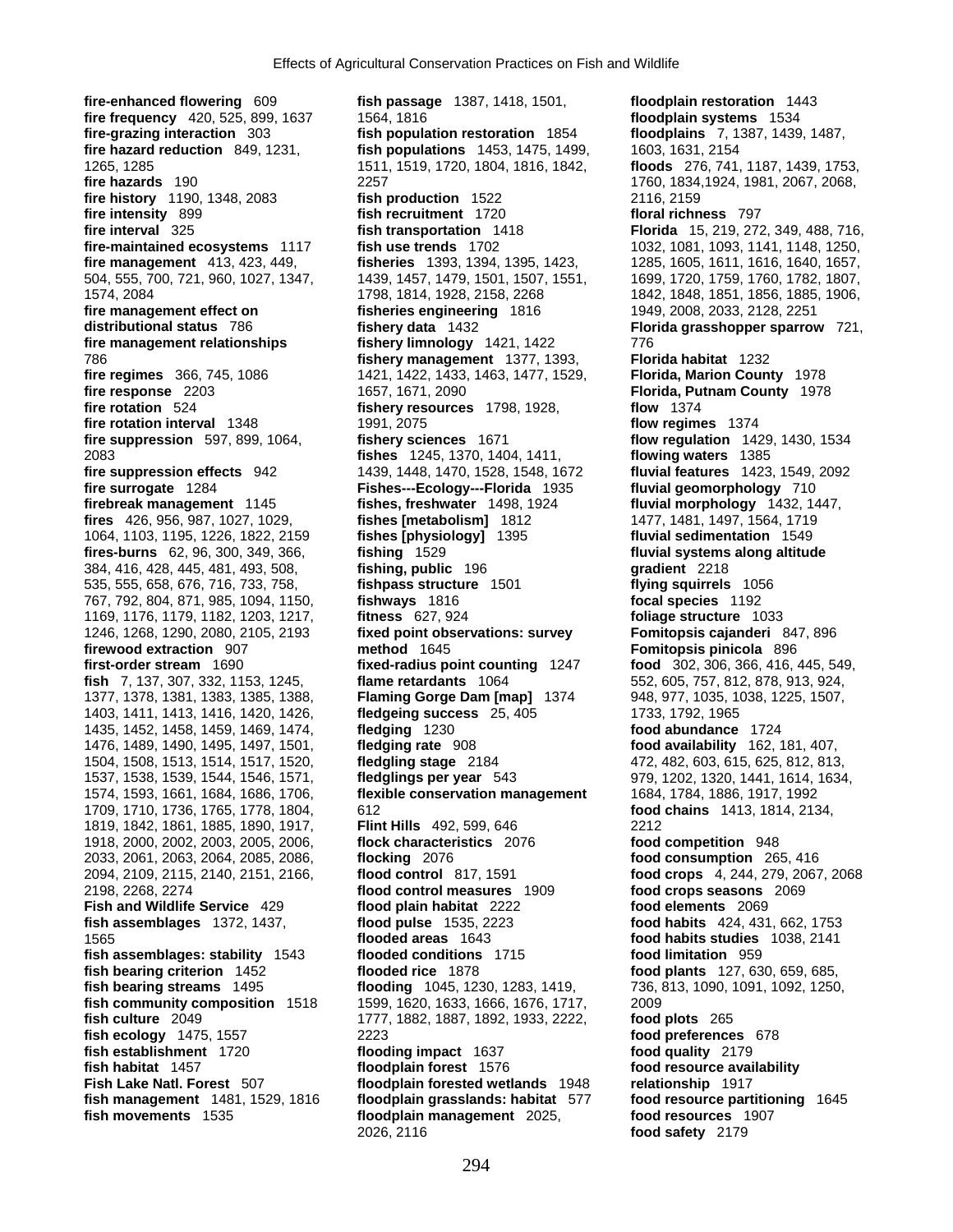2111 1114, 1121, 1127, 1133, 1136, 1137, 11317<br> **food supplementation** 1099 1145, 1146, 1147, 1157, 1161, 1164, **fores food supply** 279, 302, 384, 424, 1167, 1180, 1183, 1185, 1191, 1198, 1221 471, 600, 614, 699, 729, 947, 948, 1202, 1206, 1212, 1213, 1221, 1228, **forest habitats** 118, 837, 975, 983, 1035, 1134, 1165, 1176, 1199, 1350, 1248, 1249, 1250, 1256, 1258, 1259, 999, 1075, 1076, 1081, 1141, 1148, 1361, 1965, 2069, 2141, 2193 1260, 1262, 1264, 1266, 1269, 1270, 1162, 1200, 1231, 1259, 1265, 1285, **food web interaction** 2120 1272, 1273, 1279, 1282, 1286, 1293, 1345,1363, 1959, 2016, 2018, 2107, **food web structure** 1703 1301, 1306, 1308, 1319, 1320, 1323, 2167, 2233, 2270 **food webs** 180, 1825, 1882 1333, 1338, 1342, 1344, 1345, 1347, **forest harvest** 1227 **food webs and community** 1349, 1352, 1356, 1363, 1367, 1368, **forest harvest treatment** 1361 **composition** 180 1397, 1502, 1604, 1774, 1889, 1938, **forest harvesting** 1160, 1399, 1493 **foods-feeding** 96, 366, 377, 384, 1948, 1977, 2009, 2023, 2033, 2043, **forest harvesting intensity** 992 416, 507, 548, 552, 605, 614, 669, 2050, 2051, 2054, 2058, 2060, 2071, **forest health** 894, 1061, 1334, 1343 758, 844, 909, 924, 939, 1025, 1037, 2097, 2099, 2104, 2107, 2131, 2202, **forest health restoration practices** 1038, 1120, 1165, 1199, 1205, 1336, 2214, 2215, 2222, 2227, 2235, 2255, 1042 1360, 1361, 1371, 1965, 1980, 2139, 2270, 2272 **forest history** 1625 2141 **forest bird movements** 2167 **forest industry** 1421, 1422, 1676, **forage** 345, 393, 444, 486, 638, **forest birds** 1081, 1089, 1130, 1764, 1832 755, 783, 897, 1614, 2045, 2152 1223, 1295 **forest industry lands** 1191 **forage availability** 755, 878 **forest buffer strips** 2235 **forest insects** 1076, 1265 **forage crops** 311 **forest burning and thinning** 952 **forest interior** 1110 **forage growth modeling** 708 **forest canopy** 1098, 1507 **forest-interior birds** 2083 **forage management** 437 **forest canopy closure effect** 1262 **forest inventory** 868 **forage production** 722, 757 **forest canopy types** 2115 **forest litter** 846, 935, 1076, 1080, **foraging** 380, 389, 433, 918, 937, **forest clearing management** 1040<br>970, 1084, 1164, 1222, 1266, 1368, **forest cohesion and agriculture** 970, 1084, 1164, 1222, 1266, 1368, **forest cohesion and agriculture forest management** 34, 832, 834, 1374, 1684, 1770, 1777, 1799, 1907, **edge density** 1087 838, 840, 841, 844, 848, 850, 854, **foraging activity** 411 **forest cover** 1679, 2205 887, 888, 890, 898, 900, 901, 905, **foraging areas** 1006 **forest cutblocks** 1206 906, 919, 920, 930, 943, 948, 953, **foraging behavior** 154, 819, 922, **forest damage** 605, 851 955, 956, 960, 962, 963, 964, 972, 970, 998, 1033, 1036, 1582, 1683, **forest density management** 2215 974, 978, 989, 994, 997, 998, 999, 1865, 1992, 2100 **forest dynamics** 943 1000, 1001, 1007, 1009, 1011, 1012, **foraging behavior related to forest forest ecology** 840, 848, 849, 978, 1015, 1018, 1024, 1029, 1030, 1036, 1036, 10<br>harvesting 1684 1056, 1024, 1024, 1479, 2016, 2115 1041, 1043, 1045, 1049, 1054, 1056, **harvesting** 1684 987, 1024, 1479, 2016, 2115 1041, 1043, 1045, 1049, 1054, 1056, **foraging carrying capacity** 1912 **forest ecosystem** 926, 942, 962, 1061, 1074, 1080, 1088, 1089, 1091, **foraging conditions** 1065 966, 1086, 1103, 1111, 1141, 1197, 1096, 1098, 1101, 1102, 1106, 1107, **foraging ecology** 1645 1295, 1364, 2265 1117, 1123, 1131, 1132, 1138, 1142, **foraging habitat quality** 924 **forest ecosystem management** 1143, 1149, 1153, 1156, 1160, 1163, **foraging habitat relationship** 1205 2202 202 1178, 1185, 1185, 1187, 1189, 1198, 1200, 1210, 1210, 1211, 1218, 1220, 1224, 1200, 1224, **foraging habitat use in fragmented forest edge** 945, 2030 1201, 1210, 1210, 1211, 1218, 1220, 1224, **habitat** 570 **forest environments** 837, 2233 1225, 1233,1236, 1237, 1251, 1257, **foraging habits** 1164, 1315 **forest fauna** 1053, 1183 1261, 1263, 1264, 1270, 1277, 1283, **foraging habits and habitat use forest fire management** 524, 849, 1291, 1292, 1294, 1297, 1300, 1302, **foraging pattern** 1038 **forest fires** 848, 853, 889, 1027, 1358, 1363, 1367, 1368, 1399, 1402, **foraging performance** 1724 1076, 1103, 1195, 1226, 1231, 1265, 1479, 1532, 1591, 1676, 1690, 2016, **foraging resources** 2124 1285, 1875, 2272 2030, 2115, 2122, 2191, 2216, 2220, 191, 2216, 2220, **foraging selectivity** 546 **foraging selectivity** 546 **forest floor** 854, 1105 *foraging site selection 758* **forest floor communities** 2104 **fores foraging site selection** 758 **forest floor communities** 2104 **forest management activities** 1342 **forb availability** 813 **forest-floor small mammals** 1139 **forest management changes** 1208 **forbs** 347, 404, 520, 722, 731, 1823 **forest fragmentation** 24, 848, 856, 1185 **forest age** 873 1162, 1307, 1983, 2021, 2188 **forest management effects at forest and tundra** 1164 **forest fringe** 844, 1309 **multiple spatial scales** 2129 **Forest and Vilas Counties** 1308 **forest fuel reduction** 1285 **forest management for wildlife forest and woodland** 69, 109, 223, **forest fuels** 1231 1147 488, 597, 636, 830, 843, 846, 857, **forest gaps** 994, 2107 **forest management impact** 1256 859, 862, 874, 877, 879, 912, 914, **forest grazing land** 977 **forest management impacts on**  916, 918, 930, 932, 937, 941, 944, **forest habitat association** 1042 **wildlife habitat** 1198 950, 952, 961, 965, 971, 983, 986, **forest habitat characteristics and forest management implications** 992, 997, 1002, 1013, 1017, 1019, **management strategies relations** 1046, 1367 1022, 1026, 1034, 1039, 1040, 1046, 1079 **forest management plan**  1053, 1067, 1068, 1069, 1075, 1077, **application** 912

**Food Security Act of 1985** 57, 149, 1079, 1084, 1085, 1088, 1092, 1113, **forest habitat management** 1272, **food supplementation** 1099 1145, 1146, 1147, 1157, 1161, 1164, **forest habitat retention practices forest clearcuts** 961 1133, 1231, 1265, 1283<br>**forest clearing management** 1040 **forest litter arthropods** 1105 2038, 2165, 2196 **forest community ecology** 1022 863, 864, 867, 868, 870, 873, 884, 1164 853, 935, 1265, 1285 1314, 1318, 1326, 1341, 1353, 1355, **forest fragment** 312 **forest management effects** 1089,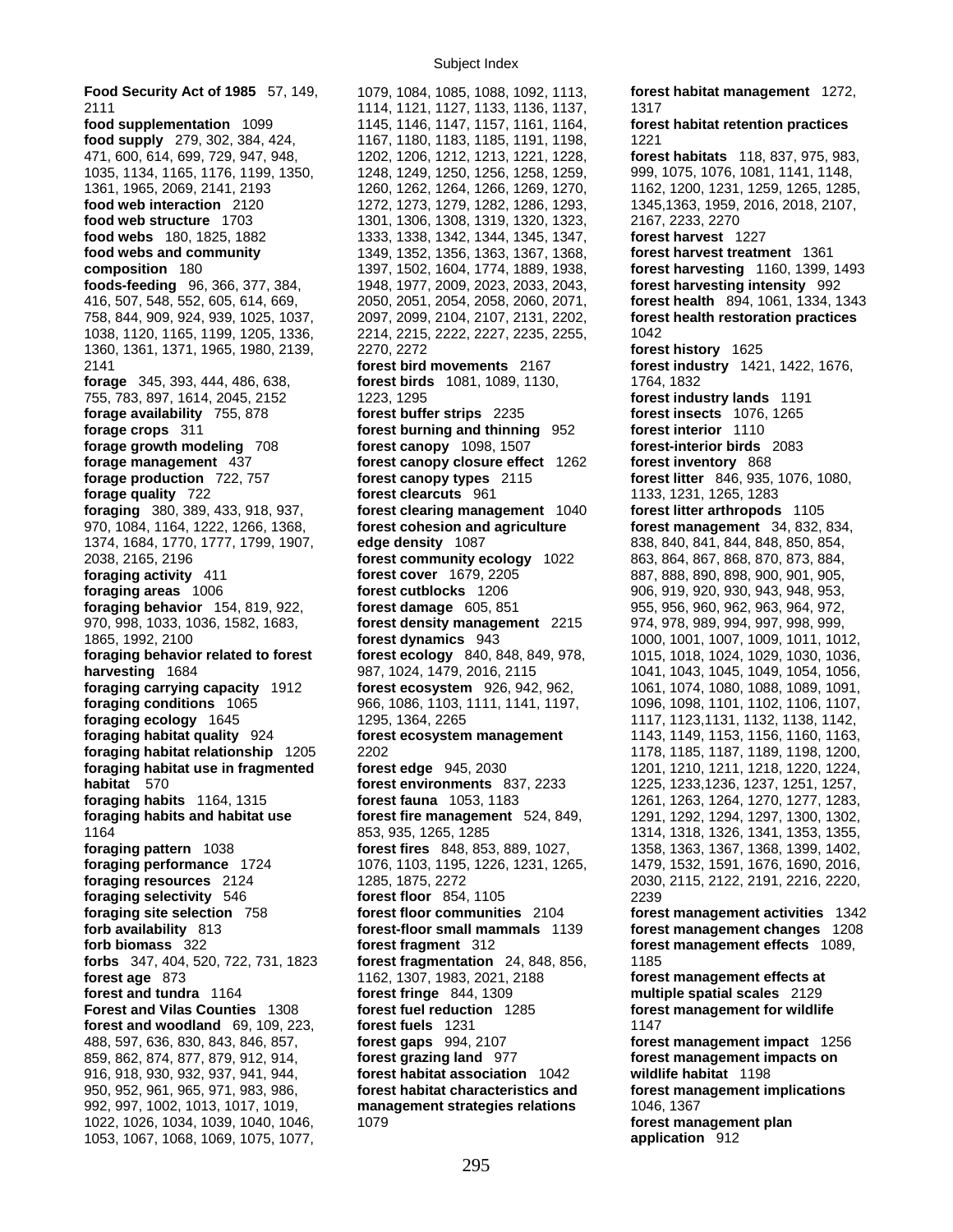**forest management practices** 965, **forested buffers** 1262, 1518 1357, 1360, 1361, 1366, 1555, 1593, 1164, 1308 **forested freshwater wetland** 2222 1690, 1888, 2059, 2066, 2140, 2249, **forest management strategies forested habitat** 2195 2255 1006, 1017, 1146 **forested landscapes** 1233, 1247, **forestry practices effect** 1077 **forest management treatments** 1268, 2122 **forestry practices effect on riparian**  1068 **forested riparian wetlands** 1603 **community structure and**  935 **forested watersheds** 1457, 1495 **forestry production artificial forest operations** 905 **forested wetlands** 1047, 1734, **regeneration** 1109, 1945 **forest pests** 898 1774, 1838, 1948, 1959 **forestry production general** 1200, **forest plantations** 107, 417, 840, **forestlands** 1327 2115 1009, 1024, 1052, 1141, 1210, 1251, **forestry** 74, 170, 601, 708, 734, **forestry production harvesting and**  1339 832, 863, 866, 868, 873, 883, 886, **engineering** 1200 **forest policy** 2016 891, 904, 905, 910, 919, 943, 949, **forestry production natural forest practices** 878, 881, 982, 953, 969, 970, 979, 993, 999, 1012, **regeneration** 524, 853, 935 1016, 1165, 1592, 1624 1014, 1018, 1027, 1029, 1037, 1043, **forestry regimes** 2202 **forest productivity** 1274 1047, 1056, 1060, 1064, 1100, 1102, **forest products** 1142 **1103**, 1108, 1115, 1138, 1142, 1152, 1020, 1076, 1109, 1141, 1162, 1265, 1168, 1162, 1265, 1167, 1167, 1187, 1187, 1187, 1187, 1226, 1392, 1495, 2167 **forest products industry** 873 1157, 1160, 1170, 1187, 1195, 1226, **forest regeneration** 938, 2043 1230, 1235, 1242, 1245, 1255, 1278, **forestry strategies effect on prey forest regeneration treatment** 1288, 1292, 1297, 1300, 1302, 1303, **abundance relations** 1075 1222 1312, 1313, 1317, 1318, 1327, 1328, **forestry strategies effects** 1075 **forest resource management plans** 1352, 1374, 1405, 1472, 1493, 1522, **forestry technique** 2227 1552 1533, 1592, 1638, 1764, 1832, 1961, **forestry thinning impact on forest restoration** 1001, 1029, 1981, 1990, 2061, 2107, 2122, 2124, **distribution and density and**  1126, 1159, 1281 2140, 2150, 2169, 2207, 2211, 2247, **influencing factors** 2131 **forest restoration programs** 942 2272, 2281 **forestry thinning techniques** 1199 **forest restoration treatments** 1046 **forestry disturbance** 1262 **forestry treatments** 958 **forest roads** 1074, 1247 **forestry disturbance avoidance forests** 340, 620, 734, 741, 755, **forest shelterbelts** 2185 1262 1262 757, 773, 801, 830, 833, 837, 851, **forest shelterwood harvesting and forestry [economics]** 1021 854, 875, 876, 878, 880, 881, 885, **site preparation effects** 950 **forestry [history]** 913 894, 895, 898, 901, 903, 905, 909, **forest soil** 1022 **forestry impact and conservation** 913, 918, 919, 921, 924, 925, 930, **forest songbirds** 1218, 1313, 1328 **relations** 1537 932, 933, 937, 939, 941, 948, 954, **forest stand productivity forestry impact and conservation** 957, 958, 976, 980, 981, 985, 991, **relationships** 2198 **relationships** 1537 993, 994, 995, 999, 1000, 1016, **forest stand structure** 1026 **forestry impact relationships** 1537 1021, 1031, 1037, 1038, 1039, 1042, **forest stands** 853, 924, 1006, 1074, **forestry management** 901, 1113, 1043, 1050, 1051, 1052, 1055, 1061, 1076, 2115 1275, 1363, 1453, 1475 1065, 1068, 1080, 1084, 1087, 1097, **forest stream riparian habitat** 1502 **forestry management effects** 1113 1099, 1110, 1116, 1118, 1122, 1128, **forest streams** 1502 **forestry management effects on** 1133, 1134, 1135, 1142, 1150, 1152, **forest strip** 999 **habitat utilization and nest site** 1158, 1166, 1170, 1171, 1179, 1192, **forest structural classes** 876 **selection** 1185 **1196** 1199, 1210, 1219, 1224, 1225, 1233, 1118, 1305 **forest structure** 873, 1118, 1305 **forestry management implications** 1242, 1247, 1254, 1261, 1268, 1277, **forest succession** 880, 1076, 2115 1363 1283, 1283, 1290, 1304, 1305, 1313, 1318, 1318, **forest taxa responses** 1053 **forestry management techniques** 1320, 1331, 1336, 1339, 1340, 1359, **forest thinning** 108, 849, 935, 2227 2227 1361, 1483, 1617, 1690, 1745, 1787, 1074, 1109, 1224, 1285 **forestry methods** 1304 1851, 1858, 1888, 1916, 1939, 1952, **fauna** 1133 **administration]** 913 2052, 2059, 2066, 2079, 2090, 2105, **Forest thinning---United States** 56 **forestry policy** 1209 2116, 2130, 2131, 2149, 2160, 2168, **forest treatment** 1214 **forestry practice implications** 2177, 2251 **forest trees** 935, 1076, 1109, 1265 1164 1698 1699 1699 1699 1699 1699 1699 1691, 1124, 1125 **forest type effect on stream benthic forestry practices** 749, 838, 844, **forests, coniferous** 838, 1094, **community structure and trophic** 871, 873, 875, 876, 880, 881, 901, 1120, 1129, 1176, 1241, 1350, 1357, **function** 1397 **903, 903, 909, 915, 921, 924, 925, 933,** 1360, 1424<br>**forest understory** 1358 **939, 954, 957, 958, 967, 971, 976, forests, de forest vegetation management** 980, 981, 993, 994, 995, 1000, 1010, 1120, 1182, 1203, 1240, 1366<br>1251 1025, 1021, 1025, 1037, 1038, 1042, **forests: habitat** 1643 1251 1015, 1021, 1035, 1037, 1038, 1042, **forests: habitat** 1643 **forest-wetland-habitat relationships** 1044, 1050, 1078, 1110, 1116, 1120, **forests, mixed** 902, 1035, 1125, 1838 1124, 1125, 1128, 1129, 1134, 1155, 1203, 1310, 1350 **forest wildlife relations** 853, 1109, 1163, 1164, 1165, 1166, 1199, 1205, **forests, old-growth** 1129, 1360, 1231, 1265, 1945, 2016 1208, 1214, 1219, 1224, 1233, 1234, 1366 **forest zones** 1245 1239, 1241, 1246, 1247, 1261, 1290, **former agricultural land** 405 **forested** 1858 **1303, 1305, 1310, 1331, 1336, 1350,** 

**forested stream ecosystems** 1485 **population density** 1502 **forestry management implications** 1242, 1247, 1254, 1261, 1268, 1277,

**forestry [organization and** 1976, 2002, 2008, 2012, 2021, 2036, **forest understory** 1358 939, 954, 957, 958, 967, 971, 976, **forests, deciduous** 861, 881, 1035,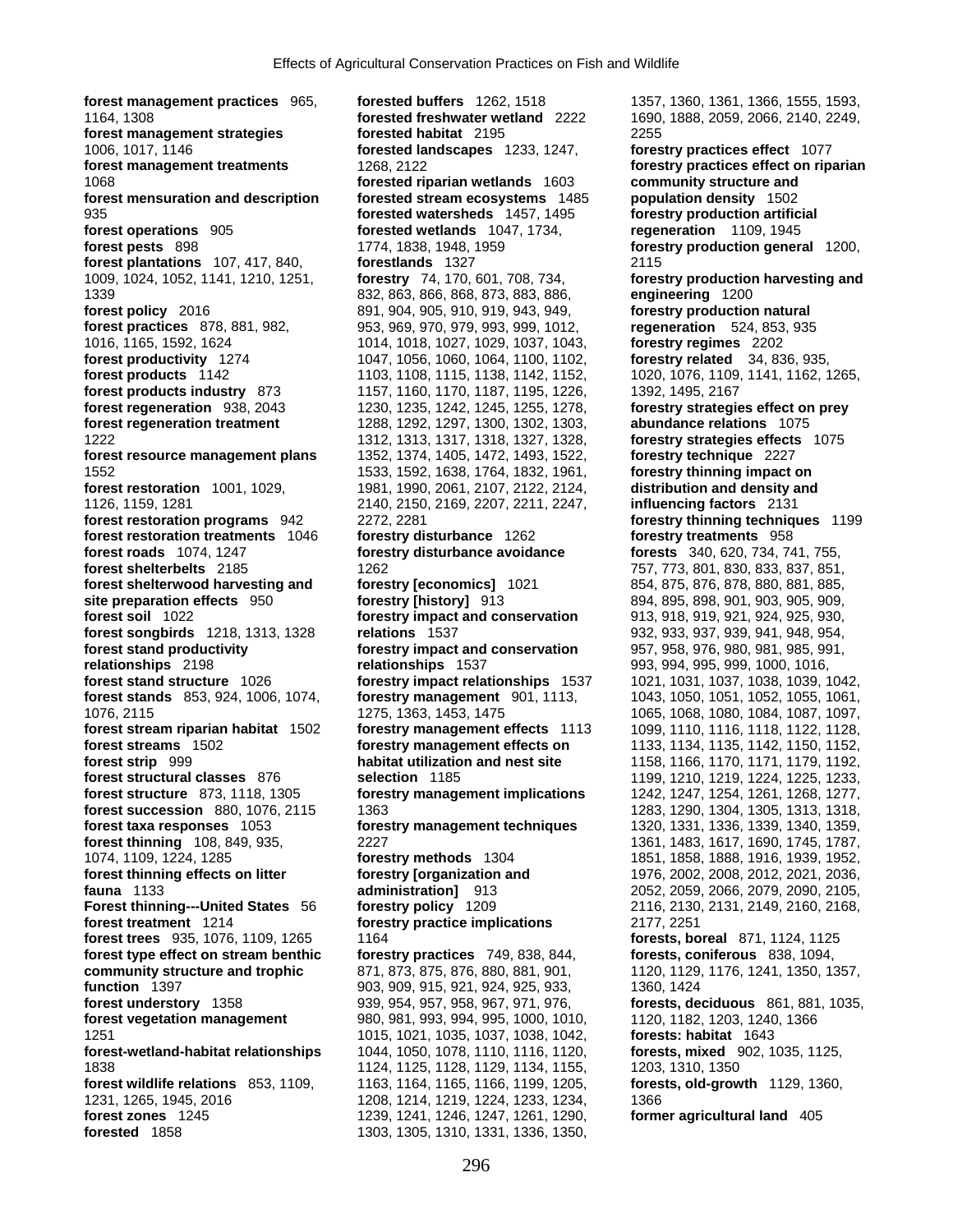**Formicidae: forestry** 1026 773, 993, 1082, 1175, 1959, 2105, 657, 675, 680, 694, 703, 713, 717, **Formicidae: habitat management** 2200 718, 747, 748, 795, 1007, 1073, **Formicoidea** 637 1931, 1945, 2183 2024, 2143, 2266 **Formicoidea, Aculeata, Apocrita, frost damage** 909 **gamebird young** 1034 **Hymenoptera, Insecta** 301 **Frugivory** 1302 **gap sensitivity** 917 **formulations** 1102 **fruit consumption** 1302 **gap size** 968 **Fort Lewis Military Reservation Fort Lewis Military Reservation Fruit phenology 1302<br><b>fruit production** 1302 **fossil fuel waste disposal** 2062 **fruit trees** 2185 **Gastropoda: habitat management fragmentation** 29, 73, 391, 402, **fruits** 1302 449 495, 522, 530, 621, 664, 801, 820, **fry** 1422 **gastropods** 1669 917, 1172, 1177, 1946, 2098, 2168, **Ft Lewis Military Reservation** 1133 **Gavia immer: forestry** 1684 2201, 2205 **fuel break** 960 **geese** 1689 **fragmented forest patches** 2195 **fuel management** 927, 1042 **gender and microclimate** 262 **fragmented habitats** 1331, 2242 **fuel reduction** 1027, 1104, 1351 **gene banks** 2004 629, 916 **habitat** 1266 866 **fragmented pine forest** 916 **fuel reduction treatment** 1057 **generalist** 558<br>**France** 452 **fuel wood timber harvest** 1032 **generalized line Franklin's ground squirrel** 218 **fuels** 1027, 1059 980 **Fraser River Basin** 1462 **fuels management** 1159 **genetic diversity** 1967 **Fraxinus** 1971 **Fulica americana** 1849 **genetic engineering** 20, 2224 **Fraxinus pennsylvanica** 1005 **functional analysis** 2091 **genetic isolation** 1373 **free-living nematodes** 347 **functional equivalency** 1724 **genetic structure** 158 **frequency** 426, 987 **functional feeding groups** 1414 **genetics** 1651 **frequent cool ground fires** 995 **functional groups** 856, 1343, 1679 **genotype** 2182 **freshwater** 100, 1411, 1530, 1533, **functional insectivores** 15 **geographic information systems** 1780, 1840 **functions** 996, 1108, 1509, 1576 132, 266, 298, 820, 836, 864, 1021, 1759, 1847, 1883, 1890 **funding** 153, 1240, 1997 2206, 2262 **freshwater ecology** 1439, 1579, **Fundulus heteroclitus** 1732 **geographic origin** 251 1675, 1820, 1994 **Fundulus parvipinnis** 1719 **geographical distribution** 131, **freshwater ecology: ecology, Fundy National Park** 886 1210, 1441, 1519, 1701, 1842 **environmental sciences** 101, 1230, **Fungal inoculation** 896 **geographical range** 1157 1382, 1438, 1444, 1467, 1473, 1485, **fungi** 1109, 1245, 1326 **geographical variation** 1616 1493, 1516, 1522, 1535, 1543, 1561, **future of environmental sociology geography** 104, 1533 1638, 1703, 1854, 1856, 1873, 1897, 2004 **geologic sediments** 1370 1922, 2125, 2150, 2245 **future planning projected** 57 **geological sedimentation** 1404, **freshwater environments** 1396, **future scenarios** 1954, 1957 1558, 1573 1427, 1471, 1506, 1655, 1759, 1814, **fuzzy logic** 2180 **geological terraces** 1798 1890, 2233 **gadwall** 323, 1896, 2001 **geology** 1451, 1533, 1573 1437, 1439, 1477, 1481, 1491, 1497, 1499, 1511, 1519, 1539, 1722, 1804, 676, 707, 733, 745, 959, 999, 1025, **Geomyidae** 363 **freshwater habitat** 307, 473, 1375, 1974, 2188 **National Forests** 1040 1383, 1397, 1403, 1420, 1426, 1452, **Galliformes, Aves** 603, 659, 685, **George Washington National**  1462, 1465, 1474, 1486, 1489, 1490, 2101 **Forest** 724 1524, 1537, 1540, 1546, 1562, 1574, **Gallinago gallinago** 141, 1874 1861, 1917, 2058, 2064, 2129, 2140, **Gambelia sila** 650 1764, 1908, 2008, 2023, 2032, 2251 2202, 2215, 2218, 2219, 2254, 2272 **Gambusia** 1446 **geospatial models** 2259 **freshwater molluscs** 1669, 1890 **Gambusia affinis** 1446, 2212 **Geothlypis trichas** 55, 93, 139, **freshwater mussels** 1506 **Gambusia holbrooki and** 544, 968, 1089, 1953 **freshwater pollution** 1842, 1994, **game animals** 20, 631 17 2213 **game, big** 424 **Geotrupes bayli** 1257 **freshwater streams** 1471 **game farms** 1997 **germination** 1271

**Formicidae** 88, 301, 637, 1029, **Freshwater zooplankton---Ecology game management** 65 1343, 2042 **---Florida** 1935 **game species** 2252 **Formicidae: farming and Fringillidae** 55, 66, 97, 141, 175, **gamebird** 20, 112, 154, 296, 310, **agriculture** 301 195, 349, 555, 563, 669, 715, 745, 359, 557, 615, 617, 624, 625, 644, **Fruit-feeding butterflies** 1130 **gap vegetation** 968<br> **fruit phenology** 1302 **gaps** 2204 fuel wood timber harvest 1032 **generalized linear mixed model** 

Subject Index

488 **frogs** 1024, 1735, 1783, 1844, 1074, 1096, 1188, 1194, 1232, 1252, 1019 **fruit production** 1302 **Gastropoda** 211, 1669, 1886, 2178 **fragmented landscapes** 68, 397, **fuel reduction impact in forest general environmental engineering freshwater crustaceans** 1651, **fund allocation** 1560 1516, 1650, 1701, 1785, 1823, 1959, **freshwater fish** 7, 1376, 1380, **Galliformes** 27, 62, 84, 119, 134, **geomorphology** 1432, 1466, 1481, 1384, 1405, 1421, 1422, 1423, 1427, 153, 187, 227, 255, 268, 279, 317, 1497, 1535, 1549, 1550, 1552, 1577, 1437, 1437, 1481, 1491, 1497, 1551, 1577, 1431, 1497, 1552, 1577, 1401, 1497, 1550, 1552, 1577, 1481, 1497, 1580, 1 1816, 1890, 1918, 2090 1095, 1116, 1254, 1346, 1436, 1962, **George Washington and Jefferson**  1504, 1508, 1513, 1514, 1517, 1520, **gallinaceous birds** 359, 512 **Georgia** 69, 84, 108, 123, 184, 242, 1677, 1684, 1725, 1779, 1796, 1858, **Galveston Bay** 1721 1197, 1204, 1499, 1504, 1507, 1591, **freshwater organisms** 2138 **Jordanella Floridae** 2033 **Geothlypis trichas (Passeriformes)**

297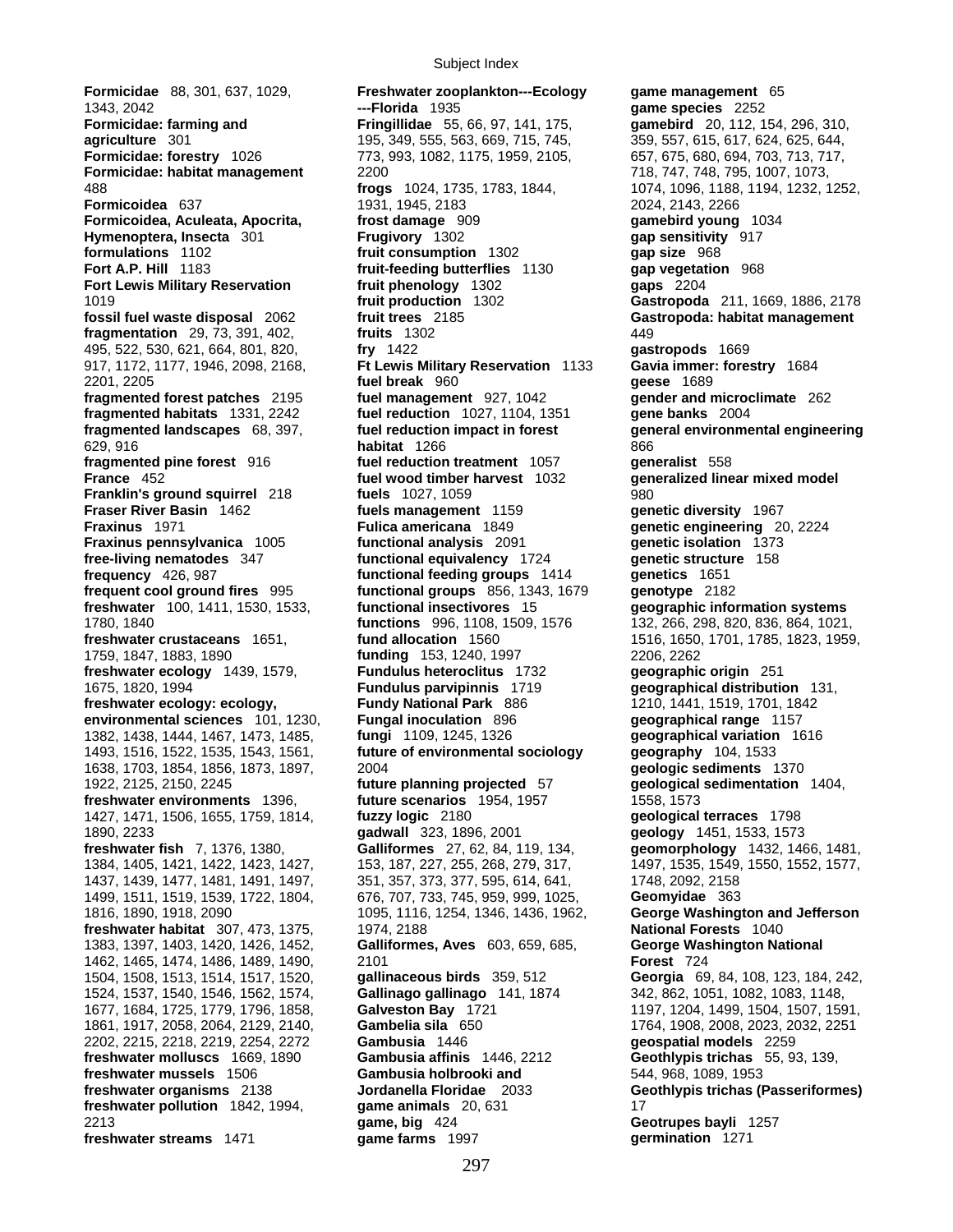**Glaucomys sabrinus** 927, 978, **changes** 355 **global warming** 170, 1939 **grassland birds** 29, 33, 38, 140,

**gestagen** 1505 **grass-shrub birds** 1177 **grassland watersheds** 1574 **giant salamander** 1424 **grass sward** 327 51, 55, 61, 66, 68, 75, 86, 88, 91, 92, **Gila National Forest** 742, 1094 **grasses** 191, 259, 429, 431, 550, 93, 98, 118, 120, 125, 135, 136, 141, Gila River Bird Area 742 681, 699, 722, 734, 762, 791, 1340, 146, 148, 153, 157, 163, 169, 195, **GIS** 132, 266, 617, 1341, 1533, 1412, 1726, 1823 213, 214, 217, 239, 241, 243, 253, 1899, 1959 **grasshopper** 115, 399, 517, 721 256, 274, 279, 281, 287, 289, 291, **GIS, applied and field techniques grasshopper assemblage** 450 296, 298, 302, 304, 305, 306, 309, 1516 **grasshopper sparrow** 55, 93, 95, 310, 317, 320, 327, 331, 332, 338, GIS data 1021 175, 195, 205, 291, 413, 461, 469, 346, 355, 356, 365, 366, 368, 370, **gizzard mass** 1714 696 377, 387, 389, 391, 394, 395, 396, **glaciated plateau** 2006 **grasshopper sparrow** 397, 402, 405, 407, 410, 412, 413, **glade habitat restoration** 2120 **(Passeriformes)** 17, 222 414, 415, 428, 430, 447, 448, 449, **Glaucomys** 820, 842, 1109, 1138 **grassland and wetland population** 453, 456, 459, 462, 471, 475, 476, 1019, 1138, 1157, 1256 **grassland avifauna** 332 503, 504, 509, 513, 515, 526, 533, **Glaucomys volans** 1256 **grassland bird conservation** 89 534, 535, 537, 542, 544, 545, 556, **globulin** 948 **212, 241, 305, 332, 379, 465, 487,** 595, 597, 599, 606, 608, 612, 614, Glucine max 2077 527, 536, 538, 542, 544, 545, 598, 619, 620, 626, 628, 630, 635, 636, 639, 635, 639, 639, 639, 6 **glucose** 948 617, 647, 669, 686, 715, 730, 761, 641, 646, 648, 649, 652, 656, 659, **Glycine Fabaceae** 583 776, 801, 802, 908, 1059, 1177, 661, 664, 666, 669, 670, 672, 678, **Glycine max** 67, 189, 583, 1971 1238, 1729, 1937, 2096, 2113, 2184 685, 688, 692, 695, 703, 711, 712, **glyphosate** 423, 593, 1007, 1685, **grassland community structure** 715, 721, 724, 731, 733, 734, 736, 1847, 1879, 2056 412 738, 739, 740, 744, 751, 754, 760, **glyphosate herbicide** 1100 **grassland conservation** 787 765, 766, 767, 777, 778, 781, 782, **glyphosate herbicide: pesticide, Grassland Easement Program** 703 786, 787, 792, 797, 801, 802, 803, **soil pollutant, toxin** 2265 **grassland ecosystems** 790 804, 810, 816, 908, 946, 1059, 1177, **gnatcatchers** 443 **grassland fire** 450 **1178, 1346, 1479, 1578, 1678, 1699,**<br> **Gold Creek** 758 **grassland grazing 794** 1701, 1726, 1727, 1729, 1738, 1752, grassland grazing 794 1701, 1726, 1727, 1729, 1738, 1752, **golden-crowned kinglet** 1224 **grassland habitat** 68, 400, 402, 1755, 1762, 1781, 1801, 1823, 1843, **golden-winged warbler** 1959 538, 571 538, 571 1876, 1949, 1951, 1953, 1962, 1963, 1962, 1963, **Goodhue County** 1517 **1888** and habitat management 1964, 1987, 1988, 2022, 2047, 2051, **Goodhue County** 1517 **grassland habitat management** 1964, 1987, 1998, 2022, 2047, 2051, **goose, Canada** 2068 584, 626 2054, 2072, 2081, 2089, 2093, 2094, **Goosenset Ranger District** 941 **Grassland habitat quality** 2096, 2098, 2099, 2105, 2114, 2130, **gopher tortoises** 1058 **improvement** 148 2137, 2142, 2154, 2155, 2159, 2200, **Gopherus** 2229 **grassland habitats** 626 2201, 2212, 2237, 2241, 2269 **management** 573 497, 538, 539, 540, 543, 576, 588, 2241 **Gopherus polyphemus** 1058, 740, 1479, 1727, 1823, 2161, 2237 **grasslands: habitat** 479 1065, 2229 **grassland management influence grasslands: land use practices, Gossypium hirsutum** 84, 953 **grassland management strategy grassy woodland** 540, 541 **government agency** 429 666 **Gratiot County** 281 **government policy** 46, 65, 157, **grassland oak savanna** 727 **gravel** 1407 208, 239, 1817, 2221 **grassland plant community** 395 **gravel bed stream** 1407 **government regulations** 1817 **grassland plants** 730, 1238 **gravel mining** 1440 **governmental programs and grassland productivity** 354 **gray catbird** 2244 **projects** 259 **grassland reconstruction** 540 **gray jay** 1124 **governments** 1845 **grassland regeneration** 540 **gray partridge** 10 **GPS accuracy** 1262 **Grassland Reserve Program** 703, **gray squirrel** 864 **grading** 1556 705, 2094, 2273 **gray-tailed voles** 42 **Graham County** 1959 **grassland restoration** 103, 205, **gray wolf** 2285 **Graham County, Pinaleno** 306, 536, 541, 690 **grazed and ungrazed grassland Mountains** 901 **grassland restoration effort** 765 **grain** 4, 2034 **success** 315 **grazer** 822 **grain size** 1512 **grassland revegetation** 733 **grazing** 94, 95, 106, 161, 206, 296, **Grand Ronde basin** 1562 **grassland soils** 770 298, 300, 301, 302, 306, 312, 323, **grants** 1785 **grassland songbirds** 311 324, 327, 328, 329, 333, 339, 342, **Grantsburg soil** 246 **grassland species** 289, 405, 534, 344, 345, 349, 350, 366, 367, 373, **GRASIM** 708 **803** 803 803 378, 381, 385, 387, 393, 399, 401, **grass buffers** 587, 1411 **grassland species abundance** 135 417, 418, 419, 421, 422, 424, 425, **grass prairies** 1960 **grassland types** 724 426, 431, 433, 434, 435, 436, 438, **grass riparian filter strip** 1473 **grassland vegetation** 2025, 2026 439, 441, 443, 444, 445, 452, 453, **grass shrimp** 1788 **grassland water district** 1405 455, 456, 457, 461, 462, 463, 469,

**giant kangaroo rat** 650 **grass-shrubland habitats** 389 **grasslands** 4, 10, 19, 30, 38, 46, 49, **Gopherus berlandieri: habitat grassland management** 453, 491, **grasslands adjacent to wheat fields Gossypium** 84 **on populations of small taxa** 724 **native earthworm populations** 578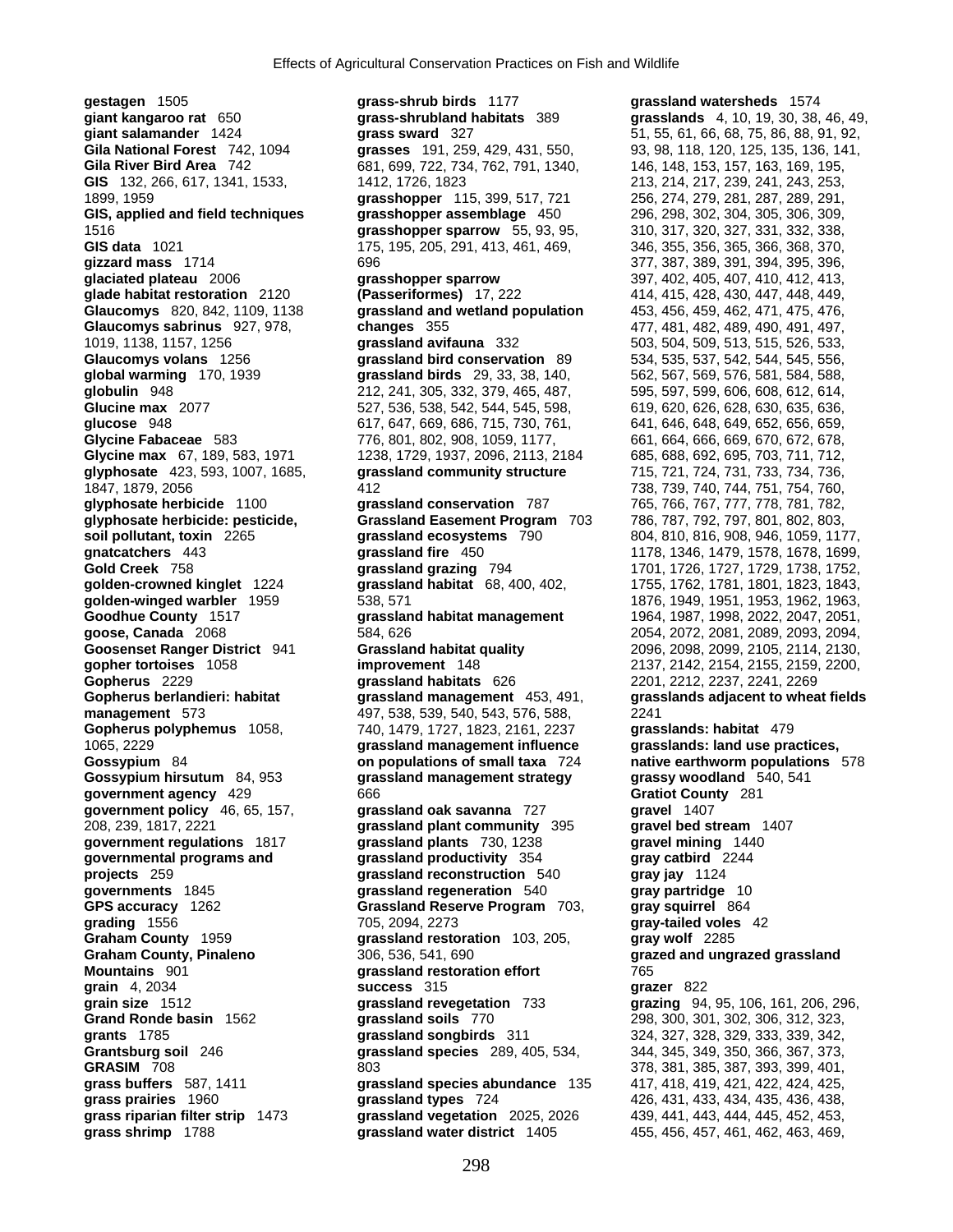507, 508, 515, 518, 523, 525, 535, **Great Plains grasslands** 214 **growth** 460, 881, 1277, 1706, 1827 539, 545, 548, 549, 551, 552, 561, **Great Plains Region United States growth and development** 1533 562, 569, 576, 579, 580, 582, 585, 57 **growth and yield** 1251 586, 588, 592, 600, 611, 613, 617, **Great Plains toad** 1762 **growth kinetics** 1138 624, 631, 634, 636, 638, 639, 640, **greater prairie-chicken** 192, 617, **growth rate** 1762 642, 648, 650, 652, 654, 658, 662, 694 **GRP** 703 677, 682, 693, 697, 699, 700, 702, **greater sage-grouse** 263, 296, 299, **Gruidae** 828 705, 709, 710, 720, 722, 725, 727, 381, 404, 554, 627, 747, 799, 806, **Gruiformes, Aves** 828 728, 734, 740, 744, 746, 762, 764, 1999 **Grus americana** 427 767, 769, 771, 773, 774, 780, 781, **greater snow goose** 1634 **Grus canadensis** 427, 1737 783, 808, 819, 822, 824, 895, 947, **greater white-fronted geese** 1878 **Grus canadensis tabida** 468 1188, 1190, 1340, 1379, 1385, 1386, **Green and Kenosha Counties** 365 **Grus canadensis tabida [greater**  1396, 1433, 1434, 1446, 1447, 1449, **green frog** 1662 **sandhill crane] (Gruiformes)** 2 1461, 1475, 1476, 1477, 1479, 1480, **Green Mountain National Forest Grus canadensis tabida (Gruidae):**  1481, 1482, 1498, 1500, 1531, 1551, 1247 **foraging** 828 1554, 1559, 1563, 1634, 1636, 1681, **Green Mountain Range** 1000 **Gryllotalpa major: mating** 415 1727, 1759, 1761, 1791, 1801, 1811, **green payments** 1394 **guidelines** 557, 2115 1823, 1856, 1929, 2009, 2055, 2057, **Green River** 1374, 1376 **guild** 467, 1144, 2046 2094, 2117, 2126, 2141, 2151, 2152, **Green River Game Land** 1269 **guild composition** 1909 2161, 2170, 2206, 2236, 2240, 2243, **Green River Game Management guild structure** 621 2269 **Area** 986 **guilds and habitat associations grazing behavior** 298, 490, 577, **green space planning** 1192 2196 604, 649 **green-tailed towhee** 555 **Gulf Coast Chenier Plain** 1698, **grazing effects** 308, 420, 460, 814, **green-tree retention** 1289 1822 1648, 2044 **green-up delay** 1303 **gulf coastal plain** 1739, 1796 **grazing exclosures** 422 **green-winged teal** 1744, 1896 **gulf menhaden** 1798 **grazing habitat deterioration** 596 **Greene, Morgan and Oconee Gulf of Mexico** 1709, 1721, 1739, **grazing impact on grassland plant Counties** 184 1839 **community** 395 **greenhouse gases** 1939 **Gulf of Mexico region** 1141 **grazing impact on small greentree reservoir management gully** 1661 **mammalian population size** 599 1824 **gully erosion** 1661 **grazing impacts** 472, 2158 **greentree reservoirs** 1666 **Gunnison sage-grouse** 143 **grazing intensity** 348, 352, 416, **GRFs, field equipment** 1473 **gymnosperms** 2061 439, 442, 472, 520, 523, 628, 717, **grizzly bear** 1168 **gypsy moth** 959, 972 759, 770, 775, 1457, 1479, 1727 **ground beetles** 225, 525 **Gyrinophilus** 1312 **grazing lands** 225, 353, 441, 1453 **ground cover** 197, 490, 491, 1080, **Gyrinophilus porphyriticus** 1312 **grazing management** 302, 472, 1197, 1252 **habitat amount** 517 501, 551, 634, 690, 708, 735, 737, **ground dwelling community** 965 **habitat analysis** 2285 775, 826, 1060, 1982 **ground dwelling taxa** 965 **habitat and practices** 1974 **grazing management regimes** 608 **ground level** 262 **habitat assessment** 216 **grazing management strategies ground nesters** 1313 **habitat association** 1437, 1937 1457 **ground nesting** 479 **habitat availability** 555, 755, 862, **grazing pastures** 564 **ground-nesting birds** 387, 2024 880, 920, 1188, 1430, 1847, 1849, **grazing practices** 714 **ground squirrels** 475, 669 1987 **grazing pressure** 411 **ground truthing** 2169 **habitat buffers** 836 **grazing pressure management ground vegetation** 759, 1231 **habitat buffers for upland birds** 1808 **ground vegetation density** 994 229 **grazing recovery exclosure** 354 **ground water hydrology** 1637 **habitat change** 4, 175, 279, 369, **grazing resources** 678 **ground water systems** 2245 387, 416, 564, 600, 619, 801, 954, **grazing responses** 785 **groundwater** 147, 190, 191, 1415, 982, 1016, 1037, 1125, 1192, 1224, **grazing system: rotational, season** 1548, 1715, 1851, 2179 1225, 1268, 1303, 1305, 1389, 1582, **long** 668 **groundwater aquifers** 1534 1650, 1965, 1968, 2200, 2278 **grazing systems** 236, 604, 639, **groundwater basins inland water habitat changes invertebrates** 732, 770, 1573, 1727 **environment** 1415 1498 **Great Basin** 592, 1999, 2263 **groundwater flow** 147 **habitat characteristic effect** 1287 **great crested flycatcher** 1169, **groundwater level** 2154 **habitat characteristics** 472, 656, 2244 **groundwater recharge** 1817, 1851 1493, 1959, 2195 **great horned owl** 153 **group selection** 968, 1111, 1295 **habitat characteristics and Great Lakes** 1641, 2028, 2112, **group selection forestry method management strategies** 1079 2233 969 **habitat choice** 1645 **Great Lakes coastal wetlands group selection opening size habitat classification** 119, 255 1621 **effects** 969 **habitat clutter** 1205 **Great Lakes region** 965 **group selection silviculture** 970

**grazing (contd.)** 470, 471, 474, 486, 166, 266, 312, 455, 545, 735, 802, **grouse management** 694 487, 490, 491, 493, 498, 502, 505, 2001, 2242 **growing season** 1061, 2128 **Great Plains** 59, 112, 130, 141, **group size** 797, 924 **habitat colonization relations** 857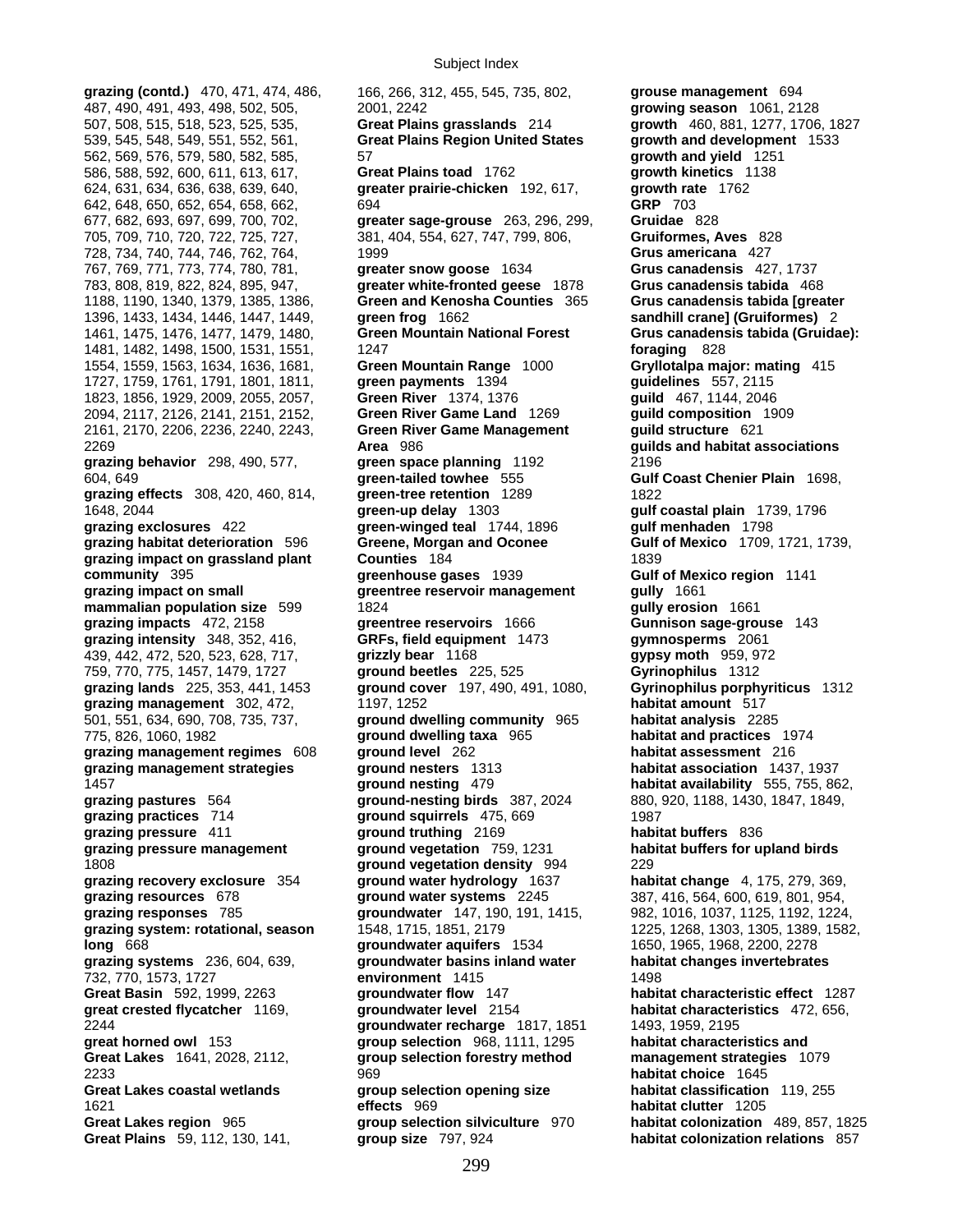**habitat community** 1671 **habitat interior** 2164 1662, 1703, 1725, 1729, 1765, 1899, **habitat community studies** 1413, **habitat islands** 75, 218, 871, 1920 1901, 1958, 2007, 2010, 2017, 2025, 1617, 1794, 1830, 1834, 1845, 1858 **habitat linkage** 1087 2026, 2031, 2113, 2128, 2173, 2185, **habitat complexity** 1471, 1791 **habitat loss** 68, 357, 402, 527, 617, 2200, 2209, 2233<br>**habitat composition** 1959 664, 748, 821, 872, 926, 1775, 1922, **habitat restoration outcomes habitat conditions** 1416, 2239 1986, 2010, 2098, 2250 **prediction** 1725 **habitat configuration** 517 **habitat loss and fragmentation habitat revegetation** 733 **habitat connectivity** 1312 665 **habitat role of submerged aquatic habitat conservation** 58, 65, 296, **habitat management by short vegetation in lakes** 1861 346, 386, 402, 408, 572, 594, 613, **duration grazing** 810 **habitat selection** 67, 79, 210, 226, 687, 778, 787, 793, 910, 1000, 1205, **habitat management for fish** 1389 238, 248, 497, 542, 553, 564, 566, 1784, 1799, 1906, 2096, 2268 **habitat management for wildlife** 4, 574, 617, 657, 836, 884, 925, 933, **habitat conservation benefit** 823 125, 165, 185, 255, 279, 524, 619, 958, 1045, 1066, 1072, 1073, 1116, habitat conservation value 86 644, 709, 739, 881, 902, 1109, 1147, 1188, 1207, 1215, 1252, 1261, 1296, **habitat conservationist** 571 1165, 1924, 1951, 2147, 2240 1305, 1324, 1329, 1339, 1531, 1575, **habitat construction** 1757 **habitat management implications** 1614, 1620, 1629, 1674, 1731, 1732, habitat corridor 24, 247, 809, 916, 1039, 2091, 2284 1738, 1738, 1786, 1829, 1899, 1910, 1927, 917, 953, 1216, 2035 **habitat management practices** 1941, 1961, 1995, 2100, 2164, 2170, **habitat creation** 1587, 2223 1354 1354 2223, 2232 **habitat degradation** 357, 690, 822, **habitat management success habitat size** 1000 1922 1522 **habitat stability** 1430 **habitat density** 152 **habitat manipulations** 755 **habitat structure** 334, 359, 362, **habitat: description** 1120 **habitat mitigation** 2270 512, 601, 608, 622, 802, 870, 999, **habitat destruction** 342, 474, 732, **habitat model** 663, 1156, 1205, 1033, 1062, 1072, 1102, 1229, 132 **habitat destruction** 342, 474, 732, **habitat model** 663, 1156, 1205, 1033, 1062, 1072, 1102, 1229, 1326, 895, 1404, 1439, 1551, 1799 1348, 1947 1348, 1947 1471, 1532, 1783, 1962 **habitat differences** 1645 **habitat modeling** 1073, 1159 **habitat substrate** 1465 **habitat disturbance** 499, 600, 729, **habitat modification** 547, 1987 **habitat suitability** 385, 513, 555, 1783, 2211 **habitat monitoring program** 1490 663, 690, 862, 967, 1305, 1520, **habitat disturbance [fire]** 427 **habitat mosaic** 420, 660, 1303 1644, 1655, 2175 **habitat diversity** 953, 1280 **habitat needs** 571 **habitat suitability index** 216, 392, **Habitat---Ecology---Modification--- habitat-network mapping** 2099 1225, 1276 **United States---Case studies** 1656 **habitat occupancy model** 1158 **habitat suitability modeling** 1186, **habitat enhancement** 1273, 1520 **habitat parameters** 1516 1303 **habitat evaluation** 392, 924, 1225, **habitat patch** 924, 2164 **habitat supply** 1303 1303, 1533, 2285 **habitat patchiness** 1791 **habitat surveys** 255, 392, 806, 921, **habitat exploitation** 765, 1916 **habitat preference** 69, 115, 452, 1350, 1533, 1555, 1755, 1821, 2141 **habitat exploitation and wildlife** 480, 667, 722, 751, 752, 828, 862, **habitat trend** 2239 **management** 1916 930, 965, 987, 1046, 1068, 1069, **habitat type** 72, 305, 309, 539 **habitat features** 924 1074, 1085, 1200, 1262, 1273, 1286, **habitat types** 1485, 1734, 1831, **habitat fragmentation** 24, 38, 71, 1332, 1367, 1458, 1483, 1520, 1612, 1959 343, 357, 360, 402, 522, 584, 618, 1668, 1738, 1932, 2076, 2095, 2129, **habitat typing** 1495 621, 664, 695, 763, 776, 779, 803, 2155, 2195, 2196 **habitat use** 19, 26, 27, 66, 68, 93, 809, 821, 834, 845, 917, 926, 955, **habitat preservation** 2006, 2038 96, 97, 106, 139, 143, 150, 153, 169, 1062, 1076, 1122, 1143, 1154, 1162, **habitat profiles** 785 189, 203, 216, 218, 221, 228, 238, 1174, 1287, 1291, 1650, 1775, 1956, **habitat protection** 827, 2050 265, 291, 306, 319, 366, 377, 384, 2010, 2021, 2039, 2098, 2164, 2167, **habitat quality** 258, 334, 372, 472, 389, 419, 428, 430, 431, 436, 481, 2168, 2177, 2188 501, 555, 568, 603, 737, 748, 906, 508, 522, 549, 552, 555, 568, 570, **habitat generalists** 917 925, 958, 969, 993, 1038, 1054, 584, 600, 615, 625, 635, 650, 658, **habitat gradient** 2144 1061, 1188, 1215, 1305, 1328, 1378, 660, 669, 676, 680, 716, 723, 746, **habitat guidelines** 964 1428, 1515, 1709, 2163, 2200, 2239 747, 758, 773, 797, 801, 804, 806, **habitat heterogeneity** 399, 1934, **habitat quality and reproductive** 829, 833, 844, 859, 863, 865, 876, 2197 **behavior** 1069 878, 880, 881, 882, 897, 901, 902, **habitat improvement** 162, 323, **habitat recovery** 560 903, 904, 915, 922, 924, 925, 939, 1391, 1419, 1447, 1468, 1481, 1491, **habitat rehabilitation** 1981, 2112 948, 954, 957, 958, 968, 970, 980, 1511, 1556, 1575, 1585, 1617, 1671, **habitat related behavior** 15 981, 985, 993, 994, 995, 1000, 1025, 1723, 1737, 1762, 1763, 1772, 1782, **habitat relationships** 744, 1126, 1036, 1037, 1038, 1042, 1048, 1055, 1794, 1798, 1851, 1852, 1892, 1939, 1234, 1326, 1729, 1932 1063, 1064, 1065, 1073, 1085, 1087, 1940, 2090, 2138, 2166, 2228, 2280 **habitat requirements** 368, 785 1094, 1095, 1100, 1102, 1104, 1116, **habitat improvement (biological) habitat responses** 1522 1122, 1150, 1155, 1158, 1166, 1176, 991, 1433, 1640 **habitat restoration** 287, 299, 379, 1179, 1182, 1192, 1194, 1199, 1205, **habitat improvement (chemical)** 495, 511, 703, 711, 734, 736, 754, 1215, 1219, 1224, 1225, 1233, 1234, 1421, 1422 766, 782, 784, 835, 1014, 1178, 1237, 1241, 1247, 1254, 1261, 1268, **habitat improvement (physical)** 1194, 1268, 1344, 1427, 1440, 1450, 1288, 1295, 1305, 1309, 1321, 1335, 100, 1441, 1640 1501, 1510, 1526, 1541, 1542, 1545, 1336, 1350, 1357, 1360, 1361, 1365,

**habitat composition** 1959 664, 748, 821, 872, 926, 1775, 1922, **habitat restoration outcomes** 

**habitat influence** 2230 1562, 1571, 1594, 1630, 1646, 1659, 1366, 1424, 1436, 1442, 1555, 1557,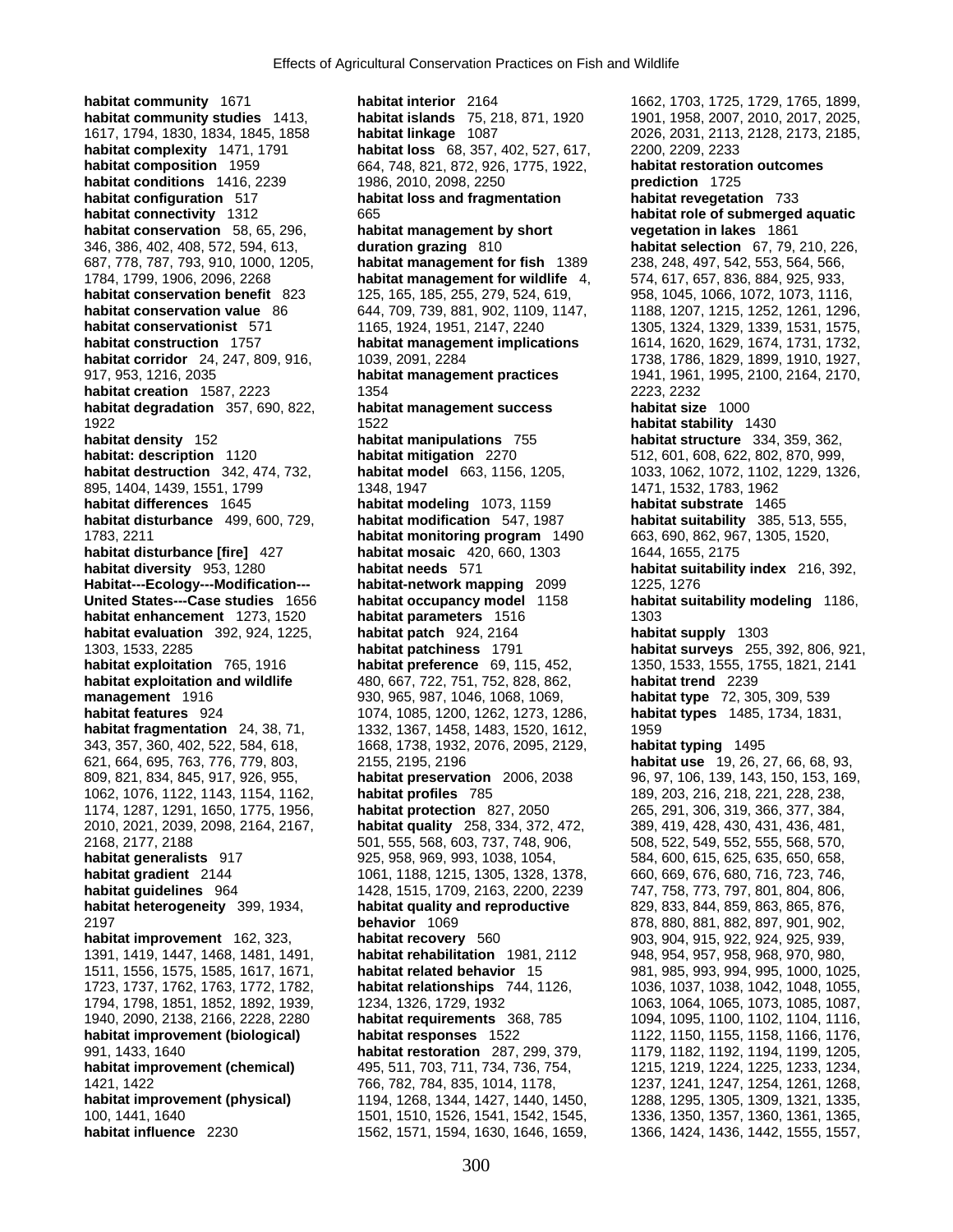1646, 1680, 1690, 1734, 1744, 1768, 2116, 2166<br>1770, 1784, 1808, 1818, 1878, 1879, **hare, varying** 982 1770, 1784, 1808, 1818, 1878, 1879, **hare, varying** 982 **helminths** 242, 1022 1880, 1884, 1897, 1899, 1913, 1915, **harlequin duck** 956 **Helmitheros** 984 1926, 1931, 1937, 1959, 1965, 1975, **Harpalus** 1061 **Helmitheros vermivorus** 984, 1265 1978, 1980, 1993, 2007, 2030, 2047, **harriers** 146 **Hemi-marsh** 1606 2059, 2066, 2080, 2095, 2100, 2102, **Hart Mountain National Antelope Hemidactylium scutatum** 1617 2103, 2105, 2130, 2139, 2141, 2184, **Refuge** 609, 733 **Hemileuca eglanterina: habitat**  2195, 2210, 2232, 2249, 2255, 2283, **harvest** 330, 340, 675, 869, 885, **management** 1678 2285 996, 1503, 2069, 2240 **Hemileuca maia: habitat habitat use and behavior** 2076 **harvest block proximity** 1303 **management** 1145 **habitat use and nesting responses harvest block size** 1303 **Hemiptera** 731 405 **harvest methods** 109 **hen survival** 362 **habitat use and nesting success harvest mice** 584 **Hendersonville** 986 **relations** 1338 **harvest practices** 1264 **Henslow's sparrow** 50, 93, 335, **habitat use patterns** 954 **harvest scheduler** 1156 696, 761, 2105 **habitat utilization** 46, 69, 135, 179, **harvest treatment** 1361 **heptachlor** 1813 184, 278, 283, 293, 389, 405, 414, **harvested forest** 995 **herb** 609 489, 516, 589, 667, 724, 751, 752, **harvested forest management herbaceous biomass** 734 812, 813, 815, 828, 843, 857, 859, 1191 **herbaceous control** 2045 862, 916, 918, 930, 932, 965, 971, **harvesters** 2011 **herbaceous detrital resources** 1026, 1039, 1046, 1068, 1069, 1084, **harvesting** 675, 870, 905, 919, 933, 1791 1085, 1113, 1157, 1161, 1164, 1184, 953, 961, 970, 999, 1018, 1108, **herbaceous filter strips** 2106 1185, 1206, 1212, 1222, 1248, 1250, 1152, 1160, 1189, 1226, 1235, 1242, **herbicide and prescribed fire**  1260, 1262, 1266, 1273, 1286, 1293, 1297, 1313, 1384, 1399, 1832, 2011, **management tools assessment** 1301, 1319, 1320, 1332, 1338, 1349, 2252 148 1356, 1363, 1367, 1368, 1458, 1489, **harvesting intensity** 992 **herbicide application** 1279 1520, 1538, 1582, 1612, 1620, 1633, **harvesting landscape** 1274 **herbicide control** 909 1719, 1738, 1763, 1774, 1861, 1865, **hatching** 959, 1845, 1872 **herbicides** 112, 408, 423, 593, 645, 1874, 1904, 1910, 1917, 1927, 1932, **hatching success** 25 755, 951, 973, 991, 1007, 1054, 1969, 2043, 2076, 2091, 2101, 2129, **hay** 67, 92, 160, 537, 908, 2152 1148, 1152, 1220, 1251, 1460, 1694, 2196, 2255, 2284 **hay cutting** 908 1847, 1961, 2045, 2056, 2153 **habitat utilization by waterfowl hayfield management** 571 **herbivore diversity** 1091 278 **hayfields** 311, 543 **herbivores** 5, 323, 822, 987, 1100, **habits-behavior** 153, 169, 203, 366, **haying** 92, 160, 466, 537, 705 1482, 1634, 2182 829, 915, 939, 1025, 1048, 1150, **haying: management method** 628 **herbivorous grazing** 758 1165, 1169, 1234, 1241, 1357, 1366, **hayland** 537 **herbivory** 577, 634, 814, 816, 938, 1424, 1555 **haymaking** 107, 159 1111, 1239, 1374, 1648, 2139 **Habplan** 1156 **head** 1792 **hermit thrush** 925 **hairy woodpecker** 1224 **headwater riparian and upland herpetile community** 1278 **Haliaeetus leucocephalus** 956, **forests** 2215 **herpetofauna** 440, 591, 1398, 1443, 2213 **headwater riparian zones** 2104 1802, 2122, 2204 **hammocks** 1949 **headwater stream riparian zones Hesperotettix viridis** 753 **Hammond's flycatcher** 1224 2104 **Heterocera: habitat management handcutting** 2153 **headwater streams** 1452, 1522, 760 **Hankin Reeves Survey** 1552 1690, 2129, 2150, 2215 heterogeneity 512, 761, 1211, **Hanson County 739 <b>headwaters** 1483 1992, 2121 **harbors** 1483 **health** 2179 **Heteromyidae** 632, 744 **hard mast species restoration health hazard** 1871 **Heteroneura, Glossata,** 1239 **heart-rot fungi** 1263 **Lepidoptera, Insecta** 2051 **hardwood-dominated watersheds heat stress** 624 **Heteroptera** 1886 1472 **heat sums** 789 **Hexapoda** 15, 408, 621, 938, 1302, **hardwood forest habitats** 1055, 1075 **heavily browsed environment HGM** 1577, 1639 **hardwood forest structural** 1965 **Hiawatha National Forest** 879 **complexity enhancement** 1000 **heavily grazed areas** 472 **hibernacula** 1208 **hardwood forests** 879, 925, 965, **heavily managed ecosystem** 1854 **hibernation** 1960 1000, 1074, 1265, 1269, 1596, 1608, **heavy grazing regime** 354 **hickory** 1016 2270 **heavy metals** 1771, 1970, 2013, **Hickory Corners** 156 **hardwood hammock patches** 2033 2134, 2224 **Hidalgo County** 447 **hardwood removal** 1093 **hedgerow network** 247 **Hidden Valley** 724 **hardwood stand area** 1110 **hedgerows** 8, 27, 204, 247, 829, **hierarchical modeling** 696, 1303 **hardwood stands** 1043 2130 **hierarchy** 664, 802 **hardwoods** 881, 970, 999, 1031, **hedges** 2152, 2159 **high elevation conifer forest** 1219 1043, 1152, 1160, 1231, 1235, 1280, **height** 442, 759 **high energy seed** 1733

**habitat use (contd.)** 1579, 1585, 1300, 1312, 1328, 1472, 1507, 2016, **helicopter harvesting effects on <br>1646. 1680. 1690, 1734, 1744, 1768, 2116, 2166 Helianthus annuus** 176, 1879 **high-grading** 1235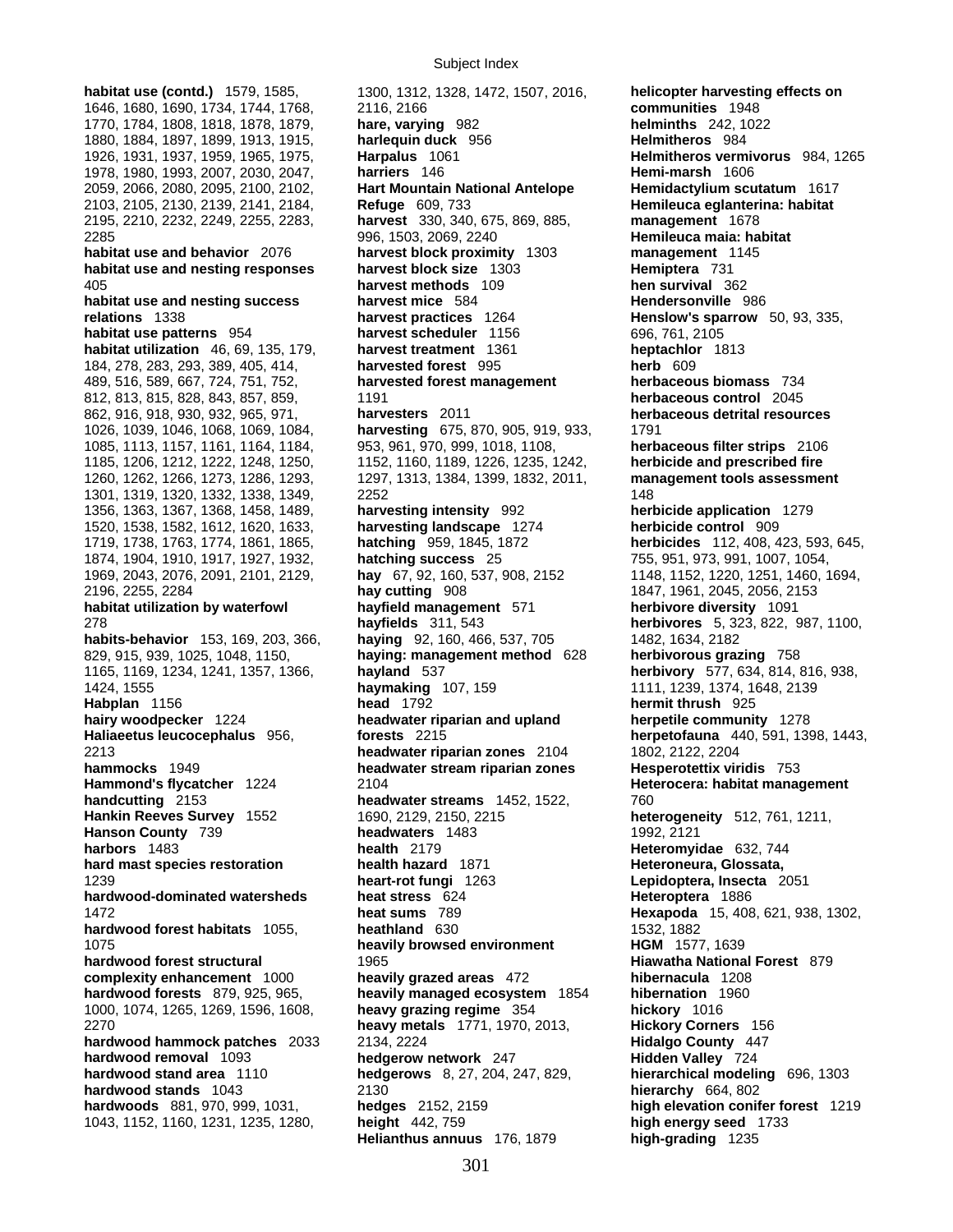**1087 Houston area** 1026 **historical distribution** 1444 **human dimensions** 1956, 2145<br> **human disturbances** 322, 995, 248, 389, 500, 508, 549, 573, 574, **hunting and anti-hunting** 228, **Icterus** 831 1246, 1261, 1268, 1309, 1331, 1959 **hydraulic structures** 1439 **identification of temperature Homochitto National Forest** 1962, **hydrological modification** 1922 **Hordeum vulgare** 172 **hydrology** 741, 1230, 1376, 1550, **horned lizards** 658 2158 **horse** 977

**High Plains** 112, 232 **host parasite interaction** 411, 2108 **hydrology and topography effects high-yield conservation** 1251 **host plants** 1162 **host plants** 1162 **host plants** 2072<br>**highlands** 401 **hosts** 1091, 1250 **hydro highlands** 401 **hosts** 1091, 1250 **hydroperiod** 1643, 1712, 1741, **Highlands County** 2033 **house wren** 876 **1857, 1873, 1877 highly erodable land** 2111 **household surveys** 34 **Hydrophilidae** 1883, 1886<br> **highway crossings** 1791 **Houston and Fillmore Counties hydrophytes** 1595, 1691 **highway crossings** 1791 **Houston and Fillmore Counties hydrophytes** 159<br>**highway underpass positioning** 1367 1367 **highway underpass positioning 1367**<br>1087 **Hylidae 833 Houston area** 1026 **Hylidae** 833 **highways** 360 **Houston County** 1968 **Hylochichla mustelina** 963, 1003, **Himantopus mexicanus** 1872, **Howard and Pike Counties** 948 1089, 1364, 1365 1884, 1915 **Howard County** 244 **Hylocichla mustelina** 963, 984, **hispid cotton rat** 584 **Huachuca Mountains** 2240 1041, 1185 **historic** 302 **Hudson R.** 1384 **Hymenoclea** 490 **historical abundance** 1444 **human activity** 299, 741, 827, **Hymenoclea salsola** 490 **historical account** 1529, 1651, 1549, 1593, 1891, 1913, 2062, 2092, **Hymenoptera** 88, 637, 1008, 2042 1736 2121 **hymenopterans** 127, 211, 254, 301, **historical ecology** 1651, 1737 **human disturbances** 322, 995, **hypersaline water** 1864 **historical environmental conditions** 1428, 1597 **hyporheic corridor concept** 1535 420 **human-dominated landscapes hyporheic zone chemistry** 101 **historical nest areas** 1329 1956 **hypothesis testing** 779 **historical range of variability** 1186 **human ecology: anthropology Iberville** 1323 **historical record** 785, 1190, 1316 1467, 1983 1467, 1989 1581 1647 **history** 57, 153, 281, 324, 384, 424, **human factors** 1859 **Icaricia icarioides fenderi**  524, 935, 1393, 1772, 2016, 2092, **human health** 2118 **(Lycaenidae): habitat management** 2210, 2240 **human impact** 213, 956, 1764, 736 **history, 20th century** 913 1803 **ice storm impacted streams** 1465 **Histrionicus histrionicus** 956 **human impact gradient** 2046 **ichthyofauna** 1429, 1430, 1565, **holes** 1195 **human wildlife conflicts** 2, 360 1867<br> **humans** 2, 390, 1021, 2275 **ctering Holt County** 692 **humans** 2, 390, 1021, 2275 **Icteria virens** 1089, 1175, 1338, **Holt County, Squaw Creek National humidity** 5, 262 1962, 2030 **Wildlife Refuge** 481 **hunting** 40, 162, 234, 268, 424, **Icteridae** 1649, 2200 **home range** 68, 69, 150, 151, 179, 511, 1856, 2070, 2248 **Interidae: foraging** 2076<br>248, 389, 500, 508, 549, 573, 574, **Interingande anti-hunting** 228, **Interus** 831 839, 903, 927, 954, 1082, 1083, 2210 **Icterus galbula** 2205 1102, 1104, 1165, 1225, 1258, 1309, **hunting lease** 409 **Idaho** 262, 329, 457, 473, 493, 586, 1738, 2077, 2100, 2103 **Huntley Diversion** 1538 667, 725, 777, 1217, 1371, 1386, **home range patterns** 954 **Hutchinson County** 739 2011 **home range size** 152, 435, 500, **Hutton's vireo** 1224 **Idaho ground squirrel 384**<br>**Hyalella azteca (Amphipoda) 1704 Idaho, Summit Creek 1531** 529, 878 **Hyalella azteca (Amphipoda)** 1704 **Idaho, Summit Creek** 1531 **home range size relationships** 500 **hybridization** 2182 **Idaho, West-central** 3224 **Idaho, West-central** 3224 **home range-territory** 66, 549, 716, **Hyde** 82 **identification** 2224 **identification** 2224 **1902**, 924, 954, 1087, 1225, 1241, **Hydracarina** 1847 **identification keys** 2090 902, 924, 954, 1087, 1225, 1241, **Hydracarina** 1847 **identification keys** 2090 **home range use** 1738 **hydraulics** 1478 **sensitive streams** 1537 **home range use and movement hydrodynamics** 2154 **IKONOS** 663 **patterns** 1738 **hydroelectric power plant** 1450 **Illinois** 4, 47, 124, 155, 165, 181, **home-range use relationships hydrogen ion concentration** 1764 208, 213, 338, 365, 397, 477, 489, 1738 **hydrogeomorphic** 1577 568, 581, 803, 816, 1174, 1432, **Homestead National Monument hydrologic alteration** 1430 1483, 1533, 1549, 1550, 1651, 1730, 754 **hydrologic connectivity** 1445 1800, 2142, 2270 **Homestead Range Renewal hydrologic cycle** 1775, 2222 **Illinois: south and west central Initiative** 651 **hydrological data** 1701 174 2054 **hydrological regime** 1488, 1890 **imazapyr** 1007, 1694 **Homoptera** 590 **hydrological response** 1805 **immediate landscape scale impacts hydrologically modified landscape** 1088 **hooded warbler** 993, 994 1897 **immigration** 397, 1825<br> **Hordeum vulgare** 172 **immunity** 2049 **Hordeum vulgare subsp. vulgare** 1589, 1636, 1663, 1676, 1705, 1715, **immunology** 2049 1971 1723, 1739, 1744, 1760, 1762, 1782, **Imperial Valley** 168 **horned lark** 469 1792, 1803, 1805, 1814, 1830, 1839, **implementation** 57 **horned lark (Passeriformes)** 13 1851, 1856, 1857, 1906, 2092, 2122, **Impleta** 968, 984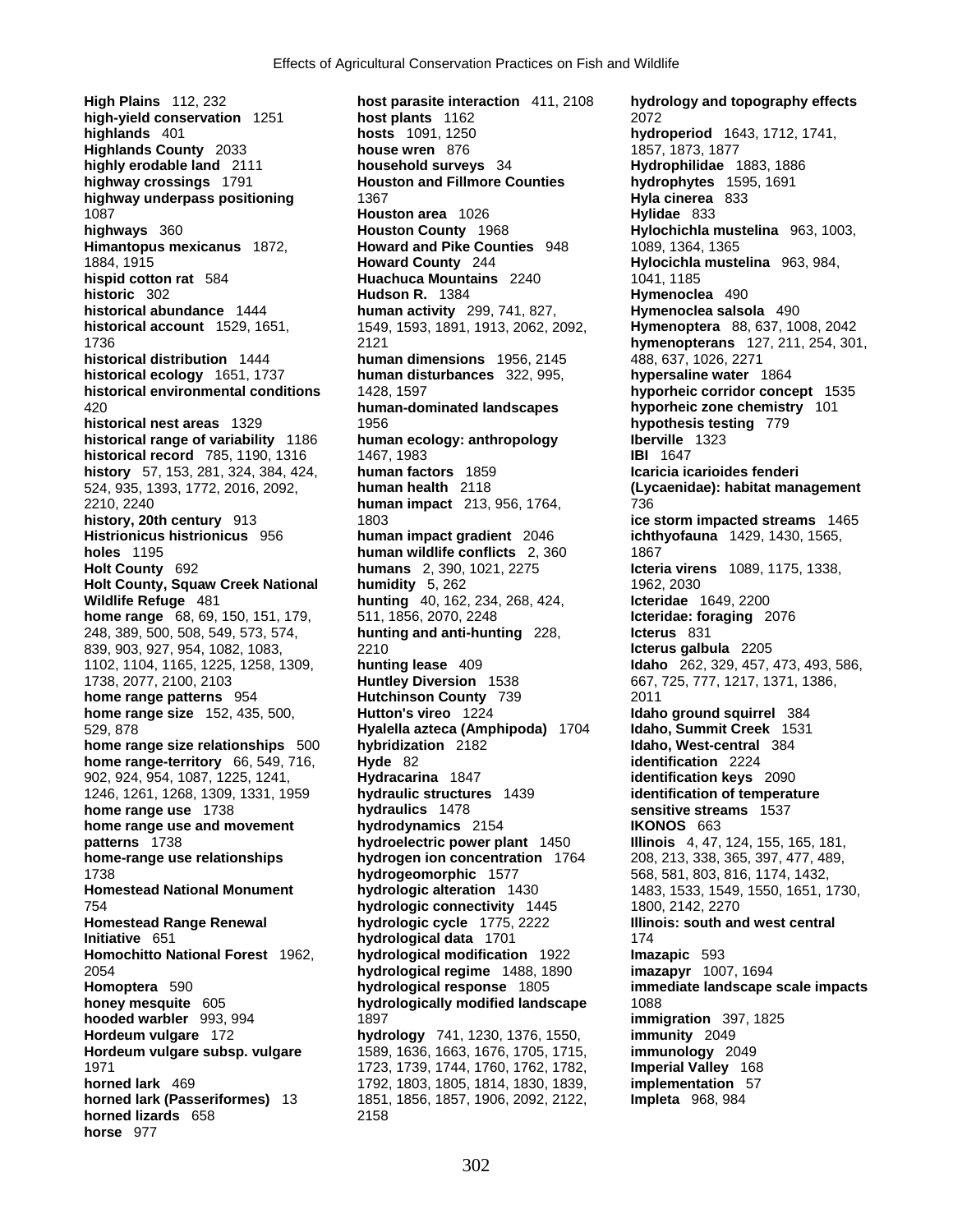**implications for prioritizing stream information-theoretic model choice Insecta, Odonata** 2174 **barrier removal** 1469 402 **Insecta, Orthoptera, Saltatoria** 415<br> **implications for recovery of information theory** 1224 **Insecta: pollination** 986 **implications for recovery of information theory** 1224 **Insecta: pollination** 986 **rangelands** 815 **Infrared camera** 1232 **insecticides** 115, 1812, 1813, 1943, **implications of role as habitat in inhibition** 2156 1994 **lakes** 1861 **initial responses** 1765 **Insectivora** 852, 2114 **implications of seasonal use of initial responses to overstory Insectivora, Mammalia** 1932 **canopy gaps** 1260 **reduction and slash mulching insectivores** 74, 459, 852, 1008, **importance** 1513 **treatment** 1114 1024, 1269, 1297, 2114 **importance and ecological initial responses to salt marsh insectivorous birds** 1033 **functions of woody detritus in functions of woody detritus in the restoration 1765 <b>insectivory** 15, 1033<br>**initiation date** 2231 **insects** 110, 127, 144 **importance assessment** 2254 **injury** 466 **independent 1890** 167, 211, 242, 254, 262, 271, 301, **important species changes** 630 **inland water environment** 1890 304, 320, 365, 388, 394, 412, 415, **important species changes** 630 **impoundments** 1739, 1746, 1766, **innovative state** 1856 448, 477, 488, 503, 513, 516, 567, 1767, 1841, 2257 **insect** 590, 621, 623, 1008, 1532, 581, 637, 736, 738, 760, 777, 782, **impoundments: habitat** 1627 2035 786, 846, 894, 898, 914, 965, 986, **improvement** 191 **insect abundance** 422, 1205 1026, 1040, 1067, 1077, 1091, 1092, **in-stream habitat improvement insect biomass** 95, 1003 1103, 1114, 1137, 1145, 1228, 1413, 1553 **insect communities** 621, 1162, 1449, 1669, 1675, 1678, 1886, 1944, **in stream restoration** 1522 1675 1675 2051, 206, 2136, 2136, 21374, 2241, **in vitro digestibility** 638 **insect community ecology** 931 2271 **incentives** 594, 911, 1997, 2258 **Insect conservation** 183, 344 **insert cavity** 1112 **incorporation** 1933 1399 1399 **inshore transects: survey method**<br> **increment** 1277 **insect ecology** 1076 1645 **increment** 1277 **insect ecology** 1076 1645 1645<br> **index method** 568, 906, 1515 **insect pests** 20, 753, 898, 1334, **instream flow** 1488 **Index of abundance** 2199 2152 **instream habitat** 1430, 1454 **index of biotic integrity** 305, 1369, **insect responses** 628 **instream habitat and physical**  1372, 1428, 1429, 1565, 2046 **Insecta** 15, 110, 320, 365, 399, 408, **conditions** 1513 **Indian Pine Natural Resources Area** 412, 448, 450, 461, 477, 504, 581, **instream large woody debris** 1520 2097 621, 637, 738, 777, 782, 938, 965, **instream structures** 1381 **Indiana** 224, 365, 477, 544, 1383, 986, 1091, 1092, 1137, 1302, 1449, **Integer programming** 1990, 2238 1392, 1985, 2097 1484, 1532, 1794, 1882, 2136, 2225 **integrated approach** 1766, 1767 **Indiana and Wisconsin** 477 **Insecta: biological control** 145 **integrated assessment** 1966 **Indiana bat** 1208 **Insecta, Coleoptera, Adephaga, integrated habitat based landscape Indiana, South Bend, Juday Creek Caraboidea** 156, 271, 394, 914, **management** 1922 1468 1228, 2106 **integrated management** 2285 **indicator bacteria** 1396 **Insecta, Coleoptera, Adephaga, integrated pest management** 84, **indicator organism** 1061 **Caraboidea, Carabidae** 262 1788, 2024, 2171 **indicator species** 294, 1596, 1665, **Insecta: conservation** 365 **integrated restoration approach** 1759, 1811, 2171, 2224 **Insecta: habitat management** 477, 1461 **indicator taxa** 2034 581, 1040, 1091 **intense browsing** 2139 **indicators** 580, 820, 1142, 1192, **Insecta, Hymenoptera, Apocrita, intensity gradient** 1130 1509, 1772, 1863, 1988 **Aculeata, Apoidea, Apidae** 127, **intensive agriculture** 27, 1974 **indigenous population** 509 2271 **intensive fire suppression** 995 **indigenous species** 2257 **Insecta, Hymenoptera, Apocrita, Intensive forest management** 1242 **indigo bunting** 1233 **Aculeata, Apoidea, Megachilidae intensive forestry** 1280 **Indigofera** 968, 984, 1189 254 **intensive livestock farming** 575 **indirect competition** 437 **Insecta, Hymenoptera, Apocrita, intensive silviculture** 1251 **individual-based model** 1957 **Insecta, Lepidoptera** 760 738 **individual tree selection silviculture Insecta, Lepidoptera, Glossata, intensively grazed pastures** 738 1344 **Heteroneura** 503, 513, 516, 1114 **intensively managed pine industrial forestry** 844, 1143 **Insecta, Lepidoptera, Glossata, landscape** 1110 **industrial sites** 2224 **Heteroneura, Bombycoidea, intensively managed pine stands INE, Canada, British Columbia, Saturniidae** 1145, 1678 1034 **Georgia Basin** 1892 **Insecta, Lepidoptera, Glossata, interacting disturbances** 366 **INE, Washington, Everett** 1892 **Heteroneura, Noctuoidea, interactions** 425, 1675 **INE, Washington, Puget Sound Noctuidae** 304 **interagency cooperation** 1460 1892 **Insecta, Lepidoptera, Glossata, intercolony differences** 1645 **INE, Washington, Snohomish Heteroneura, Papilionoidea, intercropping** 5, 172 **Estuary, Union Slough** 1892 **Lycaenidae** 567 **intercrops** 176 **information exchange** 2135 **Insecta, Lepidoptera, Glossata, Interior Columbia Basin** 659, 685, **information systems** 1533, 2135 **Heteroneura, Papilionoidea,** 2099, 2239

**incineration** 1875 **insect control** 753, 789, 863, 1300, **Insertae and Sedis** 1374 **insect pests** 20, 753, 898, 1334, **Nymphalidae** 786

**insects** 110, 127, 144, 145, 156, **intensively grazed dairy pastures**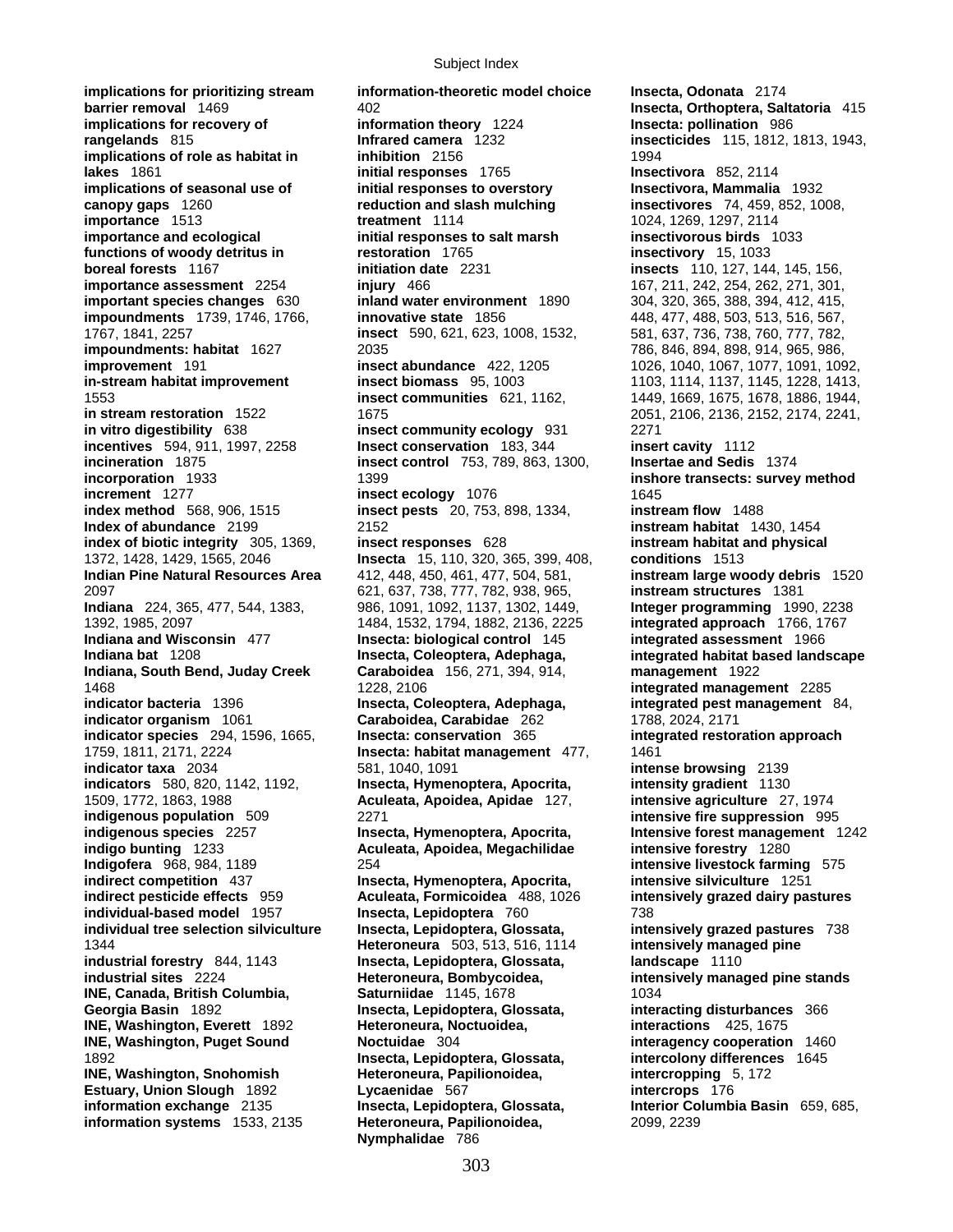**Interior Columbia Basin Ecosystem** 394, 407, 412, 415, 448, 449, 467, **Jasper County, Walnut Creek Management Project** 2239 473, 477, 488, 489, 503, 513, 515, **Watershed 306**<br> **Interior Flatwoods Resource Area** 516, 567, 581, 614, 637, 646, 736, Jefferson County 584 **Interior Flatwoods Resource Area** 516, 567, 581, 614, 637, 646, 736, 1034, 1258 738, 754, 760, 777, 782, 786, 846, **Joaquin kit foxes** 2103 **interior highlands** 1880 894, 914, 965, 986, 1022, 1026, **joint venture** 1177 **Interior Northwest Landscape** 1034, 1040, 1067, 1075, 1077, 1091, **Juglans** 1971 **Analysis System (INLAS)** 1159 1092, 1098, 1114, 1133, 1137, 1145, **jumping mouse** 852<br> **interior transects** 1247 1153, 1228, 1250, 1267, 1351, 1375, **Junco hyemalis** 446, 884, 895, **Interlachen Karstic Highland** 488 1397, 1411, 1451, 1462, 1465, 1486, 1235, 1937 **intermediate forest stand thinning** 1507, 1514, 1524, 1546, 1597, 1614, **Juncus effusus** 1759 1065 1633, 1640, 1658, 1672, 1678, 1688, **june bug** 528 **intermediate wheatgrass** 92 1707, 1709, 1721, 1747, 1758, 1759, **juniper** 214, 391, 773 **intermittent streams** 1452 1764, 1771, 1772, 1773, 1800, 1819, **Juniperus** 734, 2081 **internal decay** 847 1827, 1839, 1847, 1885, 1886, 1889, **Juniperus communis** 555 **International Center for the** 1908, 1917, 1918, 2051, 2072, 2104, **Juniperus monosperma** 734 **Preservation of Wild Animals** 689 2106, 2136, 2174, 2241, 2243, 2271 **Juniperus monosperma (Engelm.) interseasonal variation** 1119 **invertebrates [physiology]** 1395 **Sarg.** 734 **intersite variability** 790 261, 293, 306, 330, 355, 394, 513, **Juniperus spp** 316, 745 **interspecies relationships** 324, 695, 731, 760, 782, 1238, 1514, **Juniperus virginiana** 664, 802, 377, 443, 493, 535, 548, 662, 709, 1626, 1729, 1763, 1786, 1821, 1957, 2120 773, 948, 1965, 1968, 2139 2210 **juvenile dispersal from prairie intraspecies relationships** 948 **Iowa, Big Spring** 1415 2142 **interspecific competition** 678 **Iowa County** 355 **juvenile fish** 1430 **interspecific differences** 1770 **Iowa watersheds** 1954 **interspecific interaction** 865 **interspecific interaction** 865 **interaction interaction** 865 **interaction interaction interaction interaction interaction interspecific interaction** 865 **irradiance** 1820 **juveniles** 1436, 1452, 2073, 1557 **interspecific relationships** 699, **irreversible transition** 1925 **Kaibab Plateau** 1344 729, 1463 **irrigation** 1444, 1459, 1744, 1819, **Kansas** 14, 80, 97, 104, 112, 125, **intertidal areas** 1607, 1798 2011, 2014, 2015 2015 192, 202, 239, 249, 275, 279, 291, **intertidal environment** 1798 **irrigation and drainage** 1487 366, 399, 413, 414, 426, 428, 440, **intertidal zone elevations** 1702 **irrigation districts** 1717 651, 754, 766, 786, 794, 946, 1708, **intraguild predation** 931 **irrigation effects** 1744, 2013 1726, 2101 **intraspecies relationships** 366, **Irrigation farming---West---United Kansas and Nebraska** 754 755, 1155, 1965, 2139 **States** 1417 **Kansas Army Ammunition Plant introduced species** 20, 236, 1384, **irrigation practices** 1744 766 1429, 1512, 1681, 1823, 1875, 1890 **irrigation reservoir** 2064 **Kansas Conservation Reserve invasive species** 205, 1780, 1831, **irrigation system** 2064 **Program** 257 2275 **irrigation water** 147, 1893 **Kansas: Geary County** 767 **Invertebrata** 407, 450, 461, 504, **Irvine** 1612 **Kansas: Osborne County** 2130<br>625, 1153, 1245, 1378, 1454, 1569, **Ischnura verticalis: Alberta** 2174 **Kansas: Riley County** 767 625, 1153, 1245, 1378, 1454, 1569, **Ischnura verticalis: Alberta** 2174 **Kansas: Riley County** 767 1581, 1597, 1614, 1641, 1669, 1688, **island biogeography** 1598 **Kansas: Russell County** 2130 1758, 1759, 1764, 1771, 1772, 1774, **islands** 323, 348, 1958 **Kansas: Smith County** 2130 1784, 1793, 1807, 1839, 1847, 1848, **isolated and integrated prairie karsted upper watershed** 1516 1866, 1883, 1885, 1887, 1917, 1918, **reconstructions** 513 **Katharine Ordway Preserve** 488 2178 **isolated habitats** 1541 **Kearny and Hamilton Counties Invertebrata, Animalia** 1485 **isolated wetland** 2207 414 **Invertebrata: biomass** 473 **isolated wetland taxa responses Keetch-Byram drought index** 749 **Invertebrata: forestry** 1889, 2104 2207 **Kelowna** 1184 **Invertebrata: habitat management <b>isolation** 695 **Kemper County** 1034, 1258, 1279 1133, 2072 **Isopoda** 1597 **Kentucky** 1148, 2119 **Invertebrata: population density isotope fractionation** 1777 **Kentucky bluegrass** 2141 1034 **Issaquena County** 857, 1077 **Kentucky warbler** 993, 2244 **invertebrate** 294, 404, 615, 966, **IVDOM** 510 1003, 1378, 1451, 1773, 1839, 1886 **IWEBP** 155 **Kern National Wildlife Refuge invertebrate abundance** 1900 **Ixoreus naevius** 1224 1744 **invertebrate biomass** 257, 615, **J. Clark Salyer National Wildlife kernel ranges** 2053 625 **Refuge** 801 **Kesterson Reservoir** 1870, 2212 **invertebrate conservation** 616 **jack pine** 974, 1196 **keystone species** 29, 1192, 1245, **invertebrate diversity** 616 **jack pine plantations** 1267 1749 **invertebrates** 5, 78, 79, 110, 127, **Jackson County** 807, 1213, 1293 **keystone species distribution** 661 145, 156, 167, 180, 201, 207, 211, **Jasper County** 165, 1261 **kidneys** 948 219, 235, 242, 245, 254, 262, 271, **Jasper County, Mississippi** 902 **killdeer** 469, 1784, 1872, 1874, 275, 301, 304, 320, 327, 356, 365, 1900

**interior transects** 1247 1153, 1228, 1250, 1267, 1351, 1375, **Junco hyemalis** 446, 884, 895, **iowa** 4, 73, 77, 93, 139, 226, 241, **Juniperus osteosperma** 935 **irrigation canals** 1538 525, 584, 599, 615, 625, 644, 646,

**interspecies relationships or Iowa and Lafayette Counties** 670 **island within agricultural landscape**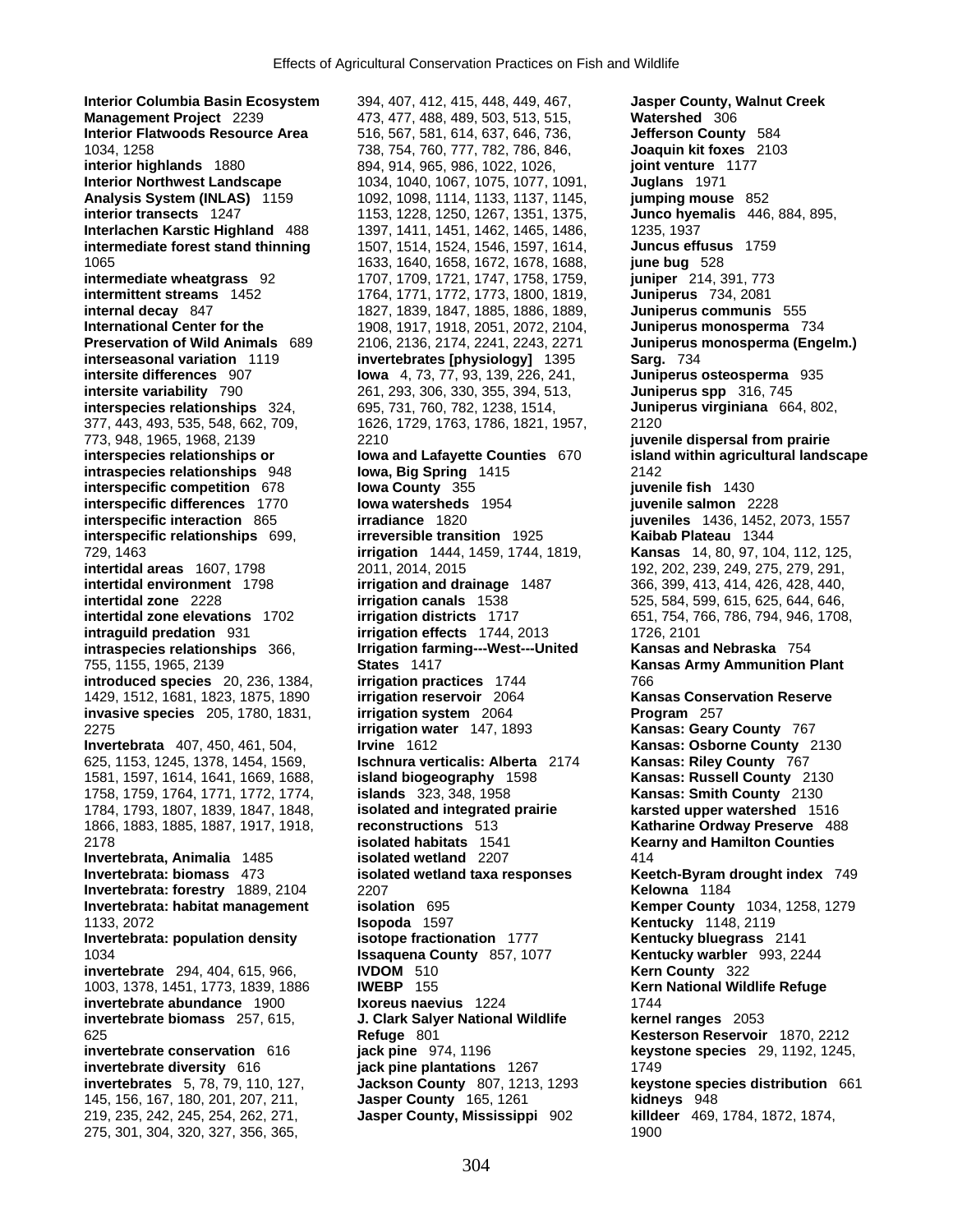**killifish** 1719 **land diversion** 147, 149, 195, 234, 692, 711, 715, 716, 724, 733, 737, **King Ranch** 500 268, 284, 2070 268, 284, 2070 742, 751, 752, 754, 755, 758, 760, 761, 108 **Kingsbury County** 238, 739 **158, 1604**, 201, 804, 201, 804, **Kirtland's warbler** 974 224, 279, 294, 299, 561, 610, 755, 812, 813, 815, 816, 830, 833, 843, **Kissimmee River** 1949 878, 1012, 1211, 1298, 1377, 1472, 844, 846, 859, 862, 874, 876, 877, **Klamath National Park** 941 1665, 1705, 1837, 1845, 1874, 2046, 878, 879, 880, 895, 901, 903, 909, **Klamath River Basin** 196 2062, 2070, 2229, 2250 912, 914, 916, 918, 924, 925, 930, **Know County** 98 **land management practice** 22 932, 937, 940, 941, 948, 950, 952, 952, **known fate models** 1630 **land, military** 794 954, 957, 958, 980, 981, 983, 985, **Knox and Clark Counties** 2071 **land owners role** 1299 986, 993, 994, 995, 1000, 1002, **Knox County** 55, 136, 274 **land ownership** 57, 1787, 1810 1017, 1021, 1026, 1028, 1032, 1034, **Konza Prairie** 399, 525, 754, 814 **land policy** 259, 2070 1037, 1038, 1039, 1040, 1042, 1046, **Konza Prairie Biological Station land pollution** 2212 1055, 1065, 1067, 1068, 1075, 1079, 366, 428, 599, 646 **land, private** 62, 141, 175, 203, 1084, 1085, 1087, 1088, 1091, 1092, **La Crosse County** 1367 238, 255, 881, 1997 1110, 1113, 1114, 1116, 1122, 1123, 1123, 1123, 1123, 1123, 1123, 11<br> **La Foret Montmorency** 2255 **1216, 1216, 1216, 1216, 1216, 1136, 1136**, 1137, 1145, 1146, 1150, **La Grande** 1266 **land reclamation** 1705, 1722, 1816, 1157, 1158, 1161, 1164, 1166, 1179, **Labette County** 766 1837, 1924, 2212 1180, 1180, 1181, 1184, 1185, 1191, 1192, **laboratory conditions** 577 **land resources** 409, 651, 1392, 1198, 1199, 1202, 1205, 1206, 1212, **Labrador** 889, 980 1593, 2016 1213, 1219, 1221, 1222, 1224, 1225, **Labrador, Churchill Falls** 980 **land restoration** 731, 1665, 1705 1228, 1233, 1236, 1247, 1248, 1249, **Lac Saint-Jean area** 844 **land retirement programs** 191, 1250, 1254, 1256, 1258, 1259, 1260, **ladder-backed woodpecker** 804 2111 2001, 2008, 2009, 2008, 2009, 2009, 2009, 2009, 2009, 2009, 2009, 2009, 2009, 2009, 2009, 2009, 2009, 2009, 2009, 2009, 2009, 2009, 2009, 2009, 2009, 2009, 2009, 2009, 2009, 2009, 2009, **Lagomorpha** 373, 981, 1199, 1361, **land stewardship** 2003 1270, 1272, 1273, 1279, 1282, 1286, 2266 **land tenure** 613 1293, 1294, 1299, 1301, 1303, 1305, **lagomorphs** 265, 289, 1104, 2265 **land trusts** 1881 1306, 1309, 1319, 1320, 1323, 1331, **Laguna Atascosa National Wildlife land type** 868 1338, 1338, 1338, 1344, 1347, 1349, 1356, **Refuge** 1768 **land use** 4, 34, 44, 47, 57, 125, 158, 1361, 1363, 1367, 1368, 1375, 1383, Lake County 238, 739 162, 175, 177, 188, 190, 195, 234, 1397, 1403, 1420, 1452, 1458, 1462, 1458, 1462, **lake drainage** 1833 267, 281, 291, 346, 390, 454, 462, 1465, 1469, 1474, 1486, 1490, 1502, **Lake Latonka** 1546 493, 499, 537, 564, 613, 617, 663, 1504, 1508, 1513, 1514, 1517, 1524, Lake Mead 2092 **664, 729, 773, 796, 840, 921, 976,** 1537, 1538, 1540, 1544, 1546, 1562, 1540, 1544, 1546, 1562, **lake reclamation** 1852 1012, 1043, 1048, 1052, 1165, 1370, 1574, 1579, 1610, 1611, 1612, 1677, **lake recolonization** 1833 1411, 1438, 1447, 1454, 1464, 1467, 1678, 1684, 1690, 1699, 1709, 1725, **lake restoration** 1833, 1852 1468, 1472, 1477, 1506, 1516, 1519, 1747, 1779, 1861, 1884, 1889, 1917, **lakes** 1118, 1328, 1374, 1471, 1521, 1531, 1543, 1569, 1575, 1580, 1938, 1949, 1959, 1965, 1977, 1978, 1548, 1597, 1677, 1684, 1779, 1861, 1586, 1589, 1591, 1593, 1650, 1651, 1980, 1985, 1993, 2023, 2033, 2039, 1893, 1987, 2112, 2115, 2208, 2233 1665, 1679, 1705, 1749, 1758, 1759, 2050, 2054, 2058, 2059, 2064, 2066, **Lampropeltis calligaster** 792 1762, 1785, 1805, 1830, 1834, 1840, 2071, 2072, 2076, 2080, 2091, 2104, 2110, 2129, 2131, 2139, 2139, 2139, 2139, 2139, 2139, 2139, 2139, 2139, 2139, 2000, 2001, 2002, 2114, 2119, 2129, 2131, **land acquisition** 1997 1924, 1933, 1940, 1946, 1989, 1993, 2140, 2142, 2172, 2174, 2189, 2196, **land and freshwater zones** 25, 78, 1997, 2016, 2036, 2046, 2070, 2090, 2198, 2200, 2202, 2203, 2214, 2215, 86, 109, 136, 174, 184, 211, 242, 2137, 2138, 2143, 2144, 2146, 2161, 2218, 2254, 2271, 2272, 2284, 2285 301, 341, 363, 365, 380, 389, 395, 2177, 2199, 2271 **landbird communities** 1119 412, 447, 477, 489, 500, 534, 547, **land use change** 67, 178, 289, 326, **landbirds** 726, 1599, 1999 599, 603, 630, 632, 633, 636, 659, 346, 775, 778, 1209, 1805, 1957, **landform evolution** 2092 667, 670, 672, 673, 678, 685, 735, 1987, 1988, 2047, 2175 **landform management** 775 736, 738, 765, 777, 803, 823, 828, **land use effect on shallow lake landforms** 1102, 1142, 1312, 1495, 857, 961, 965, 971, 992, 997, 1013, **community structure** 1779 1787 1019, 1022, 1053, 1077, 1090, 1127, **land use gradient** 1820, 2209 **LANDIS** 1160, 1276 1183, 1267, 1275, 1308, 1322, 1332, **land use management** 2046 **landowner** 1780, 1333, 1345, 1426, 1489, 1520, 1601, **land use planning** 178, 1462, 1946 **landowner assistance program**  1781, 1789, 1885, 1932, 1948, 2009, **land use practices** 656 **effectiveness** 919 2043, 2051, 2060, 2099, 2101, 2110, **land-use variables** 2199 **landowner outreach** 1440 2219, 2227, 2235, 2241, 2255, 2270 **land zones** 19, 30, 41, 68, 69, 82, **landowner perception** 798 **land areas** 155 93, 124, 127, 135, 148, 156, 167, **landowners** 34, 62, 90, 203, 228, **land banks** 157, 159 179, 207, 219, 223, 245, 254, 262, 1255, 1780, 1956, 1975, 1997, 2145, **land classification** 2146 271, 272, 278, 289, 292, 293, 295, 2152, 2277 **land clearing** 2116 302, 304, 306, 307, 313, 320, 330, **LANDSAT** 663 **land conservation** 57, 1796 338, 351, 355, 357, 366, 394, 396, **LANDSAT thematic mapper** 1987, **land conversion** 1922 397, 405, 407, 414, 415, 416, 428, 2146 **land cover** 123, 1122, 1521, 1542 430, 448, 449, 459, 473, 476, 481, **LANDSAT TM imagery data** 2047 **land development, land reform, and** 488, 503, 513, 516, 521, 531, 555, **landscape** 36, 123, 140, 251, 410, utilization (macroeconomics) 55, 556, 567, 570, 573, 581, 584, 589, 522, 617, 621, 682, 695, 772, 839, 97, 195, 279, 291 597, 605, 608, 610, 626, 637, 646, 856, 900, 1059, 1102, 1122, 1125,

**Kingsbury County** 238, 739 **land management** 44, 64, 126, 118, 766, 782, 786, 787, 797, 801, 804, **Land, public** 1997 1133, 1136, 1137, 1145, 1146, 1150, **land** 266, 1705 1851, 1852, 1856, 1859, 1881, 1918, 2106, 2114, 2119, 2129, 2131, 2139, 654, 656, 666, 669, 676, 684, 689, 1126, 1142, 1160, 1189, 1192, 1211,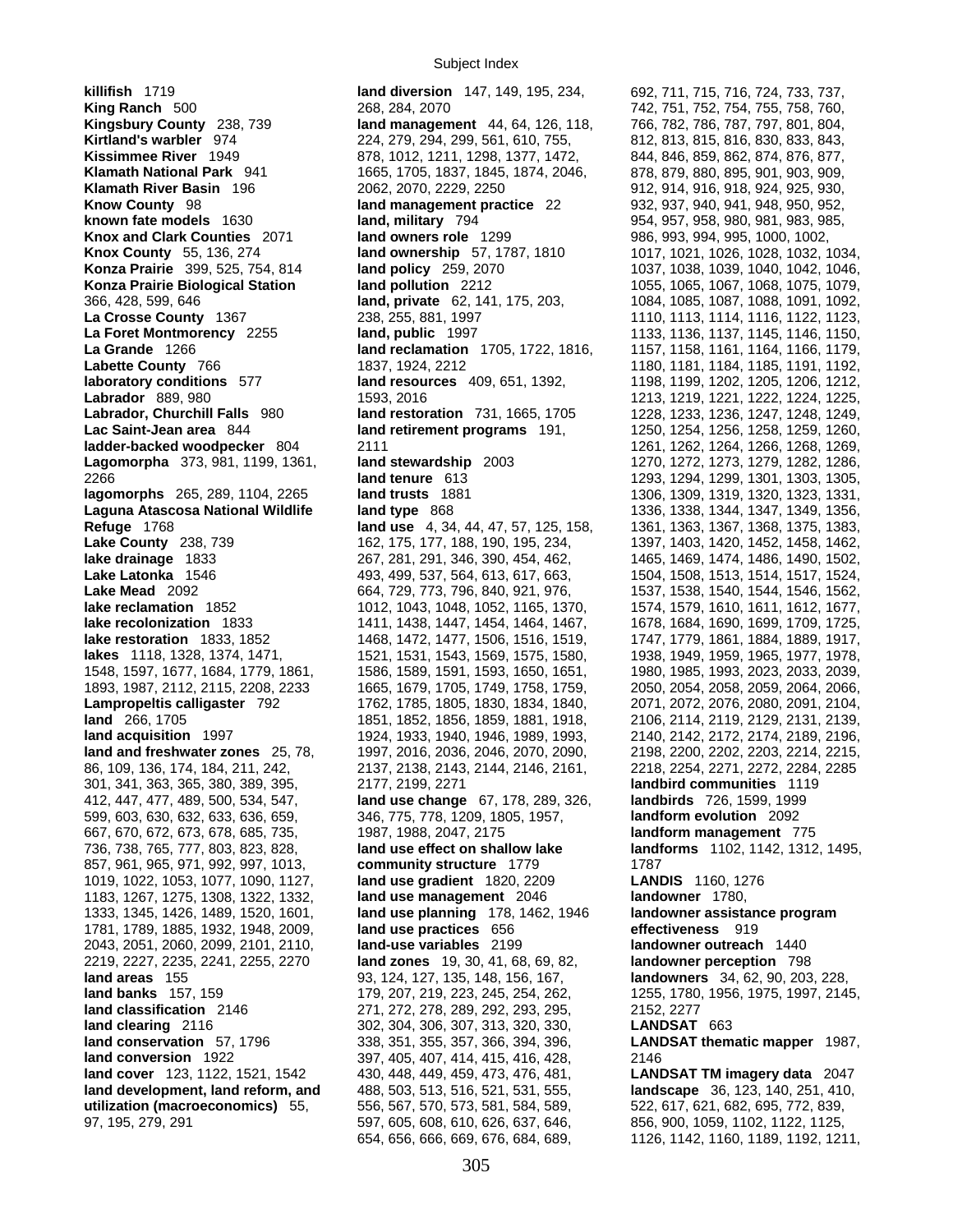**landscape characteristics** 402, **Las Palomas Wildlife Management landscape configuration** 1274 **late-seral forests** 1138<br>**landscape connectivity** 374, 917 **late successional forest habitat landscape factors** 1247 **laws and regulations** 1652 **landscape-scale assessments 873 Lee County 489** 

**landscape (contd.)** 1451, 1542, **large scale forest management lepidopterans** 304, 320, 503, 513, 1593, 1621, 1712, 1782, 1783, 1785, 1127 516, 567, 736, 760, 782, 786, 1092, 1786, 1956, 1962, 1989, 2090, 2092, **large woody debris [LWD]** 1437, 1114, 1145, 1678, 2051 2121, 2143, 2148, 2168, 2177, 2201, 1472, 1485, 1552 **Lepidosauria** 428, 481 2205, 2278 **largemouth bass** 1842 **Leporidae** 373, 981, 1199, 1361, **landscape analysis** 2239 **Larix spp.** 1042, 1290 1945<br> **landscape change** 664, 1144, **Lark bunting** 95 **landscape change** 664, 1144, **lark bunting** 95 **Lepus** 1100, 1104<br>1329, 1878, 1954, 1957 **Lepus** americanus 1329, 1878, 1954, 1957 **larvae** 1491, 1845 **Lepus americanus** 893, 981, 982, 1467, 1588 **Area** 1013 **Lepus californicus** 166, 265, 373 **landscape characterization** 374 **Lasionycteris noctivagans** 967, **Lepus spp. [hare] (Leporidae): landscape composition** 93, 537, 1037, 1336 **bioindicator** 2265 618, 683, 1102, 1122, 1274, 2123 **Lasionycteris seminolus** 967 **Lepus townsendii** 166, 289 **landscape composition: influence Lasiurus borealis** 967, 1036, 1182 **lesser prairie chicken** 130, 192, 173 **late season grazing: avian** 615, 625, 664, 694 **landscape condition** 2161 **response** 318 **lesser snow geese** 1785, 1880<br> **landscape configuration** 1274 **late-seral forests** 1138 **lethal effects** 1539, 2134 **landscape connectivity** 374, 917 **late successional forest habitat Leucosticte atrata** 956 **landscape context** 32, 1621 2195 **Lewis' woodpecker** 1217 **landscape delineation** 2146 **latitude** 741 **Liatris** 504 **landscape dynamics** 247, 664 **latitudinal gradient** 713 **Liatris scariosa** 504 **landscape ecology** 408, 616, 621, **Lauderdale and Shelby Counties life cycle** 473, 503, 736, 789, 1297, 1186, 1462, 1533, 1598, 1784, 1898, 1791, 1819 1681, 1845, 1846, 2222 1957, 1967, 1984, 1987, 2035, 2143, **Laurentian Mountains** 2255 **life cycle and development** 503, 2146, 2149, 2152, 2195, 2197, 2239 **law** 1928 736, 1034, 1706 **landscape effects** 530, 1122 **law, policy, economics and social life history** 736, 1532, 1598 **landscape experiment study** 916 **sciences** 1785 **life history attributes** 503 **landscape features** 2197 **laws-law enforcement** 1997 **light attenuation** 1820 **landscape fragmentation** 1729, **laws, legislation and regulations light grazing regime** 354 2195 199 **light limitation** 1820 **landscape heterogeneity** 1142 **Lawson aerator** 554 **light saturation** 1820 **landscape level experiment** 916 **LDI, laboratory techniques** 1473 **Limnodromus scolopaceus** 1915 **landscape level management** 1053 **Le Conte's sparrow** 563 **limnology** 1827 **landscape management** 52, 584, **leaching** 2212 **Limnothlypis swainsonii** 993, 1150, 2105, 2157, 2163, 2234, 2251 **leaf chewing communities** 1092 1066, 1072, 1324 **landscape matrix** 1934 **leaf litter** 1128 **Limosa fedoa** 141 **landscape metrics** 266 **leaf litter arthropods** 1029 **Line Creek Plateau** 758 **leaf morphology** 1033 **landscape modification** 371 **leaf retention** 1522 **linear elements** 629 **landscape pattern** 391, 1122, 1160 **leafhoppers** 2035 **linear habitat** 2102 **landscape planning** 817 **leasing** 2248 **Linn County** 55, 98, 136, 274, 515 **landscape scale** 1767, 2000 **least desired index** 1473 **Linyphiidae** 374 **Linyphiidae** 373 **Lee County** 489 **1714 landscape-scale farming practices legislation** 149, 1391, 1590, 1654, **Liquidambar styraciflua** 1277 128 1817, 1928, 1933, 1984 **Liriodendron tulipifera** 933 **landscape setting** 1831 **legumes** 259 **LISREL algorithm** 621 **landscape spatial scale** 1287 **Leiopelmatidae** 1163, 2249 **Lissamphibia** 473, 833, 903, 957, **landscape structure** 174, 400, 618, **Leiostomus xanthurus** 1778 958, 1000, 1163, 1978, 2059, 2066, 629, 664, 723, 763, 1062, 1102, **leisure and sport** 1538 2249 1162, 1211, 2022, 2197 **lek** 617, 718 **Lissamphibia, Amphibia** 961 **landscape survey** 1781 **lek behavior** 203 **Lithocarpus densifloris** 1086 **landscape types** 2047 **Lemna** 2056 **Litopenaeus setiferus** 1798 **landslides** 1211, 1495 **lentic environment** 1811, 2257 **Litopenaeus setiferus: habitat Laniidae** 2105 **lentic systems** 1535 **management** 1721 **lentic water** 473, 1677, 1684, 1779, **litter** 712, 904, 1105, 1875 2105 1861, 1917, 2064 **litter accumulation** 577 **lapland longspur (Passeriformes) Leon County** 272 **litter biomass** 432 13 **leopard frog** 1662 **litter habitat** 846, 1133 **large fish communities** 1877 **Lepidoptera** 343, 504, 590, 621, **little brown bat** 1182 **large scale ecological research** 731, 894, 959, 960, 1162 **Little Missouri National Grassland project** 941 **Lepidoptera: forestry** 1092 1747 **large scale forage conservation Lepidoptera: habitat management Little Snake River** 1374 1750 320, 782 **littoral environment** 1662

**littoral zone** 1929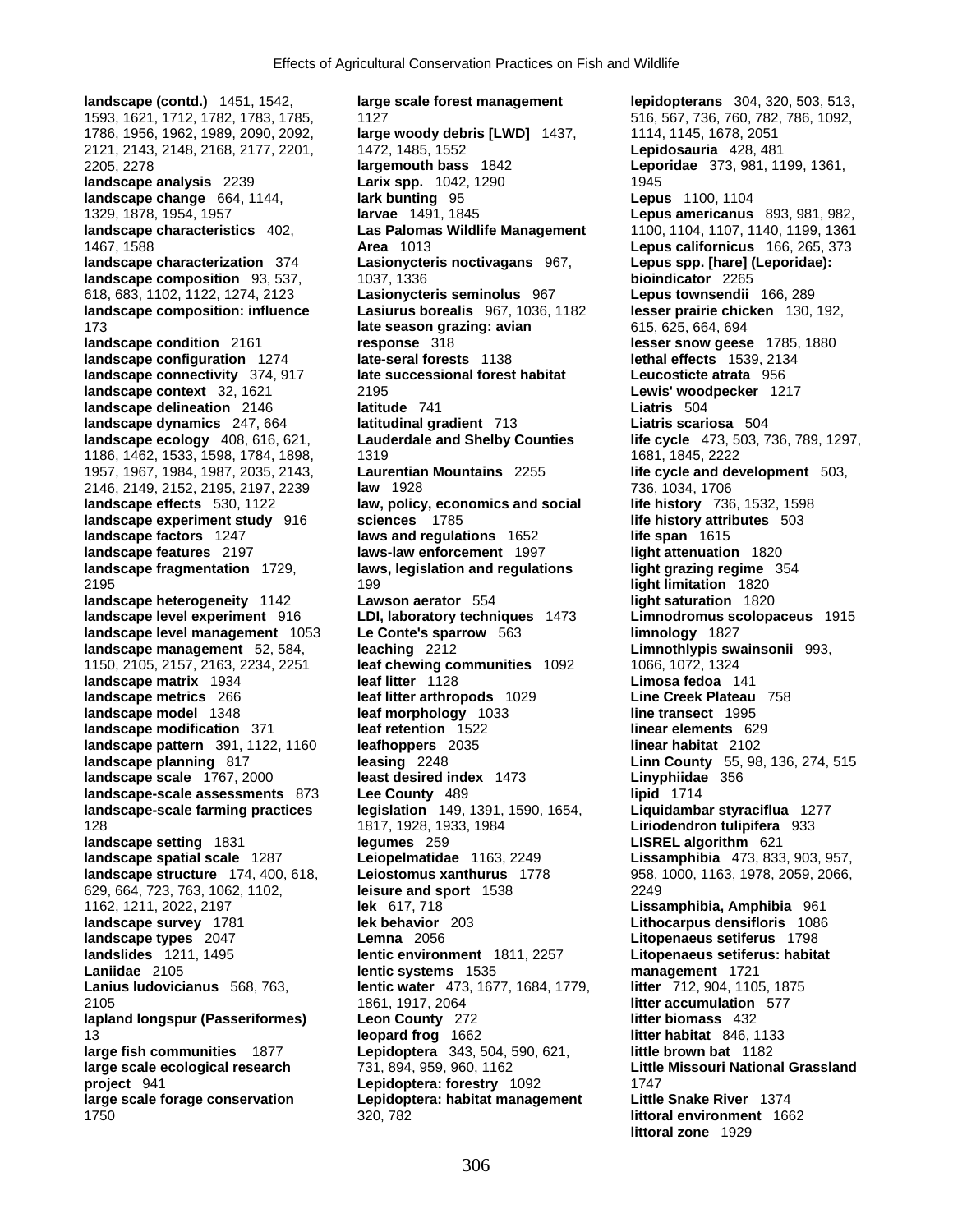435<br> **1764, 1955, 2116**<br> **1764, 1955, 2116**<br> **1841, 1939, 2170<br>
<b>1841, 1939, 2170**<br> **1764, 1955, 2116**<br> **1841, 1939, 2170<br>
<b>1841, 1939, 2170**<br> **1841, 1939, 2170**<br> **1841, 1939, 2170**<br> **1841, 1939, 2170**<br> **1841, 1939, 2170**<br> **livestock** 20, 96, 206, 345, 377, **logging activity** 1067 **Louisiana and Mississippi** 857 378, 384, 398, 421, 425, 427, 443, **logging effects** 1486, 1527 **low biodiversity** 1885 463, 470, 471, 474, 494, 498, 499, **logging (forestry)** 905 **low density populations** 777 502, 514, 515, 518, 579, 585, 586, **logging of riparian buffer zones low gradient streams** 1485 592, 595, 600, 631, 634, 636, 640, 1504 **low-impact silviculture** 999 650, 658, 691, 697, 699, 709, 714, **logging residue pile use** 1320 **low input agriculture** 1616 720, 725, 729, 734, 756, 773, 783, **logging roads** 1210 **low shrub** 547 824, 947, 1168, 1188, 1350, 1379, **logging slash** 734 **low temperature effects** 1416 1408, 1475, 1476, 1477, 1500, 1551, **logging (timber)** 998, 1064, 1189 **low-tillage** 166 1554, 1559, 1563, 1759, 1823, 1943, **logistic exposure** 543 **Lower Coastal Plain** 1110, 1264 2141, 2152, 2252, 2275 **logistic regression** 214, 627, 680, **Lower Flint River System** 862 **livestock conflicts management** 1073, 1783 **Lower Mississippi Alluvial Valley** 179 **logs** 1245, 1392, 2159 928 **livestock depredation** 2285 **Lomatium canbyi** 609 **Lower Rio Grande Valley** 1249 **livestock exclosures** 475, 727, **Lomatium nevadense** 609 **Lower San Joaquin River map** 2219 **Lomatium watsonii** 609 1405 **livestock farming** 639 **Long and Hotophia Creeks** 684 **lowland forests** 1074, 1596, 1945, **livestock grazing** 322, 334, 341, **long-billed curlew** 457, 1737 2016, 2040 388, 408, 447, 472, 473, 532, 560, **long-billed dowitcher** 1915 **lowlands** 576, 824, 1609, 1768, 579, 607, 613, 630, 633, 637, 643, **long range time** 190 2031, 2113 719, 773, 777, 793, 899, 1398, 1426, **long-tailed shrew** 852 **Lowndes County** 148 1602, 2039, 2048, 2110 **long-term changes** 412, 1665, **Lucas** 293 **livestock grazing effects** 653, 975 1764 **lumber** 1160 **livestock grazing exclusion** 632 **long term conservation** 975 **lumber harvesting** 907 **livestock grazing intensity** 1637 **long term experiments** 740 **Lumbricidae** 79 **livestock grazing management long term forest management plan** 1478 1345 **Lumbricus rubellus** 79 **livestock grazing: plant community long term impact of even aged Lumbricus terrestris** 158 **structure, soil health, soil quality timber management** 1136 **Lupinus sulphureus kincaidii** 736 354 **long term impact on abundance Luxapallila Creek** 1427 **livestock grazing regime** 314 **and body condition** 1136 **Lycaeides melissa samuelis: livestock grazing systems** 673 **long-term records** 1651 **habitat management** 567 **livestock impacts on herbaceous long term recovery** 1637 **Lycaenidae** 612, 736 **components of sagebrush habitat long term research projects** 1184, **Lymantria** 959 641 1294 **Lymantria dispar** 959, 972 **livestock management** 385 **long term response to changes in Lymantriidae** 959 **livestock nutrition** 908 **wetlands and agriculture** 1789 **lynx** 893 **livestock trampling of burrows long-term study** 399 **Lynx canadensis** 893, 1159, 1199, **1980 <b>long term trends** 420 **1361 livestock troughs** 2267 **long term viability plans** 1308 **Lynx lynx** 893 **livestock water developments longleaf pine** 368, 451, 1058, 1082, 2267 1115, 1169, 1197, 1205, 1978, 2126 **Lythrum salicaria** 2056 **lizards** 421 **longleaf pine ecosystem** 2128 **Mackinac County** 879 **loading** 1539 **Lonicera japonica** 1731 **Macon County** 55, 98, 136, 274 **loam soil** 1065 **Lophodytes cucullatus: habitat macro ecology** 2197 **loblolly pine** 934, 1035, 1132, 1205, **management** 1917 **macrofauna** 1482, 1598, 1669, 1215, 1278, 1330 **Los Tuxtlas** 24, 2021, 2188 1793, 1794, 1883, 1908, 1918 **loblolly pine plantations** 223 **loss of birds** 1986 **macrohabitat** 1287 **local decision makers** 390 **loss of habitat** 279, 839, 913, 2200 **Macroinvertebrata** 1514, 1546, **local diversity** 1485 **loss on ignition** 103 1825, 2222 **local knowledge** 374 **losses** 191, 234 **Macroinvertebrata: community localized flooding** 1897 **losses from soil** 1558 **structure** 1465 **locomotion**  $168\overline{4}$  **Lostwood National Wildlife Refuge lodge occupancy** 2080 454 **man** 1747 **lodgepole chipmunk** 988 **lotic environment** 1378, 2257 **Macroinvertebrata: farming and lodgepole pine** 1100, 1138, 1139, **lotic water** 473, 1375, 1383, 1397, **agriculture** 646, 1375 1140, 1184 1403, 1420, 1452, 1462, 1465, 1474, **Macroinvertebrata: food webs log drives** 1522 1486, 1486, 1489, 1490, 1504, 1508, 1513, 1397 **Logan County** 765 1514, 1517, 1520, 1524, 1537, 1540, **Macroinvertebrata: forestry** 1486 **logged forest** 830 1546, 1562, 1725, 2058, 2129, 2202, **Macroinvertebrata: habitat loggerhead shrike** 1192, 2105 2215, 2218, 2254, 2272 **management** 1462, 1524 **logging** 830, 866, 874, 917, 933, **Louisiana** 211, 383, 486, 574, 778, **macroinvertebrate abundance**

**live trapping: monitoring method** 1414, 1486, 1527, 1568, 1596, 1676, 1693, 1739, 1797, 1798, 1822, 1839, 993, 1037, 1076, 1184, 1200, 1402, 857, 925, 934, 993, 1007, 1072, 1471 1078, 1148, 1323, 1610, 1624, 1692,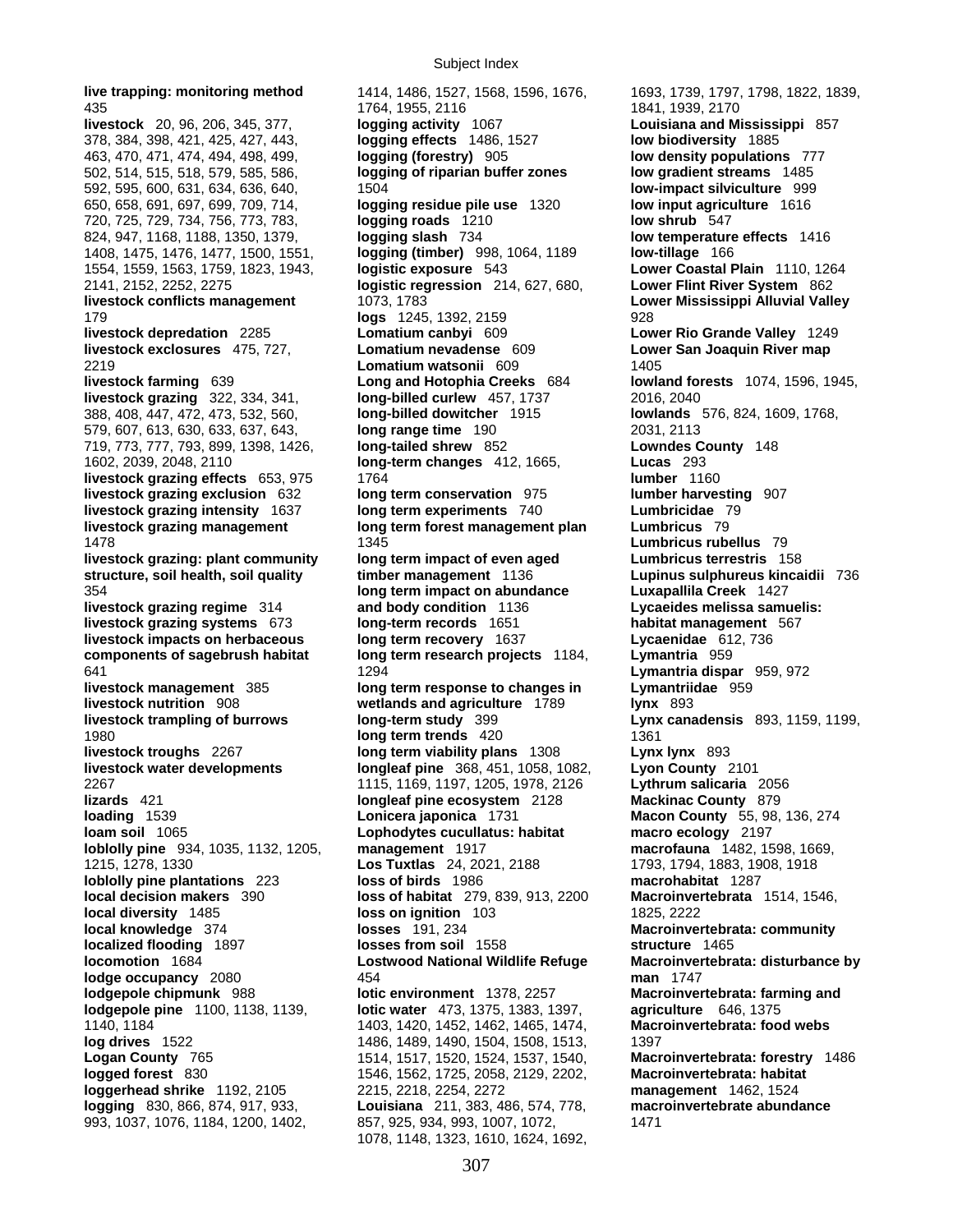**macroinvertebrate communities mammalian prey abundance** 1199, 1814, 1821, 1853, 1910, 1975, 1997, 1414 1320 2057, 2112, 2122, 2149, 2187, 2193, **macroinvertebrate (Invertebrata): mammalian prey density and** 2210, 2226, 2233 **common, clinger, sprawler, https://educert.org/common, clinger, sprawler, degreessibility** 1361 **management activities ecol**<br>management activities ecol management activities ecol **macroinvertebrates** 294, 769, 966, 220, 238, 244, 288, 289, 295, 329, **impact assessment** 1342 1128, 1328, 1380, 1407, 1411, 1451, 332, 351, 363, 367, 376, 380, 384, **management burning** 477 1471, 1483, 1484, 1487, 1507, 1567, 389, 390, 395, 397, 447, 459, 476, **management effects on habitat**  1597, 1647, 1694, 1759, 1790, 1882, 493, 500, 507, 535, 548, 549, 599, **utilization and nest site selection** 1883 610, 630, 632, 635, 650, 669, 678, 1185 **macrophytes** 1827 684, 689, 706, 711, 724, 732, 737, **management impact on soil Maculinea teleius** 612 740, 764, 765, 766, 810, 813, 815, **community ecology** 1022 **Madden Creek** 1550 816, 823, 839, 852, 854, 930, 939, **management implications** 459, **Madison Parish** 857 940, 941, 952, 982, 983, 1016, 1018, 930, 1167, 1319, 1323, 1338, 2198 **MADM** 2221 1019, 1019, 1025, 1031, 1046, 1090, 1098, **management information systems Madrean evergreen woodland** 1100, 1120, 1124, 1129, 1134, 1164, 216 1188 1165, 1182, 1191, 1192, 1198, 1199, **management method** 485, 690, **Magnolia** 933 1202, 1212, 1232, 1234, 1242, 1245, 1702 **Maine** 254, 893, 958, 1361, 1690, 1246, 1249, 1256, 1261, 1262, 1269, **management of woody detritus** 1757 1270, 1272, 1279, 1282, 1286, 1294, 1167 **Maine, northern region** 982 1301, 1303, 1320, 1332, 1349, 1350, **management plan** 1180 **maintenance** 1772, 2153 1357, 1360, 1361, 1363, 1410, 1601, **management planning** 2186 **Malacosoma disstria** 1162 1625, 1661, 1924, 1932, 1980, 2009, **management practices** 311, 712, **male** 878, 954 2019, 2114, 2130, 2141, 2142, 2156, 978, 1003, 1112, 1131, 1132, 1151, **mallard** 45, 218, 251, 276, 362, 2165, 2193, 2236, 2255, 2265, 2275 1168, 1204, 1244, 1255, 1322, 1570, 1442, 1630, 1666, 1744, 1753, 1899, **man-induced effects** 323, 1398, 2024 1927, 1947, 2001, 2073, 2133, 2162, 1421, 1422, 1432, 1441, 1488, 1512, **management priorities** 1926 2231 1529, 1592, 1651, 1671, 1723, 1764, **management scheme** 571 **Malus x domestica** 2181 2190, 2257 **species diversity** 1079 **mammal (Mammalia): pest** 2275 **man-made habitat** 25, 30, 69, 78, **management strategy** 905, 1868, **Mammalia** 182, 220, 288, 295, 361, 82, 86, 110, 127, 128, 145, 156, 167, 2112 373, 380, 389, 395, 399, 447, 476, 179, 180, 184, 185, 207, 211, 219, **management techniques** 834 500, 525, 591, 599, 630, 632, 678, 242, 254, 262, 271, 272, 289, 292, **managers** 1302, 1749 711, 724, 737, 765, 766, 815, 832, 293, 330, 363, 503, 516, 521, 636, **managing for wildlife habitat in**  839, 938, 940, 953, 1100, 1191, 678, 689, 724, 803, 828, 1610, 1611, **westside production forests** 1146 1192, 1198, 1207, 1245, 1249, 1270, 1778, 2033, 2064, 2071, 2074, 2101, **Manistee National Forest** 863 1272, 1280, 1282, 1286, 1297, 1303, 2106, 2107, 2114, 2119, 2142, 2165, **Manitoba** 120, 296, 392, 1630, 1923 1971, 2009, 2114, 2181, 2188, 2255 2219, 2241, 2271, 2284 **manure** 1396, 1558 **Mammalia, Artiodactyla, Bovidae man-made structures** 1208 **maple** 2083 1262 **man-made wetland** 1902 **maple forests** 1189 **Mammalia, Artiodactyla, Cervidae man made wetland site** 1668 **mapping** 709, 1876 1164, 1202, 2165 **managed forest habitat** 1322 **marbled godwit** 141 179 1288, 1302, 1315 **Mariana Lake region** 1179 **Mammalia, Carnivora, Mustelidae managed landscape** 1233 **marine biology** 1416, 1557 1320, 1363 **managed pine landscape** 1258 **marine birds** 1620 **Mammalia: community structure managed pinewoods** 1110 **marine crustaceans** 1798 765 **managed thornscrub ecosystem marine ecology: ecology, Mammalia: farming and agriculture** 573 **environmental sciences** 1909 724, 810, 823 **managed timberlands** 1331 **marine environment** 100, 1528, **Mammalia: forestry** 930, 940, 941, **managed vs unmanaged marsh** 1571 1282, 1286, 2255 1709 **marine fishes** 1528 **Mammalia: habitat management managed wetlands** 1770 **marine pollution** 1859 295, 711, 766, 1270 **management** 47, 48, 55, 62, 92, 97, **marine resources** 1837 **Mammalia, Insectivora, Soricidae** 119, 120, 134, 141, 153, 162, 169, **marine zones** 1706, 1707, 1709, **Mammalia, Rodentia, Muridae** 397, 238, 239, 253, 255, 256, 279, 291, **Marion County** 2207 689, 816, 1046, 1212, 1349 390, 478, 507, 546, 557, 675, 694, **maritime shrub** 1083 **Mammalia, Rodentia, Sciuridae** 875, 881, 915, 939, 976, 1025, 1043, **mark-recapture** 492, 517, 1284 610, 706, 952, 1256, 2142 1044, 1048, 1050, 1129, 1169, 1232, **mark-recapture method** 1326 **mammalian and reptilian predators** 1240, 1241, 1290, 1303, 1309, 1310, **markers** 2276 684 1318, 1357, 1366, 1371, 1385, 1386, **market-based conservation** 1130 **mammalian predators** 82, 684 1396, 1423, 1425, 1446, 1479, 1529, **marking** 807, 1246 **mammalian prey** 179, 1320 1533, 1555, 1633, 1634, 1687, 1727, **marsh endemic** 1746

**mammals** 2, 74, 82, 141, 179, 218, **management activities ecological Malus** 189 1772, 1794, 1803, 1859, 1919, 2177, **management strategies effect on Mammalia, Carnivora, Canidae managed forests** 978, 1122, 1233, **marbled salamanders** 2006 175, 187, 194, 195, 205, 227, 228, 1721, 1765, 1778<br>238, 239, 253, 255, 256, 279, 291, **Marion County** 2207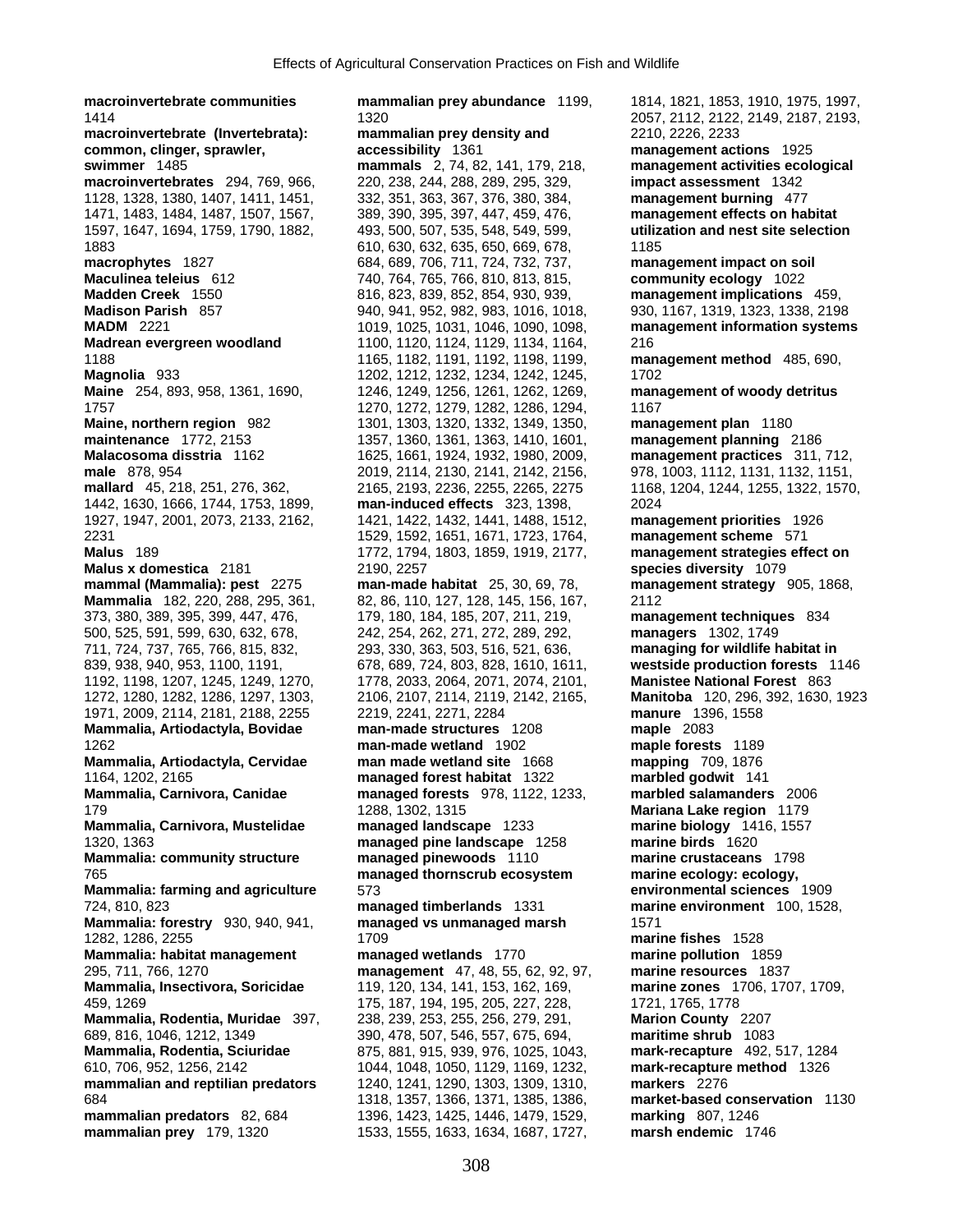**marsh management** 1746 **measurement** 1715 **mesocosms** 1669 **marsh monitoring program** 1594 **marsh process** 1822 **marsh terracing** 1709 1413, 1592, 1651, 1719, 1794, 1919 **meta analysis: analytical method marsh upland ecotone** 2044 **mechanical manipulation** 755 432 **marshes** 579, 1591, 1620, 1628, **mechanical restoration treatment metabolic activation** 2156 1649, 1650, 1658, 1692, 1695, 1697, 1190 **metabolism** 1575, 2068, 2156 1698, 1723, 1736, 1748, 1793, 1797, **mechanical thinning** 1190 **metabolites** 2156 1798, 1804, 1806, 1807, 1822, 1841, **Medicago sativa** 67, 92 **metamorphosis** 1845 1892, 2036 **medicine** 140, 155, 190, 791 **metapopulation** 1348, 1651, 2121 **marshes, salt** 2200 **Medicine Lake National Wildlife metapopulation dynamics** 1712 **marshland management** 458 **Refuge** 715 **meteorological conditions** 1897 **marsupials** 82 **Mediterranean-climate streams meteorology and climatology marten** 1316 1472 **marten** 1316 1760<br>**Megadrili: farming and agriculture** 1760 **Martes americana** 1160, 1237, 207 **methodology** 593, 718, 848, 1665, 1303, 1316 **Megascops asio** 1081 2070 **Martes americana: forestry** 1363 **Melampsorella caryophyllacearum methods and instruments** 2180 **Martha's Vineyard** 1145 1237 **methods and techniques** 101, 758, **Maryland** 127, 1464, 1565, 1617, **Melanerpes** 1095 **1095** 980, 993, 1473, 1833, 2105 1629, 1731, 1943, 2254 **Melanerpes erythrocephalus** 1095 **methyl parathion** 1704 **Maryland, Susquehanna R.** 2138 **Melanerpes lewis** 1217 **methylation** 2212 **Mason County** 338 **Melanoplus** 753 **metrics** 1429, 1791 **Massachusetts** 480, 1145, 1503, **Melanoplus bowditchi** 753 **Metzger Marsh** 1816 1832, 1838 **Melanoplus femurrubrum Mexican avifaunas** 1244 **mast** 1165, 2069, 2240 **(Orthoptera): species** 450 **Mexican spotted owl** 1207 **mast yield** 1165 **Melanoplus flavidus** 753 **Mexican woodrat** 1207 **mate attraction** 198 **species** 450 1673, 1880, 2021, 2042, 2092, 2185, **mate fidelity** 1268 **Melanoplus infantilis (Orthoptera):** 2188, 2189 **maternal condition** 799 **species** 450 **Mexico: Baja California Sur** 421 **maternity colony** 2124 **Melanoplus sanguinipes** 789 **mice, deer** 244, 982, 1016 **mathematical and computer Melanoplus sanguinipes mice, harvest** 244 **techniques** 198, 1603, 2175 **(Orthoptera): species** 450 **mice, white-footed** 244, 1016, 1031 **mathematical biology: Melanoplus sanguinipes Michaux State Forest** 2059 **computational biology** 1682 **(Saltatoria): farming and Michigan** 87, 156, 281, 863, 879, **mathematical model** 1682 **agriculture** 777 965, 1196, 1257, 1395, 1485, 1506, **mathematical models** 39, 620, 663, **Meleagris galloparvo: habitat** 1621, 1710, 2106, 2285 708, 795, 1012, 1108, 1160, 1211, **management** 1323 **Michigan, Kalamazoo** 1519 1377, 1990, 2073 **Meleagris gallopavo** 826, 902, **micro-basin scale** 1401 **mathematics and statistics** 849, 1073, 1173, 1194, 1232 **micro-catchment** 2011 987 **Meleagris gallopavo intermedia Microarthropoda: farming and mating** 221, 1268 499, 501 **agriculture** 167 **mating grounds** 125 **Meleagris gallopavo merriami Microchiroptera** 1037, 1150, 1205, **mating season** 755 1194, 1362 1194, 1362 **matrix effects** 517 **Meleagris gallopavo silvestris** 258, **microclimate** 262, 577, 657, 771, **mature forest** 1233, 1248 902, 1034, 1073, 1074, 2252 894, 949, 1532, 2216 **mature hardwood stands** 1110 **Meleagris gallopavo silvestris: microclimate alteration** 472 **mature mixed wood forests** 1294 habitat management 1258 **mature vs harvested aspen forests Meleagris gallopavo sylvestris Microgadus tomcod** 1384 **mayflies** 1482 **Melospiza georgiana** 446, 563 894, 933, 1210, 1214, 1252, 1287, **McCurtain County** 948 **Melospiza melodia** 93, 139, 317, **microhabitat association** 1157 **McHenry County** 669 386, 446, 558, 884 **microhabitat preference** 907 **meadow mouse** 1129 **Mendocino County** 2009 **microhabitat use** 435 **meadow vole** 141, 852 **Mendon Ponds County Park** 68 **Microlepidoptera** 504 **meadowlark** 10, 13, 17, 291, 413 **menhaden** 1798 **microorganisms** 1688, 2212 **meadowlarks, blackbirds and Mephitis** 141 **Micropogonias undulatus: growth orioles** 98 **Mephitis mephitis** 218, 570, 695, **rate** 1706 **meadows** 171, 569, 596, 1701, 2100 **Micropogonias undulatus: habitat**  1823, 1960, 2031, 2154 **Mercer County** 1546 **management** 1778 **mean annual precipitation (MAP) mercury** 7 **Micropterus** 1686 2011 **mercury-197** 7 **Micropterus salmoides** 1455, **meandering** 1432 **Merriam's turkey** 1362 1686, 1842

**mechanical and natural changes meta-analysis** 926, 1011 **Megadrili: farming and agriculture <b>method** 322, 1395 **Melanoplus gladstoni (Orthoptera): Mexico** 8, 24, 373, 632, 678, 1244, 1294 1040, 1173 **microhabitat** 472, 658, 762, 850, **meanders** 1549 **Merriami's kangaroo rat** 322 **Microtus** 584, 1099, 1283

**MBSS** 1565 **Melospiza lincolnii** 558 1350, 1555, 1557, 2170, 2195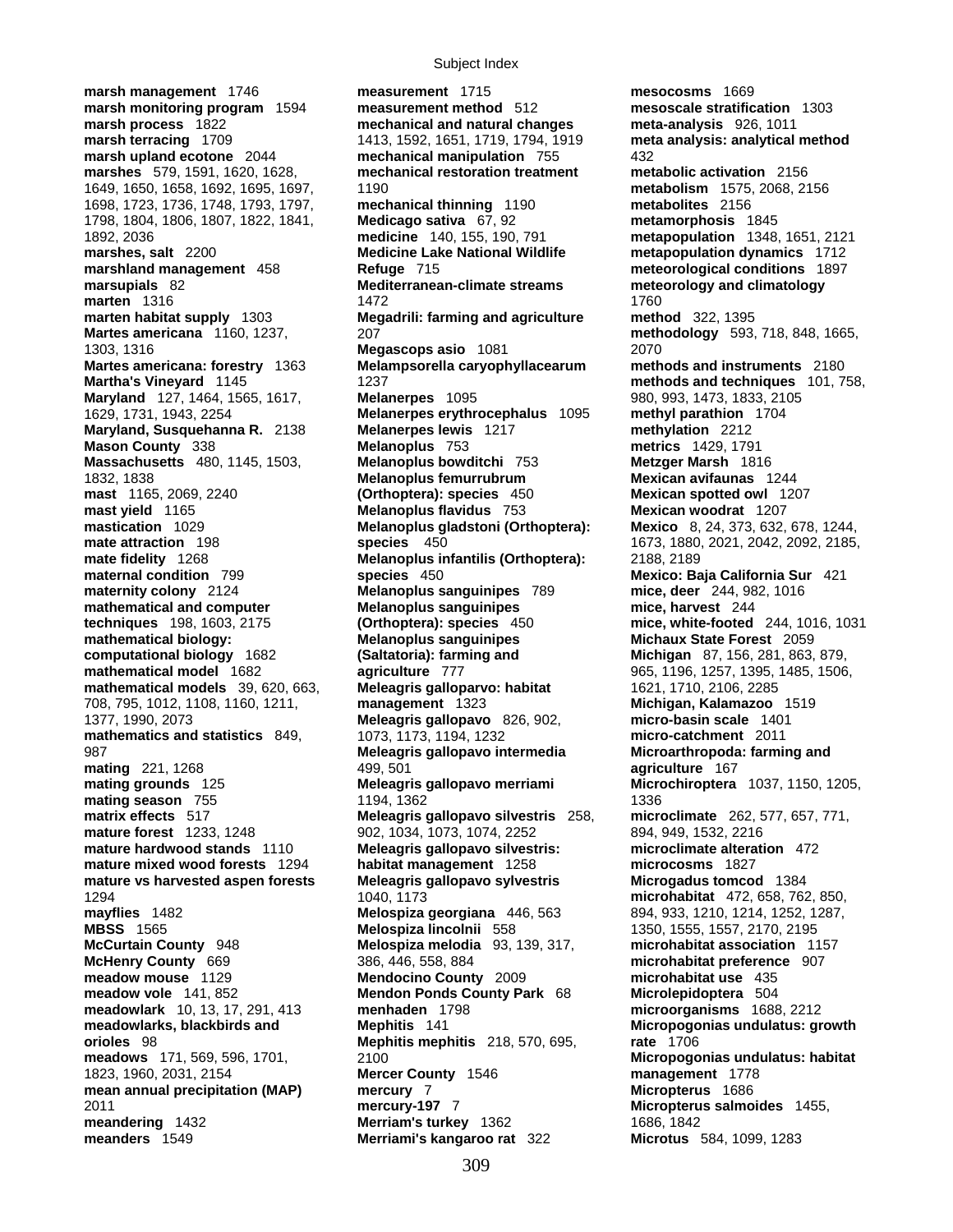**Microtus arvalis** 158 **minimum tillage and organic mixed and pine forest habitats** 983 **Microtus californicus** 781 **farmland** 25 **mixed-conifer** 2081 **Microtus canicaudus** 42 **minimum tillage and organic farms Microtus chrotorrhinus** 852 25 **mixed conifer forest: habitat** 643 **Microtus montanus** 1099 **mining** 134, 1444, 1657 **mixed forest habitat** 1338 **Microtus ochrogaster** 459, 584, **Minnesota** 10, 31, 32, 38, 61, 70, **mixed forests** 741, 987, 1024, 767 135, 179, 218, 259, 267, 289, 340, 1080, 1178, 1184, 1277, 1339 **Microtus ochrogaster: Emigration** 503, 516, 885, 909, 1116, 1367, **mixed grass prairie** 450, 608, 665, 397 1389, 1485, 1511, 1513, 1517, 1529, 669, 801 **Microtus oregoni** 1129 1539, 1579, 1579, 1593, 1650, 1665, 1670, **mixed grass prairie: prescribe mixed grass prairie: prescribe Microtus pennsylvanicus** 141, 459, 1722, 1743, 1846, 1861, 1927, 1968, **burned** 780 671, 852, 1617 1977, 2262 **mixed models** 402 **Microtus pennsylvanicus: feeding Minnesota and North Dakota** 1513 **mixed open pasture and mesquite behavior** 816 **Minnesota and Wisconsin** 1367 **stands** 570 **Microtus pennsylvanicus: habitat Minnesota: Fillmore County** 829 **mixedwood boreal forest** 869 **management** 689 **Minnesota, Houston County** 1579 **Mniotilta varia** 1265, 1327 **Microtus richardsoni** 580 **Minnesota, north central** 1889 **Mid America Airport** 2270 **Minnesota River** 1511 **model selection** 665, 1284 **mid successional shrub** 2195 **Minnesota River Basin and Red model studies** 1539, 1894, 2180 **Midewin National Tallgrass Prairie River** 1513 **modeled effects and evaluation** 568 **Minnesota, southwestern** 169 659, 685 **midges** 1380, 1482, 1614, 1669, **Minnesota, western** 31 **modeling** 98, 117, 119, 196, 281, 1759, 1847 **Minnesota, Winona County** 1579 392, 893, 902, 921, 1070, 1193, **Midland County** 2106 **Mississippi** 30, 148, 223, 292, 313, 1345, 1369, 1504, 1555, 1603, 1951, **midrotation pine management** 386, 684, 723, 857, 864, 1022, 1034, 2162, 2164 1279 1036, 1063, 1065, 1073, 1074, 1077, **modeling framework** 409 **midstory** 924 1148, 1258, 1261, 1278, 1279, 1304, **modeling, mathematics, computer midstory control** 1065 1359, 1427, 1584, 1595, 1618, 1704, **applications** 1782, 2221 **midstory removal** 1962 1904, 1912, 1962, 2054, 2105, 2252 **models** 89, 140, 188, 191, 298, 410, **Midwest** 164, 1550 **Mississippi Alluvial Valley** 276, 1296, 1304, 1380, 1715, 1782, 1804, **Midwest, United States** 1956 1045, 1171, 1584, 1625, 1753, 1862, 1829, 2092, 2221 **midwestern United States** 856 1907, 1912, 2020 **models and simulations** 1303, **migrant communities** 971 **Mississippi: central region** 902 2200 **migrants** 636 **Mississippi Delta** 1713 **models and simulations: migration** 881, 971, 1420, 1469, **Mississippi, George L.** 1834 **computational biology** 1682, 2175 1587, 1674, 1768, 1796, 1875, 1969, **Mississippi River** 7, 1874, 2016, **models, biological** 1533 2018, 2090, 2119, 2193 2116 **models, theoretical** 817, 1303, **migration chronology** 1898 **Mississippi River and Basin** 1240 1600 **migration distance** 2264 **Mississippi River Valley** 1014, **migration ecology** 1119 1939 **moist maritime forests** 1127 **migration routes** 2185 **Mississippi sandhill crane** 2105 **moist-soil** 276 **migratory birds** 1141, 1302, 1773, **Missoula County** 1349 **moist-soil management** 1595, **migratory population** 1980, 2010 136, 210, 228, 244, 255, 273, 274, **moist-soil management practices migratory species** 589, 831, 1143, 481, 515, 692, 791, 984, 1016, 1020, 1633 1564, 1633, 1673, 1874, 2021 1088, 1091, 1092, 1123, 1134, 1150, **Mojave Desert** 637 **migratory staging area** 2076 1270, 1355, 1508, 1887, 1945, 1975, **Mokelumne River** 1407 **migratory stock restoration efforts** 2068, 2069, 2071, 2244 **moldboard plowing** 246 **evaluation** 1420 **Missouri and Big Sioux Rivers mole salamanders** 904 **migratory waterfowl** 1580 2214 **Mollusca** 211, 449, 1483 **military lands** 2250 **Missouri Coteau** 402 **mollusks** 211, 449, 1413, 1483 **Millard County** 547 **Missouri: Dade County** 792 **Molothrus** 845, 2108 **Mimidae** 831 **Missouri Ozark Forest Ecosystem Molothrus aeneus** 845 **mine grasslands** 544 **Missouri Ozarks** 882, 1011 341, 558, 561, 671, 773, 826, 845, **mine reclamation** 151, 790 **Missouri River** 514, 1867 856, 870, 945, 968, 989, 1175, 1189, **mineral licks** 1262 **mist netting** 1006 1197, 1216, 1953, 1961, 2108 **mineralization** 2243 **mistletoes** 842 **Molothrus ater (Icteridae)** 823 **minimal effects** 1577 **mitigation** 1577, 1587, 1597, 1639, **monitoring** 153, 658, 751, 752, 848, **minimization of burrow trampling** 1712, 1931 886, 894, 955, 1098, 1176, 1246, **by livestock** 1980 **mitigation banks** 1850 1381, 1413, 1439, 1491, 1553, 1556, **minimum convex polygons** 152 **mitigation success** 1931 1573, 1633, 1700, 1719, 1755, 1780, **minimum habitat requirements mitigation wetland** 1597, 1711, 1805, 1844, 1845, 1863, 1894, 1997, 1489 1902, 1931

**Minimum tillage regime** 198 **mining** 134, 1444, 1657 Missouri 12, 55, 86, 98, 121, 131, 1773, 1913, 1914 **Mimosoideae** 741 **Project** 1011 **Molothrus ater** 93, 95, 141, 291,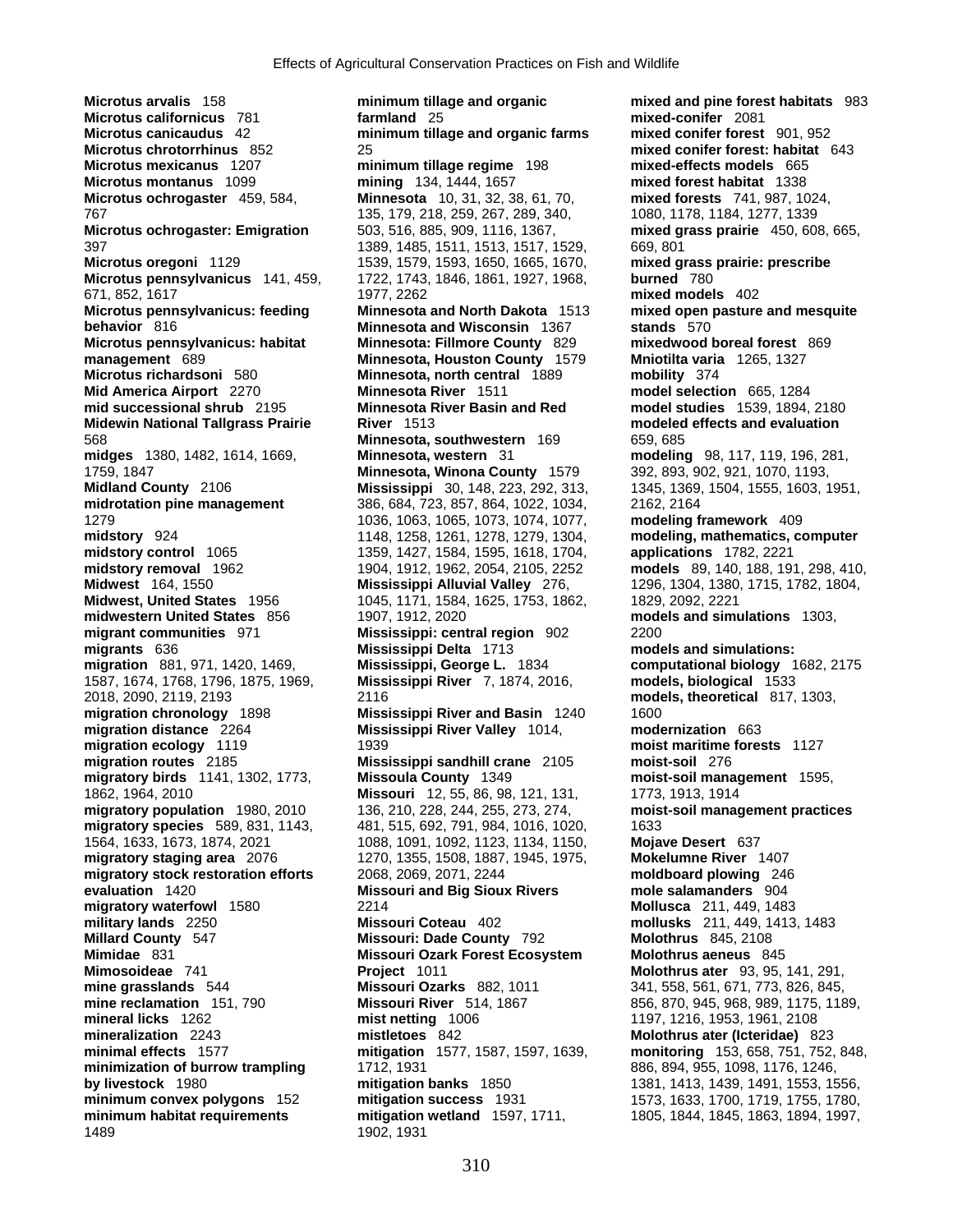**monitoring (contd.)** 2154, 2166, **movement areas** 1006 **mutualism** 127, 254, 931, 986, **moose** 909, 1106, 1303, 2095 1539, 1836, 1893, 1980, 2064, 2103, **multiple resource management native species** 326, 1061, 1429, 804, 2244, 2252 **Mustelidae** 570, 1042, 1303, 1980 **mouse, house** 244 **Mustelinae** 1316

2224, 2228, 2239, 2257, 2276 **movement patterns** 903, 1738 1056, 2271 **monitoring adaptive management movements** 203, 424, 496, 574, **Myadestes townsendi** 1224 **in coniferous forest** 1161 584, 902, 1083, 1164, 1165, 1182, **Mycophagy** 927 **monitoring avian nest predators** 1310, 1365, 1373, 1442, 1732, 1915, **Mycteria americana** 1901 **and brood parasite among restored** 2193, 2232 **Myiarchus** 1095 **riparian habitats** 684 **movements during dispersal** 958 **Myiarchus crinitus** 1095, 1169, **monitoring program** 118 **mowed trail effects** 479 1189, 2205<br>**monitoring protocol** 1835 **mowing** 217, 480, 481, 485, 539, **Myotis** 69 **monitoring protocol** 1835 **mowing** 217, 480, 481, 485, 539, **Myotis** 691, 1182 **monoculture** 1009 542, 562, 569, 612, 647, 672, 746, **Myotis austroriparius** 1205 **Monroe and Wayne Counties** 293 1238, 2153, 2237 **Myotis leibii** 1208 **Monroe County, NY** 68 **mowing and fertilization** 646 **Myotis lucifugus** 1037, 1336 **Montana** 122, 162, 370, 393, 395, **mowing and fertilization effects on Myotis septentrionalis** 1037, 1336 398, 418, 437, 514, 520, 548, 697, **tallgrass prairie soil communities Myotis sodalis** 1208, 1321 699, 700, 715, 722, 737, 757, 758, 646 **Myrica** 1302 806, 981, 1042, 1168, 1199, 1349, **mowing: applied and field Myricaceae** 1302 1371, 1538, 1893, 1941 **techniques** 819 **NABCI** 2146 **montane forest management** 981 **mowing: management method** 628 **Nakina Forest Management Unit montane forests** 981, 1074, 1265, **mowing prior to summer burning** 1303 1282, 1318 692 **Napaeozapus insignis** 852 **montane habitat** 555, 1360, 1959 **mowing versus fir** 661 **narrow forest canopy breaks** 1247 **montane riparian system** 314 **mu-basin** 1494 **natal recruitment** 1993 **montane shrew** 1129 **mudflats** 1757, 1934 **National Fire and Fire Surrogate montane shrubland** 555 **Mugil cephalus** 1798 **Project** 1285 **Montezuma quail** 1188 **mulching** 5 **National Fish Habitat Initiative Monticola** 1312 **mule deer** 360, 445, 549, 783, 897, 2268 **Moody County** 739 **1106 national parks and reserves** 135,<br> **noose** 909, 1106, 1303, 2095 **nullet** 1798 **noose** 289, 441, 912 **moose wintering habitat supply multi disciplinary approach** 1190 **National Resources Inventory** 35, 1303 **multi-disciplinary studies** 1719 2065, 2123 **moraines** 1481 **multifunctional** 1966 **National Wetlands Inventory maps Morella cerifera** 1302 **multimetric** 1570 2047 **Morone saxatilis** 1384 **multiple ecological consequences native and restored tallgrass prairie morphology** 609, 709, 1037, 1554, 407 407 407 407 1719 **multiple habitat qualitative native fishes** 1867 **Morrow County** 1980 **sampling approach** 1485 **native grasslands** 295, 454, 715 **mortality** 25, 221, 360, 396, 397, **multiple interactive pathways native groundcover** 1197 443, 466, 481, 583, 692, 701, 709, 1534 **native habitat** 681 729, 789, 792, 829, 875, 959, 1063, **multiple land ownership** 1461 **native prairie** 686, 715 1109, 1247, 1268, 1310, 1350, 1523, **multiple regression** 1820 **native riparian vegetation** 1461 2200, 2213 2215 1574 **mortality causes** 1539, 1845 **multiple spatial scales** 402 **native ungulate activity** 306 **mortality rate** 481, 692 **multiple use** 2044 **native warm-season grasses** 593 **Morton Arboretum** 816 **multiple use of resources** 1463, **native woodland** 1013, 1249 **mosquito control** 1746 2186 **natural and altered communities mosquitoes** 1759, 1882 **multiscale analysis** 123 207 **mosquitofish** 2212 **multispecies approach to wetland natural area preservation** 390 **management** 1923 **natural bottomland forest** 1668<br>multispecies management 1922 natural channels 1559 **moths** 528, 1162 **multispecies management** 1922 **natural channels** 1559 **multispecies testing** 2180 **mountain areas** 933, 1080 **multivariate analysis** 189, 1380, **natural disturbance** 873, 995, **mountain bluebird** 876 1428, 1454, 1429, 1719, 2146 1230, 1292 **mountain caribou** 1360 **multivariate analysis: analytical natural disturbance and mountain forests** 620, 933, 1080, **method** 1724 **herpetofauna** 2204 1347 **municipal wastewater** 1817 **natural flatwoods marshes** 1807 **mountain grasslands** 580 **Muridae** 584, 744, 781, 1207, 1601 **natural grasslands** 462, 620 **mountain habitat** 1282 **murrelet** 2168 **natural habitat potential** 2074 **mountain mahogany** 2141 **muskrats** 1806 **natural range of variation** 942 **mountain plover** 130, 168, 193 **mussels** 1523, 1890 **natural regeneration** 935, 1210, **mountain wetlands** 1959 **Mustela erminea: habitat** 1239, 1296 **mountains** 437 **management** 1320 **natural resource management** 57, **mountaintop mining** 1983 **mustela nivalis** 131 155, 791, 1060, 2268 **mourning dove** 13, 125, 373, 469, **mustelid** 1237, 2100 **natural resource policy** 1580, 2268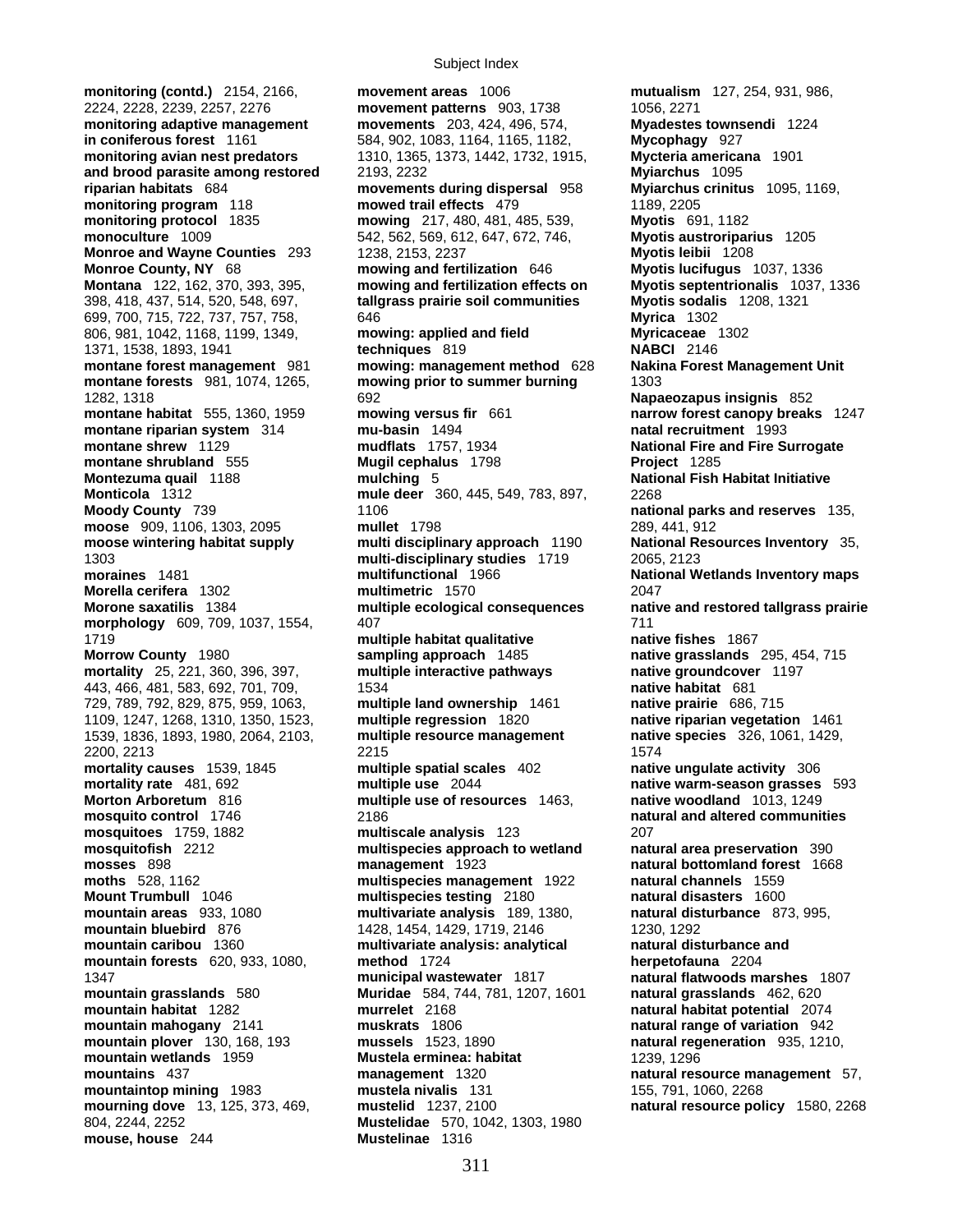**natural resources** 2, 55, 155, 191, **Neotoma lepida** 632 **nesting habitat** 260, 403, 566, 216, 238, 279, 285, 291, 300, 349, **Neotoma magister** 1165 1305, 1315, 1368, 2047, 2242 741, 773, 838, 881, 1285, 2257 **Neotoma mexicana** 1207, 1281 **nesting habitat availability** 1637 **sciences** 57, 190, 191, 791 959, 1143, 2021 **nesting season occupancy** 672 **natural resources and earth neotropical migrant songbirds nesting sites** 97, 195, 392, 396, **sciences natural resource** 773, 963, 2163 667, 1025, 1120, 1176, 1184, 2130, **management** 140, 240 **neotropical migrants** 316, 881, 2155 **natural resources conservation** 968, 989, 1002, 1141, 1218, 1307, **nesting structure** 2133 240, 1956 1959, 2236, 2242 **nesting success** 21, 91, 136, 139, **Natural Resources Conservation neotropical migrants in riparian** 251, 330, 362, 396, 402, 537, 542, **Service** 375, 705, 1856, 1991, 2075 **corridor woodlands and farmstead** 553, 622, 669, 673, 713, 772, 883, **natural resources land resources <b>woodlots** 2214 895, 945, 989, 990, 1003, 1023, 195 **neotropics** 2149, 2188 1135, 1172, 1175, 1204, 1235, 1307, **comparisons: avifaunal food value, nephelometers** 1413 1964, 1980, 1993, 2032, 2231, 2242 **vegetation** 1903 **nest abandonment** 1331 **nesting success and fecundity natural salt marsh island** 1607 **nest basal area** 994 136 **natural soil erosion** 1980 **nest boxes** 1124, 1169, 1503, 1958 **nesting waterfowl** 1886 **natural system processes** 1663 **nest concealment** 1247 **nestling diet** 36 **natural variability** 1854 **nest density** 195, 387, 403, 454, **nestlings** 1176, 2168 **natural vegetation** 1702 1308, 2164 **nests** 25, 45, 80, 123, 125, 136, **natural vs managed forest** 932 **nest depredation** 479, 1230 157, 181, 197, 213, 220, 227, 249, **natural vs restored sites** 1778 **nest initiation curves** 2155 256, 283, 323, 350, 410, 498, 553, **natural wetlands** 33, 1626, 1647 **nest initiation date** 799 667, 773, 803, 875, 1026, 1120, **natural wood recruitment** 1492 **nest losses** 25 1171, 1263, 1503, 1670, 1980 **natural wood regimes** 1552 **nest parasitism** 153, 291, 341, 773, **nests and nesting** 49, 98, 125, 165, **natural woody hedgerow** 204 994 274, 443, 471, 619, 773, 1951, 1968<br> **Nature Conservancy's Taligrass nest phenology** 713 **https://www.fragery.org/2018/2018 Nature Conservancy's Tallgrass and Schoology 713 conservancy's Tallgrass and Muslim Preserve 415 conservance in<br>Prairie Preserve 415 conservances and the strategies are placement 793 conservance 291, 377, 392, 773, 1025, Prairie Preserve** 415 **nest placement** 793 291, 377, 392, 773, 1025, 1120, **nature conservation** 100, 147, 178, **nest predation** 21, 75, 218, 379, 1124, 1169, 1176, 1217, 1623, 2130 197, 291, 323, 327, 372, 453, 491, 671, 713, 772, 799, 875, 946, 1003, **net primary productivity** 306 576, 579, 580, 620, 726, 840, 848, 1124, 1135, 1154, 1169, 1170, 1204, **nets-netting** 2210 866, 1210, 1439, 1488, 1491, 1512, 1216, 1217, 2032, 2188 1556, 1560, 1590, 1615, 1617, 1633, **nest predation rates** 314, 1247 **Neurotrichus gibbsii** 1129 1650, 1654, 1657, 1669, 1670, 1675, **nest site** 139, 359, 537, 553, 603, **neutral landscape models** 2010 1681, 1701, 1705, 1717, 1723, 1727, 622, 669, 680, 918, 922, 998, 1102, **Nevada** 640, 698, 764, 1446, 1447, 1732, 1782, 1785, 1815, 1817, 1830, 1172, 1195, 1244, 1305, 1329, 1901, 2013, 2014 1832, 1851, 1888, 1890, 1894, 1896, 2164 **Nevada: Ash Springs** 1446 2149, 2152, 2177, 2269 1331 **Nevada: Elko County** 2141 **nature reserves** 107, 159, 182, 490 **nest-site selection** 555, 994 1173, **New Brunswick** 852, 886, 992, **NAWMP** 1594, 1630<br>**Nebraska** 104, 377, 535, 536, 754, **nest success** 49, 68, 139, 193, 241, **New Brunswick, Canada** 1783 **Nebraska** 104, 377, 535, 536, 754, **nest success** 49, 68, 139, 193, 241, 1717, 1875, 1937, 2064, 2072 314, 353, 403, 454, 461, 495, 527, **New England** 598, 1712, 2027 **Nebraska, southeastern** 222 537, 542, 543, 555, 618, 665, 668, **New Hampshire** 957, 1033 **nekton** 1798 683, 713, 715, 776, 856, 906, 949, **New Hampshire, northern** 875 **nekton assemblage composition** 964, 1230, 1980, 2001, 2032, 2071 **New Hampshire: White Mountain**  1709 **nest survival** 192, 402, 530, 555, **National Forest** 875 **nekton community structure** 1709 668, 669, 979, 1003, 2071 **New Jersey** 1384, 1707, 1765, **Nelson Environmental Study Area <b>nest survival rate** 353, 555, 715 1778, 1855 584 **nest trees** 1108, 1367 **New Mexico** 194, 236, 301, 302, **Nematoda** 180, 245, 754 **nesting** 76, 91, 100, 160, 197, 227, 308, 332, 341, 443, 447, 531, 610, **Nematoda: activity patterns** 242 264, 335, 348, 350, 401, 423, 470, 613, 652, 717, 742, 773, 836, 853, **Nematoda: farming and agriculture** 483, 497, 498, 644, 655, 693, 723, 1094, 1101, 1114, 1476, 1489, 1633, 1633, 180, 219, 245, 754 793, 818, 836, 836, 858, 896, 1752, 1817 180, 219, 245, 754 732, 747, 793, 818, 836, 858, 896, 1085, 1108, 1171, 1253 **nematodes** 180, 219, 242, 245, 754, 1263, 1628, 1698, 1743, 1992, 2019, **New York** 68, 543, 738, 858, 1465, 1022 2132, 2155, 2170, 2212 1628, 1794, 1799, 1914, 2046 **Neotamias speciosus** 988 **nesting behavior** 152, 671, 1865, **Newfoundland** 980, 1170 **Neotamias speciosus: forestry** 2153, 2170 **Newfoundland, central region** 952 **nesting cover** 346 1301 **Neotoma** 1207 **nesting density** 673 **Newfoundland Small Stream Buffer Neotoma floridana** 2130 **nesting ecology** 2153 **Study, Phase 1** 1493 **Neotoma fuscipes** 1120 **Newton County** 365

**neotropical migrant birds** 784, **nesting season** 672 **Neotyphodium coenophialum 593** 1928, 1933, 1942, 2028, 2036, 2138, **nest site characteristics** 667, 901, **Nevada: Brownie Spring** 1446 **Nematoda: forestry** 1022 989, 1065, 1095, 1108, 1171, 1253, **New Mexico, Vacas R.** 1433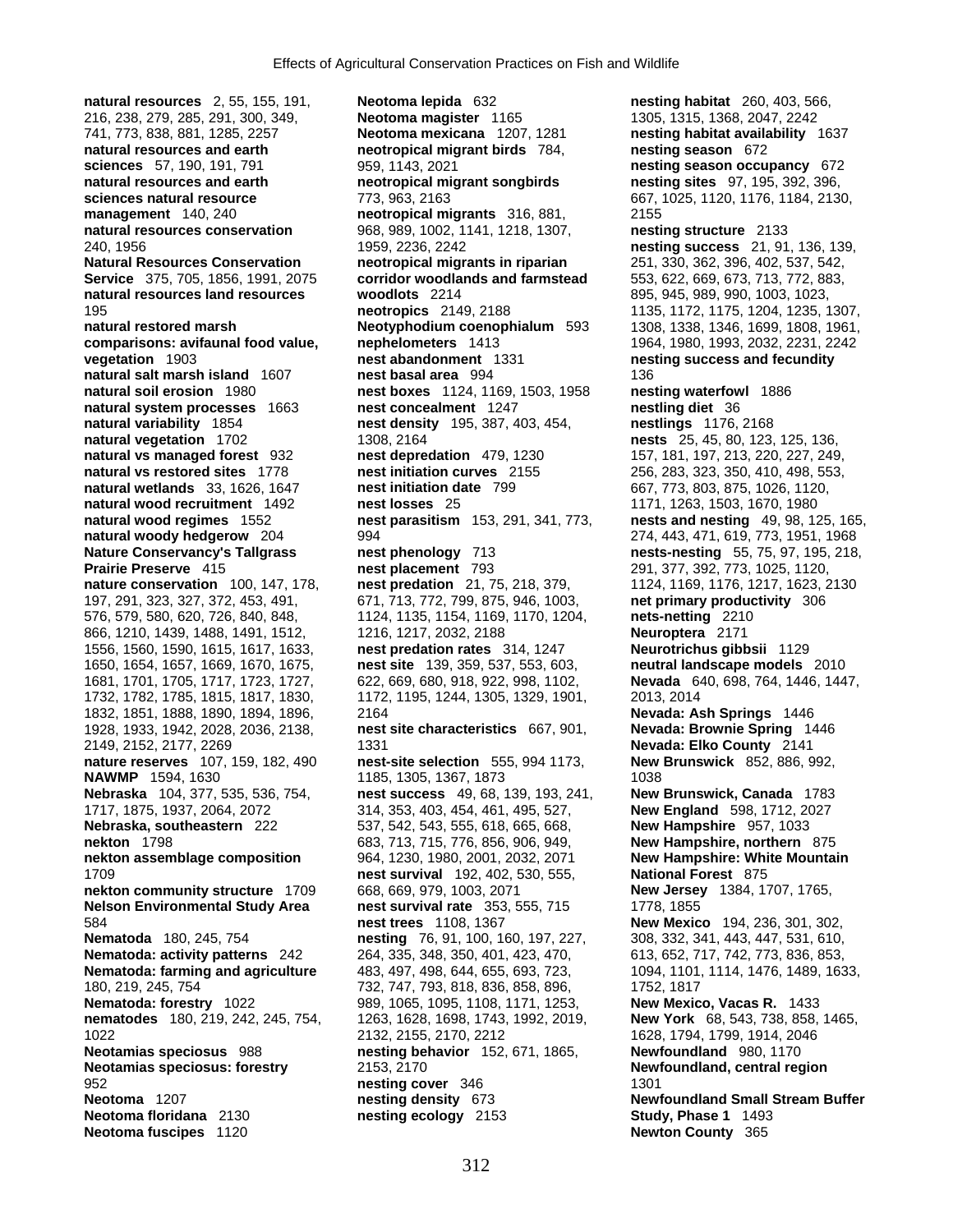**Newton County, Mississippi** 902 **North Carolina** 82, 920, 924, 986, **Notonectidae** 1883 **Nicaragua** 374 1002, 1087, 1122, 1148, 1192, 1193, **niche diversity** 628 1225, 1231, 1265, 1269, 1397, 1409, **Notophthalmus viridescens** 1312, **Nicolet National Forest** 1308 1463, 1487, 1509, 1540, 1844, 1845, 1662, 1844, 2264 **Nicrophorus defodiens** 1257 1850, 1959, 2077, 2091, 2145 **Notophthalmus viridescens Nicrophorus sayi** 1257 **North Carolina, Chaney Creek viridescens** 2006 **Nicrophorus tomentosus** 1257 1554 **Notropis hudsonius** 1384 **nighttime** 1633 **North Dakota** 25, 49, 53, 70, 79, 95, **Notropis topeka** 1455 **nighttime cover** 1733 122, 159, 161, 162, 217, 218, 241, **Nova Scotia** 120, 908 **NIPFs** 911 264, 297, 305, 336, 350, 370, 402, **NRCS** 705, 1856, 2274 **nitrate** 1632 442, 455, 456, 502, 600, 608, 618, **NRI** 2065 **nitrate nitrogen** 79 648, 656, 669, 673, 789, 801, 1513, **nuclear power plants** 991 **nitrogen** 347, 416, 688, 1421, 1446, 1635, 1646, 1670, 1747, 1758, 1761, **nucleation** 2017 1498, 1579, 1680, 1742, 1777, 2036 1847, 1849, 1918, 1927, 2001, 2089, **Nuevo Leon** 678 **nitrogen addition** 1925 2133, 2155 **Numenius americanus** 457, 1737 **nitrogen cycling** 577 **North Everglades** 1605 **numerical analysis** 2180 **nitrogen fixation** 1153 **North West Atlantic** 1707, 1765 **numerical studies** 1609 **nitrogen mineralization function northeastern Oregon** 1602 **Nunn** 412 245 **northeastern United States** 769, **nuthatches** 1001 **nitrogen:phosphorus ratio** 1648 1836 **nutrient concentrations** 1380, **nitrogen-protein** 757 **northern Aplomado falcon** 302 1700, 1759 **no net loss** 1388 **northern bobwhite** 85, 118, 123, **nutrient content** 486, 2237 **no-till** 142, 406, 1494 154, 183, 229, 273, 496, 566, 593, **nutrient cycles** 1822 **no-tillage** 201, 246, 264, 583, 2252 602, 624, 663, 675, 713, 1007, 1178, **nutrient cycling** 1979 **Noctuidae** 590 1192, 2123, 2143, 2199 **nutrient enrichment** 688, 1680, **nocturnal use** 184 **Northern Bobwhite Conservation** 1936 **non-breeding season** 1913 **Initiative** 229 **nutrient enrichments effects on <br>
<b>non-crop** and orchard habitats **independent or an about here** in the **independent on the community** 1848 **non-crop and orchard habitats northern bobwhite (Galliformes)** 2181 13 **nutrient load** 1856 **non-industrial private forests** 911, **northern bobwhite quail** 228, 1063, **nutrient management** 116 920, 1255, 1354 1975, 2252 **nutrient removal** 1680 **non point pollution** 1859 **northern fence lizard** 2120 **nutrient reserve** 1714 **nonconsumptive use** 2248 **northern flying squirrel** 927 **nutrients** 548, 699, 708, 734, 1521, **noncrop habitat** 247 **northern forested wetland** 1638 1558, 1700, 1759, 1814, 1859, 1970, **nongame management** 2248 **northern goshawk** 956, 1241, 2068, 2069, 2141, 2180, 2243, 2261 **nongame wildlife** 195 1305, 1329 **nutrients (mineral)** 1421, 1422, **nonhuman** 1571 **1859, 2180 northern grassland** 669 1859, 2180 **nonhuman mammals** 2265, 2275 **northern Great Plains** 230, 250, **nutrition** 82, 127, 156, 179, 242, **nonhuman vertebrates** 2, 9, 11, 13, 305 302, 341, 366, 380, 384, 389, 395, 17, 22, 60, 152, 222, 257, 1378, **northern hardwood forests** 1295, 407, 416, 473, 519, 599, 603, 605, 1891, 2038, 2061, 2078, 2192, 2265, 1308, 1484 630, 659, 669, 678, 684, 685, 708, 2275 **northern hardwoods** 1033 736, 758, 799, 812, 813, 816, 828, **nonpoint pollution sources** 1460, **northern harrier** 1995 844, 909, 918, 924, 937, 947, 948, 1819 **northern hawk owl** 1179 1034, 1037, 1038, 1040, 1075, 1084, **nonpoint source pollution** 817, **northern interior wetbelt** 830 1090, 1091, 1092, 1164, 1199, 1202, 1377, 1416, 1435, 1478, 1567, 1568, **northern lapwing** 579 1205, 1222, 1250, 1266, 1273, 1320, 1859 **northern Lower Peninsula** 2285 1336, 1350, 1361, 1368, 1663, 1684, **nontarget effects** 2056, 2179 **northern pike** 1816 1750, 1778, 1917, 1965, 1980, 2009, **nontarget organisms** 1599, 1685, **northern pintail** 251, 323, 537, 2033, 2068, 2076, 2106, 2139, 2141, 1813, 2276<br>
1744, 2001, 2232 2271<br>
19 nutrition [physio./bioc] Northern Plains 49 11/11/11/11/11/11/11/11/10/11/10/11/10 **nonvolatile suspended solids Northern Plains**  49 **nutrition [physio./biochem.]** 548<br>1820 **nutritional condition** 948 1820 **Northern Plains States of USA** 231 **nutritional condition**<br>**North America. Great Lakes** 1491, **northern Rockies** 1161 **nutritional quality** 757 **North America, Great Lakes** 1491, **northern Rockies** 1161 **nutritional quality** 757<br>1705. 1748 **northern shoveler** 276, 1744, 2001 **nutritional requirements** 755 1705, 1748 **northern shoveler** 276, 1744, 2001 **nutritional requirements** 755 **North American Bird Conservation northern spotted owl** 954, 1120, **nutritional status** 734 **Initiative** 1177 1309, 1310, 1315 **nutritional tonnages** 2281 **North American Breeding Bird northern three-toed woodpecker nutritional value** 1090 **Survey** 60, 2123 844 **nutritive value** 325, 486, 722, 2237 **North American grassland** 36 **northern tolerant hardwoods** 1223 **Nyctea scandiaca: habitat North American Landbird Northern Virginia** 1372 **management** 2284 **Conservation Plan** 1325 **northern white shrimp** 1798 **Nycticeius humeralis** 967, 1150 **North American Waterfowl Northwest, Black Brook District Nycticorax nycticorax** 1836 **Management Plan** 1177 1038 **oak** 324, 881, 984, 1016, 1031, **North Atlantic** 1706, 1707, 1709, **Northwest Forest Plan** 1525, 2247 1721, 1765, 1778 **northwestern Texas** 227 **oak forests** 1092, 1367

**northwestern United States** 913 **oak herbivore diversity** 1091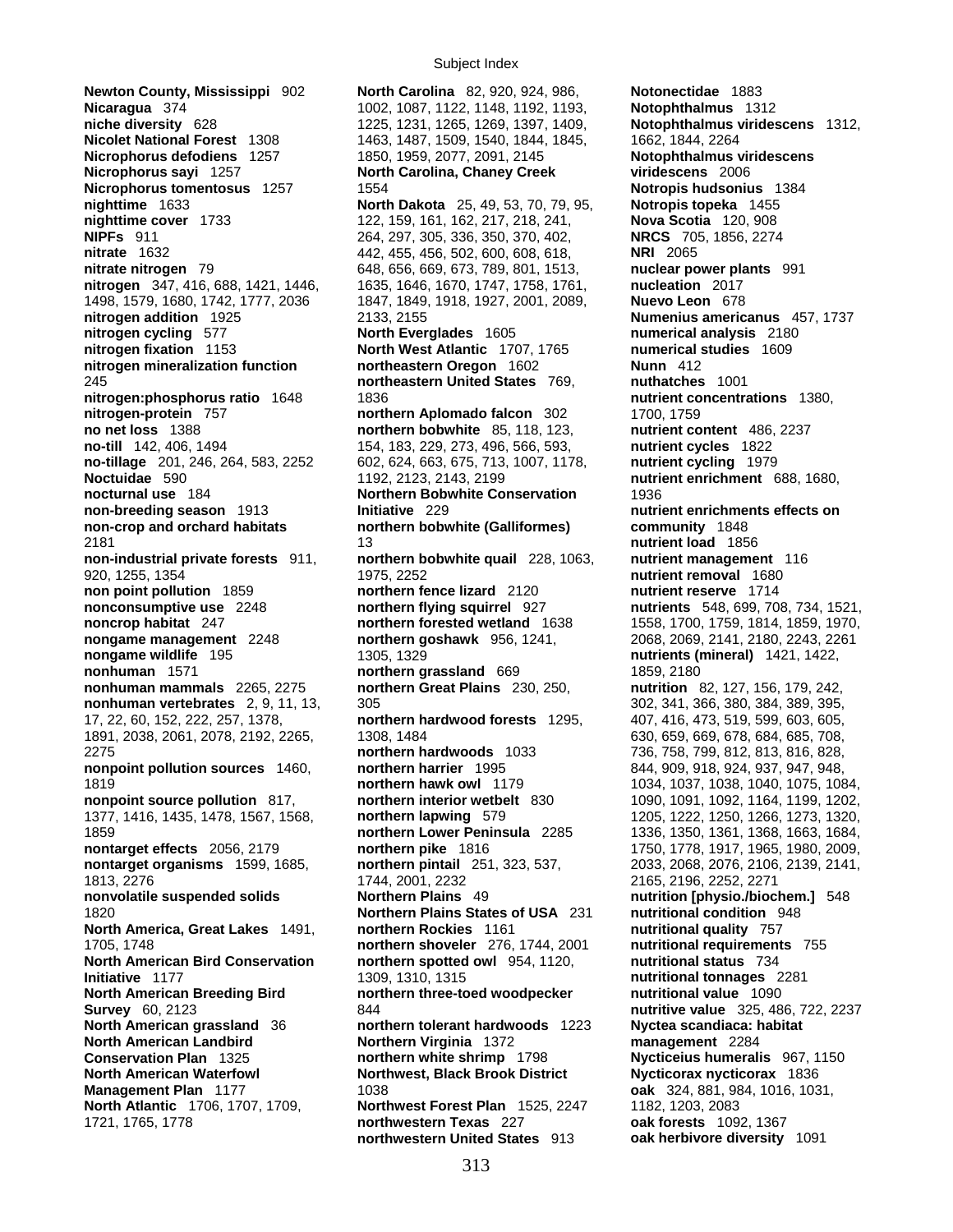**Area** 295 **old-growth forest** 848, 954, 1017, **objective-driven** 63 **contract** 1138, 1180, 1273, 1314, 2115 552, 605, 679, 755, 812, 826, 897, **Oncorhynchus mykiss: forestry organic wastes** 1390, 1970 **Oklahoma: McCurtain County** 947 **open water** 1987 **Oryza rufipogon** 1584

**oak-hickory** 1276 **old field habitat** 584 **open woodlands** 1006 **oak-hickory forest** 989, 1222, **old field management strategy** 184 **opening shape** 969 1293, 2059 **old field pastures** 564 **opening size** 969, 1187 **oak regeneration** 1181 **old fields** 80 **Opequon Creek Watershed** 1458 **oak savanna** 475, 2018 **old-forest specialists** 917 **operational planning** 873 **oak woodlands** 899 **old growth** 900, 1625, 2168 **Opheodrys aestivus** 792 **Oakwood Lakes Game Production old-growth attributes** 1138 **Ophisaurus attenuatus** 792 **objective-driven** 63 1138, 1180, 1273, 1314, 2115 **Oporornis formosus** 984, 993 **objectives** 825, 840 **old growth forest availability** 1273 **opportunities for conservation observational studies** 2247 **old growth forest management plan research** 2172 **Ocala National Forest** 1978 1180 **opportunity costs** 234 **occupancy rates** 1627, 2133 **old-growth forest specialization optimization** 559, 1200, 1899, 1990 **occupational safety** 2135 844 **Opuntia** 990 **occurrence** 627 **old growth restoration** 978 **orchards** 2171, 2181, 2224, 2226<br>**occurrence data analysis and Oligochaeta** 78, 79, 201, 1764, **ordination tests** 1791 **occurrence data analysis and Oligochaeta** 78, 79, 201, 1764, **ordination tests** 1791 **management implications** 843 1847 **1847** 1847 **Oreamnos americanus: habitat ocean habitats** 1012, 1557, 1571, **Oligochaeta (Metazoa)** 1597 **management** 1262 1597, 1956 **oligochaetes** 1483, 1614, 1764, **Oregon** 78, 380, 417, 434, 444, 585, **Ochrotomys nuttalli** 1280 1847, 1900 1847, 1900 597, 638, 733, 736, 740, 855, 876, **Odocoileus** 417, 520, 1100 **oligotrophic wetland biomass** 896, 918, 921, 923, 954, 1017, 1105, **Odocoileus hemionus** 166, 345, 1885 1109, 1109, 1158, 1224, 1266, 1290, 1305, 1305, 360, 417, 431, 445, 493, 529, 549, **oligotrophic wetlands** 1605, 1885 1309, 1315, 1329, 1408, 1469, 1482, 565, 897, 1012, 1100, 1140, 1408, **Olmsted County** 1968 1495, 1502, 1562, 1678, 1784, 1980, 1941, 2206, 2266 **Olor buccinator** 1737 2104, 2129, 2131, 2151, 2215, 2216, **Odocoileus hemionus californicus Olympic Mountains** 1520 2227, 2278, 2284 596 **Olympic Peninsula** 2058 **Oregon, central** 861 **Odocoileus hemionus (Cervidae): Omus cazieri** 1105 **Oregon Coast Range** 1289, 1309, **farming and agriculture** 630 **Oncorhynchus** 1391, 1436, 1501, 2129, 2227 **Odocoileus hemionus (Cervidae):** 1658, 1671 **Oregon, eastern region** 2218 **food plants** 380, 395 **Oncorhynchus aguabonita** 1477 **Oregon, northeastern** 1104 **Odocoileus hemionus crooki: Oncorhynchus clarki** 1436, 1557 **Oregon, western** 1555 **farming and agriculture** 389 **Oncorhynchus clarki (Salmonidae): Oregon, Willamette Valley** 1737 **Odocoileus hemionus hemionus release and relocation programmes Oreoscoptes montanus** 530, 597, 445, 596 1489 745 **Odocoileus spp. (Cervidae): Oncorhynchus kisutch** 1422, 1441, **organic** 142, 2049 **bioindicator, deer** 2265 1892 **organic compounds** 2049 **Odocoileus virginianus** 166, 238, **Oncorhynchus mykiss** 1407, 1421, **organic farms** 1974 265, 289, 382, 383, 486, 510, 546, 1422, 1456, 1472, 1499 **organic matter** 1483 898, 947, 1010, 1012, 1025, 1111, 1537 **organismal community** 1061, 1166, 1232, 1339, 1350, 1760, 1941, **Oncorhynchus mykiss: habitat** 1328, 1515 2069, 2237, 2252, 2266 **management** 1469 **organochlorine compounds** 1842 **Oncorhynchus nerka: conservation farming and agriculture** 500 **measures** 1420 **Environmental aspects---United Odocoileus virginianus texanus Oncorhynchus tshawytscha** 1450, **States** 1496 **(Cervidae): food plants** 678 1892 **organochlorines** 1812 **Odonata** 1811 **Ondatra zibethicus** 1806 **organophosphorus insecticides Odontophoridae** 62, 119, 187, 255, **Ontario** 167, 189, 880, 914, 932, 2276 1025 950, 964, 994, 1053, 1067, 1097, **organophosphorus pesticides offshore transects: survey method** 1189, 1198, 1200, 1242, 1256, 1286, 2134, 2156 1645 1303, 1332, 1697, 1917, 1974 **original and reconstructed Ohio** 67, 207, 283, 689, 1380, 1466, **Ontario and Quebec** 932 **tallgrass prairie habitats** 394 1566, 1662, 1723, 1804, 1816, 1958, **Ontario L.** 1748 **ornate box turtle** 792 2006, 2030, 2113, 2177, 2179 **Ontario, northern** 1267 **Orono, Dwight B. Demeritt and Ohio River Islands National Wildlife Onychomys leucogaster** 166 **Penobscot Forests** 958 **Refuge** 1958 **Opeia obscura (Orthoptera): Orthic Black Chernozemic: Udic Ohio, Southern** 1203 **species** 450 **Haploboroll** 354 **Oiceoptoma noveboracensis** 1257 **open even-aged stands** 995 **https://witk.org/community-org/community-org/community-org/community-org/community-org/community-org/commu Oiceoptoma noveboracensis** 1257 **open even-aged stands** 995 **orthophosphates** 1483 **oil-gas development** 2193 **open habitats: burning** 628 **Orthoptera** 115, 144, 294, 412, 450, **Oklahoma** 29, 130, 133, 214, 361, **open-marsh water management** 517, 621, 777, 811 391, 396, 407, 415, 416, 561, 603, 1746 **Orthoptera: community structure** 713, 753, 761, 778, 793, 797, 948, **open space** 559 448 1148, 1282, 2143, 2241 **open space planning** 1192 **Oryctolagus cuniculus** 328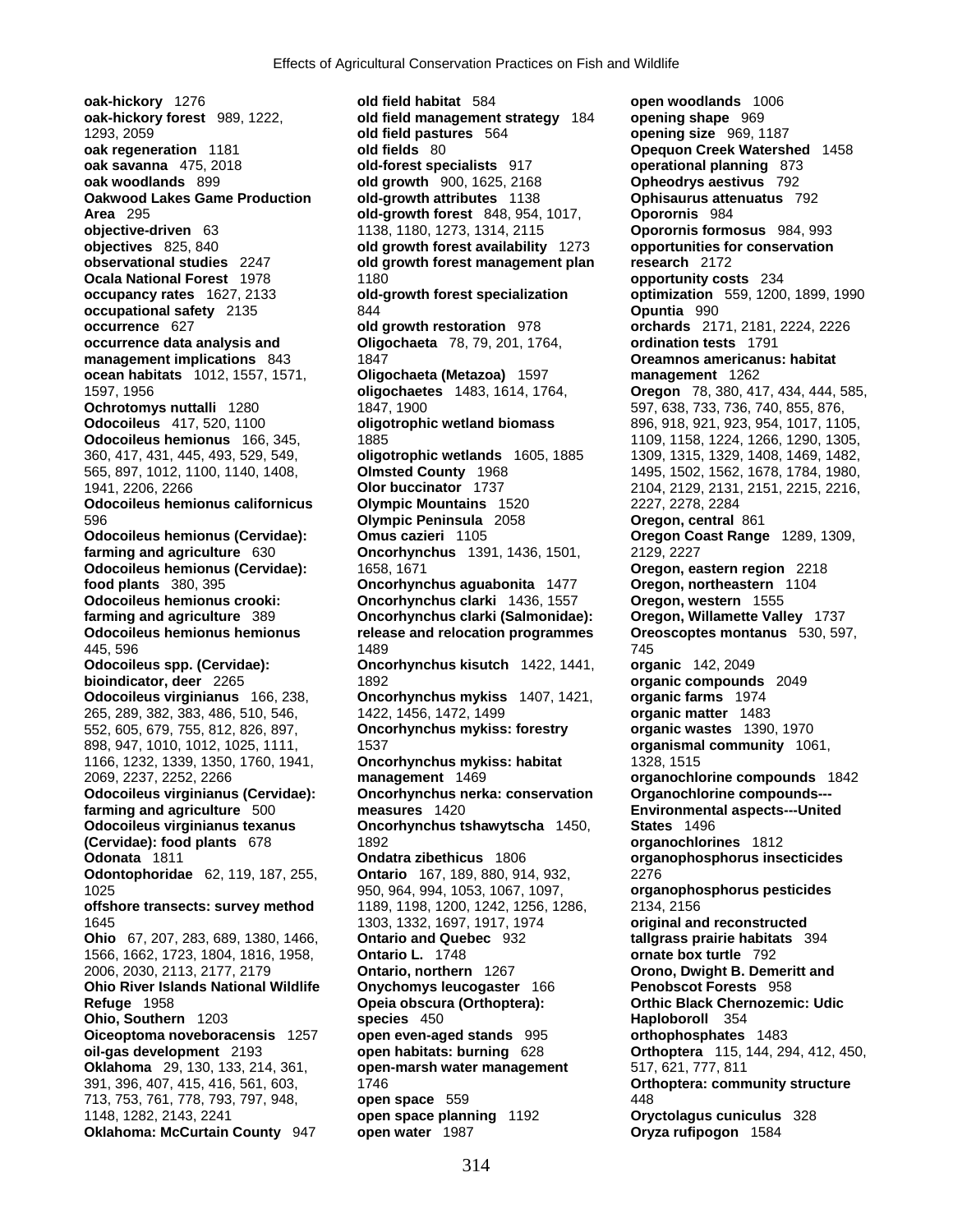**paddy field** 1882 **peatland** 1783

**Oryza saliva** 1912 **painted bunting** 1083 **Passeri** 38, 84, 311, 832, 845, 959, **Oryza sativa** 1580, 1584, 1785, **pair formation** 1268, 2235 1218, 1235, 1292, 1313, 1962, 2010, 1860, 2170 **paired male** 1714 2128 **Oryzomys palustris** 953 **pairing success** 2235 **Passeridae** 317, 334, 386, 461, **Osage and Washington Counties Falaemonetes** 1788 527, 574, 1292, 1962, 2128 407 **Palaemonetes pugio** 1798 **Passeriformes** 22, 55, 66, 68, 93, **Osage County** 396 **palatability** 2237 97, 141, 169, 175, 195, 341, 348, **Osage County, Tallgrass Prairie 19th paleolimnology** 1703 1994 1703 349, 442, 555, 563, 642, 669, 715, **Preserve** 416 **Palouse region** 262 716, 726, 745, 773, 804, 832, 845, **Osceola National Forest** 1250 **palustrine wetlands** 1922 876, 880, 925, 974, 980, 985, 993, **Oscines: fledgeing success** 2071 **Panicum** 317 994, 995, 1082, 1122, 1124, 1158, **Oscines: forestry** 1293 **Panicum hemitomon** 1759 1169, 1172, 1175, 1224, 1233, 1294, **Oscines (Passeriformes): Panicum spp.** 2068 1296, 1303, 1316, 1699, 1959, 2043, 1959, 2043, **distribution within habitat** 2043 **Panicum Virgatum** 241, 317, 1059 2105, 2200 **Osmerus mordax** 1384 **Panola County** 684, 1904 **Passeriformes: agricultural activity Osmia: farming and agriculture Panthera pardus** 1662 547 254 **Papaipema eryngii** 590 **Passeriformes, Aves** 672, 992, **Osteichthyes** 1549 **Papaipema silphii: habitat** 2235 **Ostracoda** 1847, 1883, 1886 **management** 304 **Passeriformes: farming and ostracods** 1759, 1847, 1883 **Papilio glaucus** 820 **agriculture** 341 **Ouachita Mountains** 1280, 1282 **Papilionoidea** 374, 1130, 2051 **Passeriformes: forestry** 1181 **Ouachita National Forest** 1338 **Papilionoidea: community Passeriformes: habitat Ouachita Parish** 1078 **structure** 516 **management** 526 **outdoor recreation** 234, 2070 **Papilionoidea: habitat management ova** 2151 503, 513, 1114, 2051 **Passerina cyanea** 860, 968, 984, **ovenbird** 995, 1233 **Papilionoidea, Heteroneura,** 1089, 1189, 1197, 1233, 1265, 2030 **overabundant populations** 2275 **Glossata, Lepidoptera, Insecta Passerina cyanea: forestry** 1338 **overfishing** 1421 736 **passerines** 22, 38, 67, 95, 139, 446, **overgrazing** 740, 1419 **parasites** 1815, 2193 **parasitering** 574, 606, 721, 776, 779, 845, 865, **overgrazing** 740, 1419 **parasites** 1815, 2193 574, 606, 721, 776, 779, 845, 865, **overstory** 734, 849 **parasites diseases and disorders** 906, 963, 974, 999, 1066, 1154, **overstory** 734, 849 **parasites diseases and disorders** 906, 963, 974, 999, 1066, 1154, **overstory retention** 1293 341, 684, 1091, 1250 1172, 1196, 1316, 1324, 1348, 1364, **overstory tree retention** 1213 **parasitic habits** 773 1599, 1698, 2082, 2108, 2121, 2128 **overuse** 1965 **parasitism** 2035 **passive-integrated-transponder tag overwater structure** 2228 **parasitism rates** 643, 1307 1418 **overwinter survivorship** 925 **parasitoids** 1162 **pastoralism** 649 **overwintering** 446, 548, 574, 746, **parental care** 937 **pasture habitats** 1949 1050, 1350, 1360, 1737, 1785, 1915, **Paridae** 1102, 1172 **pasture management** 616, 670 **Paridae: habitat management pasture modeling** 708 **oviposition sites** 1678 **parts** 1069 **pasture streams** 719 **Ovis aries** 977, 1757 **parks** 2193, 2244 **pastures** 169, 291, 317, 347, 361, **Ovis canadensis** 702, 2266 **partial cutting** 979 382, 410, 423, 425, 498, 569, 575, **Owl River** 1320 **partial cutting of forest** 1039 678, 681, 717, 719, 769, 829, 1060, **owls** 853 **partial harvesting** 1218, 1235 1296, 1415, 1516, 1558, 1759, 1949, **ownership** 1021, 1956 **partial harvests** 1690 2206, 2243, 2252, 2269 **Owyhee Mountains** 473 **partial-regression analysis** 1122 **pastures: continuously grazed, Oxford, Miss.** 1704 **particle size** 79, 1507 **rotationally grazed** 587 **oxygen** 1521 **Partners in Flight** 1177, 1304, 1999 **patch** 220, 682, 1783, 2177 **Oxyura jamaicensis** 1864 **partnership approach** 594 **patch area** 969 **Ozark Forest** 1092 **partnerships** 594 **patch-burn mosaic** 797 **Ozark Highlands** 1276 **partridge** 132 **patch dynamics** 845 **Ozark National Forest** 1201 **parturition** 755 **patch isolation** 926 **Ozark Plateau region** 2069 **Parula americana** 968 **patch retention harvesting** 1264 **Ozark region** 877 **Parulidae** 992, 994, 1033, 1158, **patch size** 220, 266, 400, 618, 683, **Ozarks** 1088, 1091, 1123, 1270 1303, 1959, 2235 747, 845, 1400, 1953, 1966, 2030, **Pacific Flyway** 1818 **Parus atricapillus** 1288, 1937 2164 **Pacific giant salamander** 903, **Parus carolinensis** 1172 **patch use** 154, 1621 1373, 1424, 1555 **Pascopyrum smithii** 505 **patchiness** 512, 1783, 1826, 2177 **Pacific Northwest** 740, 872, 930, **Passerculus sandwichensis** 217, **paternal behavior** 181 937, 978, 1084, 1085, 1086, 1098, 309, 386, 446, 542, 543, 558, 563, **path of pollutants** 1460 1127, 1146, 1180, 1263, 1396, 1525, 606, 660, 671, 683, 845, 908, 1346, **pathogens** 1334, 1845 1528, 2012, 2249 1729, 1953, 2098 **patterns** 1941 **Pacific silver fir** 1263 **Passerculus sandwichensis patterns and influences** 573 **Pacific-slope flycatcher** 884, 1224 **(Emberizidae): farming and Pawhuska** 797 **Pacific states** 1316 **agriculture** 672 **PCB compounds** 2213 **paddy** 1882 **Passerella** 1292 **Peace River area** 1037, 1336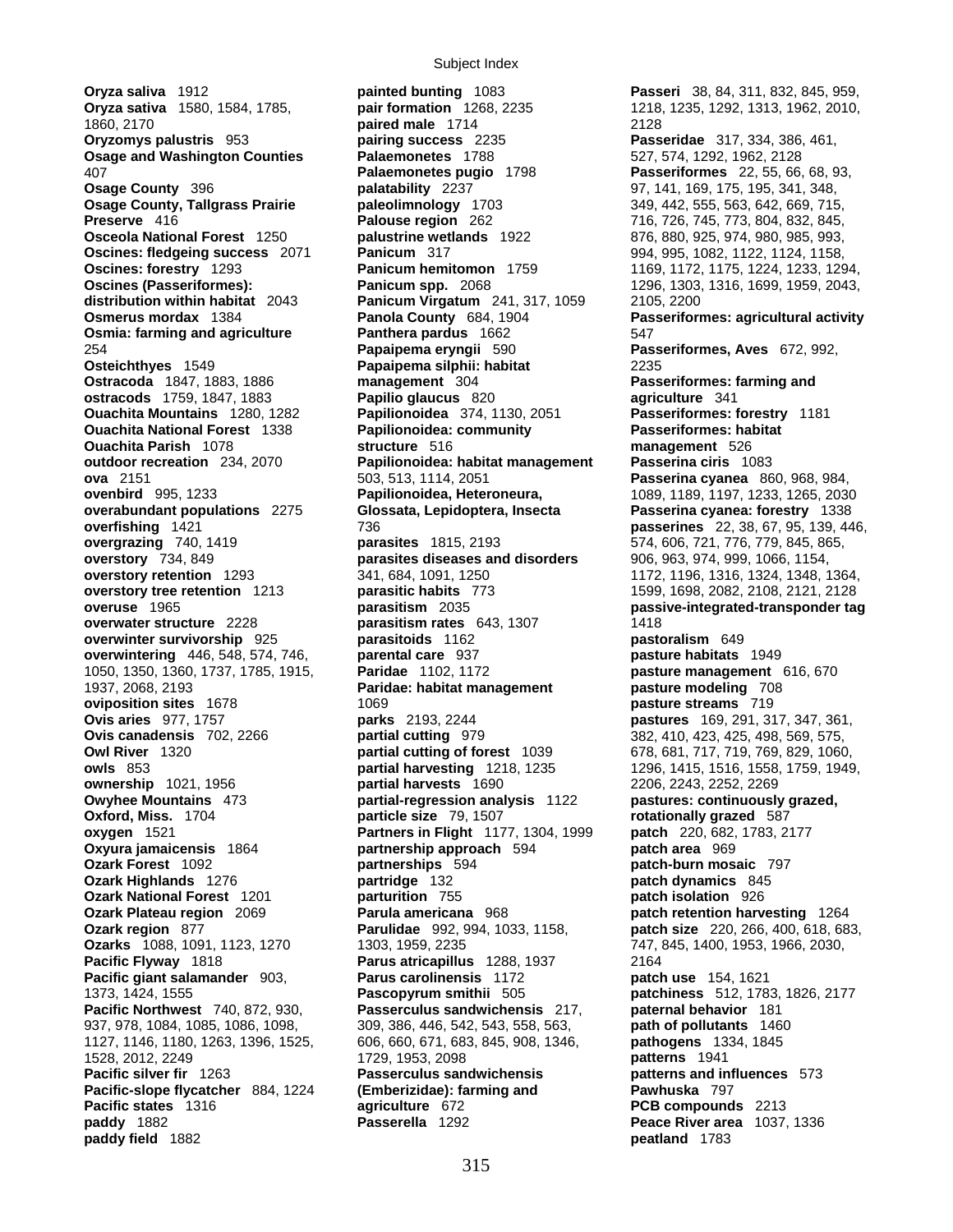**peatland drainage** 1638 **Pesticides---Government policy--- physical habitat** 1407, 1411, 1416, **Pedioecetes phasianellus Community Community Community United States** 2246 1438, 1561 1438, 1561 columbianus 151 **Pelobatidae** 1978 2213 **parameter** 587 **Pendleton** 78 **pests** 20 **pests** 20 **pendleton** 78 **physical habitat structure** 1522<br> **physical integrity** 1791 **Pennsylvania** 672, 738, 750, 759, **Petrochelidon pyrrhonota** 1992 **physical properties** 1477, 1719 870, 1135, 1233, 1322, 1327, 1498, **pH** 1521<br>1546, 1787, 2059, 2138, 2196 **PHABSIM Pennsylvania and Vermont** 738 **Phacelia congesta** 959 1778 **Pennsylvania, Erie** 1748 **Phalaris arundinacea** 348 **physiological indices** 948 **Pennsylvania, Lancaster Cty.** 1415 **Phalaropus tricolor** 141, 1667 **physiological response** 1735 **percent fines: streambed** 587 **phantom midges** 1847 **physiology** 948 **percent plant cover** 785 **Phasianidae** 134, 151, 153, 227, **physiology, biology, biochemistry perception** 2, 2135 248, 268, 279, 299, 350, 351, 377, **perception as distinct habitat** 843 595, 603, 625, 634, 641, 659, 676, **phytophagous insects** 1162<br> **perched wetland** 1867 685, 707, 733, 739, 745, 748, 1071, **phytoplankton** 1422 **perched wetland** 1867 685, 707, 733, 739, 745, 748, 1071, **phytoplankton** 1422<br>**perching** 1387 1116, 1177, 1254, 1951, 2101 **Piatt County, Illinois** 1550 **Perciformes** 1686 **Phasianidae: Galliformes, Aves Picea** 898, 1064, 1292, 1971 **Perdix perdix** 10, 132, 135, 289 174 **Picea engelmannii** 901, 1318 **peregrine falcon** 956 **phasianus** 739 **Picea mariana** 1124, 1292 **perennial cover** 2133 **Phasianus colchicus** 10, 35, 45, **Picea spp.** 1116 **perennial forage** 1750 89, 112, 132, 135, 153, 227, 248, **Picidae** 844, 924, 984, 1038, 1064, **perennial plant** 504 267, 279, 289, 695, 739, 1879, 2187, 1095, 1115, 1275, 1366, 1962, 2173 **perforation harvest patterns** 1219 2262, 2283 **Picidae: habitat management** 918, **performance measure** 1388, 1863 **Phasianus colchicus (Galliformes)** 1367, 1368 **Perisoreus canadensis** 1124 11, 17 **Piciformes** 749, 804, 844, 924, 980, **permanent grasslands** 195, 259, **Phasianus colchicus (Galliformes):** 985, 1038, 1115, 1224, 1275, 1366 2269 **female, male** 152 **Picoides** 1064, 1962 **Permanent non fire refugium Phasianus colchicus (Phasianidae) Picoides arcticus** 1064, 1242 **management in fire managed sites** 61 **Picoides borealis** 451, 749, 920, 320 **Phasmatodea** 399 924, 929, 963, 973, 1041, 1112, **Perognathus flavus** 744 **Phasmida** 399 1115, 1117, 1178, 1250, 1255, 1275, **Perognathus spinatus example 281, 739 1365, 1962 Perognathus spinatus (Heteromyidae)** 632 **pheasants** 149, 241, 268, 352 **Picoides pubescens** 1102 **Peromyscus** 1207, 1280, 1283, **Phellinus pini** 896 **Picoides scalaris** 804 1284, 1285 **Phenology** 609, 713, 908 **Picoides tridactylus** 844, 1064 **Peromyscus boylii** 1046, 1207 **Pheretima sieboldi** 1971 **Picoides villosus** 896, 1102, 1224, **Peromyscus eva (Muridae): farming Pheucticus** 831 1288 **and agriculture** 632 **Pheucticus ludovicianus** 999 **pied-billed grebe** 1849 **Peromyscus leucopus** 584, 767, **philopatry** 1268, 1980, 1993 **Piedmont region** 967, 1031 933, 1231, 1617 **Phlebiopsis gigantea** 896 **piezometer** 101 **Peromyscus maniculatus** 166, **Phlox gracilis** 609 **Pigeon Creek Watershed** 1985 459, 584, 591, 767, 800, 852, 933, **Phlox longifolia** 609 **Piketon** 207 988, 1046, 1099, 1129, 1207, 1281 **Phoetaliotes nebrascensis pileated woodpecker** 1192, 1263 **Peromyscus maniculatus: forestry (Orthoptera): species** 450 **Pimenta dioica** 2021 1212 **phosphates** 1605, 1657 **Pimephales promelas** 1893 **Peromyscus oreas** 1129 **phosphorus** 79, 259, 347, 486, 546, **Pimephales promelas (Cyprinidae) Peromyscus truei: forestry** 1046 1421, 1422, 1579, 1680 1704 **perrenial grasses** 378 **phosphorus deficiency** 624 **pine** 902, 1016, 1261, 1277, 1764 **persistence** 259, 627 **photosynthetic parameters** 1820 **pine and larch stands** 1042 **personal satisfaction** 1780 **Phragmites australis** 348 **pine and mixed forest habitats perturbation tests** 1791 **Phrynosoma cornutum** 96, 658 1259<br>**pest control** 15, 83, 115, 235, 1099, **Physella** 1483 **pine pest control** 15, 83, 115, 235, 1099, **Physella** 1483 **pine density** 924 1944 **physical condition** 948 **pine flatwoods** 1232 **pest damage** 166, 1099 **physical disturbance** 525 **pine forest habitat** 1137 **pest management** 616 **physical factors** 148, 262, 304, **pine forests** 888, 1007, 1261 **pest potential** 20 365, 394, 415, 447, 448, 449, 477, **pine grassland communities** 2054 **pesticide residues** 1828, 2183 488, 489, 526, 581, 597, 599, 603, **pine-grassland habitat** 2173 **pesticides** 148, 170, 279, 1688, 646, 777, 786, 810, 812, 874, 877, **pine-grassland restoration** 1178, 1735, 1827, 1842, 1943, 1970, 1994, 941, 983, 986, 1026, 1028, 1053, 1962 2049, 2078, 2134, 2135, 2136, 2152, 1137, 1259, 1279, 1347, 1465, 1486, **pine litter** 904 2179, 2180, 2183, 2224, 2225, 2261 1513, 1517, 1537, 1601, 1678, 1684, **pine management** 2045 **Pesticides---Environmental 1699, 2033, 2072, 2129, 2203 aspects---United States** 1496, 2246 **pine-oak** 2081

**columbianus** 151 **pesticides (organochlorine)** 1842, **physical habitat: stream quality pests of plants insects** 753, 1162 **physical integrity** 1791 **PHABSIM** 1430 **physiological condition** 1136, **perching** 1387 1116, 1177, 1254, 1951, 2101 **Piatt County, Illinois** 1550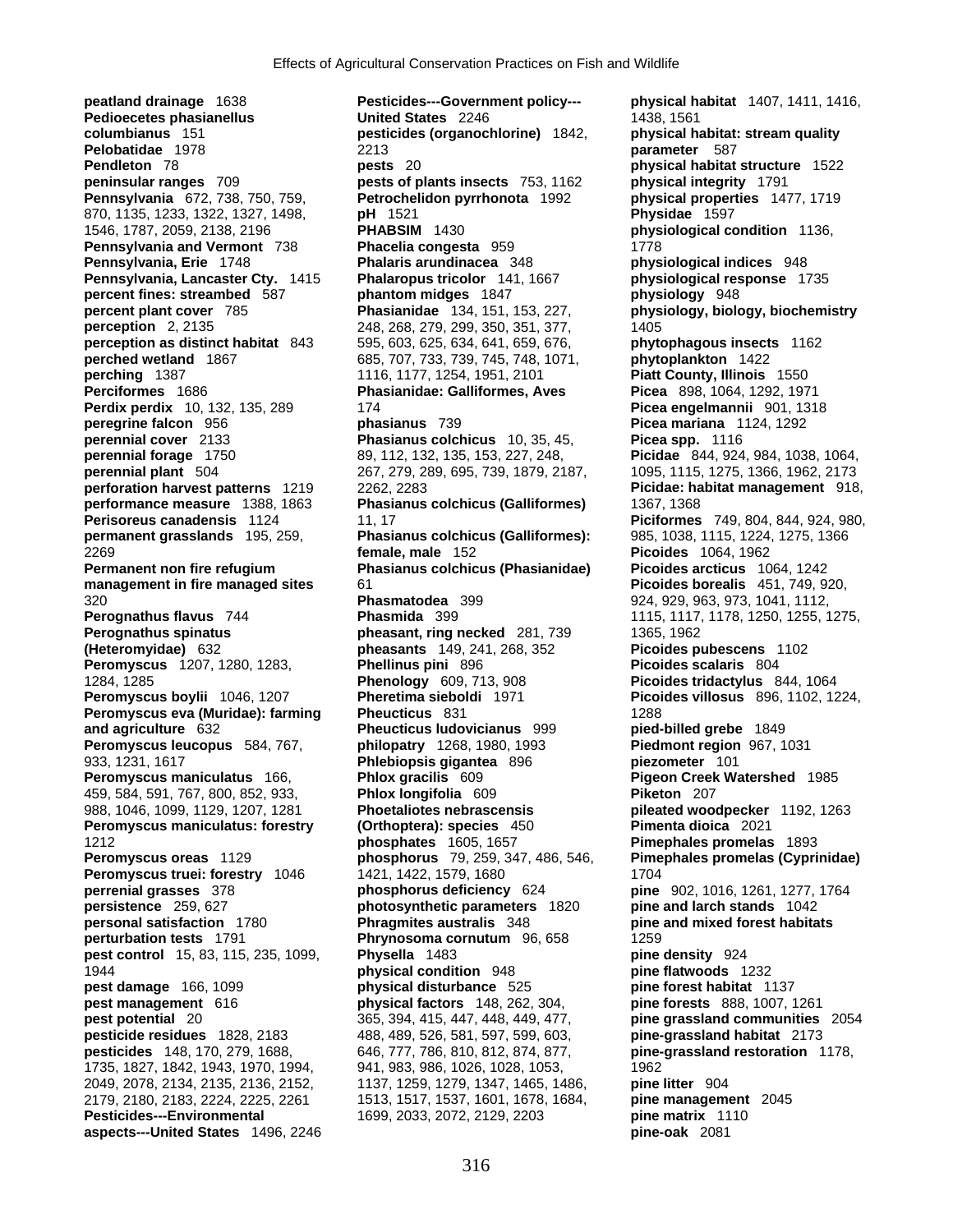**pine-oak forest** 1083 **Cyprinodontiformes,** 1302, 2182<br> **pine plantation and hardwood Cyprinodontidae** 2033 **plant hosts pine plantation and hardwood Cyprinodontidae** 2033 **plant hosts** 1091, 1250 **forests** 925 **Pisces, Actinopterygii, plant introduction** 20 **pine plantation management** 953 **Perciformes, Centrarchidae** 2064 **plant invasions** 802 **pine plantations** 258, 915, 953, **Pisces, Actinopterygii, plant invasions and management**  955, 994, 1023, 1072, 1215, 1279, **Perciformes, Percidae** 1538 **implications** 1861 1280 **Pisces, Actinopterygii, plant leaves** 734 **pine regeneration treatments** 1282 **Perciformes, Sciaenidae** 1706, **plant litter** 401, 442, 575, 702, 717, **pine savanna** 488, 1205, 2105 1778 1778 731, 734, 759 **pine stands** 108 **Pisces, Actinopterygii, plant pests** 898, 2152 **pine timber management** 905 **Salmoniformes** 1403, 1452, 2198 **plant (Plantae)** 1881 **pine trees** 1764 **Pisces, Actinopterygii, plant (Plantae): bioindicator** 2265 **pine woodland** 985 **Salmoniformes, Salmonidae** 1420, **plant population change** 732 **Pinus** 107, 108, 853, 953, 1043, 1469, 1490, 1504, 1517, 1537, 1544 **plant populations** 1477, 1592, 1074, 1138, 1152, 1277, 1764 **Pisces: biomass** 1885 1620, 1771, 1803, 1834, 1847, 1896, **Pinus banksiana** 974, 1196, 1226 **Pisces: community structure** 1546 2170 **Pinus contorta** 1099, 1100, 1104, **Pisces: conservation measures plant production** 773 1138, 1229, 1314 1490 **plant production range and pasture Pinus echinata** 749, 1080, 1143, **Pisces: disturbance by man** 1508 **grasses** 452, 572, 651, 753 1178 **Pisces: farming and agriculture plant protection** 697 **Pinus edulis** 734, 935, 2081 1426 1683 1426 **Pinus elliottii** 342, 1330 **Pisces: forestry** 2140 **plant resistance** 2182 **Pinus palustris** 342, 368, 383, 451, **Pisces: habitat management** 307, **plant response** 731 574, 776, 929, 973, 1058, 1065, 1474, 1513, 1514, 1574, 1709, 1765, **plant secondary metabolites** 605 1082, 1103, 1115, 1141, 1197, 1204, 1861 **plant species composition** 545 **Pinus ponderosa** 895, 897, 931, **Pisces: Urban land use patterns land** 356 935, 942, 956, 995, 1001, 1042, 1458 **plant species dominance** 1603 1061, 1094, 1119, 1126, 1194, 1195, **piscivory** 1645 **plant species richness** 204, 1603 1207, 1217, 1281, 1288, 1290, 1326, **Pisgah National Forest** 1122, 1225 **plant species structure** 1603 2081, 2206 **Pisum sativum** 172, 1454 **plant stand structure** 1061 **Pinus resinosa** 863 **pitch pine** 1145 **plant strata** 442 **Pinus spp.** 368, 749, 864, 915, 924, **pitfall trap** 525, 1105 **plant succession** 183, 491, 576, 967, 985, 1016, 1094, 1110, 1116, **pitfall trap capture rate** 262 741, 881, 1009, 1024, 1210, 1412, 1217, 1290, 1330, 1978, 2077, 2105 **pitfall trapping** 262, 525, 1029 1824, 2282 **Pinus strobus** 1024 **Pittman Island** 1077 **Plantae** 22, 1047, 1764, 1824 **Pinus taeda** 892, 904, 925, 934, **plague** 2193 **plantation forestry** 863 955, 1035, 1072, 1095, 1132, 1143, **plains** 221, 316 **plantation silviculture** 904 1205, 1215, 1330, 1365, 2077 **planing** 873 **plantations** 863, 886, 905, 953, **pinyon juniper forest: habitat** 643 **plankton** 1936, 2180 974, 1152, 1532, 2045, 2226 **pinyon juniper woodland planning** 310, 848, 1439, 1785, **planted cover** 2231 **restoration** 1190 1990, 1997 **planted hedgerow** 204 **pinyon pine** 773 **planning, strategic** 2240 **planting** 107, 191, 881, 1271, 2016, **pipe** 2011 **Planorbidae** 1597 2240 **pipelines** 1404 **plant animal interactions** 577 **planting management** 1526, 1659 **Pipilio erythophthalmus** 1135 **plant biomass** 1585, 1822, 2044 **plantings** 2226 **Pipilo** 1095, 2153 **plant communities** 204, 317, 426, **plants** 22, 601, 741, 873, 1047, **Pipilo chlorurus** 555, 597 490, 544, 722, 731, 741, 762, 763, 1102, 1245, 1327, 1592, 1672, 1764, **Pipilo erythrophthalmus** 1095, 814, 898, 1340, 1487, 1573, 1822, 1821, 1821, 1824, 1827, 1871, 1881, 2053<br>2005. 1943. 2045. 2061. 2192. 2265 **piping** 2011 **plant community restoration** 816 **plants, botany** 190, 1100, 1245, **piping plover** 370 **plant competition** 1340 **plant** 1302, 1327, 1749, 1780, 1822, 19 **Pipistrellus subflavus** 967 **plant composition** 546, 2237 2045 **Piranga ludoviciana** 1224 **plant control** 1847, 2067 **plants, miscellaneous** 709, 794 **Piscataquis County** 982 **plant cover** 734, 1190, 2044 **plasma** 2183 **piscean predators** 2033 **plant cover impacts** 472 **plasticine egg** 8 **piscean prey** 1684, 1917 **plant culture** 1785 **Platte River Valley** 1937, 2072 **Pisces** 7, 307, 1153, 1378, 1380, 1383, 1429, 1458, 1474, 1497, 1508, **plant diversity** 204, 1679 **Platyrhynchos** 251 1513, 1514, 1519, 1521, 1546, 1549, **plant ecology** 259, 327, 349, 651, **playa lakes** 1825, 1872 1564, 1574, 1684, 1719, 1720, 1756, 731, 741, 849, 987, 1076, 2016, **playa lakes colonization patterns** 1765, 1804, 1842, 1848, 1861, 1918, 2115, 2167 1825 2049, 2061, 2178 **plant height** 1009, 1727, 2237, **playa lakes: habitat** 1627 **Cypriniformes** 1917

**pine oak barrens** 2051 **Pisces, Actinopterygii, plant-herbivore interaction** 938, **Pisces, Actinopterygii,** 2269 **playa wetlands** 1752, 2037

1205, 1978, 2126, 2128 **Pisces: Industry** 1383 **plant species composition arable**  2153 2036 1943, 2045, 2061, 2192, 2265 **piping plover** 370 **plant competition** 1340 1302, 1327, 1749, 1780, 1822, 1956,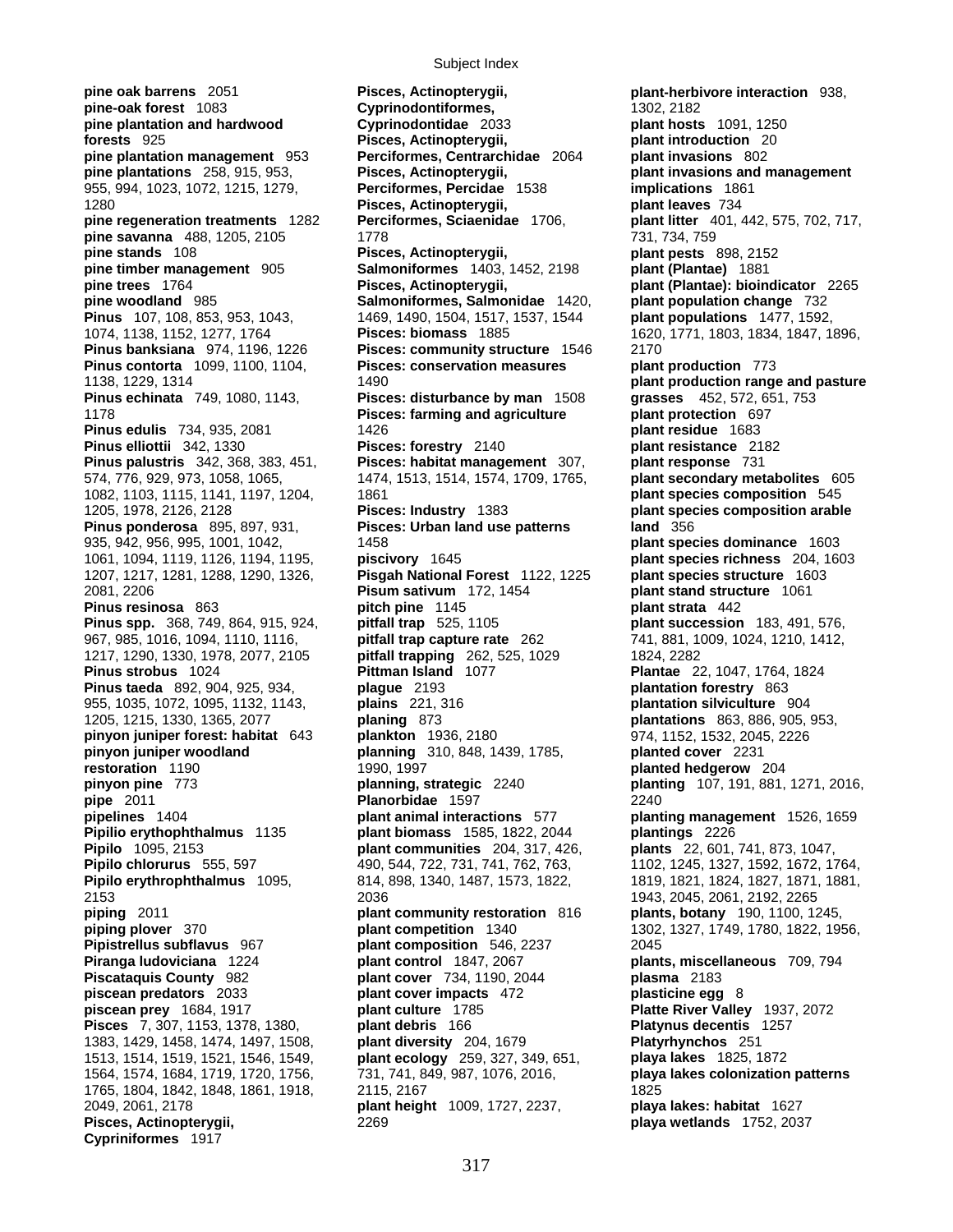**playas** 1606, 1613, 1633, 1708, **pollution effects** 1380, 1539, 1688, 1015, 1020, 1022, 1068, 1092, 1109, 1726, 1762, 1773, 1817, 1872, 1873, 1735, 1859, 1890, 1994, 2014, 2134, 1123, 1212, 1215, 1256, 1264, 1265, 1883, 2031, 2236 2180, 2183, 2212 1267, 1281, 1282, 1284, 1285, 1296, **Plegadis falcinellus** 1836 **pollution effects on organisms** 1308, 1322, 1346, 1398, 1403, 1410, **Plethodon cinereus** 951, 957, **pollution environment** 1859 1483, 1486, 1502, 1519, 1523, 1641, 1000, 1220, 1617, 1690 **pollution indicators** 1380, 1759 1667, 1685, 1699, 1707, 1719, 1732, **Plethodon cinereus: forestry** 950 **pollution monitoring** 1460, 1483, 1778, 1786, 1793, 1798, 1807, 1838, **Plethodon dunni** 1424, 1555 1491, 2138 1874, 1917, **Plethodon glutinosus** 1312 **pollution monitoring and detection** 1926, 1941, 1963, 1995, 2036, 2037, **Plethodon jordani** 1312 1665 1665 2054, 2064, 2093, 2114, 2131, 2147, **Plethodon serratus** 1312 **pollution (soil)** 7 2154, 2170, 2222, 2235, 2282 **Plethodon spp.** 1086 **pollution (water)** 7 **population density erosion** 1498 **Plethodon vandykei** 1424 **polychlorinated biphenyls** 1812, **population density impact** 1256 **Plethodon vehiculum** 838, 1424 2213 **population distribution** 79, 1316, **Plethodontidae** 957, 1000 **polyculture** 172 1783, 2240 **Plethodontidae: habitat Polygonum** 1759 **population dynamics** 25, 30, 55, **management** 2091 **Polygonum amphibium** 2068 69, 78, 83, 124, 127, 135, 136, 156, **Poaceae** 139, 317, 334, 408, 734, **polyvinyl chlorides** 2011 304, 355, 363, 365, 396, 397, 407, 1173, 1340, 1533, 1584, 1823, 2081 **Pomoxis: farming and agriculture** 408, 420, 442, 447, 448, 449, 459, **Podilymbus podiceps** 1849, 1865 2064 2064 2064 473, 476, 489, 502, 526, 547, 579, **Poecile** 1172 **Pomoxis nigromaculatus** 1842 599, 602, 608, 624, 632, 636, 646, **Poecile atricapillus** 1135, 1288 **ponderosa pine** 895, 927, 956, 985, 659, 670, 673, 684, 685, 688, 689, **Poecile carolinensis** 973, 1172 995, 1001, 1042, 1057, 1094, 1119, 692, 724, 734, 751, 752, 764, 777, **Poecilia** 1446 1126, 1176, 1176, 1195, 1217, 1241, 1288, 778, 786, 795, 803, 810, 811, 851, **Poecilia mexicana** 1446 1290, 1326, 1350, 1362 859, 879, 914, 916, 950, 952, 961, **Poeciliidae** 1446 **ponderosa pine forests** 942, 1368 977, 986, 1002, 1019, 1022, 1034, **Poecilus lucublandus** 262 **ponderosa pine-Gambel oak forest** 1053, 1068, 1075, 1092, 1099, 1123, **Poephila guttata** 1154 **ponderosa pine savanna** 1221, 1229, 1256, 1264, 1267, 1282, **point counts** 305, 993, 1608 **displacement** 1190 1286, 1303, 1304, 1308, 1320, 1322, **Point Coupee and St. Martin 1324 1325, 1326, 1338, 1395, 1403, 1413, 1403, 1413, 1403, 1403, 1403, 1413, 1403, 1508, 1508, 1508, 1508, 1508, 1508, 1508, 1508, 1508, 1508, 1508, 1508, 1508, 1508, 1508, 1508, 1508, 1508, 15 Parishes** 1323 **ponds** 473, 1579, 1587, 1655, 1739, 1420, 1421, 1432, 1465, 1469, 1474, **Pokegama Lake tributary streams** 1745, 1845, 1888, 1927, 1929, 2113, 1486, 1488, 1499, 1502, 1504, 1533, 1977 2147, 2151 1538, 1540, 1610, 1634, 1670, 1672, **pole habitat** 2195 **ponds: habitat** 1627 1678, 1684, 1699, 1706, 1707, 1721, **policies and programs** 4, 49, 165, **Pooecetes** 317 1741, 1744, 1760, 1765, 1772, 1775, 238, 1968 **Pooecetes gramineus** 537, 597, 1778, 1789, 1830, 1840, 1845, 1849, **policy** 310, 705, 1255, 1590, 1785, 669, 804 1928, 2112, 2127, 2233 **pools** 1481 1957, 1963, 2054, 2064, 2071, 2073, **policy and planning** 2221 **poor colonizers** 1669 2101, 2114, 2131, 2155, 2163, 2165, **policy development** 310 **POPAN** 492 2182, 2187, 2189, 2199, 2207, 2214, **policy, management, education or Poplar Creek Preserve** 803 2219, 2235, 2272 **information** 1396 **poplars** 741 **population ecology** 19, 68, 134, **policy planning** 296 **population abundance** 2048 144, 175, 203, 228, 384, 392, 428, **policy tools** 1388 **population censuses** 2214 481, 555, 584, 669, 676, 778, 806, **Polk County** 1269 **population changes** 355, 690 833, 880, 924, 945, 957, 962, 985, **pollination** 127, 254 **population composition** 797 1000, 1042, 1063, 1117, 1176, 1203, **pollinator** 682 **population control** 1816 1219, 1224, 1247, 1254, 1268, 1285, **pollinator conservation and** *population decline* 67, 217, 251, 1361, 1714, 1760, 1884, 1975, 1980, **agricultural significance** 254 386, 408, 557, 617, 664, 675, 687, 1993, 1997, 2105, 2141, 2193 **pollutants** 1009, 1546, 1704, 2049 721, 747, 803, 1003, 1027, 1065, **population ecology birds** 1233 **polluted soils** 2224 1096, 1177, 1364, 1455, 1890, 1959, **population-environment relations polluted water** 2036 1974, 1987, 1998, 2010, 2183, 2223 1764 **pollution** 1392, 1444, 1446, 1464, **population demography** 2163 **population estimation** 251, 1880, 1495, 1546, 1632, 1828, 1885, 1943, **population density** 30, 78, 83, 91, 2143 1970, 2261 98, 105, 135, 136, 144, 165, 211, **population expansion** 1196 **pollution assessment control and 242, 274, 276, 279, 289, 304, 323, management** 1428, 1444, 1543, 333, 363, 369, 386, 424, 434, 439, **population growth** 157, 963, 1196 1632, 1703 442, 446, 448, 459, 462, 471, 476, **population level processes** 1854 **pollution control** 1392, 1539, 1940, 532, 547, 558, 562, 579, 606, 608, **population level response based**  2028, 2138, 2212 632, 646, 662, 670, 673, 726, 751, **evaluation of salt marsh restoration pollution dispersion** 1842 752, 753, 777, 786, 789, 803, 865, 1707

**Plethodon** 1312, 1424 2213 1421, 1422, 1465, 1467, 1469, 1477, **Plethodon dunni** 1424, 1555 1491, 2138 1839, 1840, 1846, 1848, 1874, 1917, **Polyphemus** 2229 167, 207, 211, 242, 245, 279, 289, **Poecilus scitulus** 262 1207 1126, 1136, 1138, 1139, 1161, 1212, 907, 914, 963, 979, 982, 988, 1002, **population levels** 1433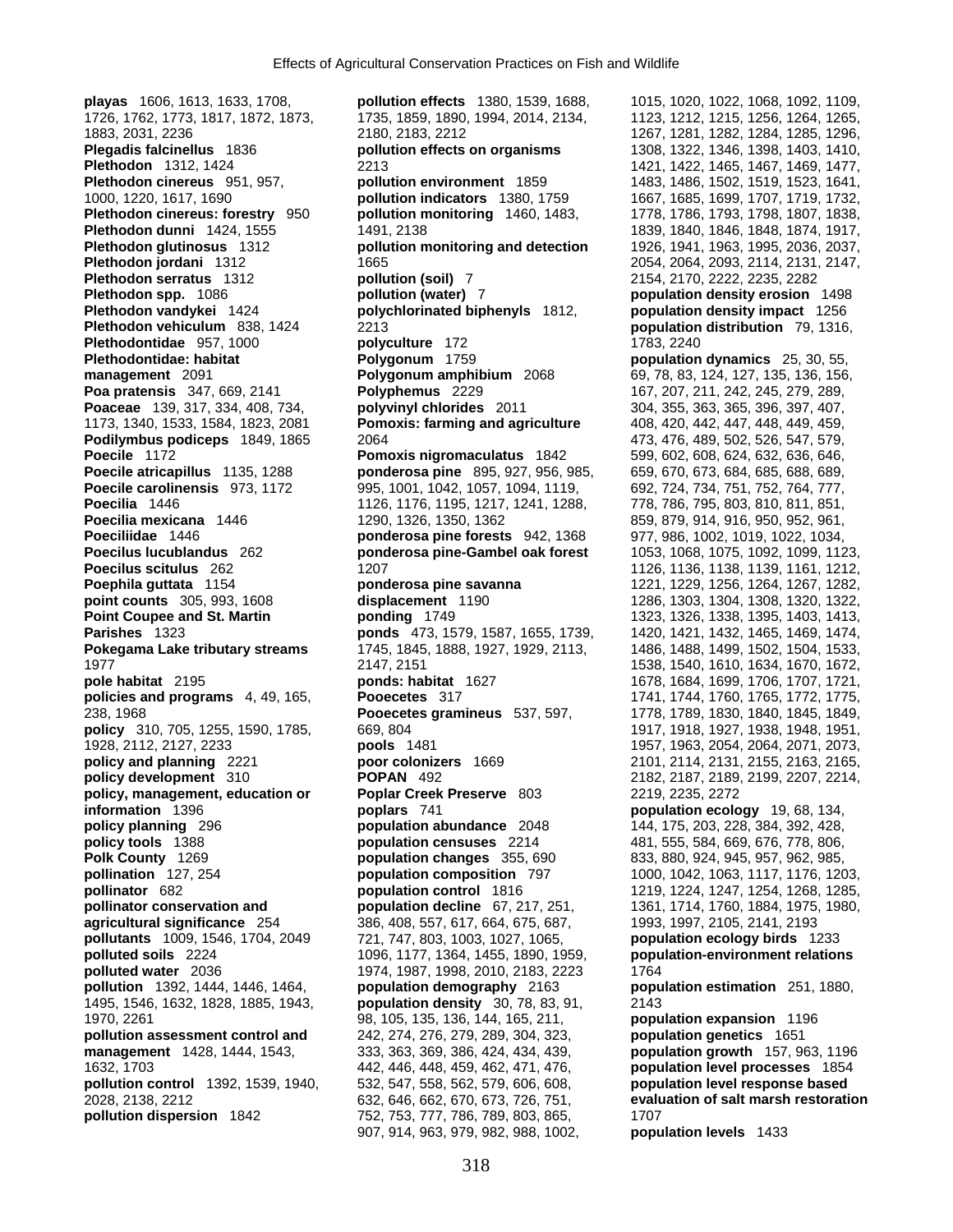**population loss** 279 **potential use of managed matrix** 615, 619, 620, 621, 622, 635, 644, **population modeling** 35, 1348, **vegetation** 1069 649, 651, 660, 672, 692, 703, 705, 2162, 2163 **potential use of managed matrix** 712, 723, 736, 767, 773, 789, 792, **population number** 1634 **vegetation to improve breeding** 793, 797, 801, 804, 811, 818, 845, **population projection models** 379 **success** 1069 **1144, 1238, 1623, 1651, 1678, 1695, population recovery** 943, 1535 **population recovery** 943, 1535 **population recovery** 943, 1535 **population recovery** 943, 1758 **population recovery** 943, 1535 **potential vegetation types** 299 1700, 1701, 1752, 1755, 1758, 1772, **population recovery dynamics pothole habitat** 1776 1786, 1811, 1827, 1876, 1924, 1953, 1538 **poultry** 2118 1963, 1972, 1998, 2031, 2051, 2073, **population recruitment** 2155 **power analysis** 906 2137, 2200, 2234, 2236 **population regulation** 694 **practice effects** 1372 **prairies, meadows** 221 **population responses** 212, 1221, **practices** 1077, 1338 **pre-commercial thinning** 1100, 2037 **prairie biodiversity** 1752 1138, 1139, 1140 **population responses to prairie birds** 665 **pre-Euro-American settlement agricultural cultivation** 2037 **prairie chicken** 153 1186 **population restoration** 1467 **Prairie Coteau** 739 **prebasic molt** 1753 **population size** 156, 447, 449, 562, **prairie dog colony** 531 **precipitation** 79, 580, 753, 785, 684, 690, 717, 724, 731, 859, 950, **prairie ecology** 527 878, 903, 1004, 1283, 1636, 1682, 961, 978, 986, 1075, 1076, 1109, **Prairie Farm Rehabilitation** 2011, 2031, 2141 1136, 1504, 1540, 1765, 1789, 1799, **Administration** 2132 **precipitation intensity** 602 1850, 1938, 2229, 2272 **prairie farmland** 198 **precipitation (meteorology)** 2011 **population stability** 163, 2078 **prairie fragmentation: breeding precocious flowering oak use population statistics** 688, 1138, **bird nest success** 484 1239 1328 **Prairie Grassland Habitat precommercial thinning** 1199, **population status** 47, 208 **Restoration Project** 736 1314 **population structure** 323, 952, 961, **prairie grasslands** 736, 1750 **precommercial tree thinning** 981 1212, 1376, 1420, 1421, 1422, 1482, **prairie grouse** 212, 310, 1177 **precommercially thinned balsam fir**  1511, 1617, 1707, 1759, 1786 **prairie habitat** 304, 320, 477, 786, **stands** 1301 690, 925, 1467, 1775, 1854 **prairie habitat conservation** 403 443, 504, 619, 662, 669, 694, 695, **population sustainability** 411 **prairie insects** 590 807, 809, 895, 1120, 1124, 1135, **population trends** 36, 49, 53, 124, **prairie kingsnake** 792 1199, 1340, 1361, 1371, 1589, 1630, 214, 1233, 1999 **prairie landscapes** 2047 1662, 1667, 1800, 1815, 1836, 1872, **population viability** 627, 2239 **prairie management** 489, 656, 1980, 2006, 2024, 2035, 2160, 2171, **population viability analysis** 1348 2051 2187, 2242, 2243 **populations** 74, 89, 155, 157, 201, **prairie marsh** 1776 **predation genetics** 709 557, 732, 791, 913, 1503, 1665, **prairie-parkland region** 2162 **predation management** 1081, 1712, 1927, 2123 **prairie perennials** 581 1204, 2032 **Populus** 1971, 2089 **prairie planting project** 405 **predation risk** 402, 657, 695, 1081, **Populus angustifolia** 2182 **Prairie Pothole Joint Venture** 1154, 2024<br> **Populus balsamifera** 2141 (PPJV) 403 **Propulus balsamifera** 2141 **Populus balsamifera** 2141 **(PPJV)** 403 **Populus berolinensis** 2182 **prairie pothole landscapes** 2073 **predator abundance** 407 **Populus deltoides** 741, 860, 1089, **Prairie Pothole Region** 25, 76, 122, **predator augmentation** 176 1217, 2205 160, 162, 220, 305, 402, 537, 618, **predator control** 100, 370, 1204 **Populus deltoides wislizenii** 1374 1630, 1716, 1729, 1758, 1772, 1781, **predator foraging efficiency** 1075 **Populus fremontii** 1431, 2182 1849, 1869, 1898, 1918, 1924, 1979, **predator-prey interaction** 615, 695, **Populus sp.** 1160 2001, 2132, 2161, 2231 2007, 1667, 1886, 2024, 2225 **Populus ssp.** 120, 901, 1116, 1233, **prairie pothole wetlands** 1805 **predator-prey relationships** 5, 218, 2141 **prairie potholes** 1691, 1924 419, 694 **Populus tremuloides** 565, 596, **prairie provinces** 392 **predators** 25, 82, 104, 153, 218, 669, 764, 801, 935, 1108, 1218, **prairie reserve burning** 365 220, 370, 407, 419, 669, 684, 695, **post-breeding** 882 **prairie restoration** 485, 730 1217, 1250, 1320, 1361, 1477, 1512, **post harvest treatments** 1911 **prairie sharp-tailed grouse** 296 1684, 1883, 1917, 1944, 1975, 1980, **post harvest treatments** 1911 **prairie sharp-tailed grouse** 296 1684, 1883, 1917, 1944, 1975, 1980, **postfire salvage logging** 2050 **prairie vegetation** 797 2019, 2033, 2102, 2147, 2240, 2243, **postfire succession** 676 **prairie vole** 584 2266 **Potamogeton** 1771 **prairie wetland ecosystems** 1578 **predators of insect pests** 2171 **potassium** 79, 259, 347 **prairie wetlands** 33, 1781, 1805, **predatory insects** 1944 **potential effects on mortality rate** 1865, 2161 **prediction** 778, 1466, 1504, 1748, 692 **prairie wildlife** 206 2092 **potential indicators** 1198 **prairies** 4, 29, 45, 54, 71, 73, 75, **prediction using landscape models potential livestock conflicts and <br>126, 130, 132, 146, 150, 153, 159, 1469 management implications** 179 171, 178, 218, 288, 296, 302, 304, **predictive modeling** 1570 **potential oviposition sites** 472 310, 316, 336, 348, 361, 366, 367, **predictive models** 1073 **potential recolonization** 2285 368, 370, 376, 387, 392, 401, 407, **pregnancy** 948 **potential resources** 133 426, 442, 451, 469, 489, 508, 525, **preliminary results** 983

**population studies** 19, 68, 450, 1699 **predation** 8, 153, 213, 235, 410, 1226, 1340 **prairie reserves** 365 716, 1034, 1040, 1075, 1124, 1199, 533, 535, 569, 584, 590, 594, 608, **premature dispersal** 1331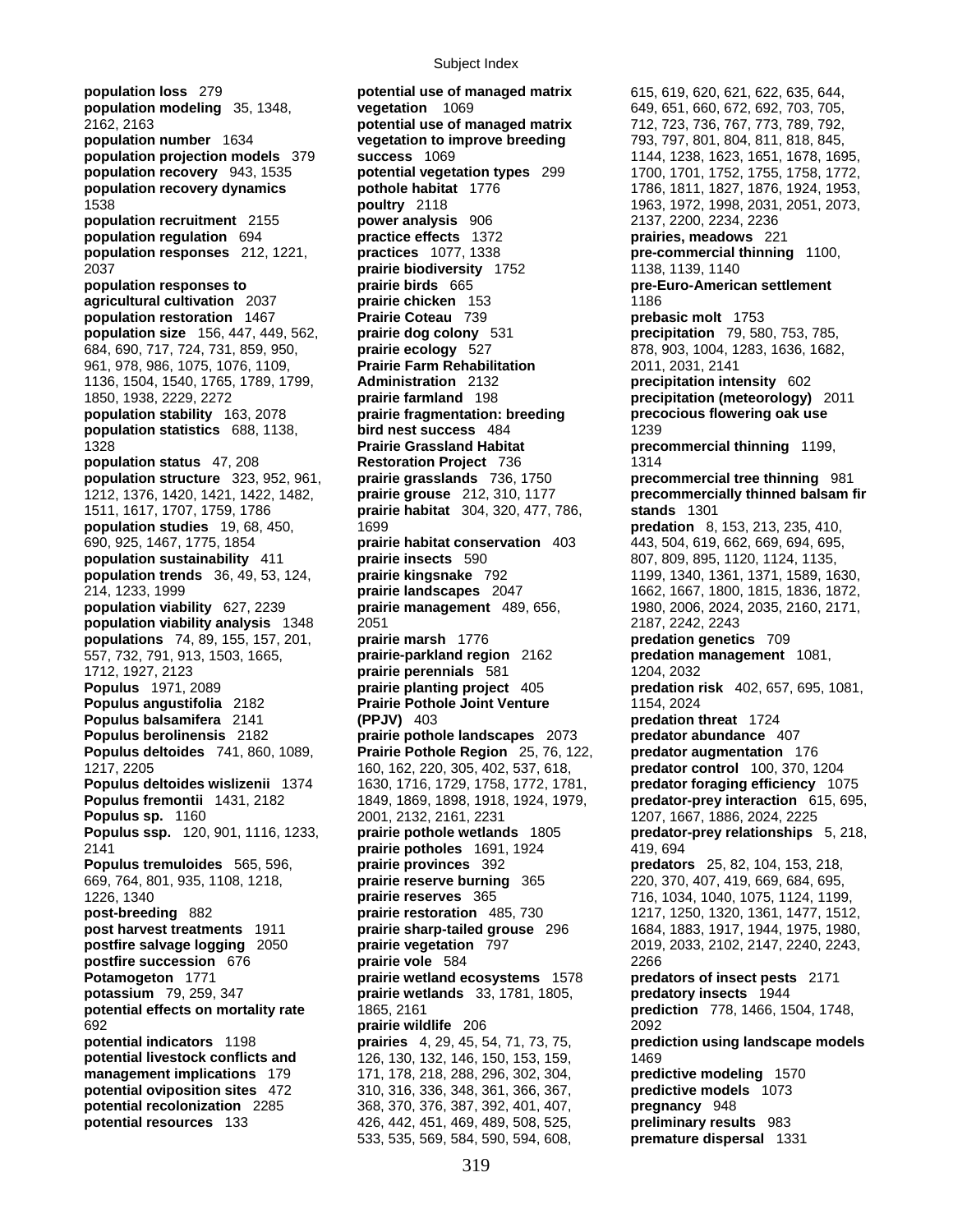590, 609, 613, 651, 701, 722, 730, **principal component analysis:** 2141 1152, 1178, 1204, 1232, 1278, 1351, **private property** 2229 **prey** 82, 179, 235, 407, 490, 684,

**prescribed burn** 960, 1029 **Prince Albert Model Forest Area protective measures and control prescribed burning** 197, 205, 236, 997 1564, 1665, 1782, 1798, 1939, 1940 249, 304, 342, 365, 399, 429, 448, **principal component analysis** 173, **protein digestibility** 2237 452, 486, 523, 524, 539, 572, 581, 247, 1621 **proteins** 416, 431, 546, 1714, 2068, 731, 734, 749, 753, 757, 758, 804, **PCA, mathematical method** 587 **prothonotary warbler** 993 811, 849, 853, 905, 935, 942, 973, **principal components analysis Protonotaria citrea** 993 983, 984, 985, 987, 989, 1005, 1007, 1521 **proximity to wetland** 2033 1028, 1030, 1058, 1061, 1064, 1074, **principle component analysis: Prunus pensylvanica** 865 1082, 1103, 1105, 1117, 1137, 1141, **mathematical and computer Prunus pumila** 2082 1152, 1183, 1202, 1204, 1208, 1210, **techniques** 775 **Prunus serotina** 933 1231, 1232, 1238, 1259, 1265, 1285, **principle response curves** 885 **Pseudacris crucifer** 1594 1364, 1365, 1649, 1689, 1693, 1698, **priorities** 1950 **Pseudoroegneria spicata** 638 1822, 1846, 1961, 2032, 2042, 2052, **prioritization using landscape Pseudotriton** 1312 2080, 2081, 2082, 2105, 2128, 2203 **models of redd distribution and Pseudotriton ruber** 1312 **prescribed burning and thinning density** 1469 **Pseudotsuga menziesii** 417, 838, 983, 1259 **private forestlands** 1333 842, 896, 978, 1086, 1109, 1131, **prescribed burning: applied and private land** 63, 91, 276, 279, 372, 1289, 2206<br>**field techniques** 780, 1843 703, 878, 920, 1472, 1713, 1956, **Pseudotsu field techniques** 780, 1843 703, 878, 920, 1472, 1713, 1956, **Pseudotsuga spp.** 1050, 1424 **prescribed burning compatibility** 2145, 2229, 2248, 2258 **Psittacidae** 1244 365 **private land management** 2111 **Pterostichus adstrictus** 1257 **prescribed burning costs** 2029 **private land use** 2 **Pterostichus herculaneus** 1105 **prescribed burning effects** 304, **private landowners** 1168 **Pterostichus melanarius** 1257 1137 **private-lands management** 1912 **Pterostichus melanarius: farming prescribed burns** 42, 406, 440, **private nonindustrial forest and agriculture** 262 480, 700, 1201 **management** 919 **Pterostichus mutus** 1257 **prescribed fire** 428, 488, 489, 495, **private nonindustrial forestland Pterostichus pensylvanicus** 1257 526, 598, 603, 609, 676, 721, 793, 919 **Pterostichus setosus** 1105 988, 1007, 1027, 1061, 1065, 1105, **private ownership** 91 **Pterostichus tristis** 1257 1746, 1962, 2032, 2053, 2080, 2083, **private sector** 1021 **public concern** 2135 2128, 2263 **proactive land management** 2285 **public grazing lands** 409 **prescribed fire and fire surrogates probability** 663, 1195 **public health** 2013, 2062 986 **Procambarus alleni** 1741 **public land** 878, 1999 **prescribed fire history** 526 **process domain concept** 1535 **public lands conservation prescribed forest burns** 1150 **processes** 2092 **management for migratory species prescribed grazing** 393 **Procyon** 1204 2119 **presence of hardwood trees Procyon lotor** 141, 695, 826, 1204, **public opinion** 240 **relationship** 937 1261 **public recreation** 1856 **preservation** 155, 1950, 1997 **Procyonidae** 1261 **public relations** 291, 1943, 1997<br>**production** 4, 431, 662, 699, 2162 **Puget Sound** 2228 **production** 4, 431, 662, 699, 2162 **Puget Sound** 2228 **prevention and control** 2212 **production forests** 1146 **pumpkin** 127 **previous year mowing** 672 **productivity** 5, 39, 87, 97, 120, 195, **pumps** 1404, 1616 913, 1040, 1273, 1320, 1684, 1778, 416, 669, 715, 716, 739, 757, 773, **quail** 62, 121, 359, 778, 990, 1025, 1917, 2033, 2243 812, 873, 875, 895, 948, 994, 1169, 1177 **prey abundance** 407, 1207 1176, 1217, 1230, 1254, 1268, 1310, **quail, Mearns harlequin** 471 **prey availability** 732, 959, 1040, 1324, 1331, 1503, 1579, 1822, 1827, **quail populations** 118 1207 1836, 1951, 1980, 1993, 2078, 2147, **quality assurance** 1597 **prey availability in brood habitat** 2166, 2198, 2222, 2243 **quality habitat** 1597 1040 **progestins** 1505 **quantitative distribution** 1806 **prey biomass** 302 **program development** 1780 **Quebec** 27, 348, 371, 591, 843, **prey breeding success** 407 **program participants** 2176 844, 874, 890, 932, 999, 1049, 1125, **prey choice** 1645 **project management** 1981 1253, 1337, 1442, 1544, 1735, 2146, **prey density** 2038 **pronghorn** 360, 373, 424, 677 2183, 2255 **pronghorn** 2183, 2255 **proportion coefficient** 1668 **queen snake** 1398 **proportion coefficient** 1668 **prey habitat** 1207 **Prosopis** 605, 741 **Queets River** 1520<br> **prey resource selection** 1034 **Prosopis glandulosa** 2237 **Quercus** 984, 989, **Prosopis glandulosa** 2237 **Quercus** 984, 989, 1080, 1188, **prey type** 1778 **Prosopis spp.** 805 1204, 1277, 1364, 1945, 1971, 2083 **primary cavity excavators** 1068 **protected areas** 1244 **Quercus alba** 1024, 1091, 1092 **primary production** 1422, 1466, **protection** 134, 153, 191, 458, **Quercus gambelii** 935, 1207 1820, 1822 1371, 1507, 1542, 1997 **Quercus montana** 1024 **primary productivity** 1648 **protection of forests** 848 **Quercus phellos** 1043 **primates** 2, 390, 2275 **protective effect** 322 **Quercus rubra** 1024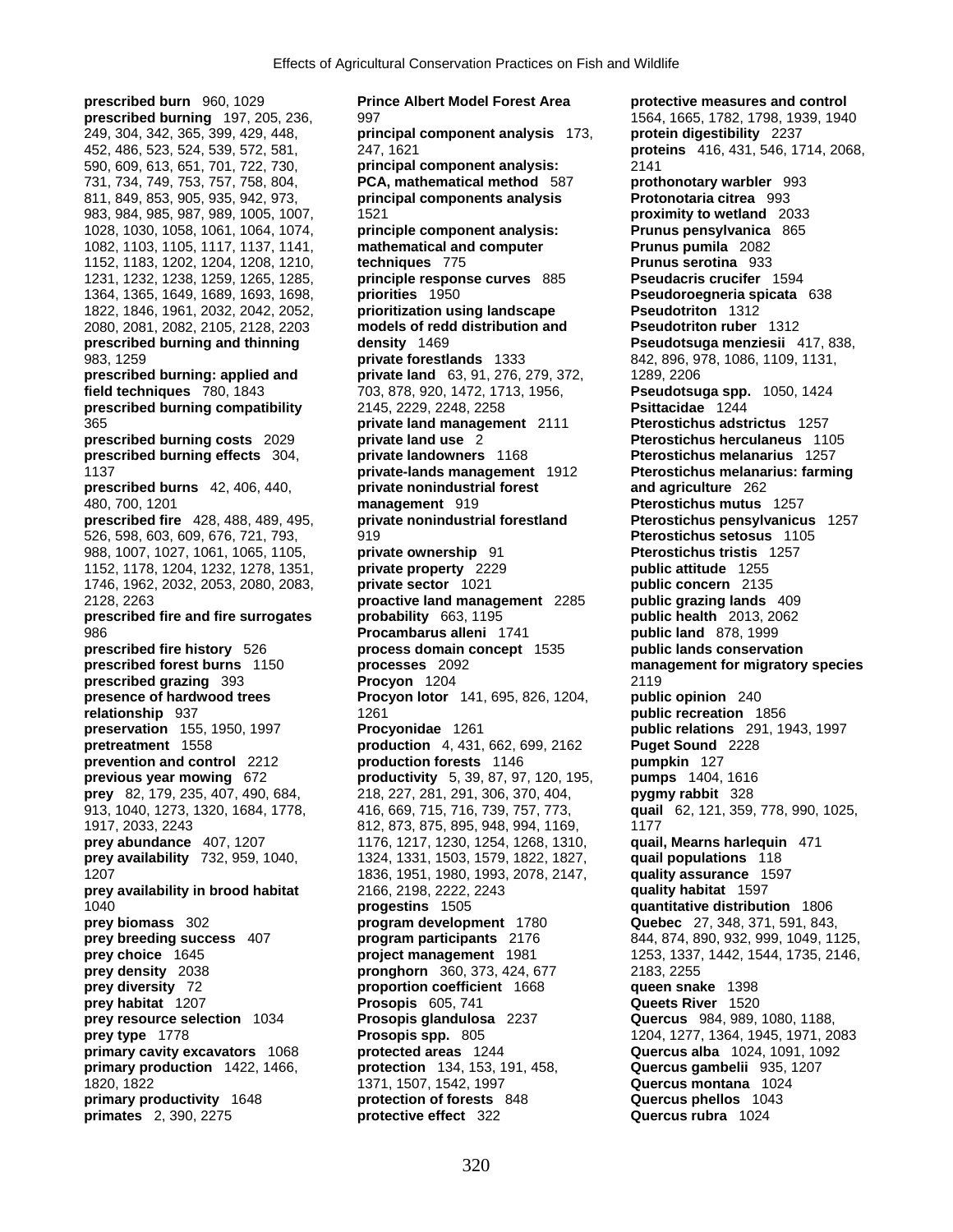**Quercus spp.** 716, 1016, 1031, **rangeland habitat** 351, 385, 654, **Red Butte Canyon** 324 648, 651, 655, 697, 753, 756, 789, 1845, 1875, 1927, 2017, 2105, 2155, 805, 825, 1398, 1447, 1761

1055, 1203, 1233, 1254, 1330 813 **red-cockaded woodpecker** 749, **Quercus velutina** 1091 **rangeland habitat management** 920, 924, 1041, 1112, 1115, 1117, **Quercus vetulina** 1092 **applications** 351 1178, 1962 **Quiscalus major** 1649 **rangeland management** 501, 737, **red deer** 2206 **rabbits** 1945 1453, 1475, 2239 **red-eyed vireo** 959, 1233 **rabbits and hares** 376 **rangelands** 80, 144, 298, 299, 329, **red fox** 141, 218, 695, 2102 **raccoon** 141, 695, 1204, 2102 333, 350, 351, 367, 377, 418, 453, **Red Hills region** 2008 **racer** 792 455, 491, 506, 512, 548, 572, 602, **red rice** 1584 **radar** 904 613, 631, 639, 651, 664, 676, 678, **Red River** 1513 **radio frequency identification** 698, 737, 761, 771, 777, 1448, 1500, **Red River Valley** 179 1799 1551, 1995, 2101, 2117, 2206 **red-shouldered hawk** 964 **radio marking** 1317 **Rangifer tarandus** 1164, 1200, **red spotted newts** 2006 **radio-telemetry** 1261, 1915 1303, 1360 **red squirrel** 1124 **radiotelemetry** 192, 566, 963, 1150, **Rangifer tarandus [American term] red-tailed hawk** 153, 1995 1204, 1309, 1630, 1878, 2105, 2184 1303 **red-winged blackbird** 55, 67, 93, **radiotelemetry: monitoring method Rangifer tarandus caribou** 1360 95, 195, 250, 413, 542, 2200 564 **Ranidae** 473, 958, 1945, 2066 **redback salamanders** 957 **Rafinesque's big-eared bat** 1208, **rapids sections** 1522 **redds** 1469 1335 **raptors** 106, 372, 1151, 1207, 1329, **reduced river flows** 2019 **rain** 638, 734, 789, 878, 1327, 2031, 1599, 1995 **redwood** 1120 2072 **rare birds** 1697 **reference conditions** 942 **rainbow trout** 2056 **Rare fishes---Columbia River--- reference framework** 1509 **rainfall** 771, 1620, 1762, 1905 **Watershed** 1536 **reference wetlands** 1711, 1712, **rainforest** 24 **rare species** 956, 1488, 1512, 1902, 1931 **Rainwater Basin Region** 536 1615, 1636, 1681, 1832 **reference works** 795 **Raisin River** 1506 **rarity** 1966 **reforestation** 905, 1014, 1078, **raking** 485 **rat snake** 792 1961, 2016, 2090, 2150 **Rallus** 1673 **rates** 2103 **reforestation strategy relations Rallus longirostris yumanensis 657 rats, wood** 1016, 1165 **857** 1673 **realtors** 390 **reforestration strategies** 857 **Rana** 2151 **rearing location** 937 **refuge habitats** 1076, 1715 **Rana aurora** 838, 2066 **recharging (underground waters) refuge maintenance** 489 **Rana catesbeiana** 1662, 1735, 1663 **refuges** 468, 1767, 2193, 2244 2183 **reclaimed coal mines** 544 **regenerating forest** 859 **Rana clamitans** 1594, 1662, 1783 **reclaimed mine landscape** 1983, **regeneration** 893, 977, 1005, 1111 **Rana luteiventris** 473 2195 **regeneration harvest** 905 **Rana pipiens** 591, 1594 **reclaimed surface mine lands** 81 **regenerators** 1187 **Rana pretiosa (Ranidae)** 1738 **reclaimed surface mined habitats Regina septemvittata** 1398 **Rana sphenocephala** 1840 689 **regional administration and Rana sylvatica** 591, 958, 1594, **reclaimed surface mines** 335, 672, **planning** 57 1617, 1655, 1662, 1690, 1844, 1845, 859 **regional analysis** 1380, 2196 1850, 2006, 2264 **reclaimed wet pasture** 1702 **regional assessment** 216, 1835 **Ranavirus** 1845, 1850 **reclamation** 134, 1052, 1549, 1564, **regional conservation** 2144 **ranches** 1168 1626, 1719, 1763, 1782, 1794, 1798, **regional conservation programs ranching** 326, 706, 707, 1447, 1681 1803, 1816, 1834, 1844, 1845, 1894, 59, 99, 122, 230, 1869 **Rancho Sandoval** 2189 2208 **regional diversity** 2197 **Randolph County** 1166, 1185 **recolonization** 489, 590, 628, 1775, **regional patterns** 1485 **randomization test** 37 2285 **regional planning** 1380, 1785, **range and pasture grasses** 773 **recombinant DNA** 20 1837, 2186, 2221 **range ecology** 300 **reconciliation ecology** 2209 **regional surveys** 259 **range expansion** 661, 1196 **recovery** 784, 2154 **regression** 680 **range extension** 66 **range regression** analy **range extension** 66 **recreation** 57, 1928, 2070 **regression analysis** 663, 1074, **range management** 206, 236, 298, **recreational trails** 582 1211, 1303, 1437, 1598, 1621 300, 308, 347, 348, 383, 442, 452, **recruitment** 162, 227, 387, 397, **regression trees** 561 456, 490, 491, 520, 532, 572, 639, 1005, 1420, 1615, 1669, 1772, 1792, **regrowth** 491 805, 825, 1398, 1447, 1761 2187 **regulated rivers** 1488, 1564, 1890 **range size** 574 **Recurvirostra americana** 1667, **regulations** 1639, 1701, 1817, 1979 **range use** 1738 1826, 1872, 1884 **regulatory agencies** 429 **rangeland conservation** 432 **Recurvirostridae** 1884 **Regulus satrapa** 884, 1224 **rangeland ecosystem conservation red alder** 1153, 1357 **rehabilitation** 196, 881, 1052, 1389, 735 **red-backed mouse** 852 1439, 1470, 1481, 1491, 1658, 1719, **rangeland ecosystems** 299 **red-backed vole** 852 1842, 1894, 1924 **rangeland grazing** 735 **red bat** 967, 1182 **reintroduction** 661, 1382, 1517 **red-breasted nuthatch** 995 **reintroduction implications** 1517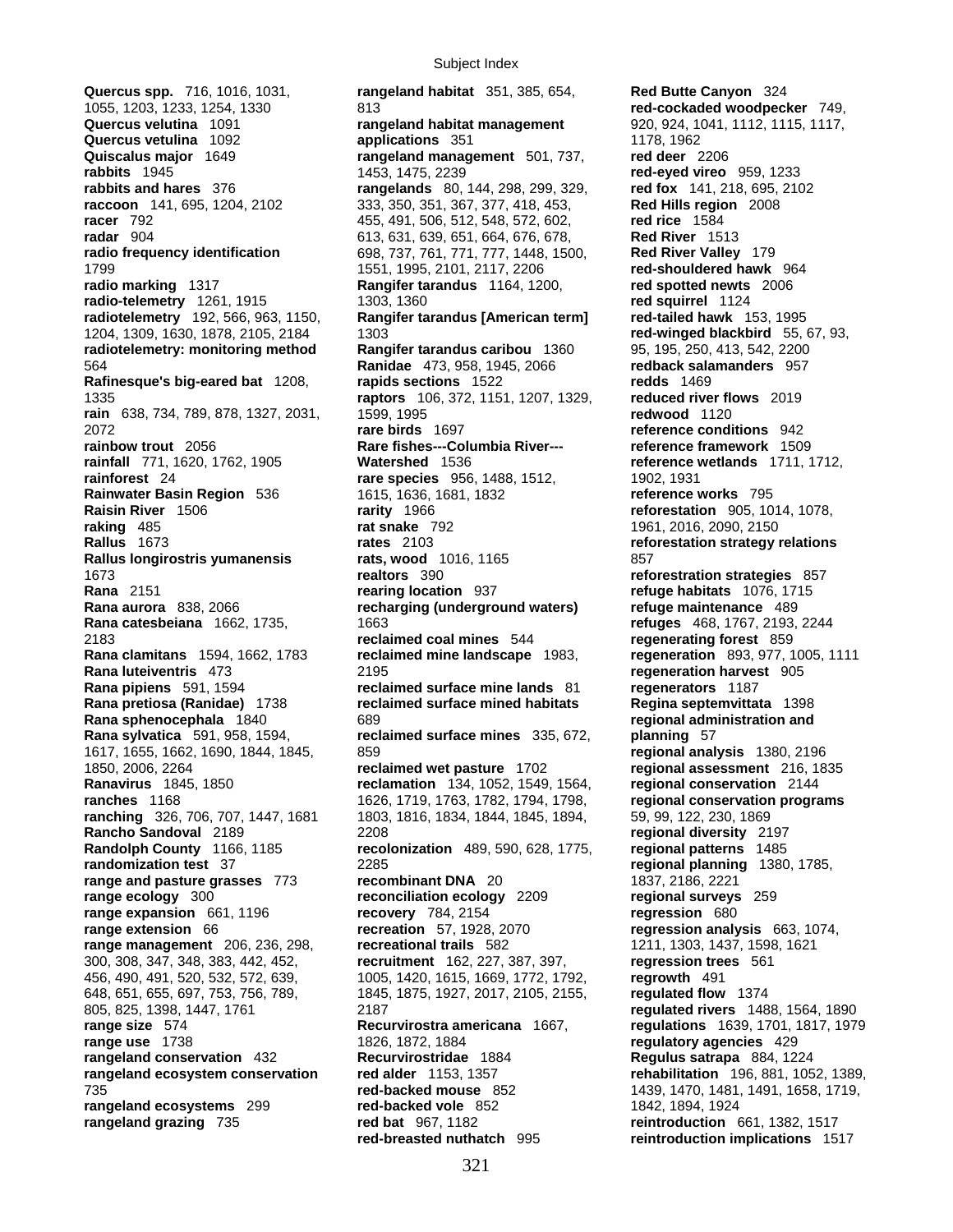**Reithrodontomys fulvescens** 744 **reproductive success: brood rest-rotation grazing** 507, 604 **Reithrodontomys megalotis** 166, **parasitism, nest predation** 484 **rest rotation grazing system** 737 584, 744, 800, 1099 **reptiles** 109, 440, 492, 573, 650, **resting eggs** 1691 **Reithrodontomys raviventris** 684, 692, 701, 837, 951, 983, 1079, **restoration** 141, 153, 203, 228, 299, **relative abundance** 30, 82, 167, 1443, 1661, 1802, 1855, 1905, 1924, 1421, 1422, 1468, 1491, 1497, 1509, 289, 295, 330, 435, 574, 582, 646, 1949, 1969, 2122, 2266, 2272 1564, 1590, 1601, 1619, 1665, 1669, 712, 951, 1019, 1104, 1111, 1207, **Reptilia** 591, 684, 1312, 1398, 1671, 1729, 1737, 1765, 1772, 1780, 1937, 2195, 2199, 2204 **Reptilia, Anapsida, Testudines,** 1853, 1862, 1863, 1892, 1896, 1906, **relative habitat use** 1140 **Cryptodira, Testudinidae** 573 1914, 1934, 1936, 1975, 1997, 2096, **relay stripcover** 84 **Reptilia: forestry** 109, 983, 1079, 2121, 2138, 2166, 2210, 2239, 2257 **release and relocation programs** 1183, 1198, 1213, 1236, 1279, 1306, **restoration assessment** 1381 1517 1322 **restoration ecology** 509, 544, 609, **release treatment** 1054 **Reptilia: habitat management** 733, 748, 867, 942, 984, 1005, 1029, **remediation** 2212 1088, 1969 1088, 1969 1197, 1238, 1364, 1443, 1560, 1576, 1969<br>**Reptilia, Lepidosauria, Squamata, 1988**, 1780, 1850, 1863, 1903, 1915, **remote sensing** 266, 663, 778, **Serpentes, Viperidae** 692 1925, 1962, 2017, 2121, 2200 1755, 1876, 2092, 2146 **Reptilia: terrestrial habitat** 1949 **restoration management** 541 **removal** 1523 **reptilian predators** 684 **restoration measures** 2112 **remuneration** 107 **research needs assessment** 2275 **restoration outcome, evaluating Rendell Creek Valley** 1184 **research priorities** 1659, 1939 1925 **renesting** 379, 799 **research programs** 1433, 1939 **restoration outcomes prediction replanted and secondary research: rivers and streams** 1725 **succession sites** 1249 1385, 1386, 1425, 2057 **restoration planning** 1973 **replication** 683 **reseeded grasslands** 295 **restoration projects** 1522 **reproduction** 25, 41, 55, 68, 69, 91, **reserve design** 559, 917, 1990 **restoration projects:**  97, 98, 125, 136, 262, 274, 315, 317, **reserve site selection** 1899 **implementation, monitoring,**  330, 341, 358, 387, 396, 405, 407, **reserve size** 917 **planning** 1552 415, 500, 555, 603, 667, 669, 670, **reserves** 57, 279, 913, 2193, 2244 **restoration sites** 1780 672, 673, 709, 713, 715, 716, 721, **reservoirs** 1371, 1523, 1820, 2064, **restoration success** 1522 742, 755, 773, 853, 878, 895, 901, 2212, 2257 **restoration techniques: instream,**  918, 924, 937, 948, 959, 962, 992, **residence time** 1520 **riparian** 1419 994, 1026, 1045, 1069, 1084, 1123, **resident birds** 1141 **restoration threshold** 1925 1185, 1222, 1235, 1248, 1254, 1261, **residual grass** 553 **restoration treatments effect on**  1268, 1296, 1305, 1308, 1310, 1319, **residual shape** 1076 **abundance and community**  1323, 1327, 1331, 1332, 1338, 1367, **residual size** 1076 **structure** 914 1458, 1469, 1579, 1615, 1636, 1678, **residual tree patch retention** 2066 **restored and remnant habitats** 1699, 1714, 1762, 1845, 1850, 1951, **residual tree retention** 1218 760, 782 1968, 1978, 1980, 1993, 2071, 2200, **residual trees** 869, 870, 1327 **restored and remnant riparian**  2213, 2235 **residual vegetation cover** 668 **forests** 1938 **reproduction and structure** 380 **resource allocation** 298 **restored and remnant tallgrass reproduction biology** 140, 791 **resource base** 2048 **prairie** 760, 782 **reproduction: nest structure, nest resource conservation** 57, 149, **restored field habitat: small site** 1120 231, 1593, 2221 **mammal populations** 788 **reproductive behavior** 341, 396, **resource management** 697, 790, **restored grassland** 405 405, 415, 603, 667, 672, 742, 906, 808, 1047, 1428, 1451, 1463, 1468, **restored habitats** 684 918, 937, 1026, 1069, 1084, 1184, 1593, 1636, 1676, 1837, 1952, 1989, **restored native grassland** 364 1185, 1222, 1248, 1332, 1367, 1368, 2221 **restored riparian habitat** 313 1469, 1678, 2170, 2235 **resource managers** 390 **restored salt marsh** 1778 **reproductive biology** 1872 **resource selection** 924 **restored tallgrass prairie** 711 **reproductive effort** 1811 **resource selection and habitat use restored wetland utilization by reproductive energy demand** 529 924<br>**reproductive performance 159 resource selection function 1038, a restored wetlan reproductive productivity** 25, 69, 1200 **resuspended sediments** 1539 136, 330, 396, 405, 407, 670, 673, **resources management** 1477, **retention levels** 1313 992, 1069, 1123, 1308, 1323, 1338, 1590, 1928 **retention of corridors between**  1699, 2071, 2155 **response analysis** 1229 **habitat patches** 916 **reproductive success** 222, 334, **response guilds** 391 **retinoid** 1735 618, 671, 715, 716, 721, 776, 841, **response to riparian forest Retinol** 1735, 2183 906, 969, 989, 992, 1123, 1215, **management** 1977 **Retinyl ester** 1735 1216, 1268, 1331, 1579, 1686, 1836, **responses** 842 **revegetation** 149, 231, 490, 733, 1872, 1993, 2078 **responses to helicopter timber** 991, 1558, 1673, 2226

1080, 1088, 1183, 1192, 1198, 1213, 1601 1220, 1236, 1279, 1306, 1322, 1398, 1194, 1197, 1203, 1240, 1241, 1246, 1220, 1228, 1269, 1280, 1282, 1506, 1443, 2107, 2122, 2178, 2204, 2207 1798, 1803, 1816, 1842, 1844, 1845, **resource selection function** 1038, **restored wetlands** 278, 1644, 1902

**remnant forests** 2020 **Reptilia, Lepidosauria, Squamata,** 1749, 1780, 1850, 1863, 1903, 1915, **harvesting** 1948 **revegetation programs** 1013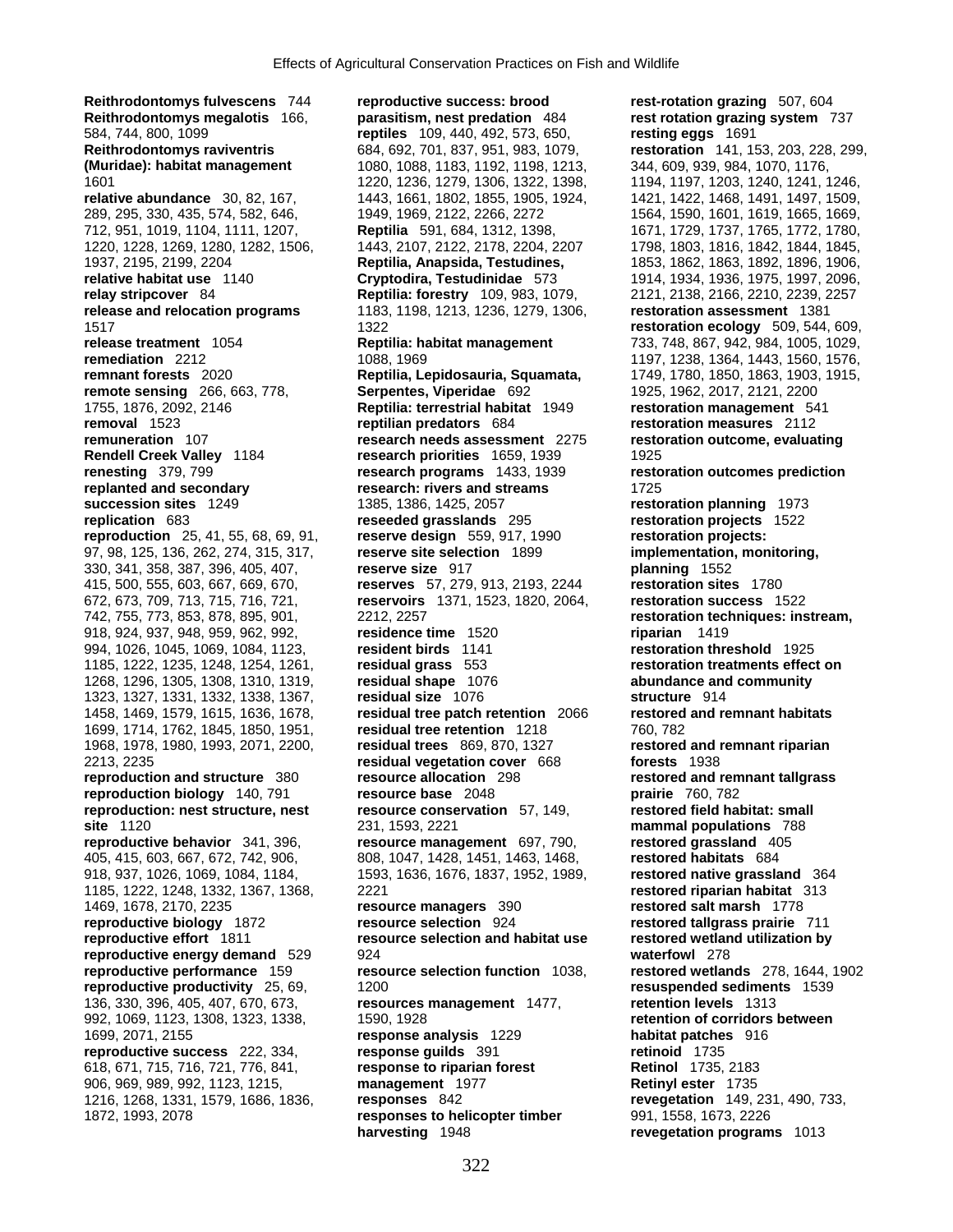**Revised Universal Soil Loss riparian corridor tree harvesting riparian zone** 74, 139, 319, 591, **Equation** 273 2023 2023 2023 **Reynolds County** 1016 2010 2023<br>**Reynolds County** 1016 **riparian corridor woodlands and 2009, 1443, 1511, 1518, 1556, 156 Reynolds County** 1016 **riparian corridor woodlands and** 1399, 1443, 1511, 1518, 1556, 1560, **Rhinichthys** 1446 **farmstead woodlots** 2214 1661, 1690, 1749, 1955, 2035, 2191, **Rhinichthys osculus** 1446 **riparian corridors** 114, 1461, 2023 2205 **rhizome expansion** 1271 **riparian corridors along altitude riparian zone proximity** 1205 **Rhyacotriton cascadae** 1555 **gradient** 2218 **riparian zones adjacent to wheat Rhyacotriton: forestry** 2129 **riparian ecology** 2217 **fields** 2241 **Rhyacotriton kezeri** 1424 **riparian ecosystem** 589, 1530, **riprap** 1671 **Rhyacotriton variegatus** 1555 1982 **risk** 20, 2179, 2221 **rice** 276, 953, 1584, 1683, 1688, **riparian environments** 726, 785, **risk assessment** 849, 1341, 1380, 1713, 1777, 1785, 1860, 1882, 1907, 1171, 1398, 1434, 1449, 1466, 1511, 1600, 2220 **rice farming** 1653 2092 **Rita Blanca Natl. Grasslands** 469 **rice field aquaculture** 1785 **riparian farming areas** 2219 **river banks** 1433, 1550, 1556, **rice fields** 1582, 1688, 1724, 1785, **riparian fauna** 2058 1559, 1563 1911, 2170 **riparian filter strips** 516 **river basin management** 1466, **rice production** 1795, 1841 **riparian floodplain** 1776 1491, 2186, 2221 **rice straw** 1777 **riparian forest corridors** 1985 **river basin projects** 1501 **rice sustainability** 1683 **riparian forest management** 884, **river basins** 1415, 1429, 1468, **ricelands** 1818 1977 1488, 1499, 1511, 1515, 1516, 1737, **richness estimation** 517, 1211 **riparian forests** 340, 601, 710, 741, 1950 **Ridge and Valley Physiographic** 832, 872, 884, 887, 1020, 1153, **river continuum concept** 1535 **Province** 2196 1210, 1283, 1297, 1392, 1479, 1484, **river discharge** 1421 **riffle step restoration** 101 1593, 1952, 1955, 2071, 2124, 2150, **river ecosystem** 1451 **rifle and shotgun inoculation** 847 2167, 2181, 2202, 2235, 2255 **river engineering** 1564, 1719, 1890 **right-of-way** 951, 1220, 1961, 2153 **riparian forests restoration** 1938 **river enhancement** 1407 **Riley County** 97, 125, 291 1479, 1480, 1727, 1823, 2093 **river flow** 1488 **ring-necked ducks** 1896 **riparian habitat** 62, 313, 355, 371, **river flow management** 2072 **ring-necked pheasant** 10, 13, 17, 380, 385, 516, 564, 565, 589, 596, **river management** 1451, 1501, 35, 89, 112, 117, 130, 153, 248, 260, 601, 636, 684, 742, 902, 1148, 1163, 1571 267, 2187, 2262 1217, 1234, 1240, 1321, 1337, 1371, **river regulation** 1431 **Rinker Lake Research Area** 1067 1385, 1386, 1425, 1498, 1502, 1533, **river restoration** 1381 **riparia** 139, 591, 601, 613, 832, 1555, 1690, 1796, 1920, 1938, 1969, **river sedimentation** 1378 872, 1036, 1153, 1280, 1297, 1321, 1976, 1985, 2039, 2043, 2057, 2061, **river valleys** 1737 1324, 1377, 1443, 1484, 1530, 1532, 2071, 2091, 2104, 2110, 2130, 2139, **riverbank protection** 820 1542, 1673, 2121, 2250 2158, 2202, 2214, 2215, 2117, 2218, **riverine environments** 1535 1118, 1245, 1324, 1328, 1509, 1534, **riparian habitat restoration** 355, **riverine flood plain forest** 2222 1673, 2081, 2121, 2205 1562 **riverine landscapes** 1534 **riparian and fluvial systems along riparian land** 1171, 1483, 1499, **riverine wetlands** 1922 **altitude gradient** 2218 1519, 1526, 1559, 1659 **rivers** 196, 784, 1371, 1374, 1384, **Riparian animals---United States riparian management** 587, 1553, 1385, 1387, 1411, 1420, 1421, 1422, 743 2247 1423, 1424, 1427, 1432, 1439, 1445, **riparian area management** 2115 **riparian meadow system** 560 1459, 1460, 1463, 1471, 1472, 1478, **riparian area processes** 2247 **riparian processes** 2247 1481, 1482, 1483, 1488, 1495, 1497, **riparian areas** 418, 585, 613, 719, **riparian related questions** 2247 1504, 1520, 1533, 1538, 1548, 1555, 731, 750, 759, 1020, 1297, 1411, **riparian restoration** 1372, 1461, 1564, 1575, 1690, 1725, 1787, 1920, 1618, 2115, 2217 2158 1981, 2112, 2138, 2154, 2208, 2218, **Riparian areas---United States** 743 **riparian restoration role in breeding** 2233, 2242 **riparian bird community** 884 **habitat creation** 742 **rivers and streams** 1446 **riparian buffer management** 587 **riparian rights** 2186 **riverscapes** 1535 **riparian buffer strips** 1514, 2227, **riparian strips** 591 **road baiting** 496 2235 **riparian timber harvesting** 1690 **road construction** 848 **riparian buffer studies** 2247 **riparian timber management** 1690 **road edge habitat** 1247 **riparian buffer type management riparian vegetation** 726, 741, 820, **roads** 956, 966, 1192, 1210, 1247, 1517 855, 1337, 1398, 1404, 1439, 1460, 1350, 1592, 1787, 2036, 2137, 2193, **riparian buffer width** 884 1479, 1480, 1483, 1511, 1532, 1535, 2201, 2285 **riparian buffer zones** 2058 1542, 1573, 1593, 1659, 1671, 1888, **roadside environment** 793 **riparian buffers** 329, 434, 474, 575, 1952, 2028, 2149, 2154, 2158, 2166, **roadside habitat** 2165 1435, 1464, 1476, 1516, 1525, 1745, **riparian waters** 1526, 1659 **techniques** 1627 2043, 2115, 2129, 2167, 2215, 2216 **riparian wetland** 1873 **roadside vegetation management riparian community** 2039, 2058 **riparian width** 1443 **to reduce vehicular collisions**

1912, 1933, 2226 1531, 1559, 1563, 1569, 1764, 1919, **risk modeling** 849 **riparian grasslands** 139, 740, **river fisheries** 1422, 1497 **riparian** 340, 784, 885, 900, 960, 2219, 2226, 2235, 2236, 2241, 2255 **riverine fishes** 1430 764, 1020, 1372, 1392, 1400, 1409, 2228 **roadside survey: applied and field riparian woodlands** 686, 2009 2165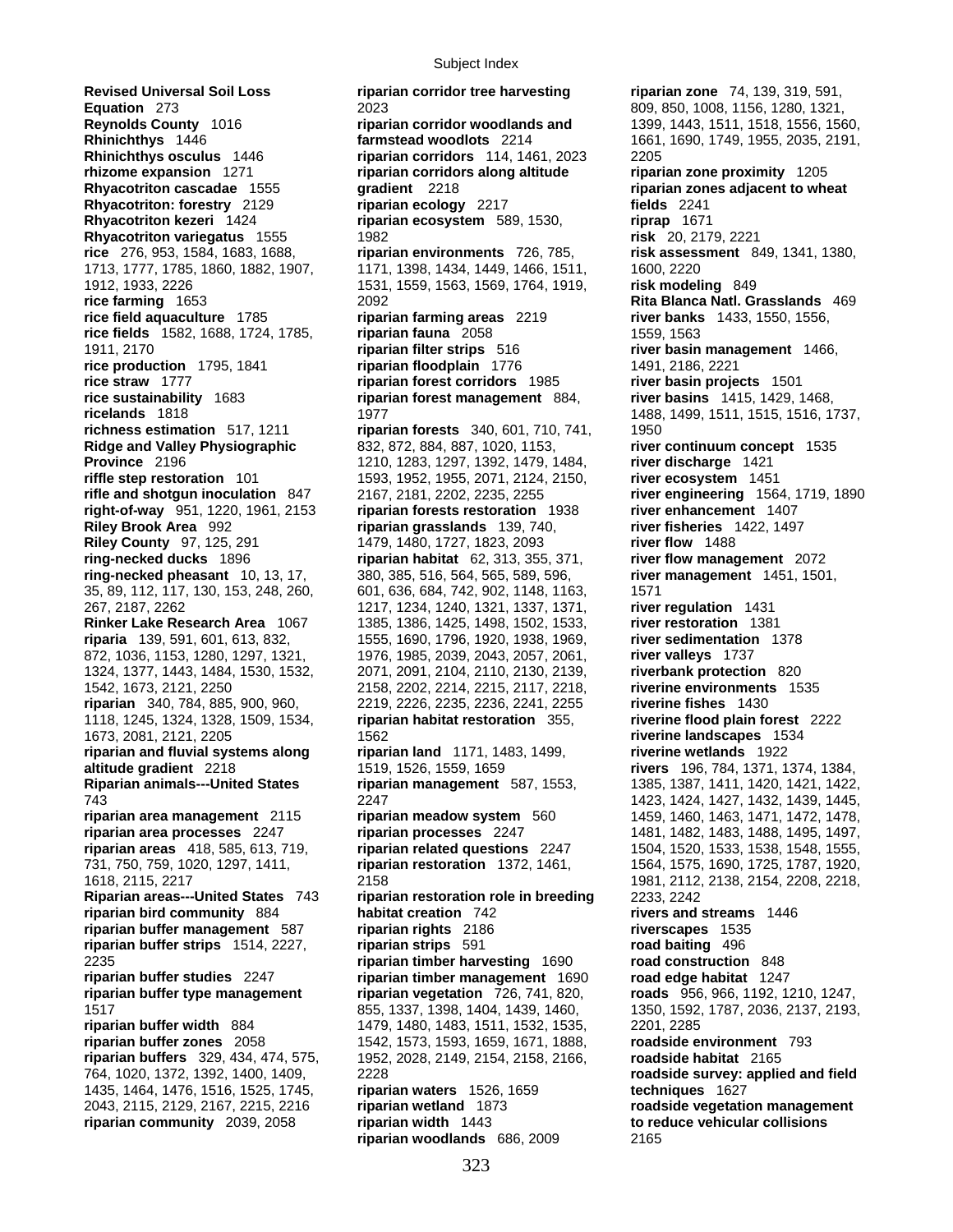**Roberts Creek Study Forest** 1248 **Rubus trivialis** 2170 **Salix lasiandra** 2139 **Robinia** 935 **Rudbeckia missouriensis** 2120 **Salix scouleriana (Scouler's willow) Robinia neomexicana** 935 **ruddy ducks** 1744, 1864 1090 **Robson Valley surrounds** 1262 **ruffed grouse** 1096, 1160, 1253 **Salix spp.** 558, 596, 2139 **Rockefeller State Wildlife Refuge rufous-sided towhee** 2244 **Salmo** 1389, 1563 1839 **ruminants** 740 **Salmo gairdneri** 1531 **rocks** 1297 **runoff** 7, 1370, 1377, 1408, 1550, **Salmo salar** 1544, 2277 **Rocky Branch Watershed** 1465 1859 **Salmo trutta** 1389, 1416, 1423, **Rocky Mountain National Park** 555 **rural areas** 234, 541, 1956 1499, 1529, 1539 **Rocky Mountains** 674, 1347, 2140 **rural economies** 234, 297 **salmon** 1407, 1488, 1556, 1658 **Rodentia** 302, 531, 584, 632, 669, **rural landscape** 374, 1987 **Salmon Bay** 2228 744, 781, 852, 901, 953, 1042, 1157, **rural recreation** 234, 2070 **salmon fisheries** 1391, 1421, 1422 1193, 1320, 1965, 2080, 2139 **Rush Ranch** 1932 **Salmon fisheries---Columbia River Rodentia: farming and agriculture RUSLE** 273 **---Watershed** 1536 447, 476, 2114 **Sabine National Wildlife Refuge salmon restoration** 1560 **Rodentia: habitat management** 1709 **salmonid** 1385, 1407, 1436, 1450, 1249 **Sacaton** 334 1475, 1557, 1560 **Rodentia, Mammalia** 363, 1019, **Sacramento River** 1938, 2121 **salmonid habitat recovery** 822 1601 **Sacramento-San Joaquin Delta Salmonidae** 1385, 1389, 1407, **rodents** 29, 74, 244, 265, 376, 397, 1725 1416, 1421, 1433, 1436, 1472, 1481, 441, 459, 476, 562, 610, 662, 688, **Sacramento Valley** 828, 1619, 1489, 1520, 1531, 1575, 1892, 2154 689, 706, 744, 816, 852, 952, 978, 1795, 2232 **Salmonidae: forestry** 1452 1016, 1024, 1031, 1046, 1099, 1138, **safe harbor** 2258 **Salmonidae: habitat management** 1212, 1229, 1249, 1256, 1320, 1326, **safe sites** 2017 1403, 1520, 2198 1349, 1749, 2114, 2142 **safety** 2212 **Salmoniformes, Actinopterygii, Roger Mills County** 603 **Safford, Arizona** 390 **Pisces** 1489, 1520 **role as indicator** 754 **sage grouse** 553, 557, 607, 609, **Salmoninae: forestry** 1504 **role as indicator of land use** 640, 680, 694, 718, 768 **salt desert shrub community** 435 **change** 754 **sage grouse habitat restoration salt encrustation** 1864 **role of fallow land patches** 521 733 **salt evaporation ponds** 1895 **role of grazing management** 735 **sage sparrow** 1348 **salt marsh** 1591, 1620, 1648, 1707, **role of shrub vegetation islands sagebrush** 381, 404, 553, 554, 557, 1709, 1721, 1732, 1756, 1765, 1769, 815 609, 627, 680, 718, 747, 796, 806, 1778, 1803, 1835, 1837, 1932 **role of submersed aquatic** 807, 1999, 2141 **salt marsh levee** 1601 **vegetation as habitat** 1861 **sagebrush ecosystems** 745 **salt marsh restoration** 1706, 1707, **rolling plains** 232, 676 **sagebrush habitat** 357, 641, 758 1765, 1778 **roost site** 657, 1194, 1263 **sagebrush habitat management salt marsh restoration projects roosting** 902, 918, 939, 1150, 1335 758 1721 **roosting preference** 1150 **sagebrush habitat use** 758 **salt ponds** 1895 **roosting site selection** 1150 **sagebrush rangeland enhancement salt toxicosis** 1864<br>**roosts** 657, 902, 939, 1150, 1263 requirement 357 **Saltatoria** 412, 777 **roosts** 657, 902, 939, 1150, 1263 **requirement** 357 **root production method** 1945 **requirement** 357 **coording** 581 **coording** 512 **rooted aquatic plants** 2212 **sagebrush steppe** 597, 659, 685, **salvage logging** 980, 1274 **rooting zone** 246 **733 Salvelinus confluentus** 155 **roots** 2036 **sagebrush steppe restoration** 659, **Salvelinus fontinalis** 1328, 1404, **Rosa woodsii** 1808 1434, 1529, 1531 **rose-breasted grosbeak** 2244 **sagebrush vegetation** 420 **Salvelinus fontinalis: habitat Ross's geese** 1880 **Saginaw Bay** 1710 **management** 1517 **rotation** 978, 1080 **Saint Lucie County** 716 **Salvia** 299, 748 **rotation grazing: applied and field salamanders** 951, 1086, 1101, **sampling** 262, 274, 515, 619, 773, **techniques** 780 1220, 1312, 1409, 1507, 1555, 1844, 794, 982, 1138, 1482, 1491, 1640, **rotational cattle grazing** 403 2204 1708, 1883, 1907, 2141, 2229 **rotational grazing** 233, 323, 347, **Salamandridae** 1312, 1662 **San Bernard National Wildlife**  350, 352, 398, 494, 497, 505, 514, **Salicaceae** 741 **Refuge** 1620 520, 575, 655, 679, 697, 698, 770, **Salicales** 741 **San Diego Bay** 1719, 1894 789, 1456, 2093 **Salientia** 1690 **San Diego County, California** 1348 **rotationally grazed pasture** 403, **saline lakes** 1872, 1873 **San Francisco Bay** 1837, 1895, 543 **salinity** 1648, 1692, 1702, 1739, 1915 **Rotifera** 347 1905, 2134 **San Francisco County** 1837 **rough green snake** 792 **salinity effects** 1512, 2134, 2212 **San Gabriel River** 1572 **roughskin newt** 1555 **Salix** 434, 741, 764, 1043, 1340, **San Joaquin antelope squirrel** 650 **row crop agroecosystems** 207 1470, 1673, 1965 **San Joaquin kanagaroo rat** 650 **rowcrop field** 21 **Salix boothii and Salix geyeriana San Joaquin River Valley** 650 **rowcrop fields: bird use** 173 380 **San Joaquin Valley** 1614, 1744,

**root production method** 1945 **sagebrush rangelands** 607, 815 **Salton Sea** 1512 **rooting zone** 246 733 **Salvelinus confluentus** 1557 **Rubus spectabilis** 884 **Salix exigua** 1374, 1431 1886, 1910, 2232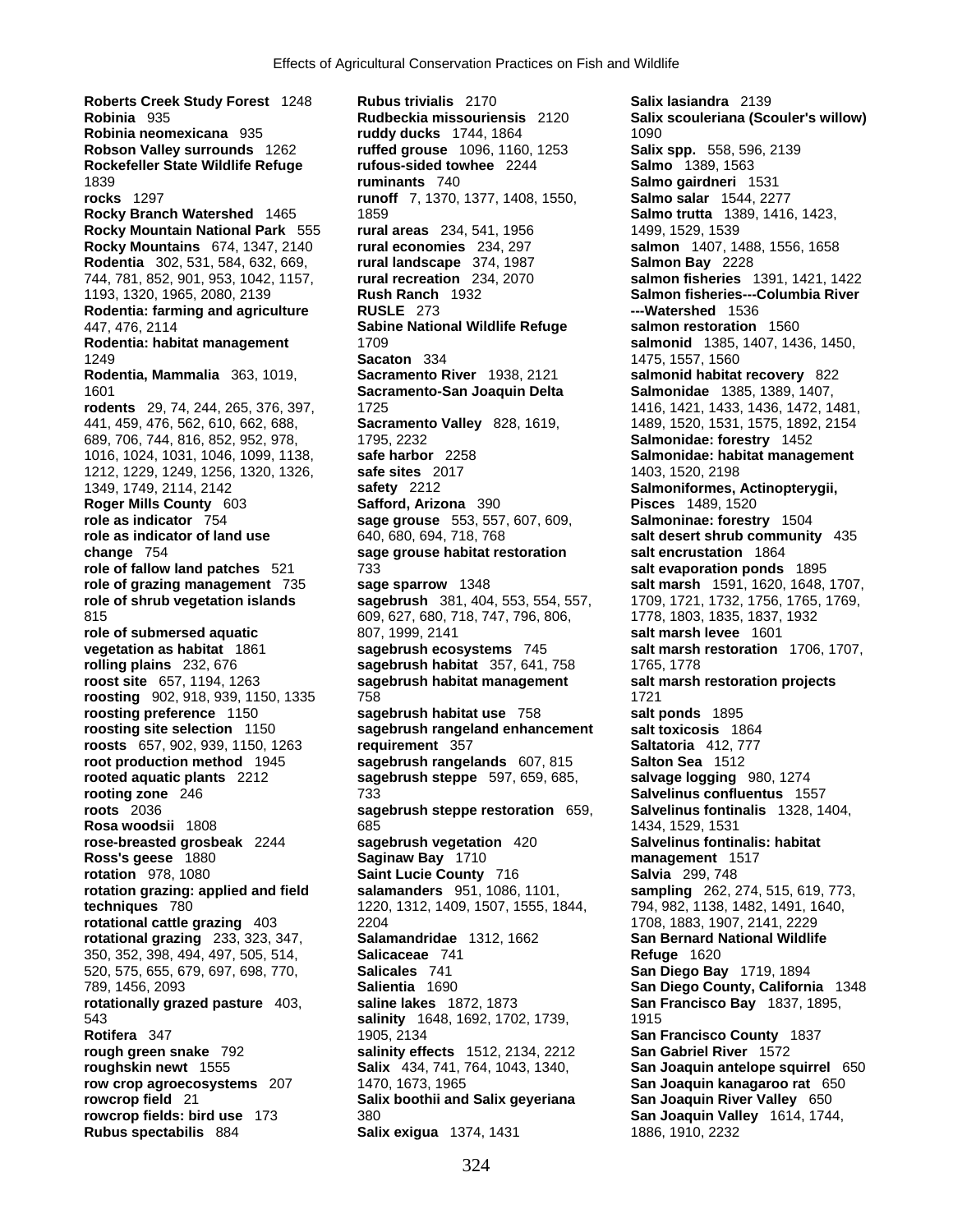**San Joaquin Wildlife Sanctuary Scirpus acutus** 1811 **sediment composition and**  1612 **Scirpus maritima** 1671 **accretion rates** 1486 **San Pablo Bay National Wildlife Sciuridae** 29, 147, 302, 531, 669, **sediment contamination** 7, 1726, **Refuge** 1601 **1842, 2212** 901, 1019, 1042, 1138, 1157 1842, 2212 **San Patricio County** 605 **Sciurus aberti** 1126, 1326 **sediment deposition** 1495 **San Pedro R.** 726 **Sciurus niger cinereus** 1246 **sediment load** 1413, 1539, 1564, **sand** 1523 **Scolopacidae** 141, 184 1890 **sand fraction** 79 **Scolopax minor** 1096 **sediment loading** 1370 **sand prairie** 567 **Scolopax minor (Scolopacidae): sediment loss** 1190 **sand prairie habitat mitigation and farming and agriculture** 184 **sediment plugs** 1669 **management case study** 567 **Scolytinae** 936, 1300 **sediment pollution** 7, 1539, 1842, **sand sagebrush** 414, 615, 625 **Scotland** 2071 2212 **sand sagebrush habitat** 414 **Scott County, Mississippi** 902 **sediment texture** 1512 **sand shinnery** 512 **scour** 1387 **sediment transport** 1387, 1564 **Sander canadensis: farming and scrub** 389, 573, 597, 603, 641, 734, **Sediment transport---United States agriculture** 1538 812, 1032, 1145, 2099 2194 **sandhill crane** 1737 **scrub jay** 716 **sedimentation** 1396, 1411, 1413, **sandhills** 924, 1141 **scrub oak barrens** 1145 1432, 1461, 1468, 1473, 1498, 1549, **sandy loam soils** 439 **scrub-shrub habitats** 2027 1569, 1663, 1691, 1705, 1736, 1890 **sandy soil** 1065 **sea surface temperature** 1645 **sedimentation rates** 1493, 1852 **Sangamon River** 1550 **seabirds** 1906, 2168 **seed addition** 306 **Sangre de Cristo Mountains** 773 **seaside sparrow** 349 **seed banks** 1691, 1831, 2004 **Santa Cruz County 471 <b>seasonal abundance** 1610, 1818 **Santa Rita Experimental Range seasonal activities** 238, 658, 902, **seed output** 491 389 1261, 1350 **seed predation** 485, 1944 **Sapelo Island** 1083 **seasonal and annual home ranges seed sources** 2017 **Sapindaceae** 2083 1258 **seeding** 165, 881 **Saproxylic** 1300 **seasonal and semipermanent seedling emergence** 306 **saproxylic organism** 1300 **wetlands** 1866 **seedling establishment** 822 **sapsuckers** 1102 **seasonal availability** 757 **seedlings** 1340, 2045, 2240 **Saskatchewan** 178, 251, 392, 465, **seasonal changes** 25 **seeds** 42, 170, 239, 306, 490, 1245, 537, 671, 687, 787, 845, 874, 987, **seasonal changes and influences** 1633, 1772, 1924, 2045, 2068, 2281 997, 1630, 1772, 1923 1320 **seining** 1892 **satellite imagery** 1645 **seasonal checklist** 1610 **saturated conditions** 1715 **seasonal differences** 1647 **Seiurus aurocapillus** 945, 949, **Sauria** 2120 **seasonal distribution and** 962, 984, 989, 995, 999, 1135, 1233, **savanna** 628, 638, 734, 895, 1998, **movements** 1538 1303 2081, 2083 **seasonal dynamics** 420 **Seiurus aurocapillus (Parulidae): savanna ecoregion** 2211 **seasonal forest pools** 1857 **forestry** 992, 2235 **Savannah R.** 991 **seasonal forest wetlands** 1889 **selection** 964, 1362 **Savannah River National seasonal habitat selection** 1261 **selection criteria** 284 **Environment Research Park** 916 **seasonal habitat use** 1262 **selection cutting** 1228 **Savannah River Site** 915, 976, **seasonal influence** 2230 1260, 1302, 2107 **seasonal movements** 151 **selection logging** 1484 **Savannah River Site Nuclear Seasonal ponds** 1227 **selective felling** 1080 **Production Facility** 1228 **seasonal productivity** 530 **selective forest logging** 994 **Savannah sparrow** 217, 542, 543, **seasonal use of canopy gaps** 1260 **selective grazing** 604 563, 683, 1346 **seasonal variation** 105, 238, 722, **selective harvesting** 1037, 1056 **Savannas Preserve State Park** 716 1339, 1549, 1720, 1744, 1772, 1941, **selective logging** 993, 994, 999, **scale** 617, 664, 682, 1679, 2034, 2124, 2231 21484 2168 **seasonal wetlands** 1619, 1715, **selective timber harvest treatments scale effect** 621, 664 1808, 2025, 2026 1306 **scaled quail** 373 **seasonality** 17, 189, 383, 437, 454, **selective withdrawal** 1488 **Scaphinotus rugiceps** 1105 529, 546, 728, 1257, 1867 **selectivity** 678 **Scaphiopus holbrookii** 1617, 1978 **seasons** 238, 519, 797, 902, 1031, **selenium** 1771, 1819, 1870, 2014, **Sceloporus scalaris** 419 1303, 1309, 1359, 1768, 2141 2015, 2212 **Sceloporus undulatus** 2120 **Seattle** 1671 **selenium concentration** 1405 **Sceloporus woodi** 1155 **Secale cereale** 1943 **selenium: trace metals** 2062 **Schizachyrium scoparium** 2120 **second-growth forests** 954, 1492 **self design** 1712 **Schizolachnus** 931 **secondary forests** 838 **semi-arid habitat** 652, 2236 **Schoenoplectus acutus** 1680 **secondary succession** 623, 889 **semi arid landscape** 1747 **Schoenoplectus californicus** 1680 **sedge wren** 93, 217, 563, 696 **semiaquatic habitat** 278, 355, **scientific method** 841 **sediment** 741, 1370, 1404, 1456, 1578, 1583, 1604, 1605, 1610, 1611, **scientific soil nutrients** 1274 1495, 1523, 1527, 1539, 1549, 1558, 1612, 1641, 1704, 1738, 1747, 1752, **scientist perceptions** 2275 1703, 1757, 1819, 1827, 1839, 1852, 1774, 1781, 1789, 1838, 1848, 1866, **Scirpus** 1771 1970, 1981, 2092, 2261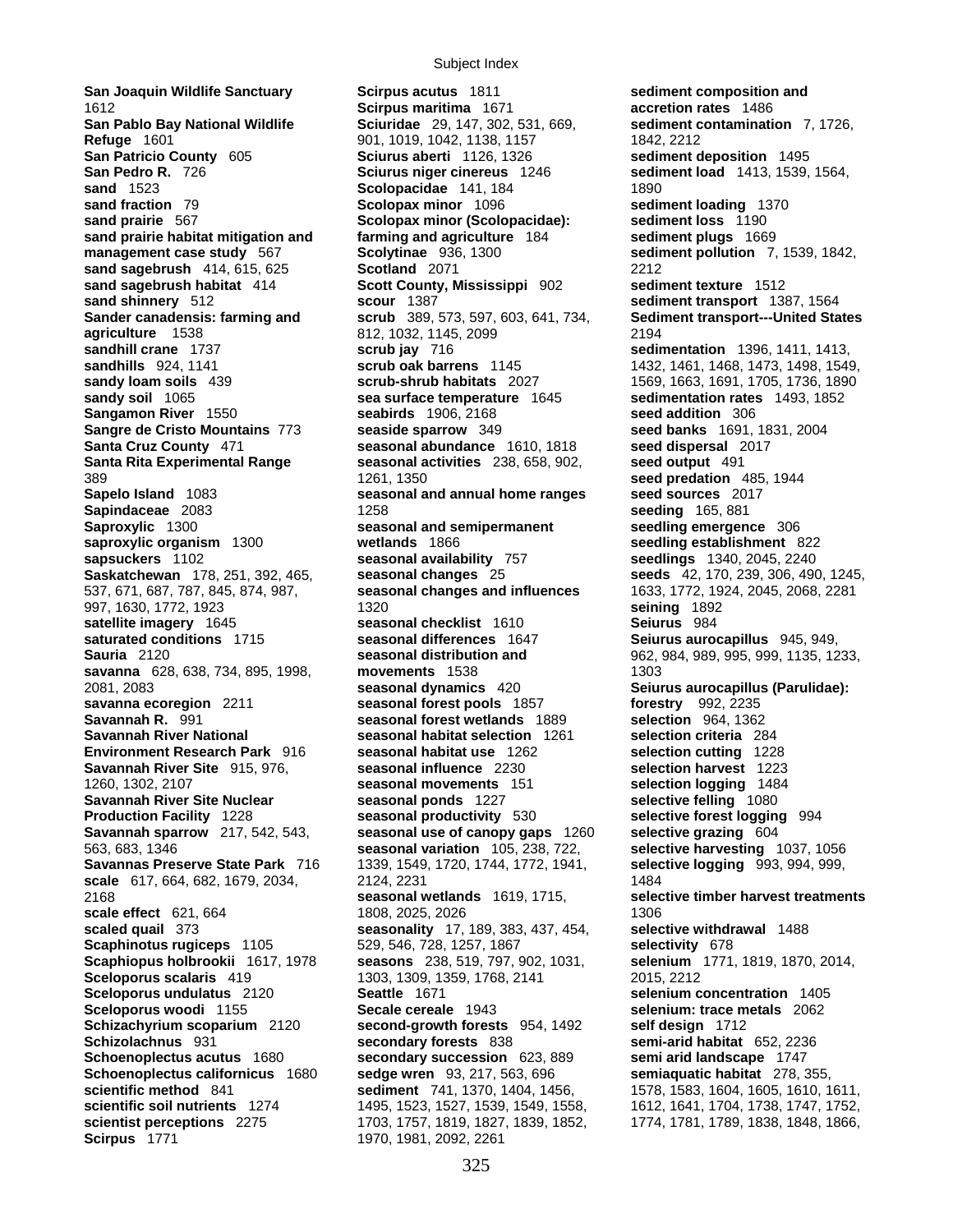2026 **responses** 1264 2173, 2223, 2278 **sheetwater wetland** 1733 **silt** 1483, 1523

**semiaquatic habitat (contd.)** 1885, **shorebirds** 168, 464, 1613, 1653, **silvicultural techniques** 1273 1887, 1889, 1904, 1916, 1923, 1948, 1767, 1768, 1800, 1826, 1839, 1912, **silviculturally-accepted systems** 1969, 2033, 2037, 2097, 2119, 2155, 1913, 1934, 2232<br>2207, 2222, 2270 **1235 1236 1346 1346 1346 1346 1346 1346 1346** 2207, 2222, 2270 **shoreline modifications** 2228 **silviculture** 155, 832, 839, 842, **semiarid region** 624 **shoreline restoration** 2228 844, 851, 878, 904, 913, 923, 924, 844, 851, 878, 904, 913, 923, 924, **semiarid shrublands: habitat** 564 **shores and banks** 1389 929, 945, 954, 968, 969, 970, 977, **semiarid zones** 333, 741 **shores and banks fences** 1498 978, 980, 981, 993, 999, 1000, 1003, **semidesert grasslands** 518 **short-duration grazing** 510, 727 1015, 1035, 1037, 1038, 1050, 1052, **Seminole bat** 967 **short-tailed shrew** 852 1175, 1179, 1187, 1189, 1224, 1225, **Seminole County** 1032 **short term and continuous cattle** 1226, 1233, 1242, 1261, 1273, 1277, **sensitivity analysis** 2030 **grazing** 500 1283, 1291, 1303, 1305, 1314, 1318, **Sequoia Riverlands Trust** 2025, **short term breeding population** 1336, 1360, 1365, 1366, 1690, 2077, **serial continuity concept** 1535 **short term variations** 760 **silviculture impact on forest Serpentes** 428, 481, 1436, 2204 **shortgrass prairie** 751, 752 **population density** 1256 **set-aside land** 113 **Shortgrass Prairie Bird** silviculture methods in forest **set-aside program lands** 212 **Conservation Region** 751, 752 **habitat** 1256 **Conservation Region** 751, 752 **Setophaga ruticilla** 856, 1033, **shrews** 376, 982, 1031, 1297 **silviculture: riparian responses** 1189 **shrimp** 1788 2247 **Setophaga ruticulla** 1233 **shrub grasslands** 430, 436, 555, **silvopasture** 708 **settlement** 1125, 1192, 1993, 2278 716, 758, 2141 **simulation** 147, 839, 1051, 1143, **Sewage---Purification---Biological shrub habitat** 1959 1276, 1305, 1497, 1590, 1754 **shrub-removal 388 shrub-removal 388 simulation model: mathematical studies** 1656 **shrub-scrub** 1998 **and computer techniques** 420 **sex differences** 262, 500, 1674, **shrub-steppe** 1993, 2284 **simulation models** 147, 298, 778, 1714 **shrub-steppe habitat** 430 849, 1160, 1200, 2115 **sexual aggregation** 755 **shrub willow floodplain: habitat single-tree selection cutting** 999 **sexual dimorphism** 755 318 **single tree selection harvesting sexual reproduction** 1936 **shrubland** 54, 118, 130, 480, 512, 1230 **sexual segregation** 755 609, 744, 772, 1187, 1961, 2030 **sink environment** 2239 **sexual selection** 1845 **shrubland birds** 598, 1937, 1961 **Sipsey Fork River** 1437 **shrubland conditions** 338 **shading** 2082 **shrubland management** 1961 **Sistrurus catenatus catenatus: shallow connected lake** 1833 **shrubland matrix** 755 **habitat management** 692 **shallow lake community structure shrubland restoration** 338 **site accessibility** 2238 1779 **shrubs** 231, 638, 662, 728, 762, **site drainage** 1702 **shallow lake species diversity** 878, 1265, 1313, 1412, 1556, 1823 **site fidelity** 68, 1082, 1268 1677 **shrubsteppe** 263, 287, 530 **site-occupancy model** 1783 **shallow lakes** 1779 **Sialia currucoides** 876 **site preferences** 937 **shallow water** 1806 **Sialia mexicana** 1176 **site preparation** 1054<br> **Sialia sialis** 1265 **shallow water habitats** 1884 **Sialia sialis** 1265 **site selection** 80, 213, **Shannon County 1016 68 682 684 684 5 5 682, 1150, 1237, 1614, 1990<br>
<b>Shannon diversity 1103 Sichuan pheasants 260 Sitta canadensis** 995, 1102 **Shannon diversity** 1103 **Sichuan pheasants** 260 **Sitta canadensis** 995, 1102, 1288 **sharp-tailed grouse** 81, 106, 203, **Sierra de la Laguna** 632 **Sitta pusilla** 973 377, 463, 494, 595, 694, 756 **Sierra Nevada** 596, 682, 823, 952 **size** 500, 515, 807, 1389, 1412, **shearing** 1324 **Sierra Nevada Mountains** 988 1765, 1778, 2103, 2198 **sheep** 347, 417, 638, 677, 702, **Sierra Nevada, south** 1157 **size and weight relationships** 632 1340 **Sigmodon fluviventer** 744 **skidder rut wetlands** 2107 **sheep grazing** 356, 547 **Sigmodon hispidus** 584, 688, 953 **skidder ruts** 2107 **Sheeprock Mountains** 431 **signals** 1116 **Skookumchuck Creek** 1490 **Shelby County** 98 **silt load** 1852 **slash mulching** 1190 **shelterbelts** 216, 2242 **siltation** 1691 **slash pine** 1330 **sheltered habitats** 1441 **silver-haired bat** 967 **slash pine forests** 1356 **shelterwood** 964, 1181 **silvicultural management** 1311 **slash pine timber production** 1356 **shelterwood and selection silvicultural management sleeping** 1613 **silviculture** 1256 **techniques** 1273 **sleeping place** 902, 1150 **shelterwood logging** 995 **silvicultural practices** 1019, 1100 **slender glass lizard** 792 **Sherman County** 2064 1149, 1267, 1272, 1355, 1945, 2016, **slope** 2154 **Sherman Reservoir** 2064 2040 **sloughs** 1805 **shinnery oak habitat** 603 **silvicultural prescription** 1319 **slugs** 528, 1669 silvicultural systems 842, 1080, 1187 **small farms** 1945

**seminatural wetland habitat** 1724 **short duration grazing use** 810 1064, 1089, 1100, 1124, 1125, 1127, **silviculture guidelines** 1189 **site selection** 80, 213, 256, 559,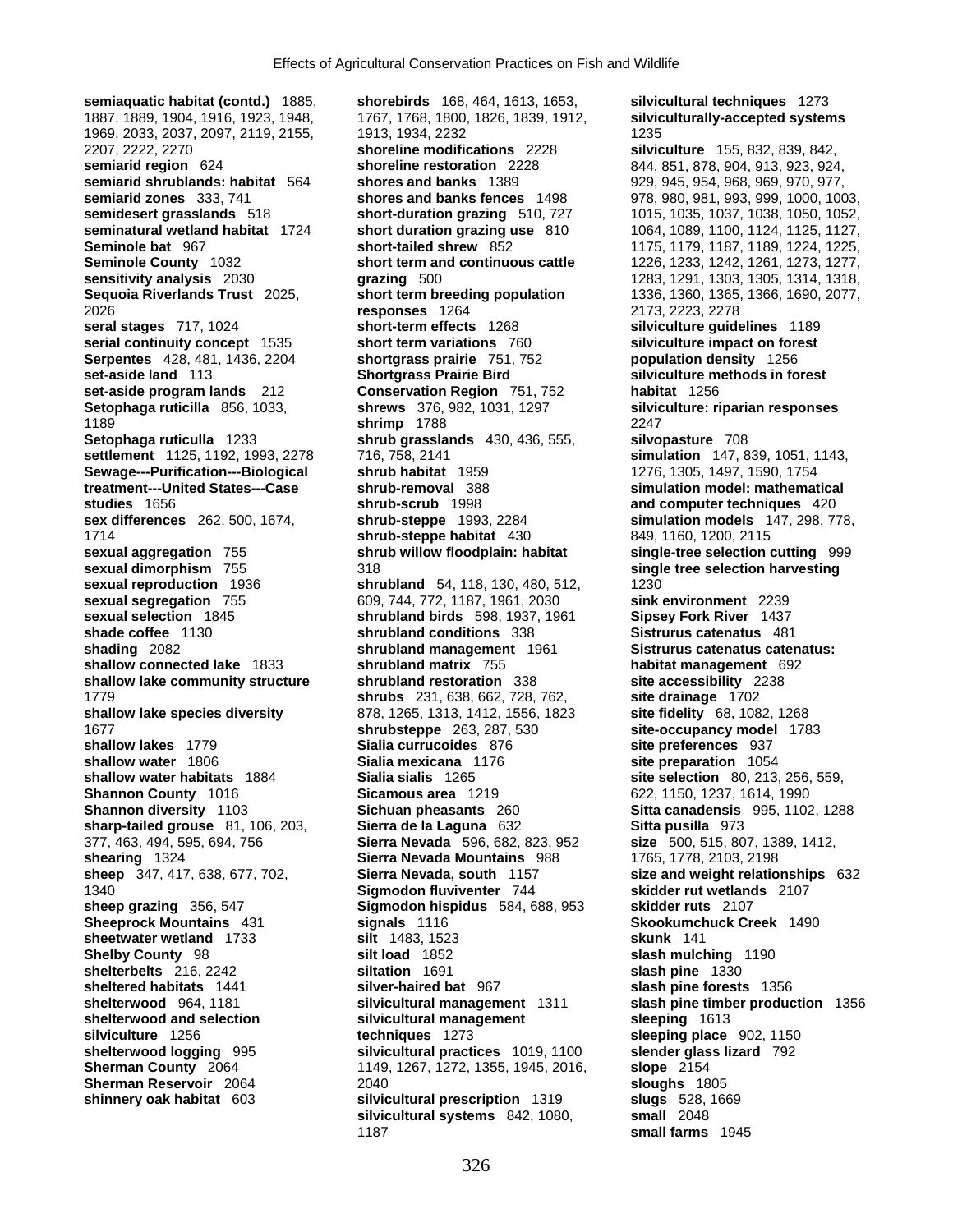**small isolated prairie reserves** 365 **Socorro County, New Mexico** 301 **soils** 699, 734, 785, 817, 907, 919, **small isolated wetlands** 2122 **sod field** 1973 948, 1377, 1451, 1591, 1842, 2120 **small mammal communities** 1100 **Sodbuster** 2273 **Solano County** 1932 **small mammals** 106, 166, 243, 425, **softwoods** 905, 1043 **Solanum lycopersicum** 2271 575, 586, 591, 674, 725, 744, 759, **soil and water** 508 **solid wastes** 1817 762, 832, 894, 933, 953, 988, 1024, **soil bulk density** 354, 432 **Solidago** 544 1118, 1214, 1231, 1278, 1280, 1283, **soil chemical properties** 79 **song sparrow** 93 1284, 1285, 1314, 2181 **soil chemistry** 734 **songbird communities** 1226 **small montane streams** 1375 **soil chemistry and physics** 1715 **songbird conservation** 411, 465, **small-mouthed salamander** 1662 **soil community** 219, 771 1218 **small patch cut harvesting** 1230 **soil community structure** 2072 **songbirds** 84, 108, 311, 401, 442, **small taxa** 295, 711, 765, 1270 **soil compaction** 347 464, 465, 542, 671, 712, 726, 772, **small taxa abundance** 1282 **soil conservation** 92, 149, 177, 773, 841, 882, 889, 906, 993, 1015, small taxa community responses 191, 231, 285, 1495, 1727, 1940, 1118, 1216, 1218, 1235, 1291, 1313, 766 2028, 2152, 2253 1625, 1945, 1962, 1964, 2163 **small taxa evaluation 1286 Soil conservation---Government Sonoma County 809, 1601**<br> **Sonoran Desert 2280**<br> **Sonoran Desert 2280 small taxa population responses to policy---United States** 43 **grassland management** 724 **Soil conservation---United States Sora** 1849 **small taxa responses to habitat** 2194 **Sorensen's Similarity Index: restoration** 766 **soil contamination** 7, 1842 **mathematical and computer small terrestrial fauna** 940 **soil cultivation and cropping techniques** 611 **small watersheds** 2198 **systems** 1945 **Sorex** 852, 1283<br>**small wetlands** 1594 **Sorex** soil depth 354 **Sorex** cinereus to the set of the solution of the solution of the solution of the solution of the solution of the solut **smallmouth salamanders** 2006 **soil development** 1648 **Sorex cinereus: farming and <b>smartweed** 2068 **soll erosion** 133, 190, 215, 233, **sexually** and **smartweed** 2068 **Smith County, Mississippi** 902 246, 734, 1377, 1432, 1939, 2028<br>**Soil erosion---United States** 21 **SMZ** 1297 **soil exposure** 1190 **Sorex hoyi** 1269, 1297 **snag cavity use** 1206 **soil fauna** 180, 770, 966 **Sorex longirostris: forestry** 1269 **snag density** 1288 **soil fertility** 259, 347 **Sorex monticolus** 1129 **snag-forest** 980 **soil fertility, fertilizers, and Sorex ornatus sinuosus snag retention** 1206 **manures** 259 **(Soricidae): habitat management snag variables** 1288 **soil food webs and community** 1932 **snags** 889, 896, 921, 922, 936, 967, **composition** 180 **Sorex trowbridgii** 854, 1129 980, 998, 1001, 1048, 1094, 1095, **soil habitat** 78, 110, 167, 180, 242, **Sorex vagrans** 1129 1129, 1169, 1195, 1263, 1288, 1289, 245, 646, 1022, 2072 **Sorghum** 496 1290, 1318, 1368, 2124 **soil losses** 1411 **Sorghum vulgare** 2068 **snails** 528, 1669, 1886 **soil management** 219, 245, 775, **Soricidae** 1024, 1280, 1297, 1932 **snake refugia** 428 **1633** 1633<br> **Soricids** 1297 **Snake River Birds of Prey National and Soli microtopography 1190 <b>Source environ Snake River Birds of Prey National soil microtopography** 1190 **source environment** 2239 **Conservation Area** 667 **soil moisture** 354, 775, 1190 **source habitats** 2239 **snakes** 951, 1220 **soil nutrient content** 219 **source-sink** 2163 **snap trapping** 485 **soil organic carbon changes** 246 **source-sink dynamics** 776, 2163, **snow** 981, 1960, 2141 **soil organic matter** 79, 1274 2200, 2239 **snow goose** 1737 **soil parameters** 577 **source-sink model** 2200 **snowberry** 2141 **soil pH** 79, 259 **sources and fate of pollution** 1842 **snowfall** 11 **soil physical properties** 79 **South Carolina** 109, 833, 851, 916, **snowshoe hare** 890, 981, 1104, **soil pollutants** 1812 953, 955, 968, 971, 983, 991, 1021, 1107 **soil pollution** 2136, 2224 1023, 1025, 1075, 1110, 1111, 1148, **snowy plover** 1872 **soil pollution: monitoring, control,** 1169, 1205, 1228, 1259, 1260, 1264, **social aspects** 919, 2028 **remediation** 2212 1300, 1324, 1330, 1333, 1335, 1596, **social attitudes** 2 **social attitudes** 2 **social behavior** 415, 755, 797, 878, **regime** 167 **South Carolina coastal plain** 2122 **social changes** 1891 **soil protection** 175 **South Dakota** 49, 89, 91, 104, 111, **social effect** 240 **soil remediation** 2212 122, 159, 162, 218, 237, 238, 248, **social organization** 755, 1932 **soil science** 103, 191, 246, 1378 250, 295, 346, 459, 595, 704, 711, **social sciences** 1928 **soil tamping** 485 897, 995, 1362, 1646, 1670, 1685, **social survey** 1956 **soil temperature** 354, 850 1722, 1781, 1865, 1963, 2001, 2076, **societies and institutions** 39 **soil transplantation** 1794 2114, 2214 **socio-economic studies** 196, 1555, **soil type** 763, 770 **South Dakota: Butte County** 66 1997 **soil-water** 1661, 1715 **South Dakota: eastern region** 739 **socioeconomics** 390, 2028, 2090 **soil-water-plant relationships South Dakota: Pennington and sociological aspects** 1586, 1814, 1526, 1659 **Lawrence Counties** 1350 1940, 2135 **South Dakota, western region** 619, **sociology, general** 511 2147

**small wetlands** 1594 **soil depth** 354 **Sorex cinereus** 591, 1297 **soil erosion** 133, 190, 215, 233, **agriculture** 459<br>246, 734, 1377, 1432, 1939, 2028 **Sorex dispar** 1297 **Soil erosion---United States** 2194 **Sorex fumeus** 591, 1269, 1297<br>**soil exposure** 1190 **Sorex hoyi** 1269, 1297 **soil population responses to tillage 1774, 1840, 2107, 2207 1155, 1538, 1538, 1538, 1538, 1538, 1538, 1538, 1538, 1538, 1538, 1538, 1538, 1538, 1538, 1538, 1538, 1538, 1538, 1538, 1538, 1538, 1538, 1538, 1538, 1549, 1549, 1549, 1549, 1549, 1549, 1549, 1549, 1549, 1549, 1549, 1549, soil remediation** 2212 122, 159, 162, 218, 237, 238, 248,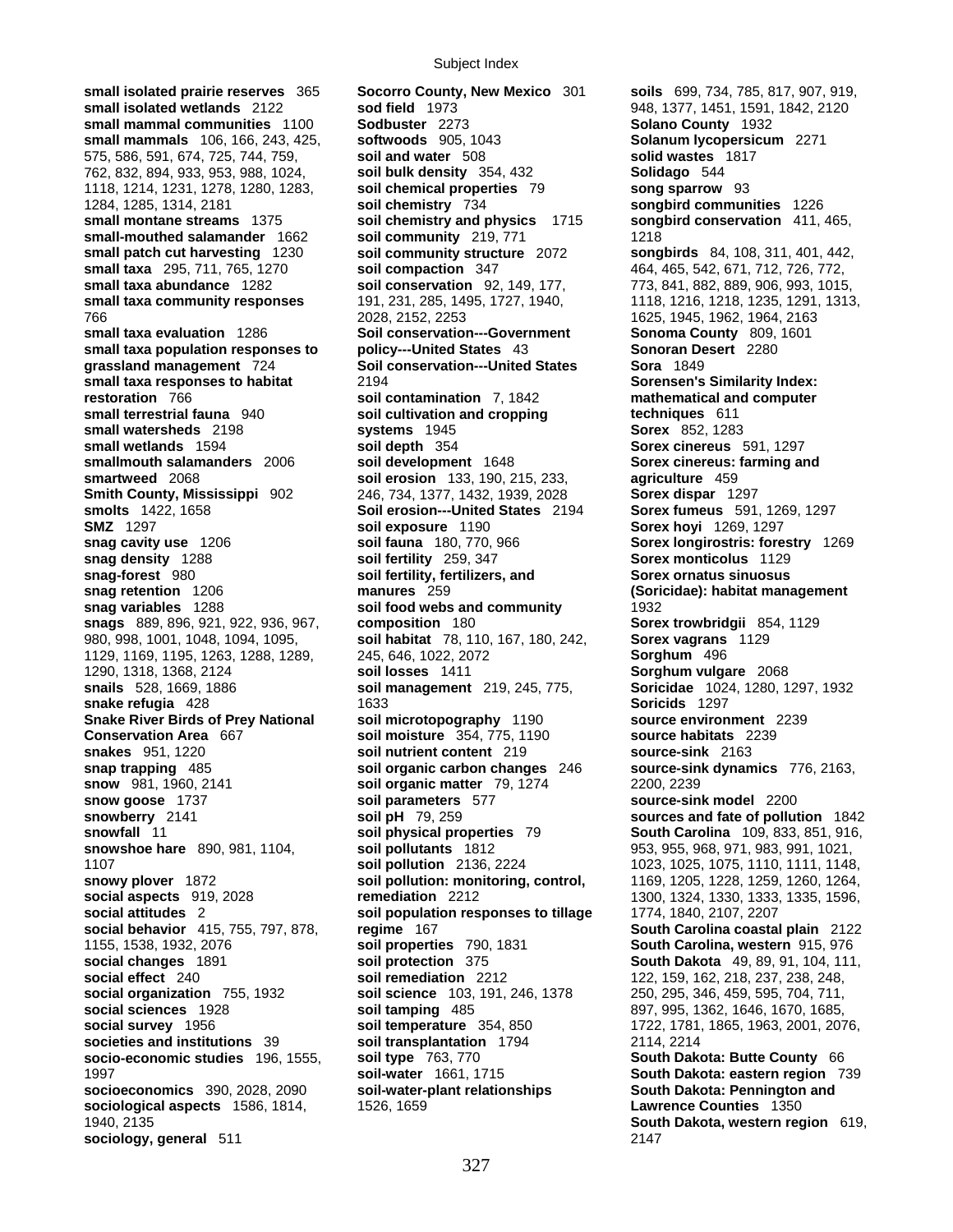**Southern California** 1298 **species abundance** 13, 17, 21, 97, **southern Great Plains** 664, 1817, 198, 226, 257, 560, 643, 727, 785, 1825 985, 1004, 1190, 1210, 1233, 1305, **Spartina foliosa** 1925 295, 348, 361, 367, 376, 386, 405, **Spartina patens** 1649 2061 2072, 447, 462, 490, 491, 509, 525, **spatial environment** 526 1729, 1748, 1752, 1757, 1759, 1763,

**South Fork Edisto River** 109 **spatial scaling** 1535 **species groups** 1011, 2239 **South Platte River** 824 **spatial variability** 540 **species-habitat models** 1899 **South Platte River basin** 1950 **spatial variables measurement species interactions: general** 100 **South Platte State Wildlife Area** 1142 **species interactions: parasites and**  765 **spatial variation** 247, 774, 1162, **diseases** 1815 **South Texas** 467 **1302, 1549, 1823, 1849, 1876, 2115 species loss** 492 **Southeast** 302 **spatially explicit models** 1309 **species management** 460 **southeastern Myotis** 1205 **spatially explicit population model species occurrence** 1594, 1783, **southeastern U.S. river** 1430 1957 1849, 1958, 1963, 1983 **southern Appalachian spatially explicit simulation** 1143 **species of concern** 1299 **herpetofauna** 2204 **spatiotemporal analysis** 1300 **species of focus** 2239 **southern Appalachian Mountains Spatula clypeata** 276 **species presence** 961 1002 **spawning** 1407, 1450, 1491 **species productivity** 198 **southern Appalachian reptiles spawning ground** 1686 **species reintroduction** 1061 2204 **Spea multiplicata** 1762 **species representation** 2238 **southern Appalachians** 1312, 2091 **species** 195, 197 **species retention** 1206 **southern Great Plains** 664, 1817, 198, 226, 257, 560, 643, 727, 785, 243, 257, 388, 432, 449, 522, 525, **southern High Plains** 1606, 1613, 1492, 1543, 1897, 1909, 1983, 2035 831, 838, 855, 858, 872, 898, 936, 1633, 1726, 1752, 1762, 2037 **species accumulation** 356 953, 972, 1029, 1054, 1089, 1119, **Southern Iowa Drift Plain** 330 **species accumulation curves** 1142 1142, 1143, 1190, 1211, 1228, 1233, **southern leopard frog** 1840 **species-area** 1679 1244, 1257, 1277, 1283, 1287, 1285, **southern Olympic** 1555 **species-area relationships** 872 1312, 1398, 1470, 1506, 1515, 1592, **species composition** 13, 144, 182, 1597, 1621, 1668, 1681, 1740, 1757, **southern pine bluestem forests** 790, 832, 880, 1142, 1437, 1603, 1759, 1823, 1833, 1868, 1875, 1883, 948 1648, 1668, 1719, 1897 1909, 1911, 1913, 1931, 1936, 1974, **southern plains states of USA** 231 **species composition changes** 2036, 2044, 2093, 2181, 2197, 2204, **southern Quebec** 1947 1985 2227, 2265, 2282 **southern red-backed vole** 1129 **species conservation** 38, 296, 310, **species richness and diversity southern toad** 1330 509, 593, 664, 703, 718, 1177, 1218, 1314 **Southlands Forest** 2023 1255, 1263, 1337, 1998, 2108, 2182, **species-specific edge effects** 1308 **Southwest** 302, 784, 2054 2229, 2250 **species survey and seasonal southwestern willow flycatcher species density** 95, 385, 972, 1627, **abundance** 1610 784 1648 **species trait analysis use** 782 **sown grasslands** 236 **species differences** 753 **species turnover** 884 **soybeans** 154, 166, 276, 583 **species distribution** 385, 932, 1428 **specific conductance** 1428 **sparrow habitat** 349 **species diversity** 15, 30, 55, 94, **Speotyto cunicularia** 392, 1980, **sparrows** 98, 175 98, 105, 120, 157, 161, 169, 172, 1993 **Spartina** 1756 182, 195, 204, 226, 243, 244, 274, **Spermatophyta** 741<br> **Spartina foliosa** 1925 295, 348, 361, 367, 376, 386, 405, **Spermatophytes** 2061, 2192 **Spartina patens** 1649 432, 447, 462, 490, 491, 509, 525, **Spermophilus** 1285 **spatial** 1542, 2168 575, 576, 582, 611, 635, 670, 702, **Spermophilus brunneus brunneus spatial analysis** 803, 1533, 2017, 722, 731, 734, 741, 759, 762, 770, 384 2239 780, 838, 861, 875, 881, 886, 898, **Spermophilus franklinii** 218 **spatial arrangement** 1271 907, 936, 937, 951, 953, 955, 960, **Spermophilus franklinii: spatial data** 778, 1200, 1495, 2092 961, 976, 995, 1002, 1007, 1009, **distribution within habitat** 2142 **spatial distribution** 79, 774, 775, 1016, 1020, 1024, 1050, 1076, 1079, **Spermophilus lateralis** 1281 778, 779, 984, 1085, 1305, 1448, 1091, 1100, 1103, 1111, 1129, 1139, **Spermophilus tridecemlineatus** 1455, 1506, 1511, 1700, 1842, 1880, 1162, 1197, 1210, 1220, 1228, 1234, 166, 669 1944, 1950, 1959, 2035, 2168 1250, 1257, 1264, 1265, 1280, 1294, **Speyeria idalia: habitat spatial distribution of low density** 1312, 1313, 1398, 1407, 1422, 1443, **management** 786 **populations** 777 1464, 1466, 1511, 1521, 1579, 1592, **Sphaerium** 1483 **spatial distributions of male mating** 1598, 1617, 1620, 1633, 1638, 1643, **Sphaeroderus lecontei** 1257 **aggregations** 415 1651, 1654, 1661, 1662, 1677, 1681, **Sphyrapicus varius** 1102 **spatial harvest planning model** 1772, 1773, 1823, 1830, 1833, 1838, **spiders** 528, 1105 1303 1844, 1875, 1883, 1885, 1908, 1910, **Spilogale gracilis** 570 **spatial heterogeneity** 777 1918, 1919, 1931, 1936, 1944, 1950, **Spiza** 139, 527 **spatial isolation** 1373 1960, 1963, 1967, 1995, 1997, 2021, **Spiza americana** 17, 21, 26, 55, 93, **spatial models** 1334, 1341 2042, 2052, 2060, 2090, 2122, 2138, 97, 139, 181, 291, 527, 544, 946, **spatial optimization model** 2175 2154, 2178, 2224, 2227, 2230, 2257 2184 **spatial patterns** 803, 2017 **species diversity relations** 1079 **Spizella** 317 **spatial scale** 665, 790, 1162, 1831, **species evenness** 907 **Spizella arborea** 1937 1877 **species extinction** 1650, 1651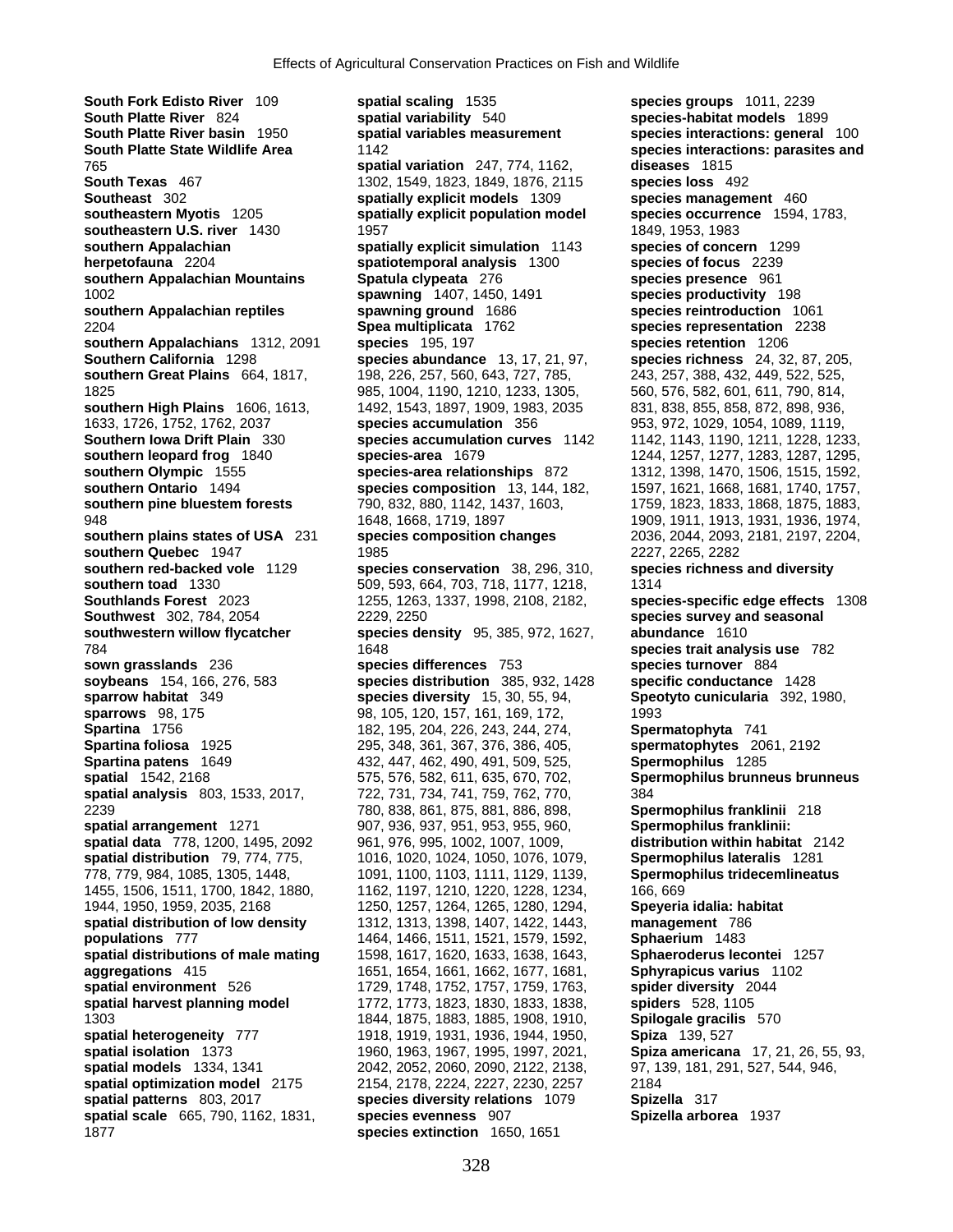**Spizella arborea (Passeriformes) state wildlife management areas stream banks** 1398 17 244 **stream barrier removal** 1469 **Spizella breweri** 66, 530, 745, 763 **statistical analysis** 117, 198, 1141, **stream benthic community** 1397 **Spizella breweri: disturbance by** 1521, 1772, 1876 **stream bioassessment** 1462 **man** 597 **statistical design** 1925 **stream biota** 1529 **Spizella pallida** 660, 669, 671, 683, **statistical method** 1297, 1428, **stream buffer** 2245 845, 1346, 1953 1791 **stream channel structure** 1522 **Spizella passerina** 317, 446, 973 **statistical models** 987 **stream channelization** 1508 **Spizella pusilla** 55, 93, 317, 446, **statistics** 49, 55, 98, 196, 274, 281, 1175, 1233, 2030 443, 515, 902, 982, 1165, 1412, **stream classification** 1495 **Sporobolus wrightii** 334 1810, 1951, 1968, 2147 **stream communities** 1328, 2058 **sport fishing** 1529 **status** 68, 134, 153, 279, 291, 428, **stream community structure spotted owl** 913, 1056, 1120, 1268, 658, 797, 806, 833, 924, 925, 957, **effects** 1514 1309, 1310 976, 995, 1000, 1042, 1122, 1179, **stream conditions** 1516 **spotted salamander** 1655, 1690, 1224, 1233, 1246, 1366, 1424, 1609, **stream corridors** 1548 1844, 1845, 2006 1880, 1884, 2130 **stream culverts** 1373 **spotted seatrout** 1798 **status survey** 2229 **stream depth** 785 **spring** 520, 699, 1074, 1613, 1799 **steelhead** 1472 **stream discharge** 1481 **spring active assemblage steelhead trout** 1457 **stream ecology** 1471, 2254 **composition** 1067 **Steens Mountain** 597 **stream ecosystems** 1369, 1501 **spring bird migration** 1311 **stem density** 1142 **stream enhancement** 1522 **Spring Creek** 1524 **stems** 638, 935 **stream erosion** 1456 **spring migration** 250 **steppe** 748 **stream fauna** 2058 **sprouting** 1271 **stewardship** 594, 687, 787, 2248 **stream flow** 133, 1399, 1416, 1432, **sprouts** 2237 **Stillwater** 2014, 2241 1470, 1478, 1488, 1497, 1557 **spruce forest management** 1067 **Stillwater State Forest** 981 **stream flow rate** 1564 **Squamata** 428, 481, 2204 **Stillwater Wildlife Management stream habitat** 1402, 1440 **squash** 127 **Area** 2013 **stream habitat management** 1537 **Squaw Creek National Wildlife stimulus reaction** 531 **stream habitat restoration** 1492 **Refuge** 692 **Stipa viridula** 1808 **stream habitats in urbanizing squirrel, flying** 1016 **stochastic dynamic programming watersheds** 1540 **squirrels** 978, 1109 612 **stream improvement** 1498 **St. John's River basin** 349 **stochastic processes** 612 **stream inflows** 1820 **St. Johns River Water Management stock assessment and stream insect communities** 1484 **District** 1856 **management** 1928 **stream management** 1451, 1452 **St. Landry Parish** 1610 **stock ponds** 1602, 2047 **stream morphology** 1492 **stabilization** 1622 **stocking density** 1759 **stream pollution** 1415, 1460, 1519 **stable isotope ratios** 1645 **stocking diagram** 929 **stream processes** 1522 **stable isotopes** 251 **stocking intensity** 948 **stream quality** 587, 1401, 1494 **stakeholder perceptions** 2275 **stocking level** 433 **stream restoration** 587, 1387, **stakeholders** 252 **stocking (organisms)** 1669 1461, 1513, 1526, 1535, 1547, 1553, **stand age** 997 **stocking rate** 298, 352, 638, 780, 1571 **stand characteristics** 1024, 1296 1408, 1759 **stream riparian habitat** 1502, 1562 **stand composition** 2115 **stocking rate reduction** 411 **stream riparian interactions** 1535 **stand density** 849, 935, 967, 1024, **stocking-transplanting** 153, 302, **stream salamanders** 1690 1314 1246, 2210, 2240 **stream theory** 1411 **stand density index** 929 **stocks** 1759 **stream water quality** 1478 **stand development** 1305 **stomach fullness** 1778 **streambank erosion** 1571 **stand management** 1115 **stopover** 831 **streambank fencing** 1398 **stand structure** 576, 849, 863, 935, **stopover site** 1674 **streambank protection with rip rap** 1009, 1076, 1100, 1142, 1277, 1296, **storage tanks** 2011 1474 1314, 1318, 1823 **Storeria occipitomaculata** 951 **streambanks** 371, 1379 **standardized broadcast call stormwater runoff** 7 **streamflow** 1506, 1550, 1564, 2092 **technique** 2195 **stormwater treatment wetlands streams** 340, 473, 575, 750, 866, **standards** 840, 2257 1611 1611 885, 1370, 1379, 1380, 1383, 1385, 1385, **standing biomass** 897 **strategic planning** 873, 1043 1387, 1389, 1392, 1397, 1399, 1403, **standing crops** 699, 1389, 1507, **strategies in agroecosystems** 521 1404, 1408, 1413, 1414, 1415, 1423, 1535 **strategy** 605, 1075 1439, 1445, 1448, 1451, 1455, 1456, **standing dead trees** 1195 **stratified tag-recapture** 1418 1458, 1462, 1464, 1470, 1473, 1474, **standing stock** 1563 **straw** 1777 **1476, 1480, 1483, 1484, 1486, 1489, 1486, 1489, 1481, 1486, 1489, 1489, 1489, 1489, 1489, 1489, 1489, 1481, 1481, 1481, 1481, 1481, 1481, 1481, 1481, 1481, 1481, 1481, 1481, 1481, 1481, Staphylinidae: forestry** 846 **straw disposal** 1584, 1742 1490, 1493, 1495, 1498, 1499, 1507, **starvation** 1350 **Strawberry Valley** 680 1511, 1513, 1514, 1515, 1517, 1519, **state conservation programs** 12, **stream agroecosystems** 1401 1521, 1524, 1525, 1528, 1537, 1539, 14, 53, 70, 77, 111, 122, 237, 270, **stream amphibians** 1245 1540, 1542, 1546, 1549, 1550, 1551, 286, 704 **stream bank protection** 1571 1554, 1556, 1558, 1559, 1562, 1565,

**stream bank stability** 1419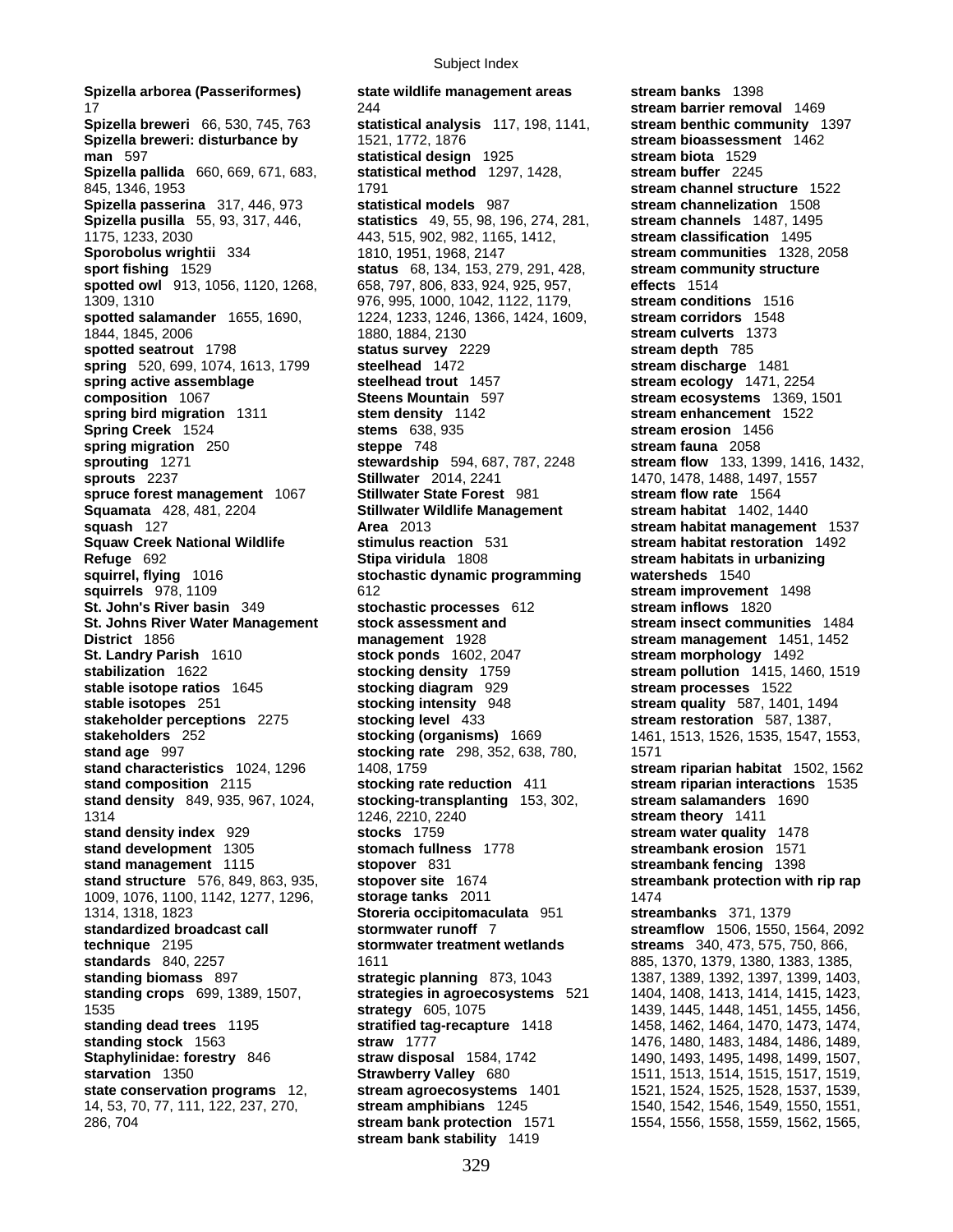**streams (contd.)** 1568, 1570, 1573, **submergence** 1933 **survival** 68, 79, 125, 153, 218, 220, 1679, 2090, 2115, 2129, 2154, 2159, **subsidies** 2243 221, 235, 241, 248, 256, 362, 370, 2166, 2191, 2202, 2216, 2217, 2254, **substrates** 1483 379, 384, 402, 496, 569, 580, 590, 2257, 2272 **subsurface irrigation drainage** 662, 669, 955, 963, 990, 1063, 1082, **streams (in natural channels)** 1511 1583 1104, 1171, 1212, 1239, 1268, 1323, **streamside elevation** 1648 **subsurface layer** 246 1442, 1488, 1630, 1704, 1714, 1888, **streamside forest management suburban** 1809 1944, 1951, 2071, 2073, 2078, 2101, 2058 **suburban development** 1192 2103, 2105, 2170, 2283 **streamside management zones suburban wildlife space planning survival analysis** 793, 2184 **(SMZ)** 1280 **1192** 1192 **1192 survival and nest success of survival and nest success of streamside resources** 2202 **success** 73, 993, 1120 **females** 1323 **stress** 1035, 2224 **succession** 66, 182, 228, 384, 392, **survival probability** 1630 **Strigidae** 153, 823, 954, 1048, 861, 880, 881, 893, 921, 968, 1120, **survivorship** 466 1120, 1179, 1244, 1268, 1309, 1310, 1125, 1129, 1134, 1143, 1160, 1187, **suspended load** 1539 1345, 1980, 1993 1233, 1290, 1292, 1359, 1360, 1533, **suspended particulate matter Strigiformes** 153, 823, 913, 954, 1585, 1772, 1883, 1961, 2042, 2082 1539 1048, 1120, 1151, 1179, 1207, 1268, **succession in habitats** 815 **suspended sediments** 1370, 1377, 1309, 1310, 1980, 1993 **successional habitats** 1959, 2223 1413, 1460, 1539 **Strigiformes, Aves** 667, 1345 **successional old fields** 503 **strip cover** 139 **sugarcane fields** 211 **sustainability** 39, 1009, 1011, 1334, **strip mowing** 584 **Suisun Bay** 1932 1478, 1984, 2224 **striped mullet** 1798 **summer** 279, 520, 1074, 1321, **sustainable agriculture** 114, 1971 **striped skunk** 218, 695, 2102 1620, 1799, 2206 1620, 1799, 2206 **sustainable boreal forest Strix nebulosa (Strigidae)** 823 **summer burning** 481 **management** 1286 **Strix occidentalis** 836, 849, 853, **summer distribution** 1884 **sustainable development** 2221 913, 954, 1048, 1120, 1268, 1309, **summer fallow** 198 **sustainable ecosystems** 1922 1315 **summer forage availability** 1202 **sustainable fishing** 2004 **Strix occidentalis caurina** 954, **summer monsoon** 1190 **sustainable forest management** 1151, 1309, 1310 **summer tanager** 2244 1142 **Strix occidentalis caurina: forestry Summerland, BC** 1099, 2181 **sustainable forest programs** 1142 **(Strigidae): forestry** 1345 **sunflower seed** 1099 **Swainson's warbler** 993, 1072, **structural complexity** 797, 1000 **supplemental feeding** 496, 2069, **swamp sparrow** 563 **structural equation modeling** 621 2193 **Swampbuster** 1716, 2109, 2273 **structural habitat attribute** 1000 **supplemental prey** 2032 **swamps** 1616, 1851 **structural heterogeneity** 775 **supporting science** 2157 **swamps: habitat** 1791 **structural marsh management supports** 1318 **sweep sampling: applied and field**  1692, 1746, 1822 **surface active community** 110 **techniques** 611 **structure** 1483 **surface area** 2151 **Sweetwater Marsh National Wildlife structured cut-blocks** 869 **surface drainage** 1817 **Refuge** 1894 **stub use patterns** 1184 **surface-groundwater relations swift foxes** 71, 221, 2103 **stubble** 112, 505, 1933 1415 **stubble height** 112 **surface layer** 246 **swine** 2118 **studies** 1374 **surface mining** 1985 **switchgrass** 241, 330, 1059 **study methods** 120, 806, 921, **surface mining habitat reclaimation switchgrass fields** 790 1038, 1048, 1158, 1176, 1246, 1303, 1985 **switchgrass (Panicum virgatum)** 1943, 2141 **surface water** 1009, 1406, 1415, 210 **stump number** 994 1521, 1665, 1700, 1851, 1936, 1970, **Sylvilagus auduboni** 373 **Sturnella** 10, 29, 527 2011, 2092, 2152 **Sylvilagus floridanus** 265, 406, **Sturnella: habitat management surface water level** 1637, 1715, 2053 135 1760, 1906 **Sylvilagus floridanus: habitat Sturnella (Icteridae)** 61 **Surnia ulula** 1179 **management** 289 **Sturnella magna** 55, 80, 93, 209, **surrogate species** 464 **sympatric species overlap** 678 291, 309, 542, 544, 606, 651, 652 **surrounding landscape** 2017 **Symphoricarpos occidentalis Sturnella neglecta** 93, 166, 195, **survey data use to assess** 1808 606, 671, 845, 1937, 1953 **importance of agricultural riparian Synaptomys cooperi** 852 **Sturnidae** 745 **survey study** 1322 **synthesis of monitoring and sub-watershed** 1966 **surveys** 79, 190, 196, 202, 240, **research results** 1180 **subalpine fir** 1360 252, 279, 443, 619, 739, 740, 773, **Synuchus dubius** 1061 **subarctic forest** 889, 980 778, 1288, 1472, 1629, 1682, 1713, **Synuchus impunctatus** 1257 **sublethal effects** 1539 1774, 1787, 1810, 2067, 2135, 2147, **systematic conservation** 1899 **submerged aquatic plants** 1799 2162, 2176, 2240, 2257 **systematics and taxonomy** 1682

1273 **Sunflower County** 292 **sustainable forestry initiative** 1156 **Strix occidentalis caurina sunflower damage** 250 **sustainable use** 2221 **Strix occidentalis lucida** 1207 **Superior National Forest** 909 1324 **Sturnella spp. (Passeriformes)** 17 **buffers** 2254 **synecology** 1024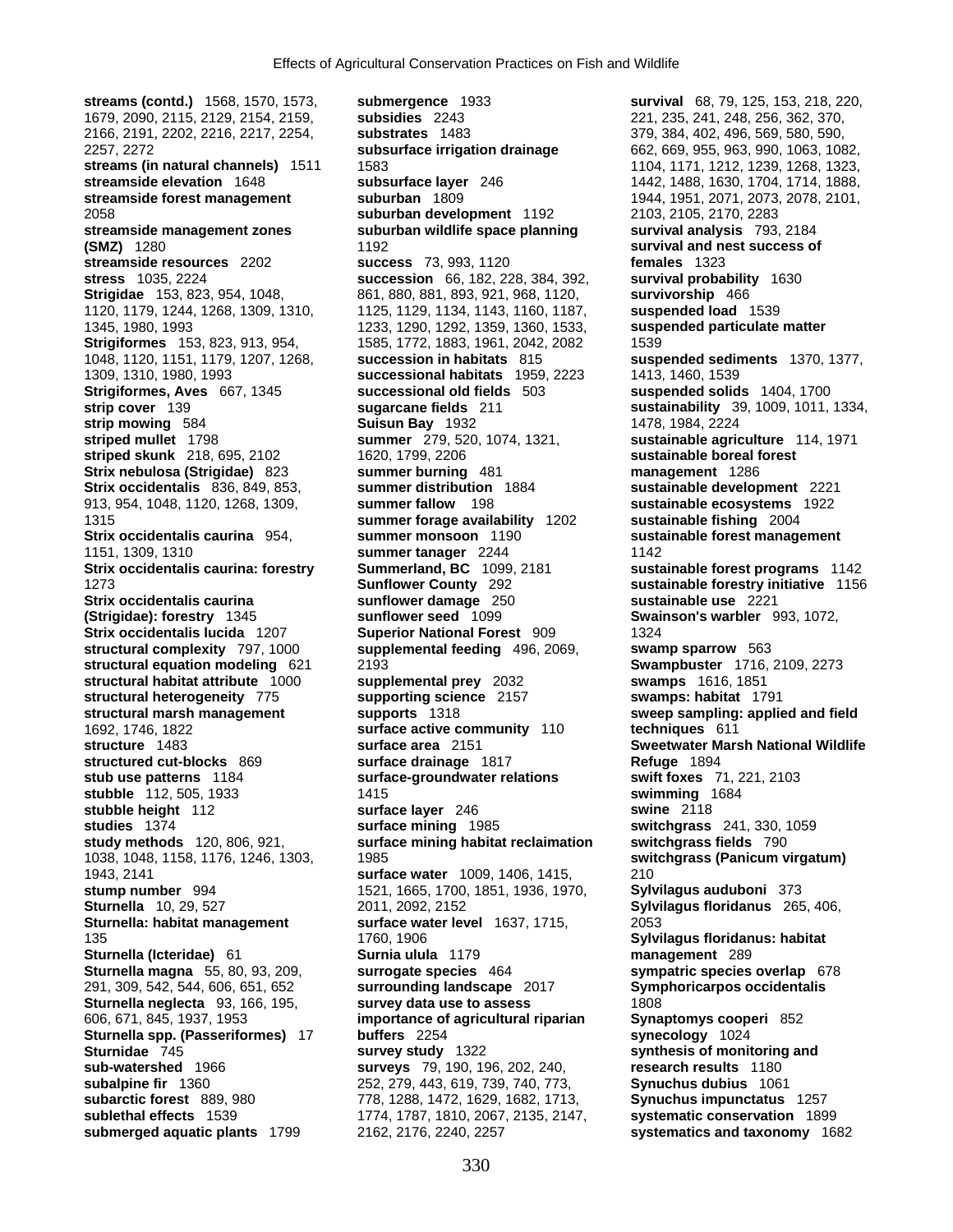**systems modeling** 1580 **technology** 1554 449, 459, 476, 477, 488, 489, 503, **tables data** 191 **telemetry** 153, 238, 657, 658, 807, 513, 516, 526, 534, 538, 547, 556, **tagging** 203, 1246 878, 1165, 1225, 1246, 1261, 1309, 567, 573, 581, 589, 597, 599, 603, **tailed frog** 1163, 1424, 1555, 2220, 1350, 1624, 2141 608, 610, 626, 630, 636, 637, 641, 2249 **Teleostei** 1549 646, 654, 656, 659, 666, 670, 672, **tall fescue hayland** 246 **telephone survey** 2145 678, 684, 685, 692, 711, 724, 735, **Tall Timbers Research Station** 272 **temperate climate** 2265 736, 737, 738, 742, 751, 752, 754, **Tallapoosa River** 1430 **temperate forests** 849, 1690 760, 765, 766, 777, 782, 786, 787, **tallgrass prairie** 306, 312, 338, 344, **temperate mixedwood forests** 843 803, 810, 812, 813, 815, 816, 823, 366, 415, 428, 440, 487, 525, 527, **temperate zones** 1688, 2149 830, 843, 857, 859, 862, 874, 877, 561, 590, 611, 621, 730, 754, 766, **temperature** 262, 785, 1493, 1517, 879, 912, 914, 916, 918, 930, 932, 782, 788, 794, 797, 816, 1238, 1346, 1537, 1632, 2162, 2216 937, 941, 944, 950, 952, 961, 965, 1729, 2184, 2211 **temperature effects** 1636 971, 983, 986, 992, 997, 1002, 1013, **tallgrass prairie fire mosaic** 797 **temperature, environment** 1412 1017, 1019, 1022, 1026, 1032, 1034, **tallgrass prairie habitat** 599, 760, **temperature, environment** 1039, 1040, 1046, 1053, 1067, 1068, 782 **phosphorus** 1498 1069, 1075, 1077, 1079, 1084, 1085, **tallgrass prairie management** 407 **temperature sensitive stream** 1088, 1092, 1113, 1114, 1121, 1123, **tallgrass prairie preserve** 396, 761 **habitat identification** 1537 1127, 1133, 1136, 1137, 1145, 1146, **tallgrass prairie remnants** 656 **temporal** 1831, 2168 1147, 1157, 1161, 1164, 1167, 1180, **tallgrass prairie restoration** 306, **temporal analysis** 1329 1183, 1184, 1185, 1191, 1198, 1202, 760 **temporal distribution** 1700, 2168 1206, 1212, 1213, 1221, 1222, 1228, **tallgrass prairie soil community temporal heterogeneity** 814 1248, 1249, 1250, 1256, 1258, 1259, **responses to fire** 646 **temporal patterns** 1300 1260, 1262, 1264, 1266, 1269, 1270, **tallgrass prairie soils** 646 **temporal scaling** 1535 1272, 1273, 1279, 1282, 1286, 1293, **Tama County** 355 **temporal spatial distribution** 797 1294, 1301, 1306, 1308, 1319, 1320, **Tamaulipan Biotic Province** 564 **temporal variation** 247, 261, 1302, 1323, 1333, 1338, 1342, 1344, 1345, **Tamias** 1284, 1285 1849, 1883, 1886, 2115 1347, 1349, 1352, 1356, 1363, 1367, 1368, 1367, **Tamias amoenus** 1229 **temporarily flooded wetlands** 1887 1368, 1397, 1406, 1502, 1678, 1699, **Tamias cinereicollis** 1281 **temporary ponds** 1651, 1758, 1883 1718, 1781, 1889, 1938, 1948, 1949, **Tamias striatus** 933, 1256 **temporary water** 1825 1969, 1977, 1985, 2009, 2023, 2033, **Tamias townsendii** 978, 1019 **temporary wetland community** 2039, 2041, 2043, 2050, 2051, 2054, **Tamiasciurus douglasii** 978 2197 2058, 2060, 2071, 2072, 2087, 2088, **Tamiasciurus douglasii (Sciuridae): temporary wetlands** 1712, 1740, 2091, 2099, 2101, 2104, 2110, 2114, **forestry** 1019 **1897** 1897 **1897** 2131, 2142, 2202, 2214, 2215, 2218, 2218, 2218, 2218, 2218, 2218, 2218, 2218, 2218, 2218, 2218, 2218, 2218, 2218, 2218, 2218, 2218, 2218, 2218, 2218, 2218, 2218, 2218, 2218, 2218, 2218, 2 **Tamiasciurus hudsonicus** 842, **Tenebrionidae** 1057 2219, 2227, 2235, 2241, 2255, 2256, 1124, 1138 **Tennessee** 614, 859, 868, 1122, 2270, 2272, 2284 **Tamiasciurus hudsonicus: forestry** 1148, 1319, 1460, 1521, 2091 **terrestrial migration distances** 1256 **Tennessee River** 1521 1969 **Tamiasciurus hudsonicus terraced sites** 1643 **terrestrial salamanders** 1341 **grahamensis** 901 **terraces** 26, 1798 **terrestrial vertebrates** 2239 **tan oak** 1086 **Terrapene carolina** 792 **terrestrial wildlife** 308 **Taney County, Drury Conservation Terrapene ornata** 792 **Area** 1150 **terrestrial ecology** 19, 68, 257, 1331, 1959 **Tangipahoa Parish** 925 303, 312, 314, 357, 366, 428, 481, **territoriality** 803, 1248, 2235 **tannins** 2237 715, 733, 749, 755, 757, 758, 797, **territory** 68, 839, 903, 1230, 1268, **Tar Pamlico River Basin** 1397 804, 833, 844, 876, 895, 909, 925, 1959 **targeting** 1560 954, 958, 985, 995, 1006, 1037, **territory characteristics** 1959, **targeting criteria** 1560 1038, 1042, 1110, 1122, 1150, 1224, 2235 **Taricha granulosa** 1555 1225, 1233, 1239, 1247, 1261, 1268, **territory density** 1247 **tassel-eared squirrels** 1126, 1326 1305, 1309, 1336, 1959, 1980, 2105, **territory occupancy** 1331 **taxation** 919 2120, 2264, 2267 **territory size** 716, 925 **Taxidea taxus** 218, 250, 1980 **terrestrial ecology: ecology, Testudines** 1065 **taxon richness: areal, numerical environmental sciences** 72, 173, **Testudinidae** 1065, 2229 1791 315, 358, 364, 369, 375, 400, 450, **Tettigoniidae** 399 **taxonomy** 709, 1936, 1994, 2224 479, 485, 540, 541, 571, 578, 661, **Texas** 40, 65, 71, 96, 104, 130, 146, **Tayassu tajacu** 826 790, 798, 969, 979, 1190, 1230, 150, 182, 197, 232, 265, 270, 333, **TCDD** 2213 1287, 1317, 1461, 1643, 1791, 1833, **Teakettle Experimental Forest** 952 1922, 1973, 1983, 1987, 2018, 2025, 499, 500, 501, 551, 566, 570, 573, **Tebuthiuron** 554 2026, 2175, 2195, 2247 602, 605, 624, 676, 679, 681, 707, **techniques** 120, 153, 175, 262, 302, **terrestrial ecosystem** 2265 714, 720, 729, 755, 778, 812, 826, 915, 939, 976, 1025, 1038, 1048, **terrestrial habitat** 1, 30, 69, 78, 86, 888, 990, 1013, 1148, 1173, 1249, 1158, 1165, 1234, 1241, 1262, 1303, 109, 110, 135, 136, 148, 167, 180, 1306, 1598, 1613, 1620, 1633, 1693, 1345, 1389, 1533, 1537, 1555, 1624, 223, 242, 245, 289, 295, 301, 304, 1721, 1726, 1752, 1768, 1785, 1817, 2141, 2210, 2226, 2244 307, 313, 320, 321, 338, 351, 355, 1868, 1872, 1883, 1929, 2037, 2103, **techniques of planning** 1837, 365, 380, 389, 394, 395, 396, 397, 2199 2186, 2221 405, 407, 412, 414, 415, 447, 448,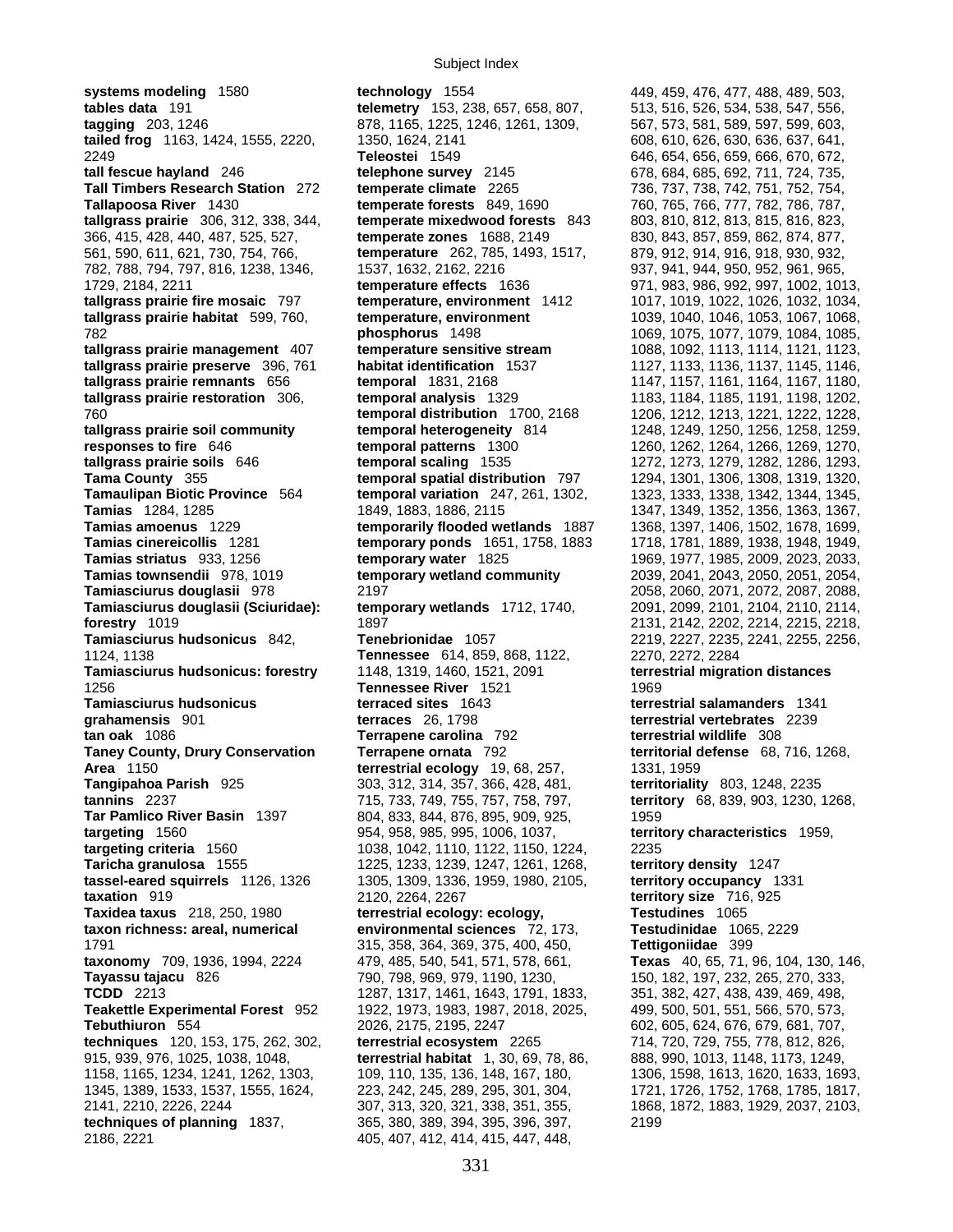**Texas: Dimmit County** 658 **timber and wildlife resource transect surveys** 165, 794, 963, **Texas High Plains** 36 **compatibility analysis** 944 982, 1234, 1963, 2141 **Texas horned lizard** 96, 658 **timber harvest** 109, 873, 993, 1015, **transgenic plants** 20 **Texas: La Salle County** 658 1166, 1230, 1246, 1276, 1452, 1570, **transgenic soybean farming** 110 **Texas, southern** 195, 436, 658 2249 **transgenic soybean fields** 110 **Texas, southern High Plains** 1598 **timber harvest methods** 1091 **translocation** 690, 1489 **Texas: Zavala County** 552 **timber harvest objectives** 1303 **Thamnophis sirtalis** 428, 792, 1398 **timber harvest practices** 1221 **transplantation** 1669 **thematic mapper** 517 **timber harvesting** 340, 1002, 1003, **Theobroma cacao** 2021 1015, 1160, 1292, 1303, 1332, 1570, **trapping** 807, 982, 1031 **theory-model** 1051, 2251 1889, 2058, 2059, 2235 **traps-trapping** 203, 2210 **thermal effects** 1399 **timber harvesting buffer zones travel cost method** 2029 **thermal pollution** 1443 1889 **travel distance** 152 **thermoregulation** 657 **timber harvesting constraints treatment** 2012 **thin leaf alder** 822 1303 **1303 treatments effect on abundance thinned forest stand** 1157 **timber industry** 1065 **and community structure** 914 **thinning** 842, 863, 867, 883, 888, **timber management** 1003, 1043, **tree age** 1190 897, 905, 942, 961, 973, 978, 1037, 1200<br>1043, 1061, 1072, 1098, 1100, 1104, **timber production** 928, 1017 **tree cavity use in relation to tree** 1043, 1061, 1072, 1098, 1100, 1104, **timber production** 928, 1017 1106, 1107, 1138, 1152, 1229, 1277, **timber supply** 1200 **diameter and height** 930 1284, 1314, 1351, 1365, 2012, 2126, **time allocation** 1724 **tree control** 951, 1220 2131, 2215, 2216 **time budgets** 1753 **tree cover** 1004 **thirteen-lined ground squirrel** 669 **time-series analysis** 1225 **tree density** 1004 **Thomomys bottae (Geomyidae): timing of breeding** 959 **tree establishment success** 1010 **farming and agriculture** 363 **Tippecanoe and Warren Counties by tree growth** 967, 1314<br> **thornscrub ecosystems** 564 2097 2023 **thornscrub ecosystems** 564 2097 **tree harvesting** 2023 **threatened habitat impacts** 2044 **tissues** 1842 **tree hole** 1150 **threatened species** 562, 613, 853 **toads** 1945 **threatened species** 562, 613, 853 **toads** 1945 **threats** to playa wetland habitats **the the species** 686 **threats to playa wetland habitats building to the planting of the plantings** 664 1752 **Tom Green County, San Angelo tree recovery** 822 **threshold effects** 1560 570 **tree (Spermatophyta)** 2192 **threshold levels** 1539 **tomato production** 2271 **tree stem number** 994 **threshold limits** 1539 **Tonto Basin** 662 **tree topping** 847<br> **thresholds** 1126 **thresholds** 1126 **three topping three topping**<br> **thrips** 2035 **three topping the topping** 426, 505, 907, 1045, **treelines** 803 **thrips** 2035 **topography** 426, 505, 907, 1045, **Thryothorus** 1095 1305, 1803, 1831, 2072, 2278 **treelines between fields** 803 **Thryothorus ludovicianus** 1095 **topping** 347 **trees** 231, 247, 662, 734, 868, 878, **Thuja** 1971 **total beach habitat** 1637 913, 999, 1170, 1303, 1304, 1672, **Thuja plicata** 1263 **total plasma protein** 799 1832, 2016 **Thurston County** 1019, 1738 **Townsend's solitaire** 1224 used by wildlife 830 **tidal currents** 1671, 1803 **the sylum and the sylum and the sylum and the sylum and the sylum and the sylum and the sylum and the sylum and the tidal currents** 1671, 1803 **toxic effects** 1704 **trees plants tidal effects** 1803 **toxic effects of methyl parathion trends** 1566 **tidal effects** 1803 **toxic effects of methyl parathion**<br> **tidal flow restoration** 1702 1704 **tidal inundation** 1648 **toxicity** 1827, 1828, 1871, 1893, **tribal lands** 509 **tidal marsh habitat** 1932 2013, 2014, 2056, 2134, 2156 **tribal peoples** 890 **tidal marshes** 1719 **toxicity testing** 2180 **Trichachne californicum** 728 **tidal restoration** 1835 **toxicity tests** 1539, 2180 **Trichaptum abietinum** 847, 896 **tides** 1719, 1803 **toxicology** 2156 **triclopyr** 2056 **tiger salamanders** 1579, 2006 **toxicology and health** 2134, 2180, **Tridactylus** 1064 **tile drainage waters** 1632 2213 **Trifolium** 84 **till plains** 2006 **Toxostoma rufum** 860 **Trifolium repens** 347 **tillage** 5, 112, 201, 235, 244, 246, **trace elements** 1771 **Triticum aestivum** 112, 144, 146, 583, 1691, 2243 **Tracheophyta** 525, 2181 1971 **tillage agriculture** 2047 **Trachyrhachys kIowa (Orthoptera): Triticum spp.** 244, 1943, 2077 **tillage and continuous cropping species** 450 **Troglodytes** 831 180 **track stations** 695 **Troglodytes aedon** 876, 1172 **tillage effect on pitfall trap capture tracking study** 343 **rate** 262 **tracking techniques** 1262 1059, 1095, 1172<br> **tillage systems** 1494 **trade-off** 1599 **tracking techniques** 1262 **Troglodytes trog tillage systems** 1494 **trade-off** 1599 **Troglodytes troglodytes pacificus: tilled and untilled agroecosystems trait-mediated indirect interaction forestry** 1248 242 931 **Troglodytinae** 1172 **timber** 905, 919, 970, 1043, 1108, **trampling** 425, 528, 649, 1558 **trophic characteristics** 1485 1152, 1165, 1297, 1341, 2275

**topographic effect** 606 **Thunder Bay** 1067 **total suspended solids** 1516 **trees and coarse woody debris tidal flow restoration** 1702 1704 **Triangle region** 1192 **trajectories** 1894 **trajectories** 1894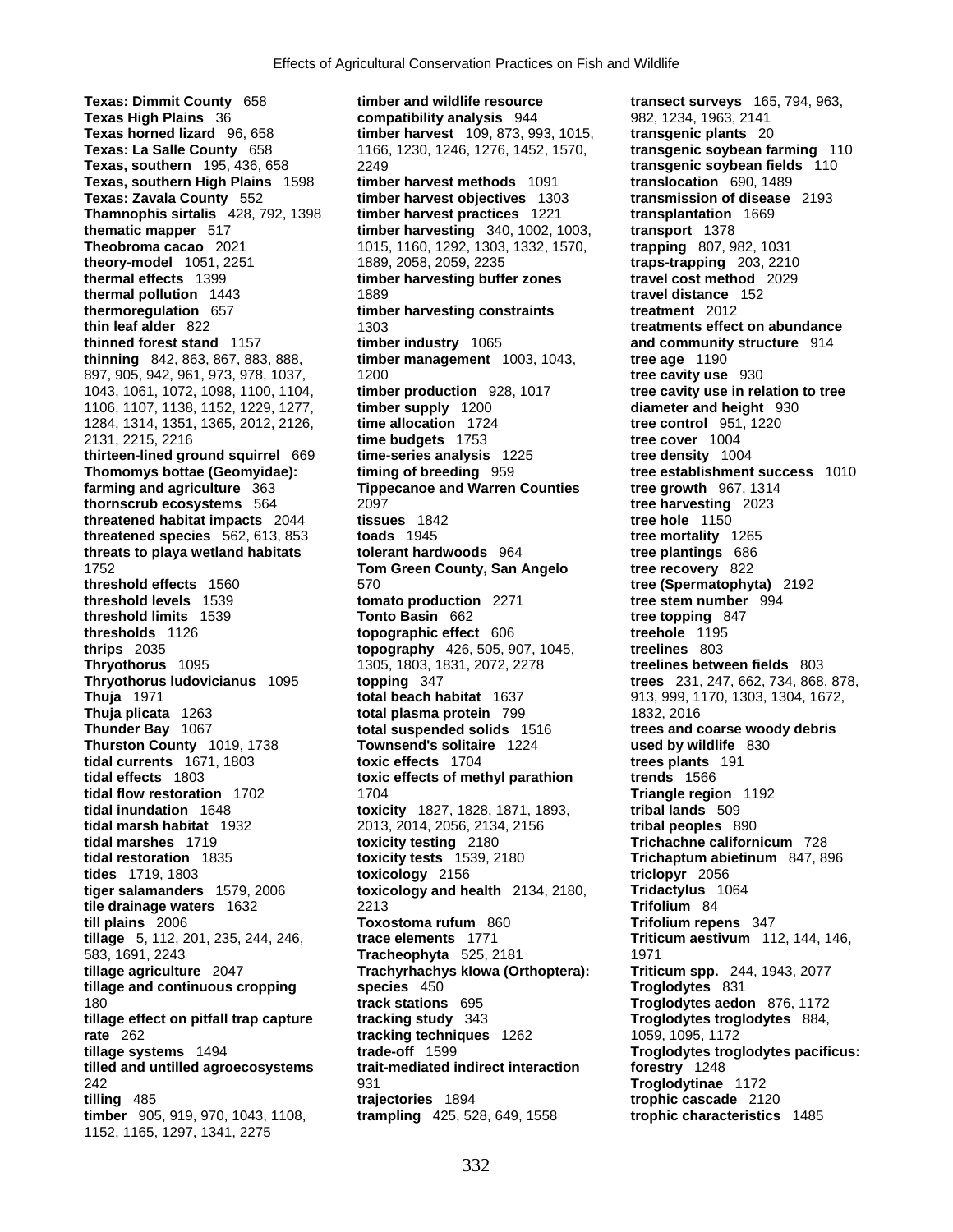**trophic ecology** 1535 **Typha** 1673, 1685, 1792, 1806, **United States, southern region trophic interactions** 1153, 1814 1847, 1879, 1896, 2283 1243, 1243, 1299, 1916 **trophic level** 1883 **Tyrannidae** 993, 1169 **United States, Southwest** 307, **trophic level bioaccumulation Tyrannus tyrannus** 1953 1241, 1268 2078 **Tyrell and Wilson County** 82 **United States, southwestern region trophic level interaction** 2048 **U.S. Department of Agriculture** 332, 474, 942, 1426, 1574, 2081, **trophic levels** 1413, 1883 19, 215, 233, 375, 1716, 1856, 1991, 2203 **trophic relationships** 635, 1918, 2075 **United States, Washington** 956 1920 **U.S. Fish and Wildlife Service United States, western region** 589, **trophic structure** 180, 219, 914, 1959 633, 752, 1042, 1285, 1351, 1502, 1383, 1397, 1422, 1458, 1848, 1883 **U.S. Forest Service** 1208 1559, 1583, 2039, 2050, 2215, 2219 **trophy hunting** 2004 **ultra-infrasound** 1205 **Universal Soil Loss Equation** 1823 **tropical deciduous forest** 2042 **ultrasonic detectors** 863 **University of California** 245 **tropical rain forests** 24 **ultrasonic devices** 863 **unpaved roads** 1247 **trout** 1370, 1404, 1423, 1477, 1481, **umbrella species** 1192 **upland areas** 497 1499, 1529, 1554, 1557, 1798 **uncertainty** 1041 **trout, brown** 1389, 1498 **understory** 1100, 1152, 1231, 1265, **upland dry forests** 887 **trout [physiology]** 1395 2126 **upland forest habitat** 1213 **Trowbridge's shrew** 1129 **understory removal** 1231 **upland forest management** 2207 **trumpeter swan** 1737 **understory vegetation** 1100, 1118 **upland game** 359 **Tsuga heterophylla** 978, 1263 **understory vegetation suppression upland habitat** 218, 614, 1755 **Tsuga spp.** 1004 1190 **upland landscape** 1740 **tuberculosis** 2193 **undisturbed grassland effects** 124 **upland mesic forests** 887 **Tulare Basin** 2232 **undisturbed grassland** upland nesting 49<br> **Tulula Creek** 1959 **by a stablishment** 124 **by a stablishment** 124 **tundra** 1164 **uneven-aged timber harvest** 1004 **upland pasture wetland mosaic turbidity** 587, 1413, 1516, 1527, **Ungulata** 367, 621, 977, 1756 **upland region** 1532 1539, 1936 **Ungulata (Mammalia): habitat upland sandpiper** 141, 291, 598, **turbulence** 2204 **management** 2009 696, 761, 956<br> **Turdidae** 925, 1292 **magulate grazing** 308 **mgulate symbols and stream Turdidae** 925, 1292 **ungulate grazing** 308 **upland streams: habitat** 1492, **Turdus merula** 139, 250 **ungulates** 289, 351, 367, 737, 740, 1552 **Turdus migratorius** 558, 884, 1224 774, 813, 897, 938, 977, 987, 1012, **upland wildlife habitat** 174 **Turdus migratorius: forestry** 1185 1164, 1202, 1262, 1301, 1756, 2165 **uplands** 681, 1776 **turkeys** 258, 498, 1074, 1173, 2240 **Unionidae** 1506 **Upper Adams River** 1420 **turtles** 1220, 1731, 1799 **United States Farm Service Agency Upper Butte Basin** 828 **two-aged regeneration** 1297 215 **upper coastal plain** 1205 **Tyler County** 1306 **United States Forest Service** 690 **Upper Fraser and Skeena Rivers Tympanuchus** 310 **United States, Great Lakes** 2213 1537 **Tympanuchus cupido** 153, 192, **United States, Maritime Pacific Upper Gila River** 390 527, 595, 617, 651, 694, 703 **Northwest** 1028 **Upper Little Colorado River Tympanuchus cupido attwateri <b>Water Lines Contact Partnership** 1461 Mid-Atlantic states 707 2135 **Upper Meadow Creek** 380 **Tympanuchus cupido pinnatus United States, Midwest** 163, 449, **upper piedmont** 983, 1259 253, 595 1497, 1828 **Upper St. Johns River** 1901 **Tympanuchus pallidicinctus** 130, **United States, Minnesota** 220 **Upper Wabash River Basin** 1383 192, 615, 625, 644, 664, 694, 703 **United States, Missouri** 2221 **upslope forest stand management Tympanuchus pallidicinctus: United States, Montana** 256 2247 **conservation measures** 556 **United States, New England** 1803, **upslope management activities: disturbance by man** 414 **United States, New Mexico, Rio upslope thinning and headwater Tympanuchus pallidicinctus Grande River** 2186 **riparian reserves** 1502 **(Phasianidae): habitat management United States, north central region upstream-downstream linkage** 603 1578, 1755, 1812<br>**Tympanuchus phasianellus** 106, **Inited States, North Dakota** 220 **1534** urban 772, 1809 **Tympanuchus phasianellus** 106, **United States, North Dakota** 220 151, 203, 296, 299, 377, 595, 694, **United States, northwestern region urban and regional technology and**  703 2272 **development** 57 **Tympanuchus phasianellus United States, Oregon** 956 **urban areas** 1464, 2112, 2149, **columbianus** 134, 151 **United States, South Dakota** 220 2224 **Tympanuchus phasianellus Jamesi United States, Southeast** 1676, **urban development** 326, 541 595 2002, 2222 **urban habitat** 1192, 1993 **Tympanuchus phasianellus United States, southeastern region urban landscapes** 1751 **(Phasianidae): farming and** 48, 107, 290, 451, 1054, 1181, 1211, **urban planning** 1817 **agriculture** 673 1236, 1278, 1356, 1553, 1959, 2016 **urban population** 1533 **Tympanuchus spp.** 310 **urban runoff** 1591

**ungrazed pastures** 472 1738 **United States, eastern region** 866 **upper and lower coastal plain** 223

**upland oak forest** 877 **Tympanuchus pallidicinctus:** 2090 **riparian system impacts** 2247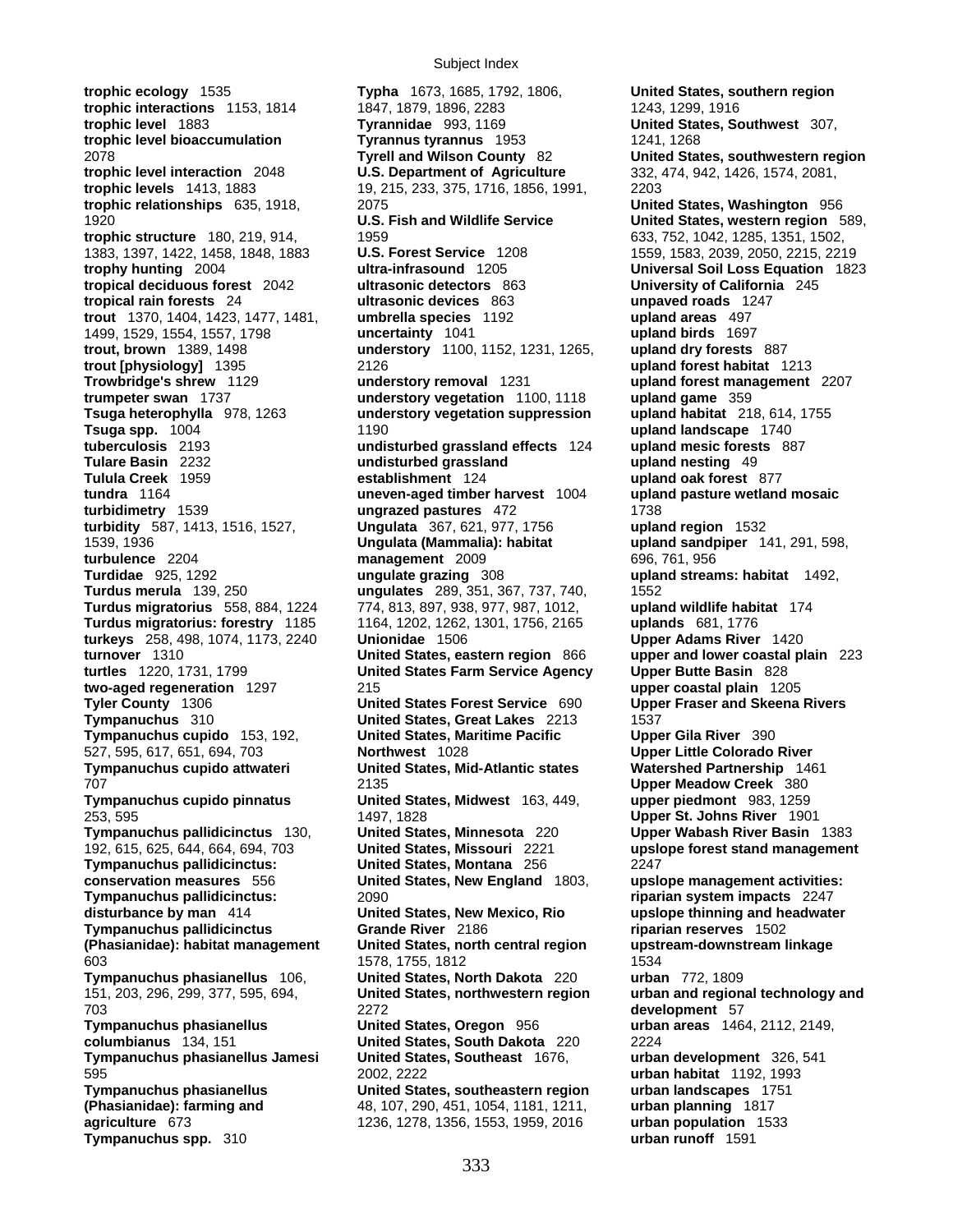**Urbana** 397, 2142 699, 731, 739, 757, 773, 791, 794, **vernal pool** 1608, 1639, 1712, 2264 **urbanization** 37, 228, 559, 569, 801, 807, 812, 873, 891, 905, 948, **Vertebrata** 328, 407, 832, 959, 821, 1350, 1384, 1441, 1519, 1565, 977, 993, 1035, 1038, 1059, 1100, 1302, 1521, 1549, 1592, 1904, 2178, 1740, 1854, 1920, 1987, 2112, 2123 1102, 1108, 1153, 1245, 1292, 1327, 2183, 2223 **urbanizing watersheds** 1540 1359, 1412, 1415, 1483, 1550, 1573, **Vertebrata: disturbance by man Ursidae** 878, 1087, 1225 1591, 1647, 1663, 1669, 1690, 1705, 1299 **Ursus americanus** 878, 1045, 1764, 1787, 1806, 1810, 1811, 1924, **Vertebrata: forestry** 1053, 1085, 1087, 1225, 2077 1929, 1961, 1963, 1965, 2045, 2067, 1206, 2058 **Ursus americanus luteolus** 1862 2069, 2092, 2147, 2153, 2181, 2191, **Vertebrata: habitat management Ursus arctos** 1168 2212, 2247, 2278 1084, 2099 **usable space** 675, 1178 **vegetation analysis** 544 **vertebrate pests** 202, 2152 **USDA** 137, 1516, 1856, 2000, 2002, **vegetation changes** 649, 1419 **vertebrates** 2, 9, 11, 13, 17, 22, 25, 2003, 2005, 2063, 2085, 2086, 2094, **vegetation characteristics** 1072 30, 41, 60, 61, 69, 82, 86, 109, 124, **USDA Forest Service** 785, 909 **vegetation composition** 314, 1603 **use by diverse taxa** 916 **vegetation cover** 323, 645, 717, 293, 295, 307, 313, 327, 330, 338, **use of crops** 189<br> **use of fuel wood timber harvest** 1640, 1771, 1799, 1803, 1834, 1851, 395, 396, 397, 405, 407, 414, 447, 1032 1929, 2047, 2082, 2089, 2231 459, 473, 476, 500, 526, 534, 547, **use of habitat corridors by diverse vegetation damage** 771 556, 573, 589, 597, 599, 603, 608, **taxa** 916 **vegetation density** 1643 610, 626, 630, 632, 636, 641, 656, **use of individual tree selection vegetation dynamics** 748, 1346, 659, 666, 667, 670, 672, 673, 678, **silviculture evaluation** 1344 2044 684, 685, 689, 692, 706, 711, 724, **use of stream ecology survey data vegetation encroachment**  $1637$  735, 737, 740, 742, 751, 752, 765, 2254 **vegetation establishment** 1659, 766, 787, 803, 810, 813, 815, 816, **USGS** 1521 1824 1824 823, 828, 843, 854, 857, 859, 862, **Utah** 143, 324, 357, 431, 470, 507, **vegetation gradient** 2018 874, 877, 879, 894, 912, 918, 923, 547, 554, 630, 677, 680, 762, 783, **vegetation growth** 1239 930, 932, 940, 941, 950, 952, 961, 1030, 1551, 1793, 1819 **vegetation height** 95 971, 983, 992, 997, 1002, 1019, **utility right of way** 859 **vegetation management** 211, 409, 1028, 1032, 1034, 1039, 1040, 1046, **utilization** 165, 238, 431, 699, 878, 775, 2025, 2026, 2265 1053, 1068, 1069, 1075, 1077, 1079, 2147 **vegetation management in pine** 1084, 1085, 1088, 1090, 1113, 1123, **utilization by waterfowl relationship plantations** 223 1136, 1161, 1164, 1181, 1183, 1184, 278 **vegetation patterns** 366, 1640 1185, 1191, 1198, 1202, 1206, 1212, **Vaccinium angustifolium** 254, 974, **vegetation reestablishment** 1856 1213, 1221, 1222, 1236, 1242, 1248, 2082 **vegetation removal** 519 1249, 1250, 1256, 1258, 1259, 1260, **Valeriana** 1340 **vegetation response** 527 1262, 1264, 1266, 1269, 1270, 1272, **validation research** 2239 **vegetation richness** 2044 1273, 1275, 1279, 1282, 1286, 1293, **valley streams: habitat** 1492 **vegetation structure** 17, 72, 86, 1294, 1299, 1301, 1306, 1308, 1319, **valleys** 497, 1737 205, 301, 314, 359, 399, 401, 512, 1320, 1322, 1323, 1332, 1333, 1338, valuation 268, 2070 525, 545, 545, 558, 606, 802, 845, 1007, 1342, 1344, 1345, 1347, 1349, 1363, **values conflicts** 509 1023, 1033, 1346, 1603, 1769, 2044 1367, 1368, 1378, 1383, 1403, 1420, **Van Dyke's salamander** 1424 **vegetation types** 226, 564, 741, 1426, 1452, 1458, 1469, 1474, 1489, **Vancouver Forest Region** 1221 **vegetational composition** 628 1517, 1520, 1528, 1537, 1538, 1540, **Vancouver Island** 601, 872, 2066 **vegetational structure** 21, 628 1544, 1546, 1574, 1592, 1593, 1601, **Vancouver Island, British Columbia vegetative buffers** 183 1610, 1611, 1612, 1684, 1699, 1706, 2167 **vegetative conditions** 878 1709, 1747, 1765, 1778, 1781, 1789, **Vanderhoof** 1090 **vegetative cover** 432, 719 1861, 1885, 1891, 1917, 1932, 1938, **Vanellus vanellus** 579 **vegetative diversity** 72 1948, 1949, 1969, 1977, 1985, 2009, **variability** 683, 1346, 2178 **vegetative ground cover** 727 2023, 2033, 2038, 2039, 2043, 2054, **variable density thinning** 1133 **vegetative physiognomy** 72 2058, 2060, 2061, 2064, 2071, 2076, **variable retention harvesting** 1745 **vegetative structure** 719 2078, 2091, 2099, 2101, 2114, 2119, **variable retention system** 870 **vehicular collisions** 2165 2129, 2131, 2140, 2142, 2165, 2172, **variable source areas** 817 **Veracruz** 2021 2189, 2192, 2196, 2198, 2203, 2214, **variation partitioning** 1974 **Veratrum californicum** 596 2227, 2235, 2239, 2255, 2265, 2270, **variations** 2092 **Vermilion County** 489 2272, 2275, 2278, 2284 **varied thrush** 1224 **Vermilion River** 1550 **vertical and horizontal habitat vascular plants** 2061, 2181, 2192 **Vermivora celata** 831, 1158 **structure** 999 **vegetated strips** 820 **Vermivora chrysoptera** 1959 **vesper sparrow** 537, 598, 669, 804 **vegetation** 4, 36, 85, 89, 98, 125, **Vermivora pinus** 2030 **Vespertilionidae** 967, 1037, 1150, 165, 214, 241, 243, 255, 274, 279, **Vermivora ruficapilla** 831 1205, 1208, 1336 281, 305, 306, 324, 335, 366, 376, **Vermont** 311, 347, 543, 738, 1000, 416, 431, 443, 491, 507, 515, 522, 1247 577, 601, 605, 619, 644, 662, 680,

2109, 2176, 2274, 2275 **vegetation class** 1589 135, 136, 148, 152, 174, 179, 184, **use of fuel wood timber harvest** 1640, 1771, 1799, 1803, 1834, 1851, 395, 396, 397, 405, 407, 414, 447, **Vancouver** 1146 855, 1479, 2036 1490, 1502, 1504, 1508, 1513, 1514,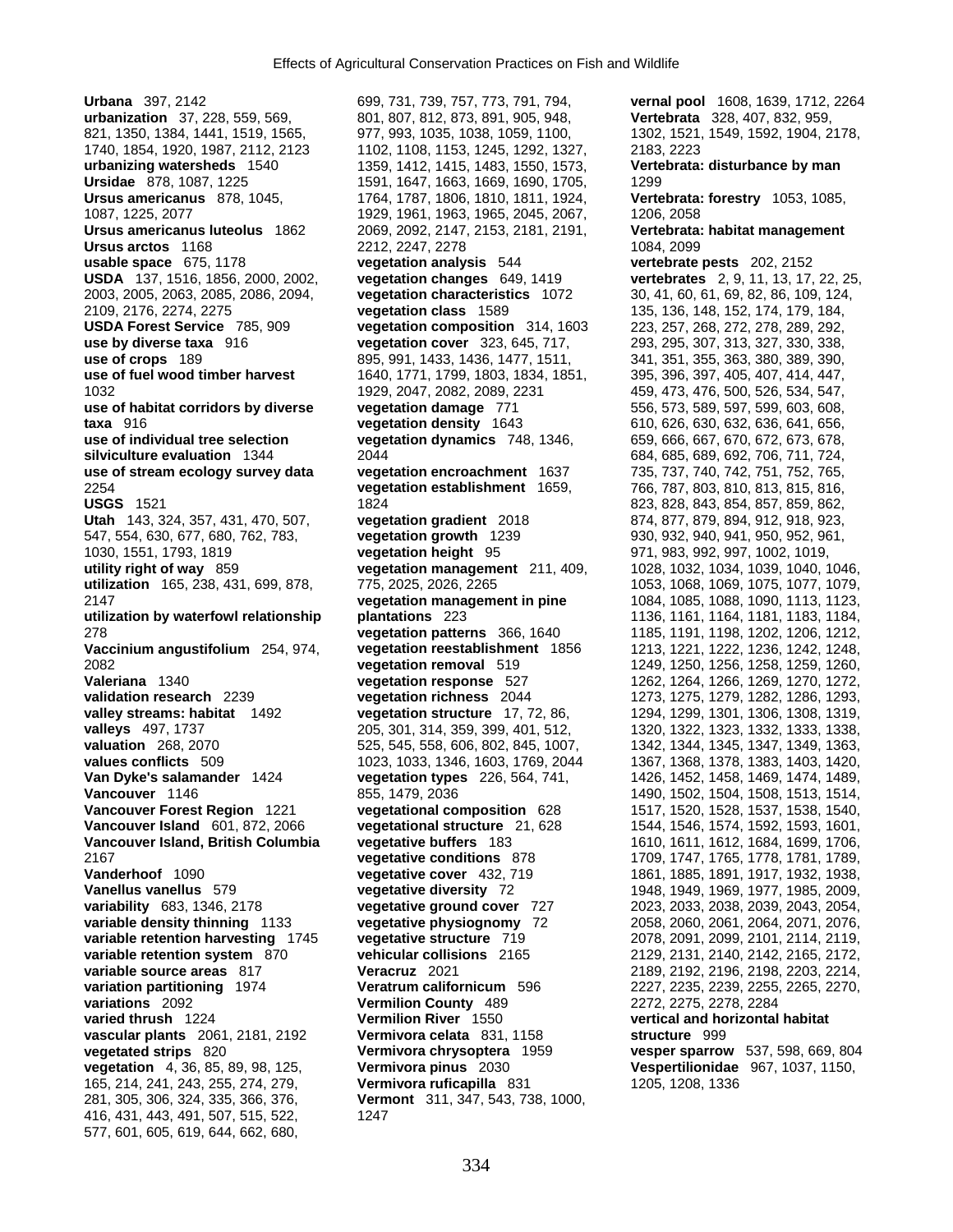**viability** 1109, 1348, 2239 **Washington, southwestern area water pollution** 7, 1009, 1390, **Vireonidae** 959, 993, 1175, 1962 water availability 2011 **1872, 1901 <b>water distribution** 442 **Pamlico Peninsula** 1087 **water pollutants, chemical** 1505, **Washington, southeastern area** 1812 508

**video monitoring** 2280 1357, 1424 1392, 1464, 1559, 1842, 1871, 1893, **video tapes** 1176 **Washington: Thurston County** 1955, 2036, 2136, 2213 **vineyards** 809, 2035 1050 1050 1050 **water pollution control** 1460, 1940 **Viola** 816 **Washington, western area** 1234 **water pollution effects** 1539, 1696, **violet-green swallow** 899 **waste contamination** 1516 1827, 1994, 2013, 2014, 2015 **Viperidae** 481 **waste disposal, fluid [methods] water pollution: monitoring, control Vireo** 1962 **and remediation** 1842, 1844, 1845 **Vireo bellii** 860 **waste management** 1933 **water pollution sources** 1819, **Vireo gilvus** 2205 **wastewater treatment** 1680, 1696, 1852, 2015 **Vireo griseus** 968, 993, 1089, 1175 1771 **Water---pollution---United States**<br> **Vireo huttoni** 1224 **water** 1391, 1505, 1933, 2240 1496 **water** 1391, 1505, 1933, 2240 1496 **Vireo olivaceus** 710, 870, 959, **water and plants** 1592 **water preservation** 1831 1233, 1962 **water animals** 1027 **water quality** 44, 133, 191, 375, **virgin forests** 848 **water balance** 1715 1370, 1376, 1394, 1396, 1398, 1402, **water birds** 1614, 1945, 2015, 2212 1405, 1428, 1429, 1451, 1456, 1468, 1468, 1468, 1487, 1477, 1478, 1479, 1483, 1487, 1040, 1183, 1375, 1604, 2200, 2257 **Water birds---Ecology** 1921 1473, 1477, 1478, 1479, 1483, 1487, **Virginia big-eared bat** 1208 **water boatman** 1847 1494, 1506, 1512, 1515, 1516, 1519, **Virginia: Chincoteague National water budget** 1488 1521, 1546, 1554, 1558, 1559, 1561, **Wildlife Refuge** 1246 **water catchments** 1924 1567, 1572, 1573, 1700, 1702, 1703, **visual obstruction** 512 **water, chemical properties** 1498, 1705, 1811, 1814, 1819, 1893, 1908, **visual obstruction reading (VOR)** 1924 1930, 1970, 2013, 2014, 2025, 2026, 2026, 2003, 2014, 2025, 2026, 2008, 2070, 2135, 2179, 2212, water chemistry 1376, 1483, 1644, **vitamin A** 624 **1779, 1790** 2245, 2266 **vitamin blood level** 2183 **water chemistry: stream quality water quality and habitat Vitis** 189 **parameter** 587 **characteristics relationship** 1546 **vocalization** 66, 829, 1205 **water column** 1507, 1759 **water quality control** 866, 1413, **voles** 244, 982, 1099 **water conservation** 1528, 2011 1460, 1657, 1719, 1845, 1894, 2028, **volume** 1009, 1715 **water contaminants** 2118 2138 **voluntary conservation agreements water control** 1806, 1851, 2014 **water quality management** 1553 911 **water deprivation** 624 **Water quality management---United vulnerability** 1615, 1636 **water depth** 1428, 1614, 1739, **States** 1728 **Vulpes** 147 1770, 1820, 1910, 1913, 2033 **water quality (natural waters) Vulpes velox** 71, 221, 2103 **water development** 1890, 2280 1511, 1700, 1705 **Vulpes vulpes** 141, 218, 695 **water development impact on water quality protection** 928 **Wabasha County** 1968 **wetland communities** 1747 **water quality standards** 1539 **water development impacts** 1950 **Water quality---United States** 1728<br> **water distribution** 442 **water quantity** 1715 **wading bird colonies** 1901 **water diversions** 1854 **water recreation** 2070 **wading birds** 1600, 1653, 1767, **water erosion** 1495, 1823 **water reservoirs** 2212 1836, 1839, 1863 **water fleas** 1758, 1847, 1936 **water resources** 1528, 1539, 1671, **water flow** 1498, 1673, 1760 1888, 2186, 2266, 2268 **walleye** 1491 **water harvester (guzzler)** 2011 **water resources and management wallowing** 366, 649 **water law and institutions** 1928 1495, 1715, 1760, 2115<br>**wapiti** 306, 507, 508, 548, 757, **water level fluctuations** 1806 **water resources and s water level fluctuations** 1806 **water resources and supplies** 866 1965 **water levels** 1577, 1676, 1748, **water resources development warblers** 1033 1768, 1772, 1793, 1806 1526, 1659 **warm season** 89 **water management** 276, 1459, **Water resources development-- warm-season grasses** 205 1487, 1511, 1554, 1591, 1600, 1715, **West---United States** 1417 **warm water stream** 1435 1744, 1782, 1806, 1933, 2011, 2062, **water resources management** 196, **warmwater fish 1370 1526, 2268 1526, 2067<br><b>Warrick County 1985 1526, 2067 1230 1246 water management projects 1230 1326 water rights 21 Warrick County** 1985 **water management projects** 1230 **water rights** 2186 **water masses: delineation** 1645 **water runoff** 215 **Washington** 263, 287, 328, 430, **water measurement** 1819 **water scavenger beetles** 1883 506, 530, 693, 838, 878, 887, 903, **water movements** 1530, 1601, **water sheds** 1472 921, 923, 939, 961, 985, 1019, 1068, 1641, 1805 **water shortages** 2267 1129, 1133, 1146, 1158, 1290, 1305, **water, physical properties** 1498 **water supply** 1461, 1472, 1600, 1371, 1385, 1486, 1520, 1525, 1542, **water, physical properties** 2011, 2186 1671, 1738, 1993, 2058, 2218, 2228, **invertebrates** 1924 **water supply system habitat** 2064 2278 **water policy** 2268 **water table** 741, 1897 **Washington County, Albemarle- water pollutant** 1505 **water table depth** 2072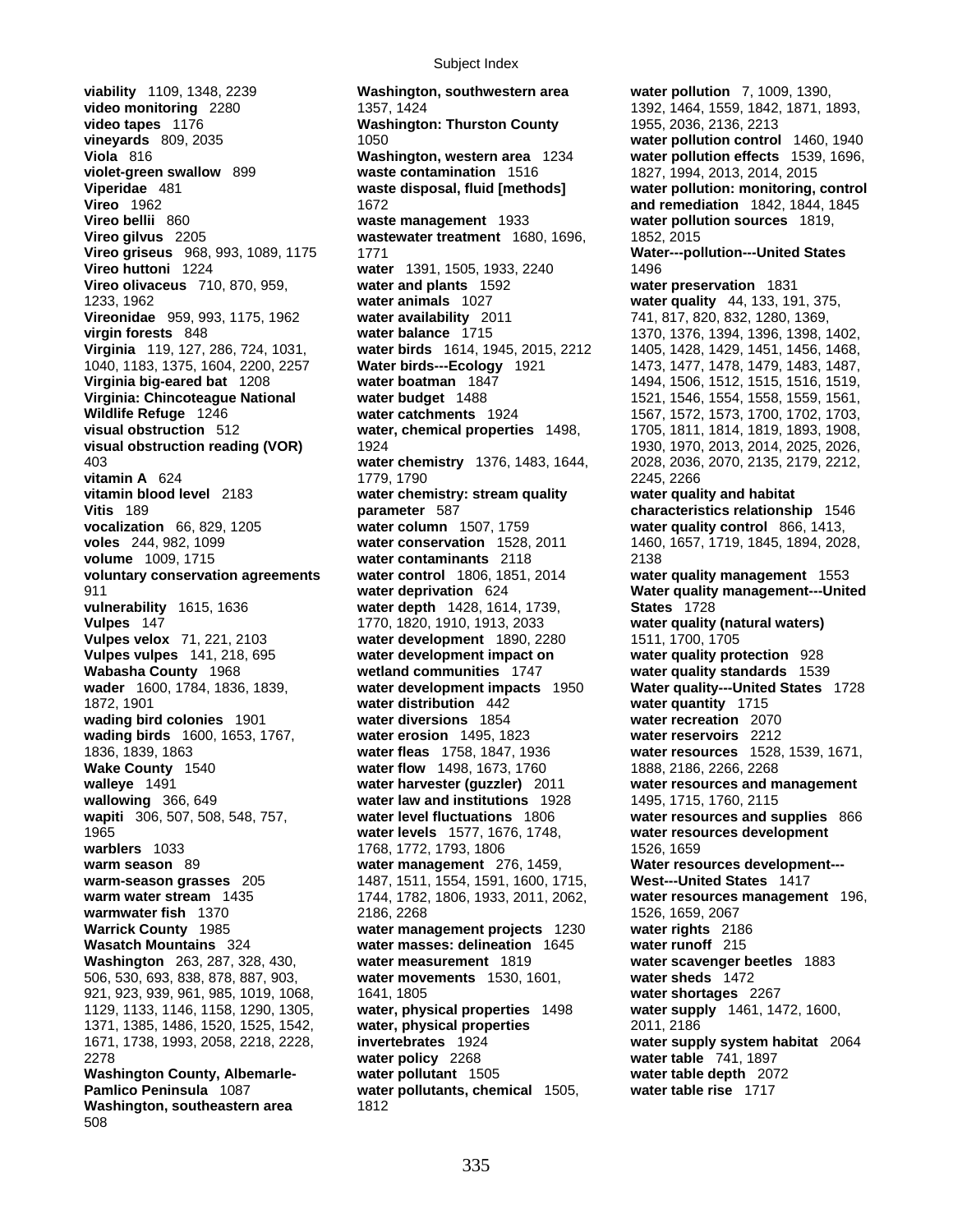**water temperature** 991, 1399, **Weld County, Colorado** 301 **wetland functions** 1577 1416, 1499, 1517, 1702, 1739, 1764, **Wells Creek** 1517, 1539 **wetland habitat** 1687, 1749, 1909, 1799, 2150, 2154 **West side production forest** 1271 1969 **water treatment** 1663, 1680 **West Virginia** 127, 542, 569, 1166, **wetland habitats created by drop Water---United States---Pesticide West Virginia: Tucker County wetland hydrology** 1805, 1897, **content** 2246 2161 **water use** 1009, 1881 **western bluebird** 899, 1176 **wetland landscape** 1900 **water yield** 798 **western Great Plains** 666 **wetland landscape planning** 1784 **waterbird communities** 1909 **western harvest mice** 1099 **wetland management** 1595, 1621, **waterbirds** 1631, 1692, 1766, 1891, **western hemlock** 1263 1711, 1714, 1718, 1742, 1766, 1773, 1895, 1914 **western jumping mouse** 674 1826, 1878, 1902, 1911, 1913, 1914, **waterbodies** 1643 **western Kansas** 2103 1922, 1925 **waterfowl** 49, 76, 160, 178, 251, **western kingbird** 899 **wetland management program** 276, 277, 346, 348, 362, 402, 537, **western meadowlark** 93, 195, 469 1909 618, 693, 818, 1442, 1503, 1580, **western mosquitofish** 2212 **wetland mitigation** 1588, 1662, 1584, 1585, 1591, 1599, 1606, 1622, **western red-backed salamander** 1711, 1902, 2200, 2270 1630, 1631, 1633, 1646, 1649, 1653, 1424 **wetland modeling** 2161 1666, 1680, 1683, 1685, 1695, 1737, **western redcedar** 1263 **wetland monitoring** 1712 1744, 1749, 1754, 1761, 1763, 1766, **western tanager** 1224 **wetland plant community** 1689 1767, 1777, 1785, 1795, 1819, 1828, **wet meadow soil** 2072 **wetland prairie** 1843 1839, 1841, 1876, 1880, 1886, 1899, **wet meadow soil community wetland recovery** 1840 1906, 1907, 1912, 1913, 1914, 1915, **structure** 2072 **wetland restoration** 278, 1526, 1927, 1936, 2014, 2015, 2022, 2055, **wet meadows** 1621, 2072 1594, 1625, 1629, 1646, 1659, 1710, 2102, 2133, 2147, 2162, 2231, 2232, **wet meadows community structure** 1711, 1741, 1776, 1856, 1901, 1922, 2269 2072 1924 **waterfowl broods** 1790 **wet montane forests** 1318 **wetland restoration, coastal** 1925 **waterfowl foraging** 1683 **wet prairie grassland** 1678 **wetland restoration ecology** 1831 **waterfowl habitat** 1595, 1683 **wet prairies** 481, 1678 **Wetland restoration---Florida** 1935 **waterfowl management** 2161 **wetland agriculture** 1996 **wetland size** 1897 **waterfowl production areas** 49, **wetland and waterbird wetland soils** 1715 2001 **management** 1767 **wetland taxa** 2207 **waters** 1533, 1690, 2079 **Wetland animals---Ecology** 1921 **wetland taxa community** 2207 **watershed hydrology** 1487, 1495 **wetland associated uplands** 1922 **wetland types** 1926 **watershed management** 1392, **wetland birds** 1697 **wetland upland pasture mosaic** 1406, 1416, 1435, 1472, 1511, 1526, **wetland buffer strips** 1979 1738 1528, 1529, 1541, 1566, 1572, 1693, **wetland buffer width** 1004 **wetland use** 1790 1991, 2075, 2112, 2221 **wetland characteristics** 1790 **wetland water budget** 2161 **watershed ponds** 1987 **wetland communities** 1641, 1751 **wetland water level** 2161 **watershed protection** 44, 1529, **wetland community response to wetland-wildlife relationships** 1665, 1940, 2221 **nutrient enrichment** 1605 2193 **watershed scale** 1190 **wetland complex** 1898 **wetlands** 7, 137, 218, 244, 277, **watersheds** 7, 133, 210, 282, 580, **wetland condition** 1691 305, 346, 468, 620, 719, 741, 817, 317, 318, 866, 987, 1024, 1060, 1083, 587, 708, 741, 817, 820, 1012, 1142, **wetland conservation** 731, 1578, 1328, 1370, 1372, 1384, 1410, 1411, 1718, 1784, 1922, 2107, 2115 1277, 1460, 1510, 1577, 1579, 1580, 1413, 1415, 1439, 1447, 1448, 1451, **wetland conservation and** 1582, 1583, 1584, 1585, 1586, 1590, 1460, 1463, 1466, 1468, 1472, 1511, **management** 1621 1591, 1592, 1593, 1594, 1596, 1597, 1528, 1531, 1539, 1542, 1550, 1566, **Wetland conservation---United** 1598, 1606, 1608, 1609, 1614, 1615, 1573, 1617, 1700, 1701, 1817, 1820, **States---Planning** 1642 1617, 1618, 1622, 1623, 1626, 1630, 1823, 1852, 1854, 1936, 2050, 2112, **wetland construction** 1597 1631, 1633, 1634, 1636, 1639, 1640, 2138, 2158, 2166, 2257, 2259 **wetland construction for nitrate** 1646, 1650, 1651, 1657, 1662, 1663, **waterways** 1549, 1787 **removal vs wildlife requirements** 1665, 1666, 1669, 1671, 1673, 1675, **Waushara County** 405 1612 1676, 1679, 1681, 1685, 1688, 1690, **weasels** 131 **wetland creation** 1587, 1712, 2107 1692, 1693, 1694, 1695, 1700, 1701, **weather** 10, 11, 602, 699, 913, **wetland degradation** 1691 1705, 1708, 1717, 1719, 1722, 1723, 1978, 2199 **wetland-dependent species** 1931 1726, 1730, 1737, 1741, 1743, 1747, **weed control** 20, 112, 161, 1340, **wetland drainage** 1382 1748, 1749, 1755, 1758, 1759, 1760, 1683, 1847, 1879, 2056, 2265 **wetland draining** 1920, 2193 1762, 1763, 1764, 1766, 1767, 1768, **weed eating insects** 20 **wetland ecology** 2161 1771, 1772, 1773, 1775, 1777, 1780, **weed management** 1683 **Wetland ecology---United States** 1782, 1784, 1785, 1786, 1787, 1792, **weeds** 20, 576, 1340, 1944, 2056, 1728 1795, 1794, 1795, 1797, 1798, 1799, 1800, 2152 **wetland fauna** 1583 1801, 1804, 1805, 1806, 1811, 1814, **weight** 948, 952, 1778, 1932 **wetland forests** 996, 1916, 2124 1815, 1816, 1817, 1818, 1819, 1821, **weighted regression** 1284

**water troughs** 691 1185, 1458, 1597, 1920, 1931 **pipe installation in field** 1904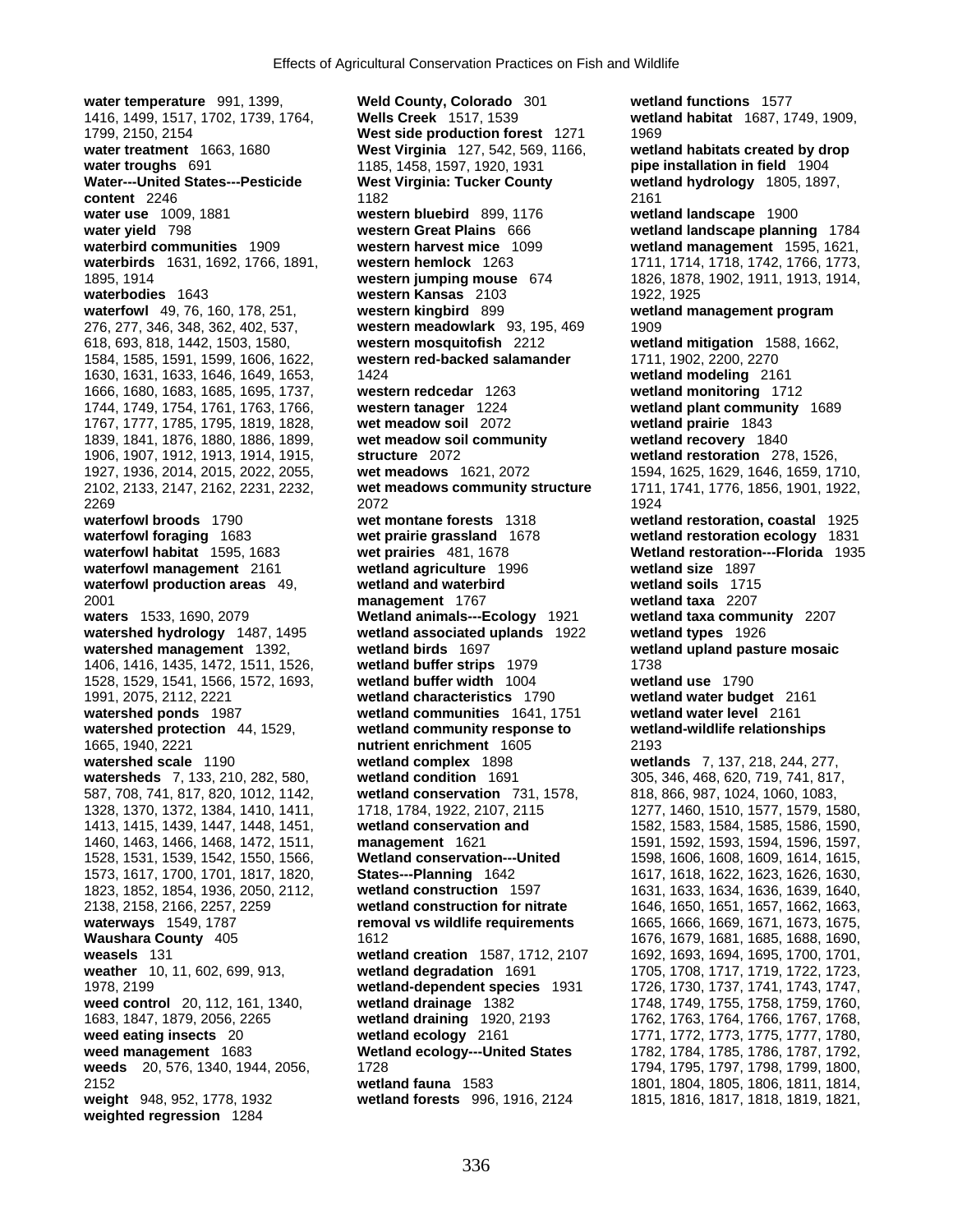**wetlands (contd.)** 1822, 1823, 1141, 1265, 1296, 1777, 1846, 1933, **wildlife density** 90 1827, 1829, 1830, 1832, 1834, 1837, 2149, 2154, 2167, 2266, 2269, 2282 **wildlife distribution** 171 1841, 1842, 1844, 1845, 1846, 1847, **wild pollinator populations** 127 **wildlife diversity** 1243, 1922 1848, 1849, 1850, 1851, 1853, 1855, **wild turkey** 499, 864, 902, 1232, **wildlife drinking water** 2267 1858, 1860, 1862, 1863, 1865, 1867, 1362 **wildlife enhancement** 2025, 2026 1868, 1872, 1874, 1875, 1876, 1879, **wilderness** 1117 **wildlife enhancement bonus**  1882, 1883, 1884, 1886, 1888, 1893, **wildfire** 628, 645, 846, 849, 1005, **programs** 155 1894, 1896, 1899, 1906, 1908, 1910, 1057, 1195, 1231, 1268, 1284, 1292, **wildlife enterprises** 2248 1915, 1916, 1918, 1919, 1920, 1924, 2081 **wildlife food habits** 722, 1109 1927, 1928, 1930, 1931, 1933, 1936, **wildife habitat** 440, 444 **wildlife forage** 647 1939, 1959, 1969, 1972, 1979, 2000, **wildland areas** 2044 **wildlife habitat** 3, 34, 42, 51, 63, 71, 2003, 2006, 2013, 2014, 2015, 2016, **wildland fire** 1027 92, 129, 130, 138, 164, 209, 233, 2031, 2036, 2040, 2047, 2055, 2056, **wildland fire management** 1265 266, 269, 277, 282, 290, 336, 337, 2063, 2067, 2068, 2084, 2085, 2086, **wildlife** 48, 54, 55, 57, 62, 64, 85, 373, 378, 401, 406, 413, 452, 562, 2094, 2096, 2098, 2109, 2117, 2122, 90, 97, 104, 119, 120, 134, 137, 149, 2132, 2137, 2138, 2147, 2149, 2152, 153, 155, 157, 161, 169, 175, 186, 745, 750, 778, 798, 817, 834, 853, 2155, 2158, 2159, 2162, 2170, 2177, 187, 190, 191, 194, 195, 210, 216, 858, 887, 896, 905, 910, 919, 928, 2200, 2201, 2208, 2212, 2232, 2236, 221, 224, 227, 228, 231, 232, 238, 934, 935, 987, 1006, 1014, 1020, 2253, 2269, 2270, 2274, 2283 240, 252, 255, 263, 273, 279, 284, 1043, 1074, 1101, 1106, 1107, 1115, **wetlands condition** 1856 287, 291, 300, 329, 332, 456, 474, 1141, 1159, 1192, 1193, 1200, 1231, **wetlands conservation** 2001 507, 511, 514, 551, 585, 586, 631, 1253, 1265, 1285, 1314, 1318, 1358, **wetlands ecology** 1603 648, 648, 654, 663, 698, 764, 808, 824, 1377, 1392, 1461, 1487, 1526, 1533, **wetlands excavation** 1747 840, 844, 875, 881, 900, 905, 915, 1580, 1590, 1618, 1628, 1635, 1652, **wetlands: function, structure** 1648 921, 939, 954, 976, 1009, 1025, 1666, 1730, 1750, 1760, 1776, 1797, **wetlands: habitat** 355, 1535, 1891, 1030, 1035, 1043, 1044, 1047, 1048, 1799, 1800, 1802, 1827, 1838, 1870, 2001 1050, 1054, 1056, 1098, 1129, 1131, 1894, 1930, 1945, 1950, 1954, 1955, **wetlands habitat characteristics** 1132, 1134, 1149, 1152, 1153, 1160, 1988, 2002, 2013, 2015, 2025, 2026, 2033 1169, 1170, 1174, 1195, 1232, 1234, 2028, 2065, 2115, 2116, 2132, 2146, **wetlands management** 1824, 1923 1240, 1241, 1255, 1276, 1278, 1290, 2167, 2176, 2230, 2249, 2260, 2268, **Wetlands Reserve Program (WRP)** 1302, 1303, 1309, 1310, 1340, 1350, 2274, 2277 731, 1576, 1618, 1652, 1730, 1780, 1351, 1355, 1357, 1366, 1371, 1500, **wildlife habitat enhancement** 1801, 1862, 1881, 1914, 1928, 1979, 1533, 1555, 1579, 1597, 1615, 1663, 1127, 1856 2109, 2111, 2273, 2274 1696, 1702, 1710, 1760, 1797, 1809, **wildlife habitat improvement** 300, **wetlands restoration** 1824 1821, 1828, 1853, 1863, 1931, 1943, 1353 **wetlands treatment** 1696 1946, 1975, 1997, 2000, 2003, 2005, **Wildlife habitat improvement--- Wetlands---United States** 1664 2014, 2045, 2063, 2070, 2084, 2085, **United States** 56, 1996 **wetlands vegetation** 1748 2086, 2094, 2098, 2109, 2118, 2135, **Wildlife Habitat Incentives Program Weyerhauser's Grande Prairie** 2152, 2191, 2193, 2210, 2212, 2217, **[WHIP]** 790, 2086, 2111, 2268, **Forest Management Area** 1363 2226, 2239, 2252, 2253, 2274, 2276, 2273, 2277 **wheat** 112, 243 2281 **wildlife habitat management** 186, **wheat fields** 2241 **wildlife abundance** 1243 1146, 1271 **wheat stubble** 112 **wildlife benefits** 705 **wildlife habitat management in white-eyed vireo** 993 **wildlife borne diseases** 2275 **production forests** 1146 **white-footed mice** 584 **wildlife communities** 848, 1280 **wildlife habitat preservation** 594 **White Mountain National Forest wildlife conservation** 6, 55, 97, **wildlife-habitat relationships** 55, 957 105, 130, 137, 147, 157, 163, 170, 97, 98, 120, 175, 228, 279, 306, 324, white oak 861 200, 234, 327, 571, 588, 795, 835, 366, 370, 376, 377, 392, 424, 548, 389, 376, 377, 392, 424, 548, **white pine forest** 950 898, 933, 1009, 1080, 1192, 1277, 619, 635, 644, 650, 652, 658, 792, White River area 880, 1286 1296, 1296, 1352, 1487, 1829, 1876, 838, 852, 861, 871, 875, 878, 915, **white shrimp** 1798 1928, 1940, 1952, 1956, 1989, 2000, 921, 1044, 1050, 1094, 1120, 1124, 1958, 1124, 1246, 1970, 1124, 1246, 1970, 1124, 1246, 1217, 1241, 1246, 1217, 1241, 1246, 1217, 1241, 1246, 1217, 1241, 1246, 1217, **white-tailed deer** 238, 265, 552, 2094, 2109, 2111, 2149, 2176, 2274, 1290, 1357, 1360, 1371, 1424, 1555, 605, 679, 755, 812, 864, 897, 948, 2279 1755, 1920, 1963, 1968, 2130, 2141, 1010, 1025, 1111, 1232, 1350, 2252 **wildlife conservation board** 2025, 2147, 2193, 2236, 2239, 2244 **Whittaker plot technique** 790 2026 **wildlife-human conflicts** 2275 **whole animal physiology** 1136, **Wildlife conservation---Columbia wildlife-human relationships** 19, 1778 **River---Watershed** 1536 302, 430, 531, 844, 876, 895, 901, **whooping crane** 368 **Wildlife conservation---Nebraska** 903, 909, 925, 948, 954, 957, 958, **width** 1456, 1787, 2115 102 102 102 102 102 102 102 103 104 103 11 102 11 103 11 103 11 103 11 103 11 104 11 10 **wild animals** 298, 327, 490, 491, **Wildlife conservation---United** 1037, 1038, 1042, 1110, 1116, 1166, 604, 795, 933, 1024, 1080, 1339, **States** 43 1199, 1219, 1224, 1233, 1247, 1261, 1799, 1941, 2206, 2269 **wildlife corridors** 1174 1303, 1305, 1331, 1336, 1361, 1690, **wild birds** 55, 97, 105, 157, 195, **wildlife cover** 647 1980, 2059, 2066, 2193 197, 199, 226, 249, 291, 348, 352, **wildlife damage management** 452, 462, 490, 491, 523, 620, 651, 2024, 2275 731, 773, 778, 849, 881, 1020, 1074,

**white spruce** 1350 2002, 2003, 2005, 2063, 2085, 2086, 1125, 1155, 1165, 1217, 1241, 1246,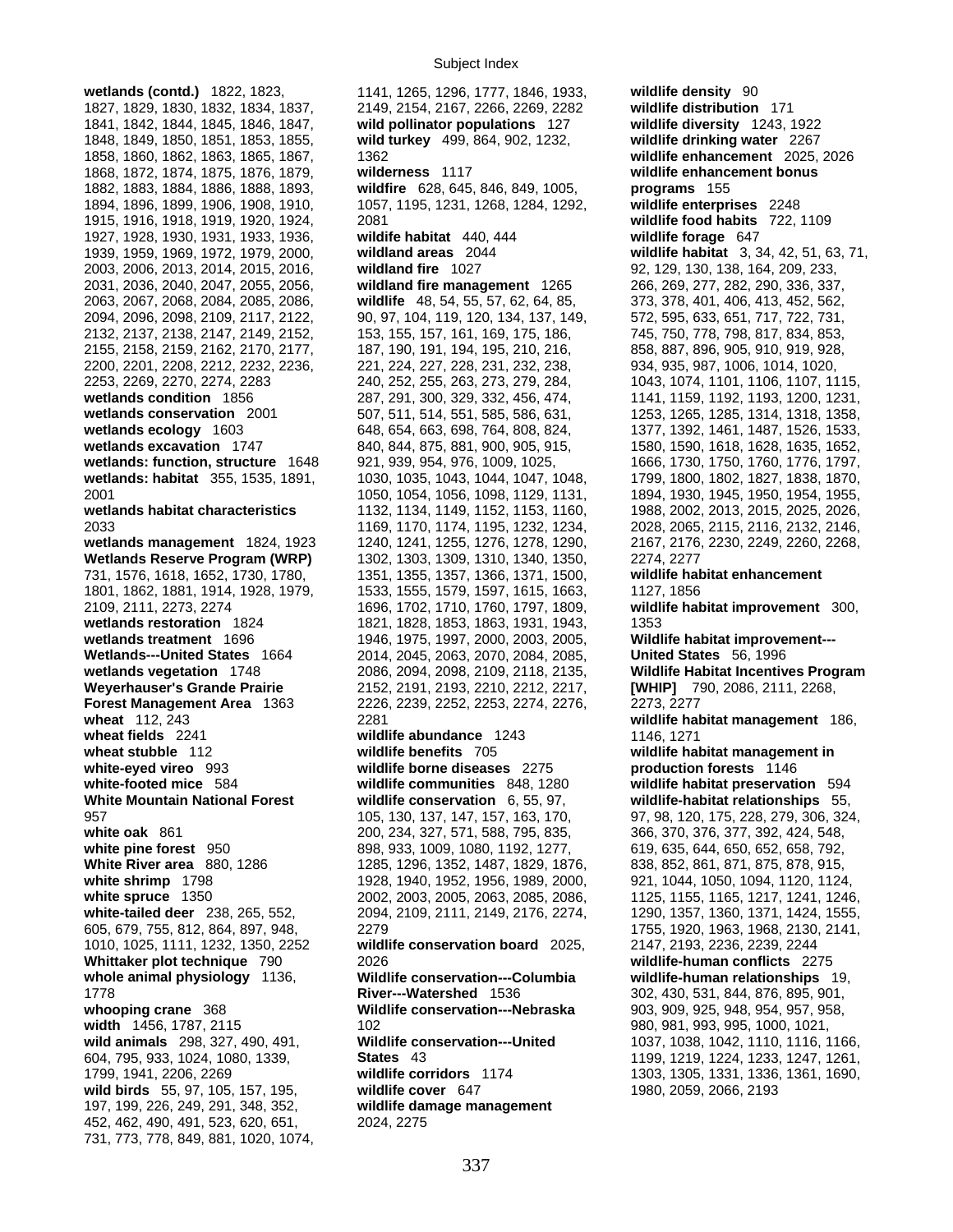**wildlife-invertebrate relationships wildlife response** 163, 288, 2111 **wiregrass** 1978 401, 520, 614, 642, 697 **wildlife species** 1, 118, 321, 538, **Wisconsin** 209, 278, 304, 320, 352, **wildlife-livestock relationships** 1406, 1718, 2041, 2087, 2088, 2256, 365, 405, 477, 567, 617, 626, 670, 324, 377, 424, 431, 469, 471, 493, 2259, 2260 816, 965, 1059, 1160, 1186, 1196, 507, 508, 549, 552, 635, 652, 746, **wildlife sustainablity** 2127 1257, 1308, 1367, 1412, 1456, 1481, 767, 773, 947, 2141, 2193 **wildlife-tree management** 1184 1569, 1677, 1779, 1780, 1936, 2060, **wildlife management** 1, 3, 11, 17, **wildlife trees** 1354 2234 51, 65, 68, 112, 116, 138, 140, 154, **wildlife viewing** 2070 **witches' brooms** 842 265, 277, 283, 285, 290, 296, 300, 2104 **wood** 1018, 1189, 1226, 1318, 1423 302, 308, 310, 321, 323, 333, 342, **Willamette River** 855 **wood abundance** 1485 348, 357, 366, 370, 374, 382, 401, **Willamette River Basin** 1469 **wood buffer** 587 430, 452, 454, 481, 505, 512, 520, **Willamette Valley** 1678, 1784 **wood debris** 1472 523, 524, 529, 531, 538, 555, 557, **Willapa Hills** 961 **wood distribution** 1485 562, 570, 584, 593, 594, 612, 615, **willet** 141 **wood duck** 1503 624, 642, 644, 660, 669, 674, 675, **willingness-to-pay** 2029 **wood frog** 1655, 1690, 1844, 1845, 676, 697, 701, 702, 715, 716, 718, **willow** 1374, 1470, 1510 2006 733, 755, 758, 778, 793, 795, 801, **willow-beaver restoration** 2139 **wood quality** 1251 804, 806, 836, 849, 853, 861, 864, **Wilson's phalarope** 141, 1667 **wood thrush** 963, 1041 876, 881, 896, 901, 903, 905, 909, **Wilson's warbler** 674 **wood wastes** 1939 924, 925, 948, 967, 980, 981, 985, **Wilsonia canadensis** 1235 **woodborers** 1300 990, 993, 994, 995, 1000, 1020, **Wilsonia citrina** 993, 994, 1075, **Woodbury Tract** 2207 1717, 1718, 1754, 1761, 1786, 1793, <sup>157</sup>5, 1633, 1713, 1768, 1910, 1912, 1910, 1912, **1588, 1910, 1912**, **woodlang salaman** 1980, 1993, 2011, 2027, 2041, 2066, **winter burns** 1649 **woodpeckers** 924, 1001, 1102, 2073, 2075, 2080, 2087, 2088, 2105, **winter community structure** 292 1108, 1366, 2173 2133, 2139, 2145, 2149, 2155, 2162, **winter cover** 2101 **woody browse** 1090 2187, 2200, 2202, 2231, 2240, 2248, **winter cover crops** 211 **woody cover** 2205 2256, 2266, 2277, 2279, 2282, 2285 **winter feeding** 423 **woody debris** 854, 904, 999, 1318, **wildlife management areas** 902, **winter flooding** 276, 1584 1471, 1774 1013, 1031, 2068 **winter foraging habitat** 828 **woody debris removal** 1465 **wildlife management: conservation winter habitat** 1742, 2262 **woody detritus in boreal forests** 101, 103, 173, 198, 246, 315, 358, **winter habitat manipulation by** 1167 364, 369, 400, 479, 484, 485, 540, **livestock grazing** 630 **woody plant encroachment** 802 541, 571, 578, 616, 649, 661, 690, **winter habitat preference** 1361 **woody plant invasion** 214 788, 821, 943, 969, 979, 1271, 1287, **winter habitat use** 293, 981, 1363 **woody plants** 200, 731, 802 1317, 1382, 1440, 1444, 1467, 1493, **winter habitat use implications woody riparian vegetation** 1400 1522, 1545, 1632, 1682, 1702, 1740, 1363 **woody vegetation** 669, 801 1750, 1751, 1775, 1791, 1854, 1856, **winter high tides** 1601 **woody vegetation invasion** 584 1922, 1973, 1983, 1991, 2018, 2025, **winter populations** 1880 **Wyoming** 524, 553, 995, 1403, 2026, 2044, 2124, 2125, 2148, 2169, **winter range habitat** 653 1434, 1585, 1749, 1893, 2193 2175, 2230 **winter survival estimates** 2105 **Wyoming: Crook and Weston wildlife management: future needs, winter use of tree plantations** 2284 **Counties** 1350 **history, status** 2111 **winter weeds** 1584 **Xanthocephalus xanthocephalus Wildlife management---Nebraska winter wheat** 243 **1865**<br>102 **winter wren** 884 **xeric wildlife manager perceptions** 2275 **wintering** 925 **xeric habitat** 728 **wildlife models** 1209 **wintering birds** 184, 1937 **xeric scrub restoration** 1032 **wildlife preservation** 390 **wintering migrants and resident Yazoo River watershed** 313 **wildlife refuges** 1881 **species** 2189 **yearly crop rotation system** 246 **wildlife relationships** 1134 **wintering waterbirds** 1739, 1900 **yellow-billed cuckoo** 883, 2244

162, 164, 177, 199, 222, 232, 236, **Willamette National Forest** 918, **wolf** 2285 1021, 1037, 1038, 1042, 1043, 1055, 1265 **wooded buffers** 1411 1060, 1063, 1065, 1074, 1078, 1087, **Wilsonia pusilla** 831 **woodland** 773, 831, 1005, 1987, 1103, 1109, 1110, 1116, 1135, 1158, **wind** 569, 1187, 1276, 1327, 2204 2017, 2018, 2089 1166, 1171, 1179, 1192, 1199, 1200, **windbreak** 27, 200, 204, 216 **woodland and scrub** 1145 1205, 1207, 1208, 1219, 1224, 1225, **windthrow** 2204 **woodland birds** 1937 1246, 1247, 1251, 1254, 1277, 1280, **wings** 1037 **woodland climax** 471, 1963 1285, 1301, 1303, 1331, 1336, 1339, **Winona County** 1968 **woodland density** 1190 1353, 1356, 1361, 1406, 1408, 1448, **winter** 13, 239, 265, 279, 462, 508, **woodland jumping mouse** 852 1541, 1584, 1620, 1622, 1634, 1690, 981, 1074, 1339, 1359, 1360, 1363, **woodland restoration** 1114 1799, 1816, 1830, 1849, 1874, 1912, 2101, 2105, 2141, 2282 **woodland vernal pools** 1857 1916, 1927, 1928, 1945, 1950, 1956, **winter aggregations** 1932 **woodlots** 1307, 2242 102 **winter wren** 884 **xeric environment** 432 **wildlife movement patterns** 1978 **wintering ecology** 1915 **Yamaska River** 2183 **wildlife populations** 2200 **wintering habitat** 364, 1692, 2105 **Yampa River** 1374 **wire fences** 360